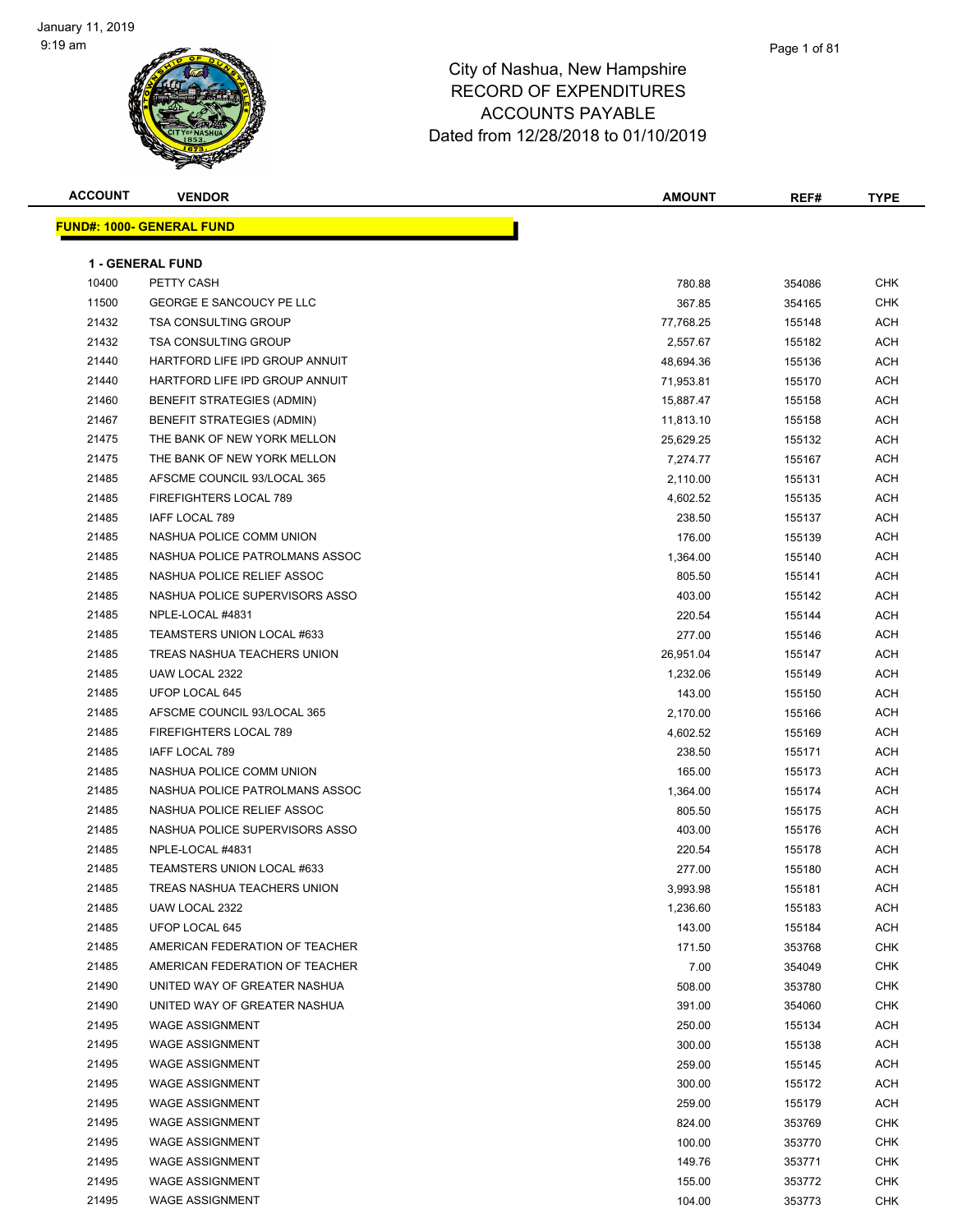| <b>ACCOUNT</b> | <b>VENDOR</b>                    | <b>AMOUNT</b> | REF#   | <b>TYPE</b> |
|----------------|----------------------------------|---------------|--------|-------------|
|                | <b>FUND#: 1000- GENERAL FUND</b> |               |        |             |
|                |                                  |               |        |             |
|                | <b>1 - GENERAL FUND</b>          |               |        |             |
| 21495          | <b>WAGE ASSIGNMENT</b>           | 75.00         | 353774 | <b>CHK</b>  |
| 21495          | <b>WAGE ASSIGNMENT</b>           | 1,648.58      | 353775 | <b>CHK</b>  |
| 21495          | <b>WAGE ASSIGNMENT</b>           | 225.53        | 353776 | <b>CHK</b>  |
| 21495          | <b>WAGE ASSIGNMENT</b>           | 11.54         | 353777 | <b>CHK</b>  |
| 21495          | <b>WAGE ASSIGNMENT</b>           | 90.00         | 353778 | <b>CHK</b>  |
| 21495          | <b>WAGE ASSIGNMENT</b>           | 311.88        | 353779 | <b>CHK</b>  |
| 21495          | <b>WAGE ASSIGNMENT</b>           | 848.42        | 353781 | CHK         |
| 21495          | <b>WAGE ASSIGNMENT</b>           | 195.80        | 353782 | <b>CHK</b>  |
| 21495          | <b>WAGE ASSIGNMENT</b>           | 824.00        | 354050 | <b>CHK</b>  |
| 21495          | <b>WAGE ASSIGNMENT</b>           | 49.71         | 354051 | <b>CHK</b>  |
| 21495          | <b>WAGE ASSIGNMENT</b>           | 100.00        | 354052 | <b>CHK</b>  |
| 21495          | <b>WAGE ASSIGNMENT</b>           | 155.00        | 354053 | CHK         |
| 21495          | <b>WAGE ASSIGNMENT</b>           | 104.00        | 354054 | CHK         |
| 21495          | <b>WAGE ASSIGNMENT</b>           | 25.00         | 354055 | <b>CHK</b>  |
| 21495          | <b>WAGE ASSIGNMENT</b>           | 1,377.27      | 354056 | <b>CHK</b>  |
| 21495          | <b>WAGE ASSIGNMENT</b>           | 11.54         | 354057 | <b>CHK</b>  |
| 21495          | <b>WAGE ASSIGNMENT</b>           | 90.00         | 354058 | <b>CHK</b>  |
| 21495          | <b>WAGE ASSIGNMENT</b>           | 311.88        | 354059 | CHK         |
| 21495          | <b>WAGE ASSIGNMENT</b>           | 303.84        | 354061 | CHK         |
| 21538          | NASHUA TEACHERS UNION            | 3,075.16      | 155143 | <b>ACH</b>  |
| 21538          | NASHUA TEACHERS UNION            | 59.89         | 155177 | <b>ACH</b>  |
| 21780          | 337 MAIN REALTY, LLC             | 4,246.86      | 353963 | <b>CHK</b>  |
| 21780          | CHEN, CUI LAN                    | 2,199.92      | 353964 | <b>CHK</b>  |
| 21780          | MIGNEAULT, DAVID R ESTATE OF     | 424.20        | 353965 | <b>CHK</b>  |
| 21780          | NGIGI, JANE W &                  | 1,531.28      | 353966 | <b>CHK</b>  |
| 21780          | PICKERING COURT APARTMENTS LLC   | 9,667.12      | 353967 | <b>CHK</b>  |
| 21780          | PICKERING COURT APARTMENTS LLC   | 5,392.67      | 353968 | <b>CHK</b>  |
| 21780          | SUMMIT TITLE SERVICES, LLC       | 176.60        | 353969 | CHK         |
| 21780          | <b>VALMOND DUBE</b>              | 349.97        | 353970 | CHK         |
| 21780          | <b>ACURATE TITLE</b>             | 1,141.96      | 354435 | <b>CHK</b>  |
| 21780          | ADAMOWSKI, JUDITH A              | 1,571.97      | 354436 | <b>CHK</b>  |
| 21780          | ADVANTAGE TITLE LLC              | 466.12        | 354437 | CHK         |
| 21780          | BAKER, JANE R MEDICAID TRUST     | 1,985.83      | 354438 | <b>CHK</b>  |
| 21780          | BARNES, KIMBERLY                 | 594.46        | 354439 | CHK         |
| 21780          | <b>BEAUCHEMIN, DANIEL L</b>      | 717.98        | 354440 | <b>CHK</b>  |
| 21780          | BYRD, JOHN W                     | 13.19         | 354441 | <b>CHK</b>  |
| 21780          | <b>CLARK, MARIEL</b>             | 3,876.19      | 354442 | CHK         |
| 21780          | CORELOGIC RE TAX SERVICE         | 437.16        | 354443 | <b>CHK</b>  |
| 21780          | CORELOGIC RE TAX SERVICE         | 1,574.73      | 354444 | CHK         |
| 21780          | ELITE PROPERTY MANAGEMENT INC    | 2,446.53      | 354445 | CHK         |
| 21780          | FISCHER, MARJORIE P REV TRUST    | 108.17        | 354446 | CHK         |
| 21780          | FISHER, JOAN E                   | 1,387.85      | 354447 | CHK         |
| 21780          | HOME KEY TITLE & CLOSING, INC    | 324.20        | 354449 | CHK         |
| 21780          | <b>KRISTIN WYATT</b>             | 2,295.72      | 354452 | <b>CHK</b>  |
| 21780          | LJ 60 HANGAR LLC                 | 25.36         | 354453 | CHK         |
| 21780          | LOPEZ, MANUELA F REV TRUST       | 50.00         | 354454 | CHK         |
| 21780          | <b>MARLAW LLC</b>                | 9,365.08      | 354455 | <b>CHK</b>  |
| 21780          | MCDUCK LLC                       | 2,191.97      | 354456 | <b>CHK</b>  |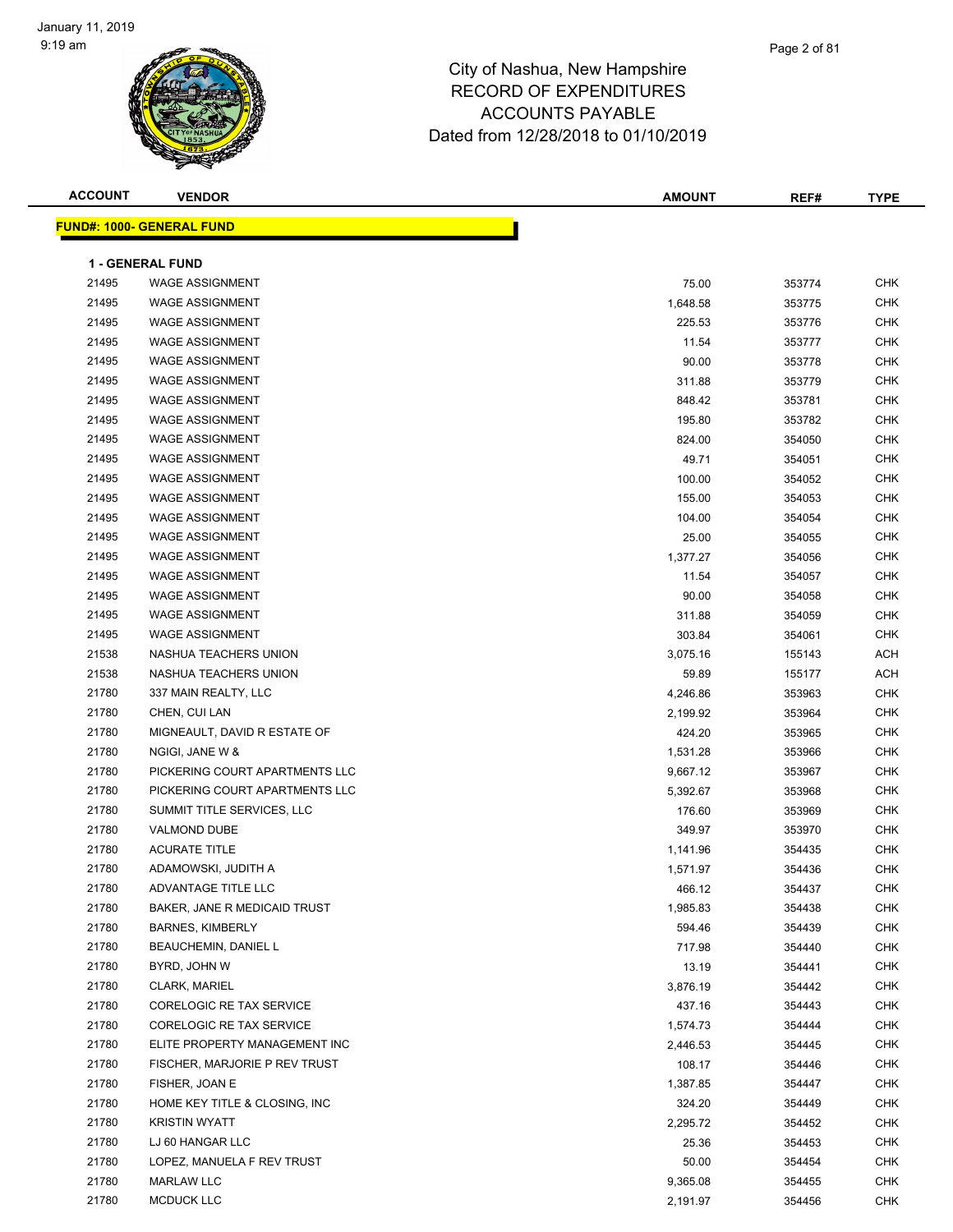

| <b>ACCOUNT</b>     | <b>VENDOR</b>                    | <b>AMOUNT</b> | REF#   | <b>TYPE</b> |
|--------------------|----------------------------------|---------------|--------|-------------|
|                    | <b>FUND#: 1000- GENERAL FUND</b> |               |        |             |
|                    |                                  |               |        |             |
|                    | <b>1 - GENERAL FUND</b>          |               |        |             |
| 21780              | MUNROE REV TRUST OF 2004         | 1,890.60      | 354457 | <b>CHK</b>  |
| 21780              | NADEAU, MARGARET L               | 200.00        | 354458 | CHK         |
| 21780              | NASHUA WASTE WATER               | 1,288.21      | 354459 | <b>CHK</b>  |
| 21780              | PHENIX TITLE                     | 164.28        | 354460 | <b>CHK</b>  |
| 21780              | QUICKSILVA TITLE & ESCROW LLC    | 553.39        | 354461 | <b>CHK</b>  |
| 21780              | RODRIGUE, FRANCYNE G REV TRUST   | 858.68        | 354462 | <b>CHK</b>  |
| 21780              | ROLLINS, MARK A & MARYANN B      | 18.24         | 354463 | <b>CHK</b>  |
| 21780              | <b>SPENCER HORTON</b>            | 895.19        | 354465 | <b>CHK</b>  |
| 21780              | SWARTZ, GM S N TRUST             | 38.18         | 354467 | <b>CHK</b>  |
| 21780              | SWEENEY TITLE SERVICES, LLC      | 3,143.80      | 354469 | <b>CHK</b>  |
| 21780              | VALERAS, EVANGELOS M &           | 2.80          | 354470 | <b>CHK</b>  |
| 21780              | <b>WELLS FARGO</b>               | 1,575.48      | 354471 | <b>CHK</b>  |
| 21780              | WEN, PATRICK & KIM PRICE         | 33.94         | 354472 | <b>CHK</b>  |
| 21921              | STATE OF NH-MV                   | 31,286.97     | 155126 | ACH         |
| 21921              | STATE OF NH-MV                   | 26,078.18     | 155127 | <b>ACH</b>  |
| 21921              | STATE OF NH-MV                   | 21,244.82     | 155128 | <b>ACH</b>  |
| 21921              | STATE OF NH-MV                   | 24,626.66     | 155151 | ACH         |
| 21921              | STATE OF NH-MV                   | 19,071.38     | 155157 | <b>ACH</b>  |
| 21921              | STATE OF NH-MV                   | 18,114.61     | 155159 | <b>ACH</b>  |
| 21921              | STATE OF NH-MV                   | 18,122.78     | 155163 | <b>ACH</b>  |
| 21921              | STATE OF NH-MV                   | 29,566.52     | 155164 | <b>ACH</b>  |
| 21921              | STATE OF NH-MV                   | 12,182.10     | 155185 | ACH         |
|                    |                                  |               |        |             |
|                    | <b>TOTAL 1 - GENERAL FUND</b>    | \$596,062.41  |        |             |
|                    |                                  |               |        |             |
| <b>103 - LEGAL</b> |                                  |               |        |             |
| 55200              | PETTY CASH                       | 27.00         | 354085 | <b>CHK</b>  |
| 55614              | HILLSBOROUGH COUNTY REGISTRY     | 16.47         | 354176 | <b>CHK</b>  |
| 61100              | WB MASON CO INC                  | 67.62         | 353870 | <b>CHK</b>  |
| 61100              | WB MASON CO INC                  | 29.38         | 354039 | <b>CHK</b>  |
| 61100              | WB MASON CO INC                  | 10.35         | 354252 | <b>CHK</b>  |
| 61807              | MATTHEW BENDER & CO INC          | 182.41        | 354191 | CHK         |
|                    | <b>TOTAL 103 - LEGAL</b>         | \$333.23      |        |             |
|                    |                                  |               |        |             |
|                    |                                  |               |        |             |
|                    | <b>107 - CITY CLERK</b>          |               |        |             |
| 42508              | TREASURER STATE OF NH            | 903.00        | 353813 | <b>CHK</b>  |
| 44149              | TREASURER STATE OF NH            | 6,391.00      | 353813 | <b>CHK</b>  |
| 55118              | <b>SPRINT</b>                    | 62.99         | 354119 | <b>CHK</b>  |
| 55307              | PATRICIA PIECUCH                 | 65.40         | 354087 | <b>CHK</b>  |
| 55600              | RYDIN DECAL                      | 364.51        | 354033 | <b>CHK</b>  |
| 55607              | J P COOKE CO                     | 110.00        | 354183 | <b>CHK</b>  |
| 61100              | WB MASON CO INC                  | 2.71          | 353870 | <b>CHK</b>  |
| 61100              | WB MASON CO INC                  | 15.48         | 354039 | <b>CHK</b>  |
| 61299              | J P COOKE CO                     | 1,808.00      | 354183 | <b>CHK</b>  |
| 61650              | WB MASON CO INC                  | 252.40        | 353870 | <b>CHK</b>  |
| 61807              | <b>THOMSON REUTERS</b>           | 208.95        | 353811 | <b>CHK</b>  |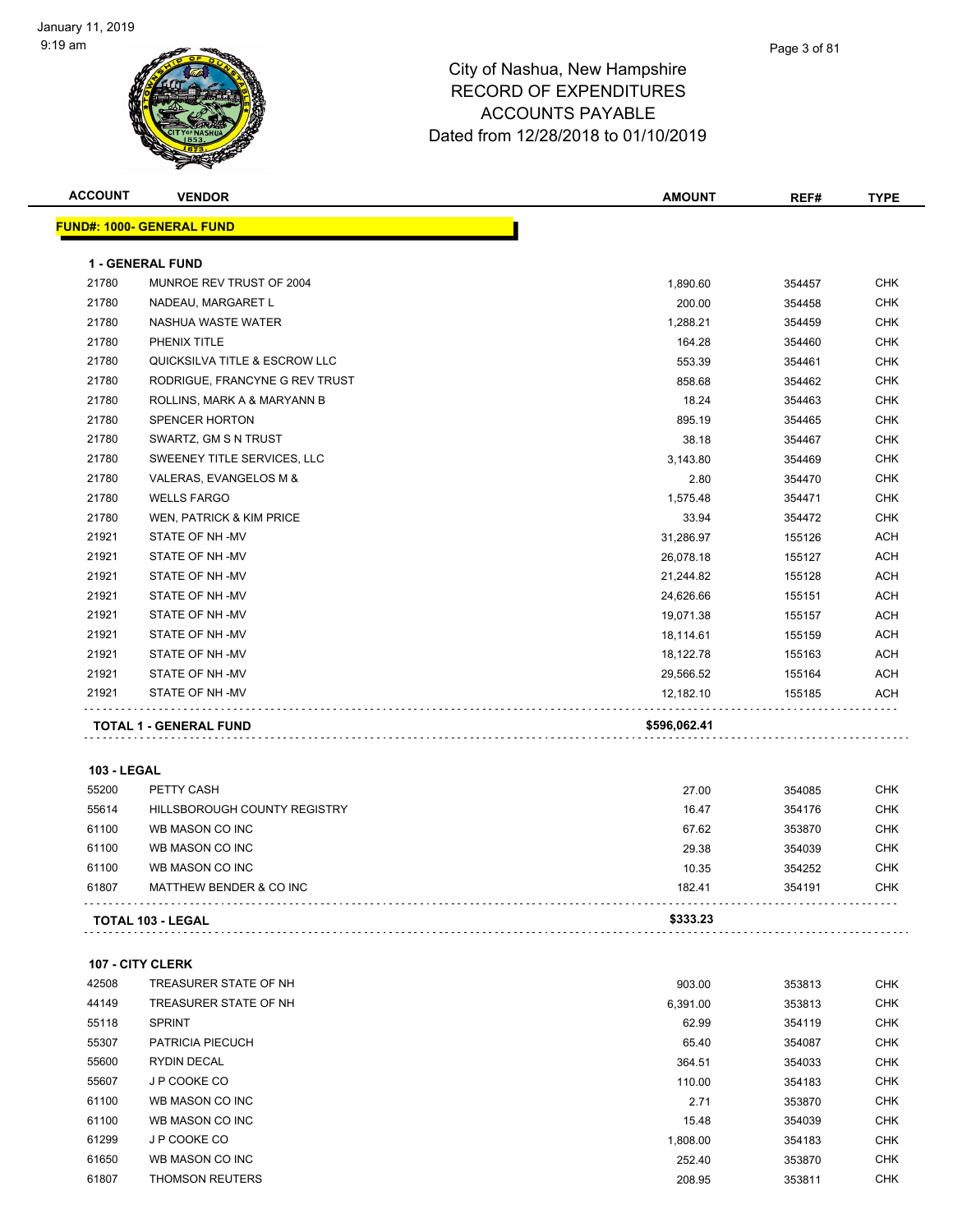| <b>ACCOUNT</b> | <b>VENDOR</b>                                                  | <b>AMOUNT</b>      | REF#   | <b>TYPE</b> |
|----------------|----------------------------------------------------------------|--------------------|--------|-------------|
|                | <u> FUND#: 1000- GENERAL FUND</u>                              |                    |        |             |
|                | <b>TOTAL 107 - CITY CLERK</b>                                  | \$10,184.44        |        |             |
|                |                                                                |                    |        |             |
| 56214          | <b>109 - CIVIC &amp; COMMUNITY ACTIVITIES</b>                  |                    |        | <b>CHK</b>  |
|                | HUMANE SOCIETY FOR GREATER                                     | 8,256.75           | 354180 |             |
|                | TOTAL 109 - CIVIC & COMMUNITY ACTIVITIES                       | \$8,256.75         |        |             |
|                | <b>111 - HUMAN RESOURCES</b>                                   |                    |        |             |
| 55607          | CARD TECH ID                                                   | 10.67              | 353999 | <b>CHK</b>  |
| 61100          | CARD TECH ID                                                   | 263.82             | 353999 | <b>CHK</b>  |
| 61100          | WB MASON CO INC                                                | 29.03              | 354252 | <b>CHK</b>  |
|                | <b>TOTAL 111 - HUMAN RESOURCES</b>                             | \$303.52           |        |             |
| 113 - BENEFITS |                                                                |                    |        |             |
| 59580          | STATE OF NEW HAMPSHIRE UC                                      | 1,940.61           | 353810 | <b>CHK</b>  |
|                | <b>TOTAL 113 - BENEFITS</b>                                    | \$1,940.61         |        |             |
|                | <b>120 - TELECOMMUNICATIONS</b>                                |                    |        |             |
| 55109          | CONSOLIDATED COMMUNICATIONS                                    | 2,193.20           | 353801 | <b>CHK</b>  |
| 55109          | PACIFIC TELEMANAGEMENT SERVICE                                 | 75.00              | 353854 | <b>CHK</b>  |
| 55118          | <b>COMCAST</b>                                                 | 188.32             | 354094 | <b>CHK</b>  |
|                | TOTAL 120 - TELECOMMUNICATIONS                                 | \$2,456.52         |        |             |
|                |                                                                |                    |        |             |
| 54428          | <b>122 - INFORMATION TECHNOLOGY</b><br><b>TEAMABSOLUTE INC</b> |                    | 354239 | <b>CHK</b>  |
| 55118          | <b>SPRINT</b>                                                  | 7,500.00<br>222.73 | 354119 | <b>CHK</b>  |
| 55118          | VERIZON WIRELESS-985557535                                     | 40.01              | 354123 | <b>CHK</b>  |
| 71221          | AMAZON.COM LLC                                                 | 67.94              | 155152 | <b>ACH</b>  |
| 71221          | AMAZON.COM LLC                                                 | 89.99              | 155186 | <b>ACH</b>  |
| 71221          | CUSTOM COMPUTER SPECIALIST INC                                 | 119.78             | 354147 | <b>CHK</b>  |
|                | <b>TOTAL 122 - INFORMATION TECHNOLOGY</b>                      | \$8,040.45         |        |             |
|                | <b>126 - FINANCIAL SERVICES</b>                                |                    |        |             |
| 41307          | <b>HILLSBOROUGH COUNTY REGISTRY</b>                            | 32.47              | 354176 | <b>CHK</b>  |
| 42200          | AMANDA G BLACK                                                 | 494.20             | 353766 | <b>CHK</b>  |
| 42200          | <b>ELAINE JUSKEVICUS</b>                                       | 97.20              | 353846 | <b>CHK</b>  |
|                | <b>MICHAEL R KLEIST</b>                                        | 25.00              | 353847 | <b>CHK</b>  |
| 42200          | <b>BRIAN G RAPALJE</b>                                         | 66.00              | 353858 | <b>CHK</b>  |
| 42200          |                                                                |                    |        |             |
| 42200          | <b>WHEELS</b>                                                  | 283.00             | 353871 | <b>CHK</b>  |
| 42200          | MERCEDES-BENZ OF HAGERSTOWN                                    | 225.60             | 354199 | <b>CHK</b>  |
| 55200          | GOVERNMENT FINANCE OFFCRS ASSN                                 | 725.00             | 353767 | <b>CHK</b>  |
| 55607          | MAILINGS UNLIMITED - MVR                                       | 1,890.00           | 155160 | <b>ACH</b>  |
| 55607          | UNITED PARCEL SERVICE                                          | 5.11               | 353815 | <b>CHK</b>  |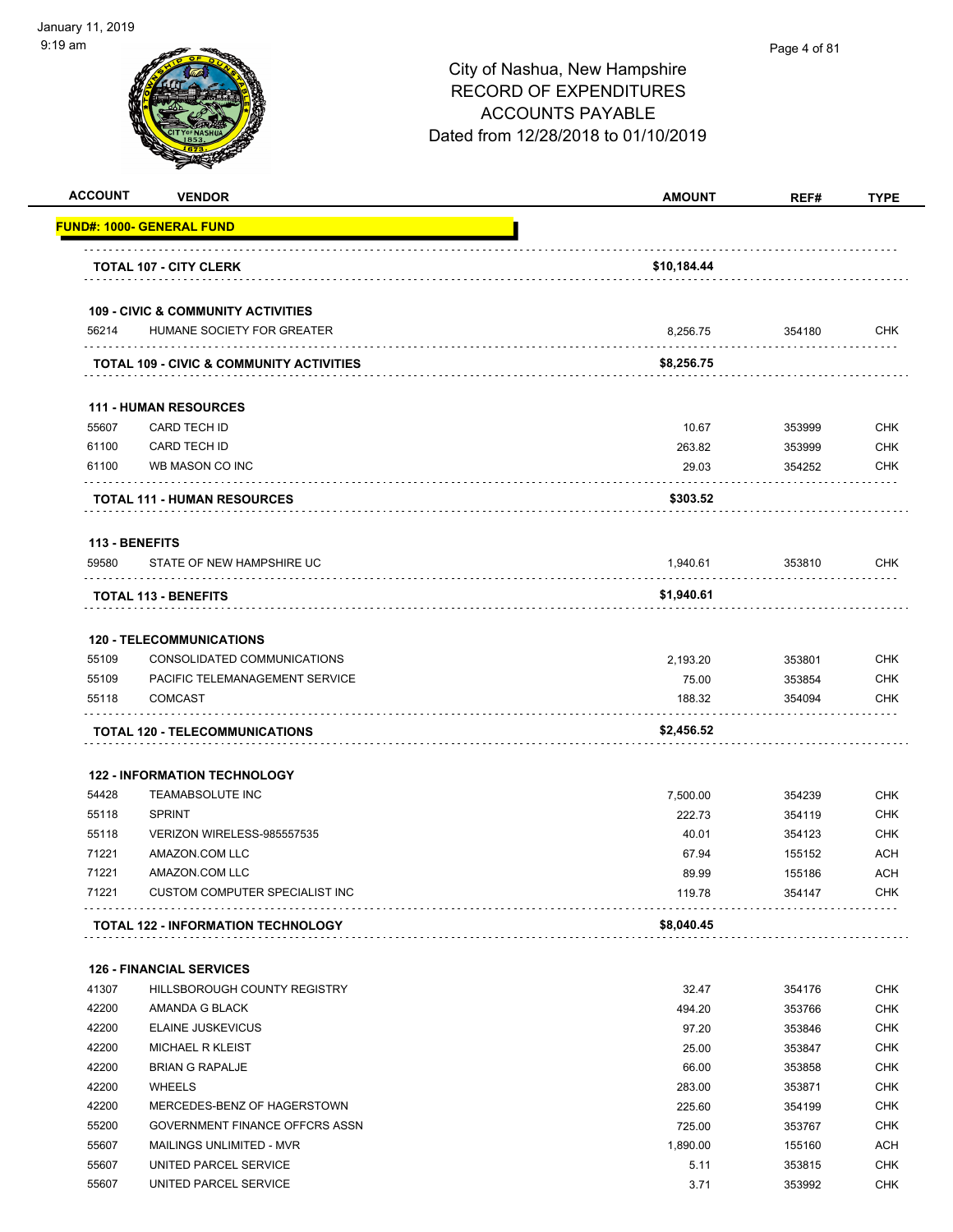#### Page 5 of 81

| <b>ACCOUNT</b> | <b>VENDOR</b>                         | <b>AMOUNT</b> | REF#   | <b>TYPE</b> |
|----------------|---------------------------------------|---------------|--------|-------------|
|                | <b>FUND#: 1000- GENERAL FUND</b>      |               |        |             |
|                | <b>126 - FINANCIAL SERVICES</b>       |               |        |             |
| 61100          | WB MASON CO INC                       | 29.56         | 353870 | <b>CHK</b>  |
| 61100          | WB MASON CO INC                       | 9.44          | 354039 | <b>CHK</b>  |
|                | <b>TOTAL 126 - FINANCIAL SERVICES</b> | \$3,886.29    |        |             |
|                | <b>129 - CITY BUILDINGS</b>           |               |        |             |
| 54100          | <b>EVERSOURCE</b>                     | 7,282.78      | 353802 | <b>CHK</b>  |
| 54114          | <b>DIRECT ENERGY BUSINESS</b>         | 747.54        | 353832 | <b>CHK</b>  |
| 54114          | LIBERTY UTILITIES - NH                | 934.22        | 354102 | <b>CHK</b>  |
| 54141          | PENNICHUCK WATER WORKS INC            | 1,252.72      | 353809 | <b>CHK</b>  |
| 54141          | PENNICHUCK WATER WORKS INC            | 56.71         | 354117 | <b>CHK</b>  |
| 54243          | F W WEBB COMPANY                      | 125.72        | 354157 | <b>CHK</b>  |
| 54280          | REXEL OF AMERICA LLC                  | 100.47        | 354032 | <b>CHK</b>  |
| 54280          | NASHUA WALLPAPER & PAINT CO           | 9.99          | 354208 | <b>CHK</b>  |
| 55118          | <b>SPRINT</b>                         | 73.59         | 354119 | <b>CHK</b>  |
|                | <b>TOTAL 129 - CITY BUILDINGS</b>     | \$10,583.74   |        |             |
|                | <b>132 - ASSESSING</b>                |               |        |             |
| 55307          | MICHAEL MANDILE                       | 122.63        | 353790 | <b>CHK</b>  |
| 55307          | <b>GARY TURGISS</b>                   | 64.86         | 353796 | <b>CHK</b>  |
| 55307          | <b>GREG TURGISS</b>                   | 126.44        | 354090 | <b>CHK</b>  |
| 61100          | WB MASON CO INC                       | 108.45        | 353870 | <b>CHK</b>  |
| 61100          | WB MASON CO INC                       | 25.49         | 354039 | <b>CHK</b>  |
| 61100          | WB MASON CO INC                       | 75.87         | 354252 | <b>CHK</b>  |
| 61830          | <b>COSTAR REALTY INFORMATION</b>      | 795.70        | 353829 | <b>CHK</b>  |
|                | <b>TOTAL 132 - ASSESSING</b>          | \$1,319.44    |        |             |
| 134 - GIS      |                                       |               |        |             |
| 54407          | <b>GEO JOBE GIS CONSULTING</b>        | 500.00        | 354164 | <b>CHK</b>  |
|                | <b>TOTAL 134 - GIS</b>                | \$500.00      |        |             |
|                | <b>142 - WOODLAWN CEMETERY</b>        |               |        |             |
| 54100          | <b>EVERSOURCE</b>                     | 525.75        | 353802 | <b>CHK</b>  |
| 54107          | MCLAUGHLIN OIL CO                     | 382.30        | 354196 | <b>CHK</b>  |
| 54114          | LIBERTY UTILITIES - NH                | 127.46        | 353807 | <b>CHK</b>  |
| 54114          | <b>DIRECT ENERGY BUSINESS</b>         | 80.15         | 353832 | <b>CHK</b>  |
| 54487          | NASHUA OUTDOOR POWER EQUIPMENT        | 117.60        | 353850 | <b>CHK</b>  |
| 54600          | <b>BEST FORD</b>                      | 54.29         | 354138 | <b>CHK</b>  |
| 54600          | LIONEL'S ALIGNMENT                    | 150.00        | 354188 | <b>CHK</b>  |
| 61100          | WB MASON CO INC                       | 31.04         | 354039 | <b>CHK</b>  |
|                | <b>MAYNARD &amp; LESIEUR INC</b>      | 24.00         | 354194 | <b>CHK</b>  |
| 61705          |                                       |               |        |             |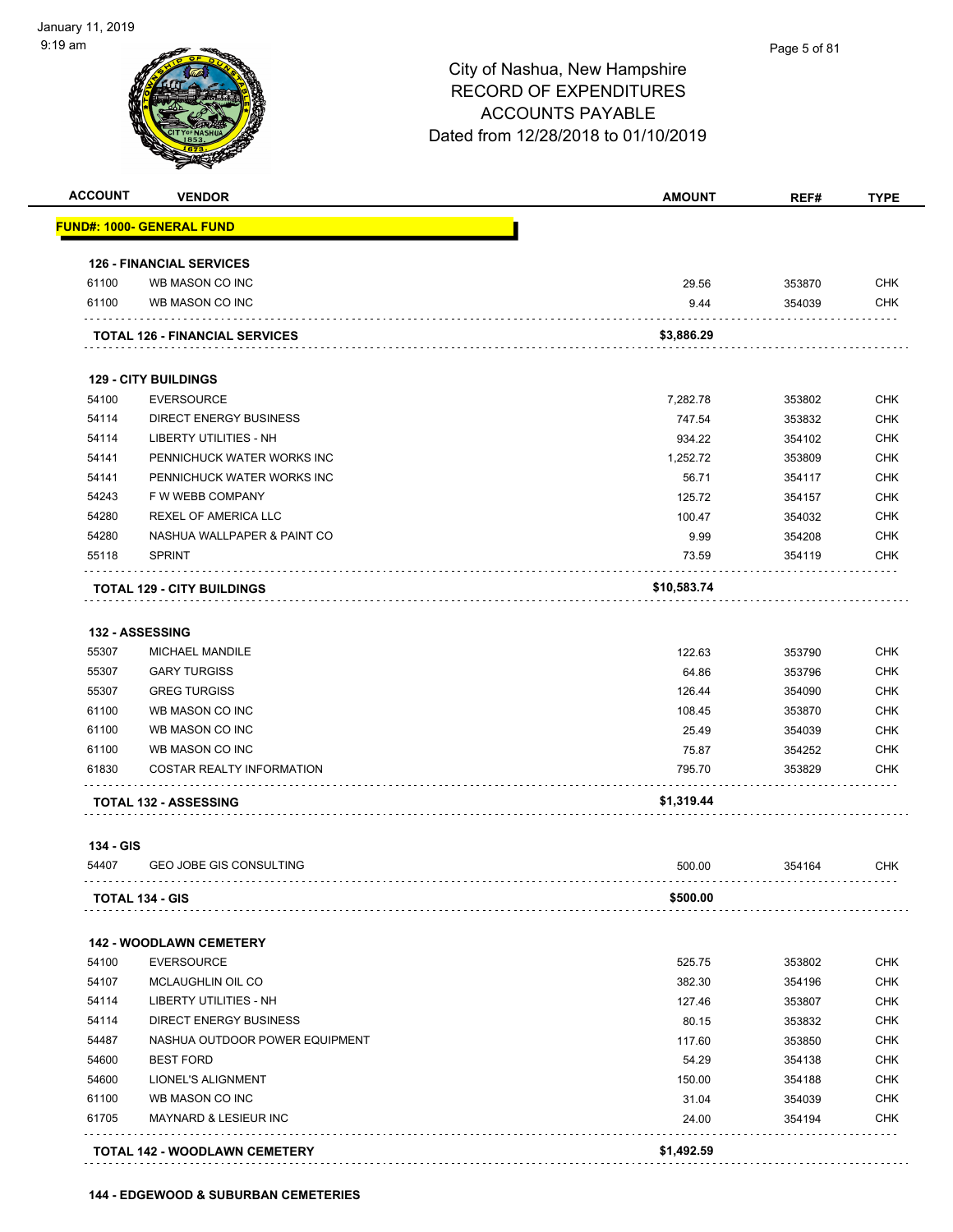| <b>ACCOUNT</b> | <b>VENDOR</b>                                   | <b>AMOUNT</b> | REF#   | TYPE       |
|----------------|-------------------------------------------------|---------------|--------|------------|
|                | <u> FUND#: 1000- GENERAL FUND</u>               |               |        |            |
|                |                                                 |               |        |            |
|                | <b>144 - EDGEWOOD &amp; SUBURBAN CEMETERIES</b> |               |        |            |
| 54100          | <b>EVERSOURCE</b>                               | 208.56        | 353802 | <b>CHK</b> |
| 54107          | SHATTUCK MALONE OIL CO                          | 764.34        | 354118 | <b>CHK</b> |
| 54280          | AMAZON.COM LLC                                  | 21.95         | 155186 | ACH        |
| 54280          | HOME DEPOT CREDIT SERVICE 3065                  | 185.76        | 354177 | CHK        |
| 61549          | <b>GRIFFIN GREENHOUSE SUPPLIES</b>              | 279.94        | 354011 | CHK        |
|                | TOTAL 144 - EDGEWOOD & SUBURBAN CEMETERIES      | \$1,460.55    |        |            |
| 150 - POLICE   |                                                 |               |        |            |
| 53135          | EDWARD H DRUMMOND                               | 1,500.00      | 354155 | <b>CHK</b> |
| 54100          | <b>EVERSOURCE</b>                               | 253.04        | 353802 | <b>CHK</b> |
| 54100          | EVERSOUCE-POWER SUPPLY                          | 13,128.82     | 354096 | CHK        |
| 54107          | SHATTUCK MALONE OIL CO                          | 468.30        | 354118 | <b>CHK</b> |
| 54114          | <b>DIRECT ENERGY BUSINESS</b>                   | 4,265.78      | 353832 | <b>CHK</b> |
| 54141          | PENNICHUCK WATER WORKS INC                      | 642.62        | 354117 | <b>CHK</b> |
| 54243          | <b>J LAWRENCE HALL INC</b>                      | 1,007.25      | 353845 | <b>CHK</b> |
| 54243          | <b>CAREY'S HEATING &amp; AIR</b>                | 3,385.00      | 354143 | <b>CHK</b> |
| 54280          | F W WEBB COMPANY                                | 27.18         | 354157 | <b>CHK</b> |
| 54280          | METRO GROUP INC                                 | 243.00        | 354200 | CHK        |
| 54407          | <b>RELX INC DBA LEXISNEXIS</b>                  | 165.00        | 354223 | <b>CHK</b> |
| 54407          | <b>SOLARWINDS</b>                               | 1,422.00      | 354233 | <b>CHK</b> |
| 54600          | <b>BROADSIDE COLLISION LLC</b>                  | 479.11        | 353823 | CHK        |
| 54600          | DAVE ILLGS COLLISION REPAIR CE                  | 131.25        | 354149 | CHK        |
| 54849          | <b>CAITLIN BOUCHER</b>                          | 45.96         | 354064 | <b>CHK</b> |
| 54849          | PETER CINFO                                     | 45.96         | 354066 | <b>CHK</b> |
| 54849          | <b>JOSHUA ST ONGE</b>                           | 45.96         | 354088 | <b>CHK</b> |
| 54849          | CONSOLIDATED COMMUNICATIONS                     | 36.44         | 354095 | <b>CHK</b> |
| 54849          | VERIZON WIRELESS-286546928                      | 1,094.88      | 354124 | <b>CHK</b> |
| 55200          | PUBLIC SAFETY GROUP                             | 499.00        | 354219 | <b>CHK</b> |
| 55307          | <b>CODY BEARD</b>                               | 43.60         | 354063 | <b>CHK</b> |
| 55699          | NASHUA MILLYARD ASSOC INC                       | 388.46        | 354206 | <b>CHK</b> |
| 61100          | <b>GRANITE STATE STAMPS INC</b>                 | 46.72         | 354170 | <b>CHK</b> |
| 61100          | HOME DEPOT CREDIT SERVICE 3065                  | 27.96         | 354177 | <b>CHK</b> |
| 61100          | WB MASON CO INC                                 | 736.04        | 354252 | <b>CHK</b> |
| 61107          | <b>BEN'S UNIFORMS</b>                           | 595.90        | 353819 | <b>CHK</b> |
| 61107          | <b>BEN'S UNIFORMS</b>                           | 401.00        | 353995 | <b>CHK</b> |
| 61107          | ALECS SHOE STORE INC                            | 766.45        | 354132 | <b>CHK</b> |
| 61107          | <b>BEN'S UNIFORMS</b>                           | 100.00        | 354136 | <b>CHK</b> |
| 61110          | <b>BEN'S UNIFORMS</b>                           | 225.00        | 354136 | <b>CHK</b> |
| 61110          | STAR PACKER BADGES                              | 50.00         | 354235 | <b>CHK</b> |
| 61121          | ANR DESIGN LLC                                  | 470.59        | 155153 | <b>ACH</b> |
| 61121          | ATLANTIC TACTICAL INC                           | 3,537.66      | 354134 | <b>CHK</b> |
| 61121          | NORTHEAST TACTICAL INC                          | 35.80         | 354215 | <b>CHK</b> |
| 61185          | <b>ULINE</b>                                    | 245.83        | 353868 | <b>CHK</b> |
| 61185          | TRI-TECH FORENSICS INC                          | 332.50        | 354242 | <b>CHK</b> |
| 61185          | TRI-TECH FORENSICS INC                          | 277.37        | 354243 | <b>CHK</b> |
| 61428          | THE DURKIN CO INC                               | 546.07        | 354152 | <b>CHK</b> |
| 61650          | WB MASON CO INC                                 | 473.25        | 354252 | <b>CHK</b> |
|                |                                                 |               |        |            |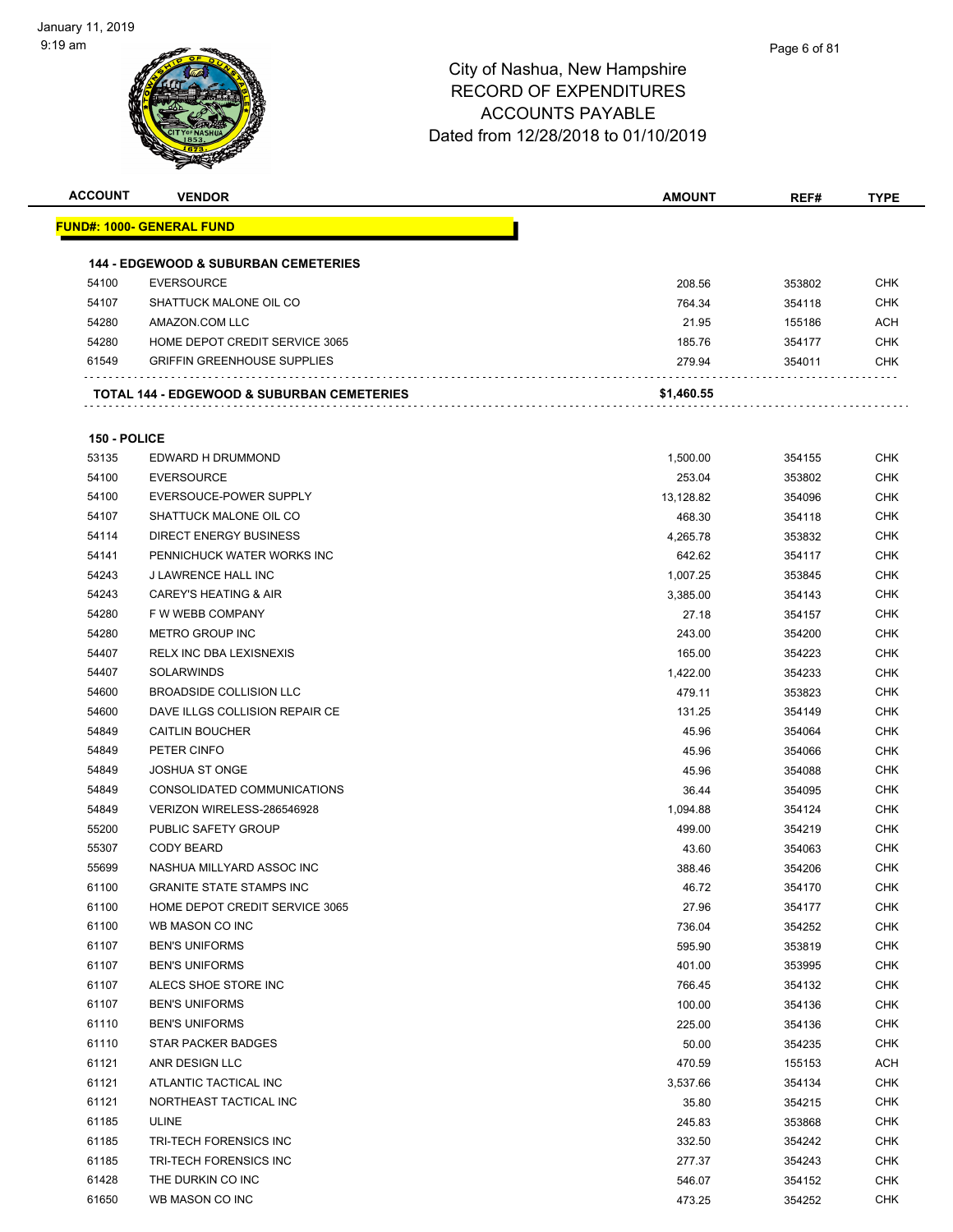| <b>FUND#: 1000- GENERAL FUND</b><br>150 - POLICE<br><b>FACTORY MOTOR PARTS</b><br>61799<br>455.43<br>155188<br>NYTECH SUPPLY CO<br>61799<br>253.53<br>353853<br>61799<br>SAM'S CLUB DIRECT-0860<br>90.80<br>353860<br>61799<br>CARPARTS DISTRIBUTION CENTER,<br>13.08<br>354000 | <b>TYPE</b> |
|---------------------------------------------------------------------------------------------------------------------------------------------------------------------------------------------------------------------------------------------------------------------------------|-------------|
|                                                                                                                                                                                                                                                                                 |             |
|                                                                                                                                                                                                                                                                                 |             |
|                                                                                                                                                                                                                                                                                 | <b>ACH</b>  |
|                                                                                                                                                                                                                                                                                 | <b>CHK</b>  |
|                                                                                                                                                                                                                                                                                 | <b>CHK</b>  |
|                                                                                                                                                                                                                                                                                 | <b>CHK</b>  |
| 61799<br>ADAMSON INDUSTRIES CORP<br>508.65<br>354130                                                                                                                                                                                                                            | <b>CHK</b>  |
| 61799<br><b>BEST FORD</b><br>(155.54)<br>354138                                                                                                                                                                                                                                 | <b>CHK</b>  |
| 61799<br>NORTHERN FOREIGN CAR PARTS INC<br>147.56<br>354216                                                                                                                                                                                                                     | <b>CHK</b>  |
| 61910<br><b>OBU</b><br>375.00<br>354115                                                                                                                                                                                                                                         | <b>CHK</b>  |
| \$39,875.26<br><b>TOTAL 150 - POLICE</b>                                                                                                                                                                                                                                        |             |

#### **152 - FIRE**

| 54100 | <b>EVERSOURCE</b>                     | 16,185.35 | 353802 | <b>CHK</b> |
|-------|---------------------------------------|-----------|--------|------------|
| 54100 | <b>EVERSOURCE</b>                     | 648.99    | 354098 | <b>CHK</b> |
| 54114 | LIBERTY UTILITIES - NH                | 1,187.84  | 353804 | <b>CHK</b> |
| 54114 | <b>LIBERTY UTILITIES - NH</b>         | 292.71    | 353805 | <b>CHK</b> |
| 54114 | LIBERTY UTILITIES - NH                | 423.90    | 353808 | <b>CHK</b> |
| 54114 | <b>DIRECT ENERGY BUSINESS</b>         | 2,971.85  | 353832 | <b>CHK</b> |
| 54114 | LIBERTY UTILITIES - NH                | 473.21    | 354104 | <b>CHK</b> |
| 54141 | PENNICHUCK WATER WORKS INC            | 868.47    | 353809 | <b>CHK</b> |
| 54141 | PENNICHUCK WATER WORKS INC            | 305.52    | 354117 | <b>CHK</b> |
| 54228 | J P PEST SERVICES INC                 | 247.00    | 354021 | <b>CHK</b> |
| 54228 | J P PEST SERVICES INC                 | 89.00     | 354184 | <b>CHK</b> |
| 54243 | AE MECHANICAL INC                     | 249.88    | 354131 | CHK        |
| 54280 | PETTY CASH                            | 26.99     | 354084 | <b>CHK</b> |
| 54280 | <b>FIMBEL GARAGE DOORS</b>            | 617.00    | 354160 | <b>CHK</b> |
| 54280 | HOME DEPOT CREDIT SERVICE 3065        | 19.96     | 354177 | <b>CHK</b> |
| 54280 | M & M ELECTRICAL SUPPLY CO INC        | 32.95     | 354190 | <b>CHK</b> |
| 54414 | M & M ELECTRICAL SUPPLY CO INC        | 8.86      | 353848 | <b>CHK</b> |
| 54600 | <b>FACTORY MOTOR PARTS</b>            | 1,091.43  | 155188 | ACH        |
| 54600 | <b>BSC INDUSTRIES INC</b>             | 7.15      | 353824 | <b>CHK</b> |
| 54600 | NEW HAMPSHIRE HYDRAULICS INC          | 425.00    | 353852 | <b>CHK</b> |
| 54600 | <b>MILTON CAT</b>                     | 95.81     | 354109 | <b>CHK</b> |
| 54600 | NASHUA OUTDOOR POWER EQUIPMENT        | 39.76     | 354207 | <b>CHK</b> |
| 54600 | NEW HAMPSHIRE HYDRAULICS INC          | 2,850.00  | 354214 | <b>CHK</b> |
| 54600 | R WHITE EQUIPMENT CENTER INC          | 30.49     | 354220 | <b>CHK</b> |
| 54600 | <b>SANEL NAPA</b>                     | 234.47    | 354231 | <b>CHK</b> |
| 54600 | <b>TST HYDRAULICS INC</b>             | 15.00     | 354245 | <b>CHK</b> |
| 55118 | <b>SPRINT</b>                         | 80.01     | 354119 | <b>CHK</b> |
| 55200 | NH FIRE PREVENTION SOCIETY            | 25.00     | 354113 | <b>CHK</b> |
| 55699 | TRUE BLUE CLEANERS                    | 18.83     | 353867 | <b>CHK</b> |
| 55699 | <b>TRUE BLUE CLEANERS</b>             | 100.80    | 354244 | <b>CHK</b> |
| 61100 | WB MASON CO INC                       | 13.78     | 353870 | <b>CHK</b> |
| 61100 | PETTY CASH                            | 32.98     | 354084 | <b>CHK</b> |
| 61100 | WB MASON CO INC                       | 62.69     | 354252 | <b>CHK</b> |
| 61107 | ALECS SHOE STORE INC                  | 199.90    | 354132 | <b>CHK</b> |
| 61110 | BERGERON PROTECTIVE CLOTHING          | 579.28    | 354137 | <b>CHK</b> |
| 61428 | <b>NEW ENGLAND PAPER &amp; SUPPLY</b> | 560.96    | 354025 | <b>CHK</b> |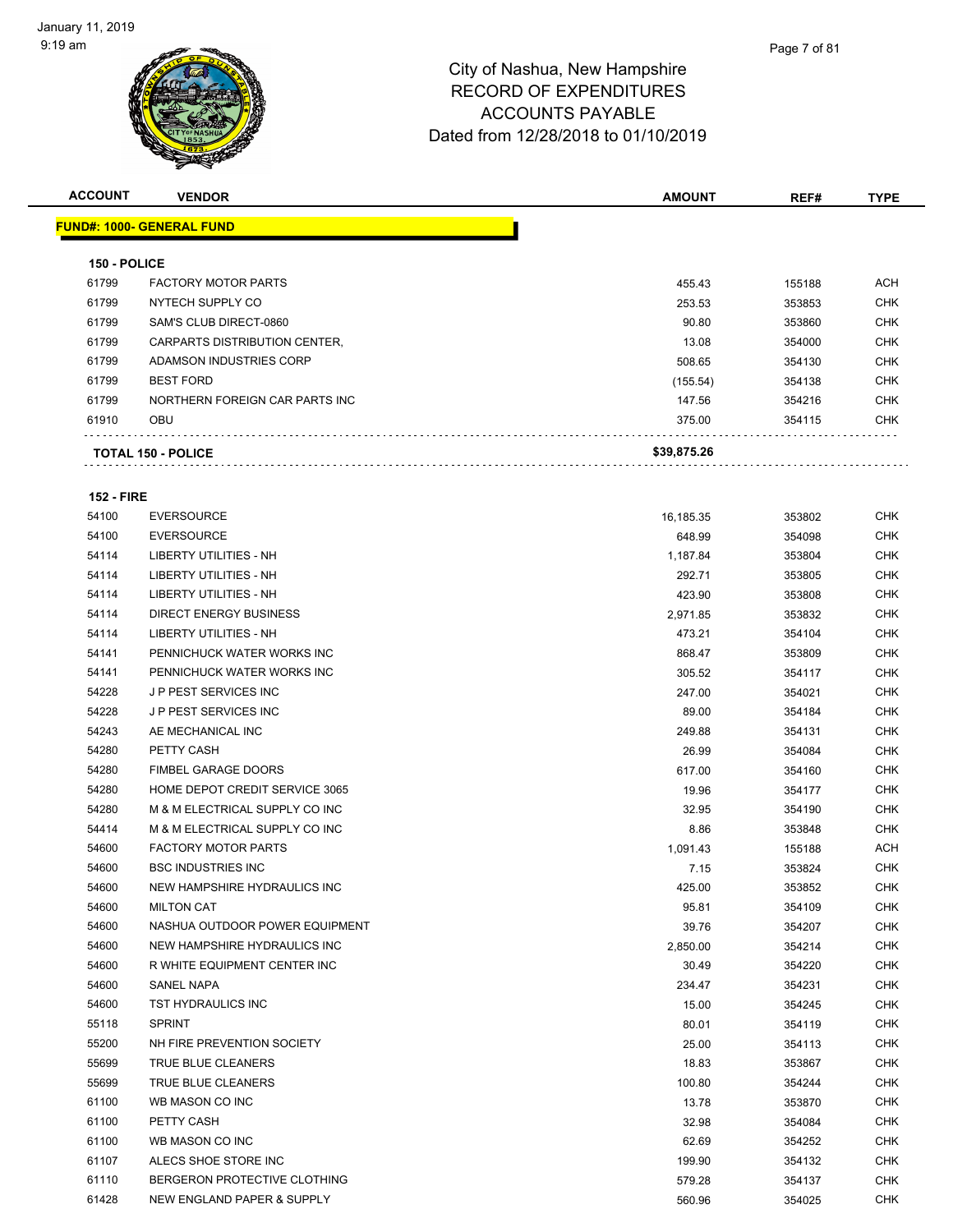

| <b>ACCOUNT</b>    | <b>VENDOR</b>                           | <b>AMOUNT</b> | REF#   | <b>TYPE</b> |
|-------------------|-----------------------------------------|---------------|--------|-------------|
|                   | FUND#: 1000- GENERAL FUND               |               |        |             |
|                   |                                         |               |        |             |
| <b>152 - FIRE</b> |                                         |               |        |             |
| 61428             | NEW ENGLAND PAPER & SUPPLY              | 44.47         | 354213 | <b>CHK</b>  |
| 61499             | PETTY CASH                              | 21.98         | 354084 | <b>CHK</b>  |
| 61650             | WB MASON CO INC                         | 58.06         | 354252 | <b>CHK</b>  |
| 61699             | M & M ELECTRICAL SUPPLY CO INC          | 95.60         | 354190 | <b>CHK</b>  |
| 61705             | <b>MAYNARD &amp; LESIEUR INC</b>        | 5,589.86      | 354193 | <b>CHK</b>  |
| 61799             | NEW ENGLAND KENWORTH                    | 200.78        | 353851 | <b>CHK</b>  |
| 61799             | MINUTEMAN TRUCKS INC                    | 51.16         | 354202 | <b>CHK</b>  |
| 61799             | NEW ENGLAND KENWORTH                    | 141.08        | 354211 | <b>CHK</b>  |
| 61830             | <b>CLIA LABORATORY PROGRAM</b>          | 150.00        | 354093 | <b>CHK</b>  |
| 71400             | PETTY CASH                              | 36.00         | 354084 | <b>CHK</b>  |
| 71432             | AMAZON.COM LLC                          | 3,619.88      | 155186 | <b>ACH</b>  |
| 71432             | FIRE TECH & SAFETY OF NEW ENGL          | 880.00        | 353836 | <b>CHK</b>  |
| 71432             | <b>HARRISON SHRADER ENTERPRISES</b>     | 22.52         | 354173 | <b>CHK</b>  |
|                   | <b>TOTAL 152 - FIRE</b>                 | \$42,024.21   |        |             |
|                   | <b>153 - BUILDING INSPECTION</b>        |               |        |             |
| 42314             | PARADIGM PLUMBING HEATING & AC          | 37.50         | 354217 | <b>CHK</b>  |
| 55307             | TIMOTHY DUPONT                          | 331.13        | 353786 | <b>CHK</b>  |
|                   | <b>DAWN MICHAUD</b>                     |               |        |             |
| 55307             |                                         | 231.08        | 353793 | <b>CHK</b>  |
| 55307             | <b>JEFFREY RICHARD</b>                  | 323.73        | 353795 | <b>CHK</b>  |
| 55307             | <b>WILLIAM MCKINNEY</b>                 | 107.91        | 353798 | <b>CHK</b>  |
| 55307             | <b>MARK COLLINS</b>                     | 41.97         | 354067 | <b>CHK</b>  |
| 55307             | <b>RUSS MARCUM</b>                      | 356.41        | 354078 | <b>CHK</b>  |
|                   | <b>TOTAL 153 - BUILDING INSPECTION</b>  | \$1,429.73    |        |             |
|                   | <b>155 - CODE ENFORCEMENT</b>           |               |        |             |
| 55307             | <b>NELSON ORTEGA</b>                    | 181.05        | 354081 | <b>CHK</b>  |
|                   | <b>TOTAL 155 - CODE ENFORCEMENT</b>     | \$181.05      |        |             |
|                   | <b>156 - EMERGENCY MANAGEMENT</b>       |               |        |             |
| 54407             | <b>JUSTIN KATES</b>                     | 10.00         | 354074 | CHK         |
| 55118             | <b>JUSTIN KATES</b>                     | 123.30        | 354074 | <b>CHK</b>  |
| 55300             | <b>JUSTIN KATES</b>                     | 24.00         | 354074 | <b>CHK</b>  |
| 55421             | <b>JUSTIN KATES</b>                     | 190.00        | 354074 | CHK         |
|                   | <b>TOTAL 156 - EMERGENCY MANAGEMENT</b> | \$347.30      |        |             |
|                   |                                         |               |        |             |
|                   | <b>157 - CITYWIDE COMMUNICATIONS</b>    |               |        |             |
| 54100             | <b>EVERSOURCE</b>                       | 333.37        | 354098 | CHK         |
| 54435             | MOTOROLA SOLUTIONS INC                  | 174,868.33    | 354110 | <b>CHK</b>  |
| 54487             | MOTOROLA SOLUTIONS INC                  | 1,746.40      | 354110 | <b>CHK</b>  |
| 55100             | <b>COMCAST</b>                          | 134.90        | 354094 | <b>CHK</b>  |
| 71207             | MOTOROLA SOLUTIONS INC                  | 812.10        | 354110 | <b>CHK</b>  |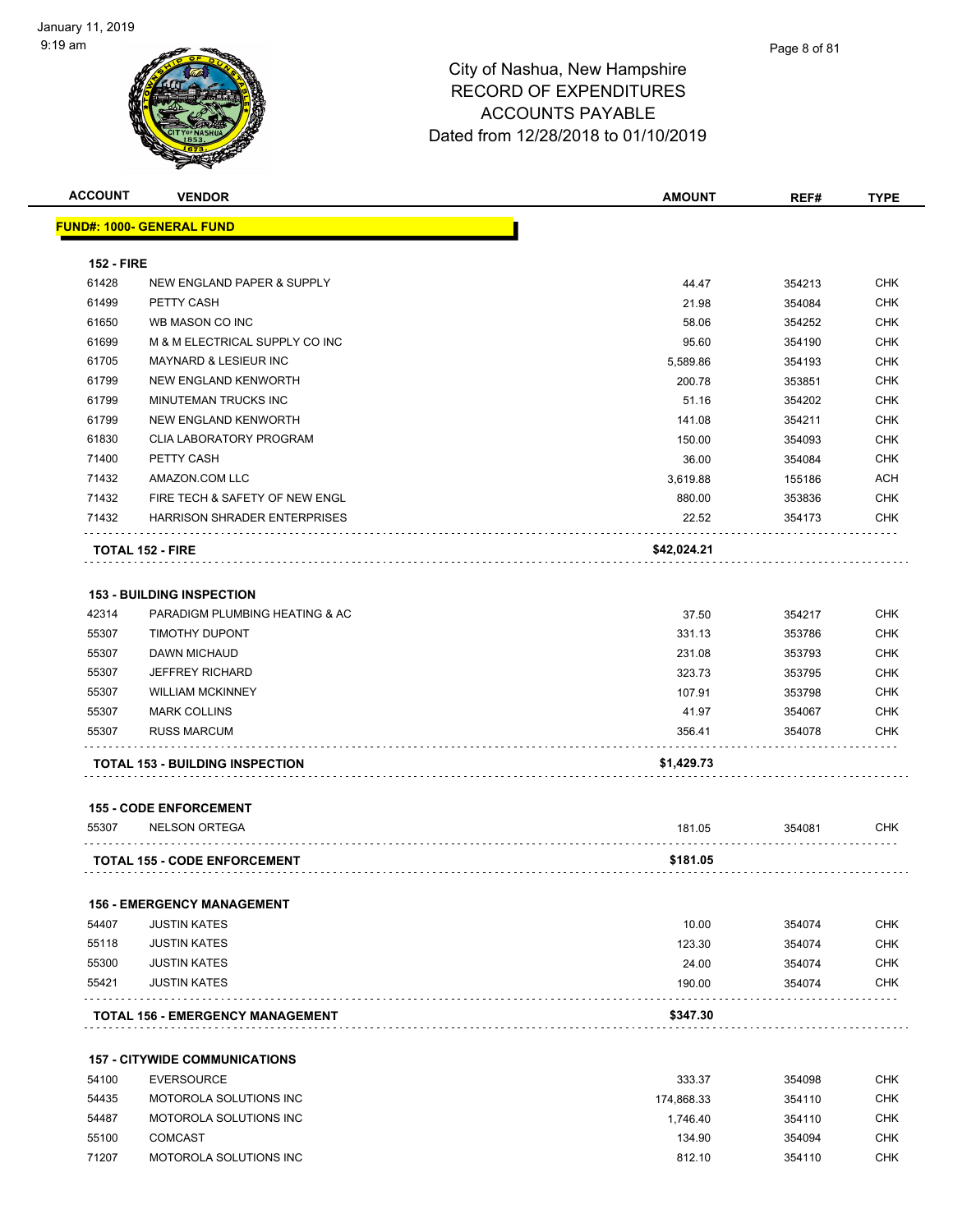| <b>ACCOUNT</b> | <b>VENDOR</b>                                                  | <b>AMOUNT</b> | REF#   | <b>TYPE</b> |
|----------------|----------------------------------------------------------------|---------------|--------|-------------|
|                | <u> FUND#: 1000- GENERAL FUND</u>                              |               |        |             |
|                |                                                                |               |        |             |
|                | <b>TOTAL 157 - CITYWIDE COMMUNICATIONS</b>                     | \$177,895.10  |        |             |
|                |                                                                |               |        |             |
| 54835          | <b>159 - OTHER PUBLIC SAFETY</b><br>PENNICHUCK WATER WORKS INC |               | 354117 | CHK         |
|                |                                                                | 273,922.27    |        |             |
|                | TOTAL 159 - OTHER PUBLIC SAFETY                                | \$273,922.27  |        |             |
|                | <b>160 - PW-ADMIN &amp; ENGINEERING</b>                        |               |        |             |
| 54114          | <b>DIRECT ENERGY BUSINESS</b>                                  | 205.76        | 353832 | <b>CHK</b>  |
| 54141          | PENNICHUCK WATER WORKS INC                                     | 76.74         | 353809 | <b>CHK</b>  |
| 54141          | PENNICHUCK WATER WORKS INC                                     | 99.61         | 354117 | CHK         |
| 55118          | <b>SPRINT</b>                                                  | 107.17        | 354119 | <b>CHK</b>  |
| 55200          | PETER KOHALMI                                                  | 270.00        | 354082 | CHK         |
| 55200          | <b>NHLSA</b>                                                   | 245.00        | 354112 | <b>CHK</b>  |
| 55307          | <b>THOMAS LACROIX</b>                                          | 317.19        | 353788 | <b>CHK</b>  |
| 55307          | <b>COMMONWEALTH OF MASS</b>                                    | 5.95          | 353799 | CHK         |
| 55307          | <b>EMIL BRAVO</b>                                              | 49.05         | 354065 | <b>CHK</b>  |
| 55307          | <b>GIUSEPPE MENDOLA</b>                                        | 46.33         | 354079 | <b>CHK</b>  |
| 55307          | <b>ROBERT MEUNIER</b>                                          | 109.00        | 354080 | <b>CHK</b>  |
| 55307          | <b>WILLIAM TOOMEY</b>                                          | 235.62        | 354089 | <b>CHK</b>  |
| 55307          | <b>WAYNE HUSBAND</b>                                           | 33.25         | 354091 | <b>CHK</b>  |
| 55307          | <b>MARY WOODS</b>                                              | 32.70         | 354092 | <b>CHK</b>  |
| 55307          | <b>MARK SAUNDERS</b>                                           | 87.75         | 354232 | <b>CHK</b>  |
| 55699          | LFRT CLEANING SERVICES INC                                     | 665.00        | 354186 | <b>CHK</b>  |
| 61100          | WB MASON CO INC                                                | 19.20         | 353870 | <b>CHK</b>  |
| 61107          | ALECS SHOE STORE INC                                           | 110.00        | 354132 | <b>CHK</b>  |
|                | TOTAL 160 - PW-ADMIN & ENGINEERING                             | \$2,715.32    |        |             |
|                |                                                                |               |        |             |
| 161 - STREETS  |                                                                |               |        |             |
| 54100          | <b>EVERSOURCE</b>                                              | 1.331.14      | 353802 | CHK         |
| 54100          | <b>EVERSOURCE</b>                                              | 465.14        | 354098 | <b>CHK</b>  |
| 54114          | <b>DIRECT ENERGY BUSINESS</b>                                  | 6,093.01      | 353832 | <b>CHK</b>  |
| 54141          | PENNICHUCK WATER WORKS INC                                     | 509.46        | 354117 | <b>CHK</b>  |
| 54200          | LFRT CLEANING SERVICES INC                                     | 855.00        | 354186 | <b>CHK</b>  |
| 54243          | F W WEBB COMPANY                                               | 714.86        | 354157 | <b>CHK</b>  |
| 54243          | M & M ELECTRICAL SUPPLY CO INC                                 | 431.10        | 354190 | <b>CHK</b>  |
| 54280          | HOME DEPOT CREDIT SERVICE 3065                                 | 51.92         | 354177 | <b>CHK</b>  |
| 54600          | <b>FACTORY MOTOR PARTS</b>                                     | 53.91         | 155188 | ACH         |
| 54600          | CARPARTS DISTRIBUTION CENTER,                                  | 133.33        | 354000 | <b>CHK</b>  |
| 54600          | <b>FASTENAL CO</b>                                             | 42.07         | 354007 | <b>CHK</b>  |
| 54600          | HOWARD P FAIRFIELD LLC                                         | 113.64        | 354016 | <b>CHK</b>  |
| 54600          | JORDAN EQUIPMENT CO                                            | 445.32        | 354023 | <b>CHK</b>  |
| 54600          | <b>BEST FORD</b>                                               | 399.96        | 354138 | CHK         |
| 54600          | CARPARTS DISTRIBUTION CENTER,                                  | 154.01        | 354144 | CHK         |
| 54600          | DONOVAN EQUIPMENT CO INC                                       | 59.60         | 354151 | <b>CHK</b>  |
| 54600          | F W WEBB COMPANY                                               | 242.13        | 354157 | <b>CHK</b>  |
| 54600          | <b>FASTENAL CO</b>                                             | 14.82         | 354159 | <b>CHK</b>  |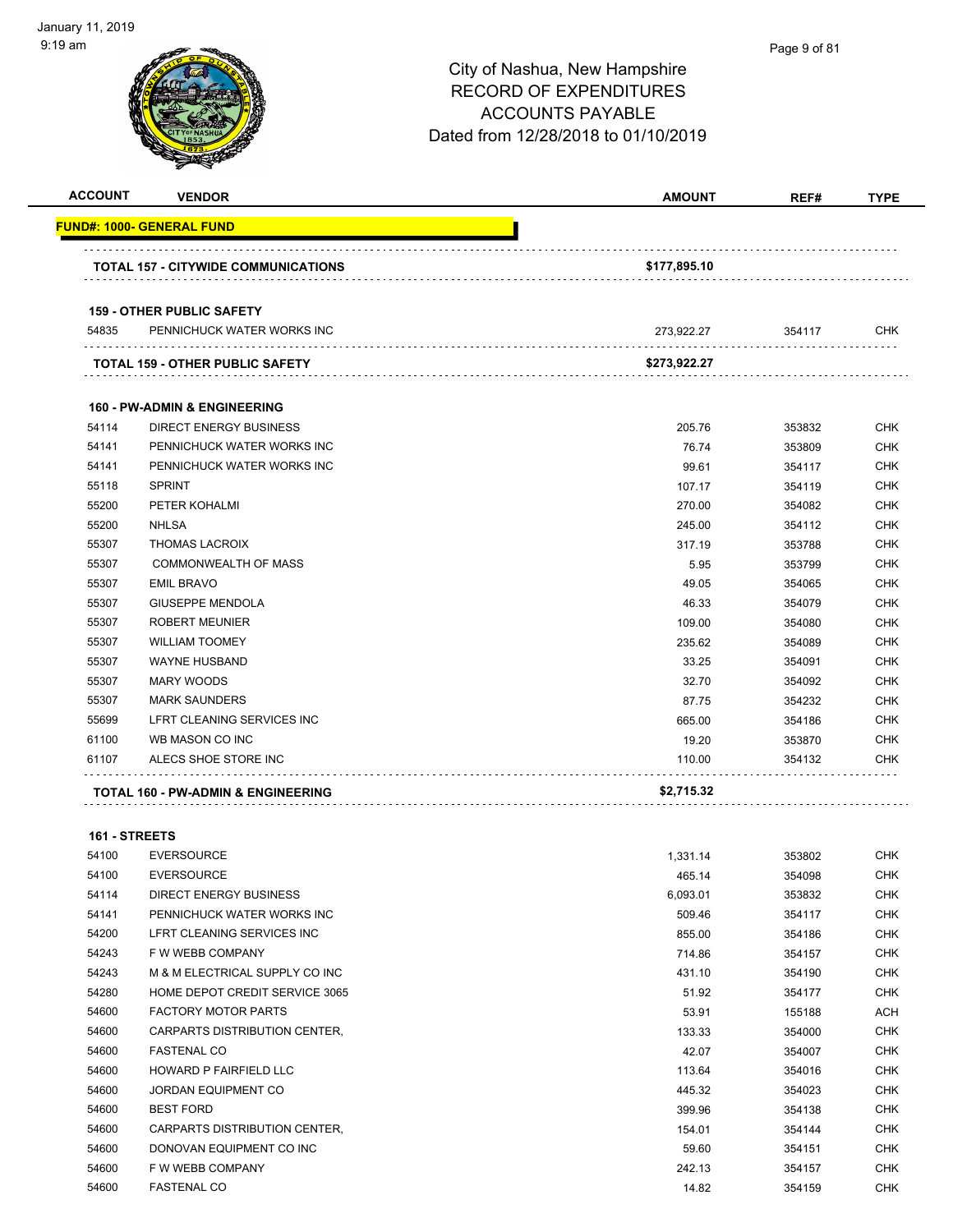

| <b>ACCOUNT</b> | <b>VENDOR</b>                             | <b>AMOUNT</b> | REF#   | <b>TYPE</b> |
|----------------|-------------------------------------------|---------------|--------|-------------|
|                | <b>FUND#: 1000- GENERAL FUND</b>          |               |        |             |
|                |                                           |               |        |             |
| 161 - STREETS  |                                           |               |        |             |
| 54600          | MCDEVITT TRUCKS INC                       | 189.98        | 354195 | <b>CHK</b>  |
| 54600          | <b>SANEL NAPA</b>                         | (587.08)      | 354230 | <b>CHK</b>  |
| 54600          | TENNANT SALES & SERVICE CO                | 315.10        | 354240 | <b>CHK</b>  |
| 55118          | <b>SPRINT</b>                             | 63.03         | 354119 | <b>CHK</b>  |
| 55421          | <b>JOHN IBARRA</b>                        | 85.00         | 354073 | <b>CHK</b>  |
| 55699          | <b>1ST PRIORITY TOWING &amp; RECOVERY</b> | 145.00        | 354127 | <b>CHK</b>  |
| 61107          | UNIFIRST CORPORATION                      | 378.96        | 354036 | <b>CHK</b>  |
| 61107          | UNIFIRST CORPORATION                      | 409.50        | 354247 | <b>CHK</b>  |
| 61166          | <b>BOT L GAS INC</b>                      | 249.50        | 353997 | <b>CHK</b>  |
| 61299          | <b>FASTENAL CO</b>                        | 59.64         | 353835 | <b>CHK</b>  |
| 61299          | <b>FASTENAL CO</b>                        | 79.12         | 354007 | <b>CHK</b>  |
| 61299          | F W WEBB COMPANY                          | 1,074.78      | 354157 | <b>CHK</b>  |
| 61299          | HOME DEPOT CREDIT SERVICE 3065            | 155.61        | 354177 | <b>CHK</b>  |
| 61299          | NASHUA WALLPAPER & PAINT CO               | 115.95        | 354208 | <b>CHK</b>  |
| 61300          | DENNIS K BURKE INC                        | 11,414.00     | 354004 | <b>CHK</b>  |
| 61307          | SHATTUCK MALONE OIL CO                    | 4,649.72      | 354118 | <b>CHK</b>  |
| 61507          | <b>CONTINENTAL PAVING INC</b>             | 3,519.52      | 354002 | <b>CHK</b>  |
| 61507          | CONTINENTAL PAVING INC                    | 1,768.28      | 354146 | <b>CHK</b>  |

| 61514 | <b>GRANITE STATE MINERALS, INC.</b> | 4.881.21     | 354010 | <b>CHK</b> |
|-------|-------------------------------------|--------------|--------|------------|
| 61514 | <b>EASTERN MINERALS INC</b>         | 15,100.50    | 354154 | <b>CHK</b> |
| 61514 | <b>GRANITE STATE MINERALS, INC.</b> | 28.453.64    | 354169 | <b>CHK</b> |
| 61556 | M & M ELECTRICAL SUPPLY CO INC      | 58.72        | 354190 | <b>CHK</b> |
| 61560 | <b>FASTENAL CO</b>                  | 395.12       | 354159 | <b>CHK</b> |
| 61799 | AMAZON.COM LLC                      | 15.99        | 155186 | <b>ACH</b> |
| 61799 | CARPARTS DISTRIBUTION CENTER,       | (115.83)     | 354000 | <b>CHK</b> |
| 61799 | SAFETY KLEEN SYSTEMS INC            | 645.10       | 354227 | <b>CHK</b> |
| 61830 | THE TELEGRAPH                       | 166.40       | 354120 | <b>CHK</b> |
| 71025 | <b>CORNWELL TOOLS</b>               | 120.95       | 353828 | <b>CHK</b> |
| 71025 | <b>GRAINGER</b>                     | 61.73        | 353842 | <b>CHK</b> |
|       | <b>TOTAL 161 - STREETS</b>          | \$129,385.19 |        |            |

ed to the formulation of the set of the set of the set of the set of the set of the set of the set of the set of the set of the set of the set of the set of the set of the set of the set of the set of the set of the set of

|       | <b>162 - STREET LIGHTING</b>          |          |        |            |
|-------|---------------------------------------|----------|--------|------------|
| 54100 | <b>EVERSOURCE</b>                     | 369.59   | 353802 | <b>CHK</b> |
| 54100 | <b>EVERSOURCE</b>                     | 45.27    | 354098 | <b>CHK</b> |
|       | <b>TOTAL 162 - STREET LIGHTING</b>    | \$414.86 |        |            |
|       | <b>166 - PARKING OPERATIONS</b>       |          |        |            |
| 54100 | <b>EVERSOURCE</b>                     | 520.24   | 353802 | <b>CHK</b> |
| 54141 | PENNICHUCK WATER WORKS INC            | 120.25   | 353809 | <b>CHK</b> |
| 55699 | POM INC                               | 100.00   | 354027 | <b>CHK</b> |
|       | <b>TOTAL 166 - PARKING OPERATIONS</b> | \$740.49 |        |            |

#### **170 - HYDROELECTRIC OPERATIONS**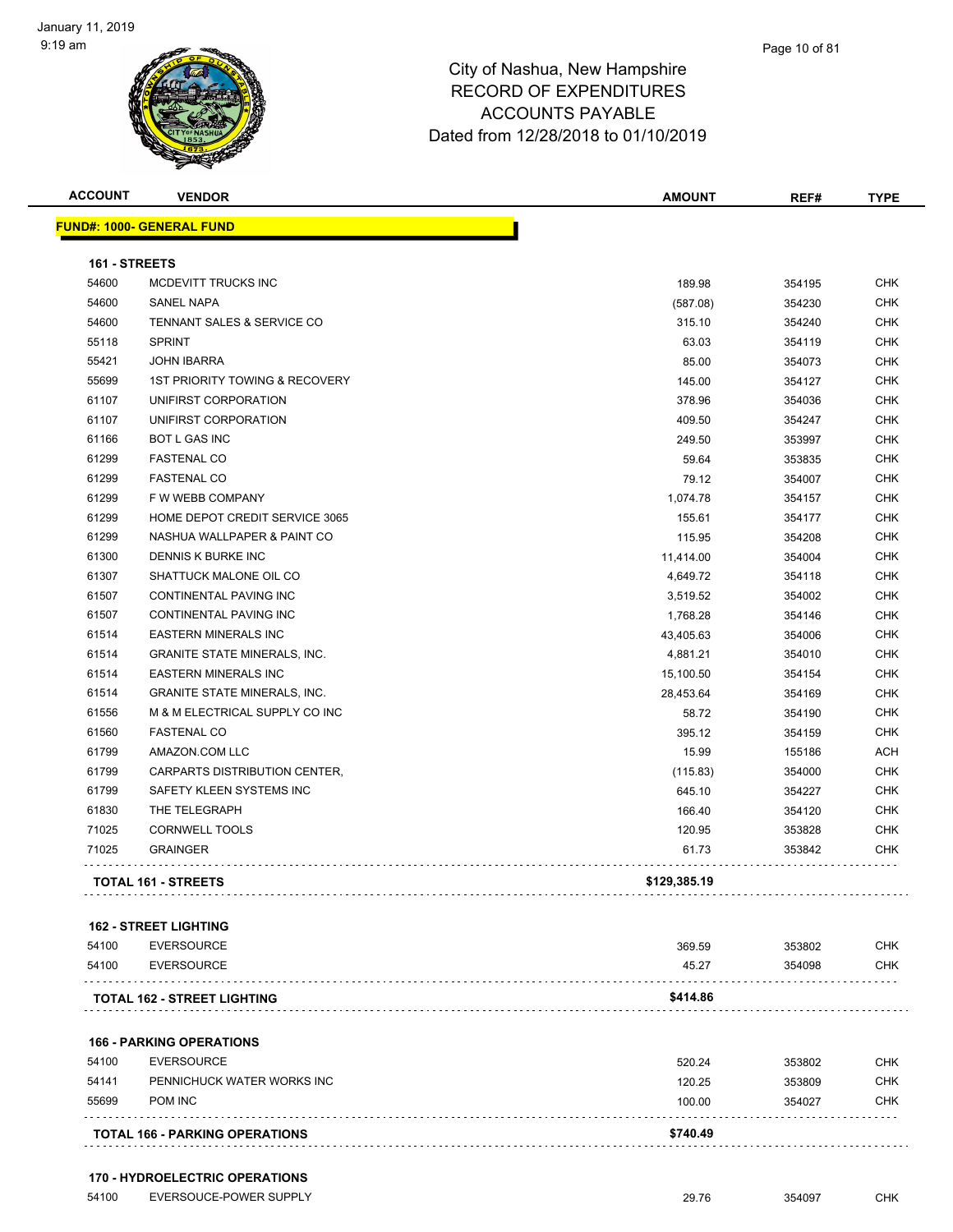| <b>ACCOUNT</b> | <b>VENDOR</b>                                                      | <b>AMOUNT</b>    | REF#             | <b>TYPE</b>              |
|----------------|--------------------------------------------------------------------|------------------|------------------|--------------------------|
|                | <u> FUND#: 1000- GENERAL FUND</u>                                  |                  |                  |                          |
|                | <b>170 - HYDROELECTRIC OPERATIONS</b>                              |                  |                  |                          |
| 54221          | <b>WASTE MANAGMENT OF</b>                                          | 248.02           | 354126           | <b>CHK</b>               |
| 54290          | <b>ESSEX POWER SERVICES INC</b>                                    | 24,345.81        | 353834           | <b>CHK</b>               |
| 55109          | CONSOLIDATED COMMUNICATIONS                                        | 252.39           | 353801           | <b>CHK</b>               |
| 55514          | LOW IMPACT HYDROPOWR INSTITUTE                                     | 1,000.00         | 354189           | CHK                      |
|                | <b>TOTAL 170 - HYDROELECTRIC OPERATIONS</b>                        | \$25,875.98      |                  |                          |
|                | <b>171 - COMMUNITY SERVICES</b>                                    |                  |                  |                          |
| 54107          | SHATTUCK MALONE OIL CO                                             | 1,681.31         | 354118           | <b>CHK</b>               |
| 54141          | PENNICHUCK WATER WORKS INC                                         | 276.37           | 353809           | <b>CHK</b>               |
| 61100          | AMAZON.COM LLC                                                     | 120.85           | 155186           | <b>ACH</b>               |
| 61100          | WB MASON CO INC                                                    | 111.43           | 353870           | <b>CHK</b>               |
| 61100          | WB MASON CO INC                                                    | 21.19            | 354039           | <b>CHK</b>               |
| 61100          | PETTY CASH                                                         | 21.60            | 354083           | <b>CHK</b>               |
| 61100          | WB MASON CO INC                                                    | 533.67           | 354252           | CHK                      |
|                | <b>TOTAL 171 - COMMUNITY SERVICES</b>                              | \$2,766.42       |                  |                          |
|                |                                                                    |                  |                  |                          |
|                | <b>172 - COMMUNITY HEALTH</b>                                      |                  |                  |                          |
| 55307          | <b>FLAVIA MARTIN</b>                                               | 8.07             | 354071           | <b>CHK</b>               |
|                |                                                                    |                  |                  |                          |
|                | <b>TOTAL 172 - COMMUNITY HEALTH</b>                                | \$8.47           |                  |                          |
|                |                                                                    |                  |                  |                          |
| 55200          | <b>173 - ENVIRONMENTAL HEALTH</b><br>NH HEALTH OFFICERS ASSOCATION | 70.00            | 354114           | <b>CHK</b>               |
|                |                                                                    |                  |                  |                          |
|                | TOTAL 173 - ENVIRONMENTAL HEALTH                                   | \$70.00          |                  |                          |
|                | <b>175 - WELFARE ASSISTANCE</b>                                    |                  |                  |                          |
| 55810          | 188 CONCORD ST LLC                                                 | 346.78           | 353971           | <b>CHK</b>               |
| 55810          | CAYMAN REALTY LLC                                                  | 1,150.00         | 353972           | <b>CHK</b>               |
| 55810          | CENTRAL REALTY INC                                                 | 900.00           | 353973           | <b>CHK</b>               |
| 55810          | E G CLARK                                                          | 465.94           | 353974           | <b>CHK</b>               |
| 55810          | PINE HILL GARDENS ASSOC                                            | 656.00           | 353976           | <b>CHK</b>               |
| 55810          | 188 CONCORD ST LLC                                                 | 2,844.01         | 354474           | <b>CHK</b>               |
| 55810          | 23-25 TEMPLE ST REALTY LLC                                         | 250.00           | 354475           | <b>CHK</b>               |
| 55810          | 525 AMHERST ST LLC                                                 | 776.00           | 354476           | <b>CHK</b>               |
| 55810          | <b>6 MARTIN STREET LLC</b>                                         | 950.00           | 354477           | <b>CHK</b>               |
| 55810          | 8 JACKSON ST LLC                                                   | 800.00           | 354478           | <b>CHK</b>               |
| 55810          | <b>COUNTRY BARN MOTEL</b>                                          | 159.63           | 354479           | <b>CHK</b>               |
| 55810          | GANDER PROPERTY MANAGEMENT LLC                                     | 745.00           | 354480           | <b>CHK</b>               |
| 55810          | <b>GREEN REALTY LLC</b>                                            | 550.00           | 354481           | <b>CHK</b>               |
| 55810          | <b>BRIAN HEFFRON JR</b>                                            | 950.00           | 354482           | <b>CHK</b>               |
| 55810          | J2RP LLC                                                           | 900.00           | 354483           | <b>CHK</b>               |
|                |                                                                    |                  |                  |                          |
| 55810          | LAMERAND ENTERPRISES                                               | 360.00           | 354484           | <b>CHK</b>               |
|                |                                                                    |                  |                  | <b>CHK</b><br><b>CHK</b> |
| 55810<br>55810 | <b>DIANNE FONG LEE</b><br><b>MARYANN PAQUIN</b>                    | 775.00<br>480.00 | 354485<br>354486 |                          |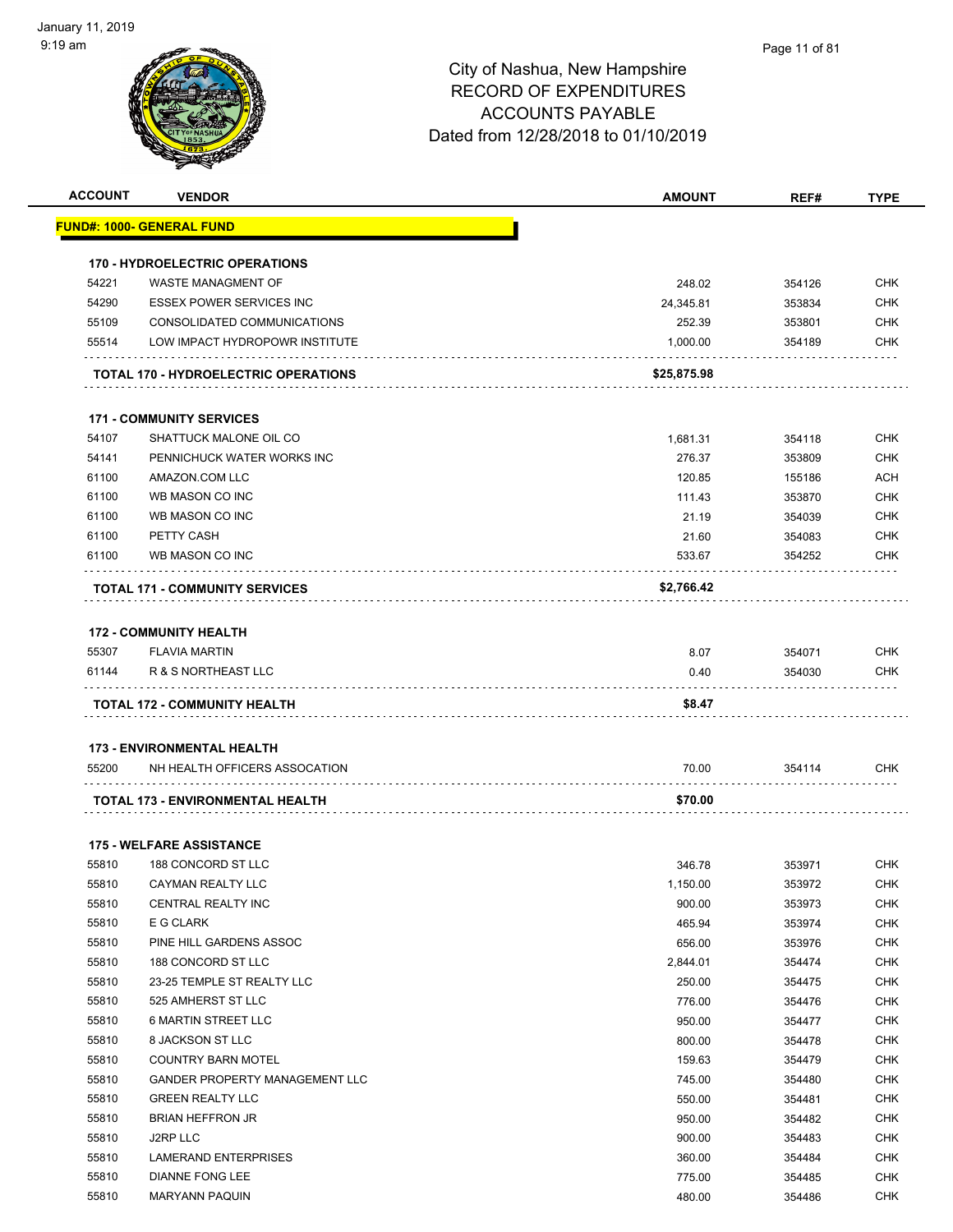#### Page 12 of 81

### City of Nashua, New Hampshire RECORD OF EXPENDITURES ACCOUNTS PAYABLE Dated from 12/28/2018 to 01/10/2019

| <b>ACCOUNT</b> | <b>VENDOR</b>                         | <b>AMOUNT</b> | REF#   | <b>TYPE</b> |
|----------------|---------------------------------------|---------------|--------|-------------|
|                | <u> FUND#: 1000- GENERAL FUND</u>     |               |        |             |
|                | <b>175 - WELFARE ASSISTANCE</b>       |               |        |             |
| 55810          | <b>STEPHEN MWANGI</b>                 | 800.00        | 354487 | <b>CHK</b>  |
| 55814          | <b>LIBERTY UTILITIES</b>              | 116.01        | 354473 | <b>CHK</b>  |
| 55820          | DAVIS FUNERAL HOME                    | 750.00        | 353975 | <b>CHK</b>  |
| 55822          | PETTY CASH                            | 7.00          | 353794 | CHK         |
|                | <b>TOTAL 175 - WELFARE ASSISTANCE</b> | \$15,731.37   |        |             |
|                | <b>177 - PARKS &amp; RECREATION</b>   |               |        |             |
| 54100          | <b>EVERSOURCE</b>                     | 12,498.66     | 353802 | <b>CHK</b>  |
| 54100          | <b>EVERSOURCE</b>                     | 29.78         | 354098 | <b>CHK</b>  |
| 54114          | <b>DIRECT ENERGY BUSINESS</b>         | 559.20        | 353832 | <b>CHK</b>  |
| 54114          | LIBERTY UTILITIES - NH                | 59.39         | 354101 | <b>CHK</b>  |
| 54114          | <b>LIBERTY UTILITIES - NH</b>         | 570.80        | 354105 | <b>CHK</b>  |
| 54141          | PENNICHUCK WATER WORKS INC            | 1,433.66      | 353809 | <b>CHK</b>  |
| 54141          | PENNICHUCK WATER WORKS INC            | 414.37        | 354117 | CHK         |
| 54253          | PIONEER TREE SERVICE LLC              | 1,950.00      | 354218 | <b>CHK</b>  |
| 54280          | <b>GLENN KOHL</b>                     | 12,000.00     | 353841 | <b>CHK</b>  |
| 54280          | JOHNSONS ELECTRIC INC                 | 3,753.00      | 354022 | <b>CHK</b>  |
| 54280          | SITEONE LANDSCAPE SUPPLY LLC          | 864.50        | 354035 | <b>CHK</b>  |
| 54280          | <b>BOT L GAS INC</b>                  | 49.68         | 354139 | <b>CHK</b>  |
| 54280          | HOME DEPOT CREDIT SERVICE 3065        | 546.67        | 354177 | <b>CHK</b>  |
| 54280          | LFRT CLEANING SERVICES INC            | 300.00        | 354186 | <b>CHK</b>  |
| 54280          | NASHUA FARMERS EXCHANGE INC           | 63.50         | 354205 | <b>CHK</b>  |
| 54280          | NASHUA WALLPAPER & PAINT CO           | 67.45         | 354208 | <b>CHK</b>  |
| 54280          | R WHITE EQUIPMENT CENTER INC          | 466.00        | 354220 | <b>CHK</b>  |
| 54487          | NASHUA OUTDOOR POWER EQUIPMENT        | 519.99        | 354207 | <b>CHK</b>  |
| 55118          | <b>SPRINT</b>                         | 93.02         | 354119 | <b>CHK</b>  |
| 61107          | ALECS SHOE STORE INC                  | 109.95        | 354132 | <b>CHK</b>  |
| 61799          | <b>FACTORY MOTOR PARTS</b>            | 10.85         | 155188 | <b>ACH</b>  |
| 61799          | FREIGHTLINER OF NH INC                | 820.31        | 353839 | <b>CHK</b>  |
| 61799          | <b>CARPARTS DISTRIBUTION CENTER.</b>  | 46.84         | 354000 | <b>CHK</b>  |
| 61799          | CARPARTS DISTRIBUTION CENTER,         | 36.73         | 354144 | <b>CHK</b>  |
| 61799          | HOWARD P FAIRFIELD LLC                | 34.32         | 354178 | <b>CHK</b>  |
| 61799          | LIBERTY INTNL TRUCKS OF NH LLC        | 110.37        | 354187 | <b>CHK</b>  |
| 61799          | NASHUA OUTDOOR POWER EQUIPMENT        | 32.80         | 354207 | <b>CHK</b>  |
| 61799          | SANEL NAPA                            | 190.16        | 354230 | <b>CHK</b>  |
| 71999          | FREIGHTLINER OF NH INC                | (116.73)      | 354161 | <b>CHK</b>  |
|                | TOTAL 177 - PARKS & RECREATION        | \$37,515.27   |        |             |

**179 - LIBRARY**

| 54114 | DIRECT ENERGY BUSINESS     | 1.051.35 | 353832 | <b>CHK</b> |
|-------|----------------------------|----------|--------|------------|
| 54141 | PENNICHUCK WATER WORKS INC | 361.17   | 353809 | <b>CHK</b> |
| 54280 | HARRY W WELLS & SONS INC   | 228.34   | 354015 | CHK        |
| 54280 | <b>GRANITE GROUP</b>       | 18.64    | 354168 | <b>CHK</b> |
| 54428 | <b>COMCAST</b>             | 189.85   | 353800 | <b>CHK</b> |
| 55109 | <b>SPRINT</b>              | 49.76    | 354119 | <b>CHK</b> |
| 55307 | LARRY CASE                 | 70.85    | 353825 | <b>CHK</b> |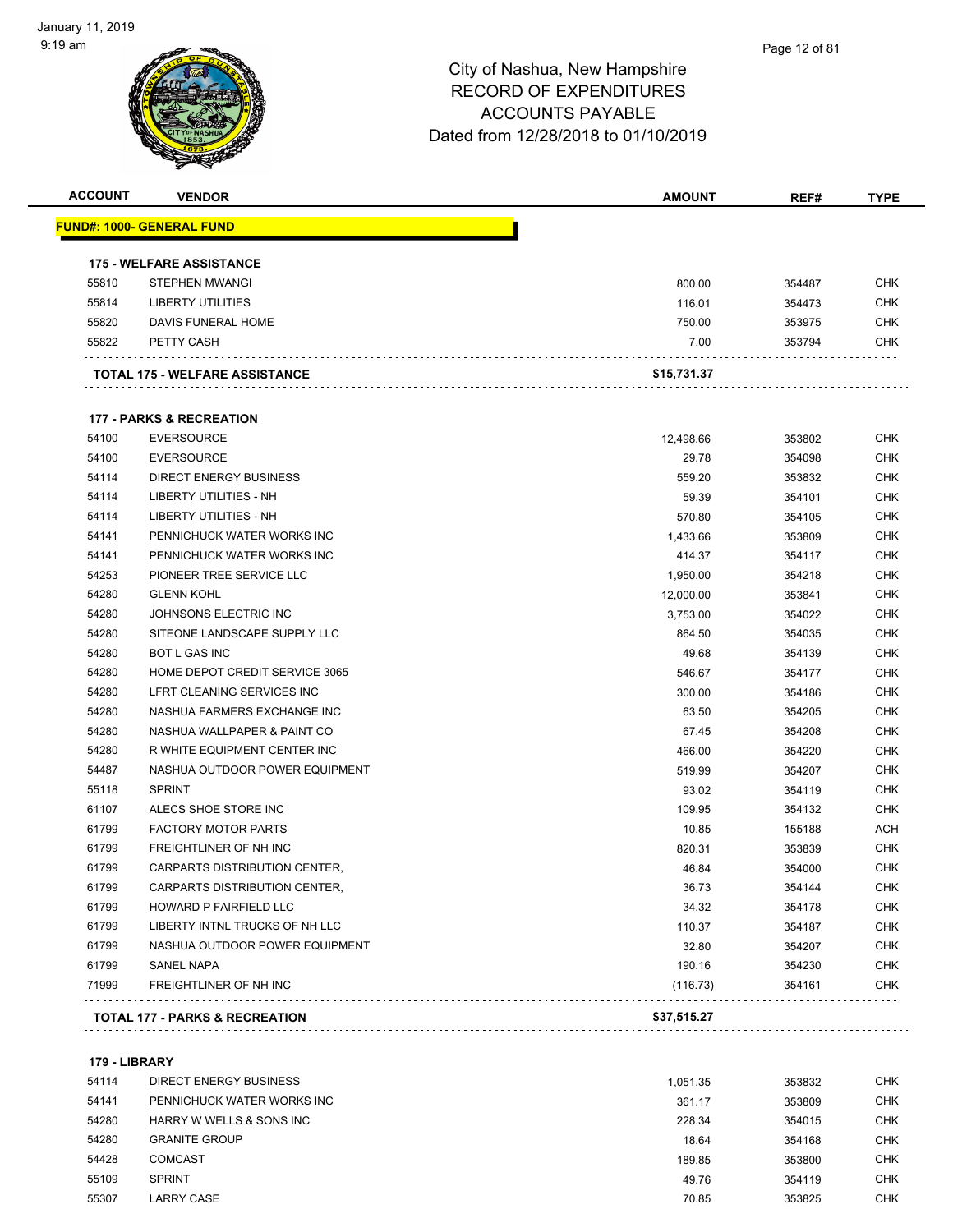

| <b>ACCOUNT</b> | <b>VENDOR</b>                    | <b>AMOUNT</b> | REF#   | <b>TYPE</b> |
|----------------|----------------------------------|---------------|--------|-------------|
|                | <b>FUND#: 1000- GENERAL FUND</b> |               |        |             |
| 179 - LIBRARY  |                                  |               |        |             |
| 55307          | <b>KRISTEN GURCIULLO</b>         | 27.33         | 354075 | <b>CHK</b>  |
| 61100          | WB MASON CO INC                  | 26.32         | 353870 | <b>CHK</b>  |
| 61100          | <b>GAYLORD BROS INC</b>          | 70.62         | 354008 | <b>CHK</b>  |
| 61100          | WB MASON CO INC                  | 220.71        | 354039 | <b>CHK</b>  |
| 61100          | WB MASON CO INC                  | 43.57         | 354252 | <b>CHK</b>  |
| 61299          | AMAZON.COM LLC                   | 343.10        | 155186 | <b>ACH</b>  |
| 61299          | WB MASON CO INC                  | 374.97        | 354039 | <b>CHK</b>  |
| 61299          | WB MASON CO INC                  | 169.55        | 354252 | <b>CHK</b>  |
| 61428          | WB MASON CO INC                  | 14.31         | 354039 | <b>CHK</b>  |
| 61650          | WB MASON CO INC                  | 29.03         | 353870 | <b>CHK</b>  |
| 61650          | WB MASON CO INC                  | 29.03         | 354252 | <b>CHK</b>  |
| 61807          | AMAZON.COM LLC                   | (33.45)       | 155152 | ACH         |
| 61807          | AMAZON.COM LLC                   | 120.76        | 155186 | <b>ACH</b>  |
| 61807          | BLUE360 MEDIA LLC                | 80.29         | 353821 | <b>CHK</b>  |
| 61807          | THOMPSON-REUTERS                 | 208.95        | 353865 | <b>CHK</b>  |
| 61807          | <b>BAKER &amp; TAYLOR</b>        | 427.12        | 353994 | <b>CHK</b>  |
| 61807          | <b>INGRAM LIBRARY SERVICES</b>   | 73.04         | 354019 | <b>CHK</b>  |
| 61807          | <b>BAKER &amp; TAYLOR</b>        | 1,065.50      | 354135 | <b>CHK</b>  |
| 61807          | <b>INGRAM LIBRARY SERVICES</b>   | 1,474.12      | 354181 | <b>CHK</b>  |
| 61807          | MATTHEW BENDER & CO INC          | 97.08         | 354191 | <b>CHK</b>  |
| 61814          | <b>MIDWEST TAPE</b>              | 463.05        | 353849 | <b>CHK</b>  |
| 61814          | <b>BAKER &amp; TAYLOR</b>        | 24.74         | 353994 | <b>CHK</b>  |
| 61814          | <b>BLACKSTONE PUBLISHING</b>     | 35.00         | 353996 | <b>CHK</b>  |
| 61814          | RANDOM HOUSE LLC                 | 63.75         | 354031 | <b>CHK</b>  |
| 61814          | <b>BAKER &amp; TAYLOR</b>        | 8.24          | 354135 | <b>CHK</b>  |
| 61814          | <b>MIDWEST TAPE</b>              | 1,272.96      | 354201 | <b>CHK</b>  |
| 61814          | RANDOM HOUSE LLC                 | 37.50         | 354222 | <b>CHK</b>  |
| 61819          | <b>INGRAM LIBRARY SERVICES</b>   | 626.72        | 354181 | <b>CHK</b>  |
| 68322          | SAM'S CLUB DIRECT-0860           | 147.81        | 353860 | <b>CHK</b>  |
| 68322          | <b>WHITNEY TAVE</b>              | 150.00        | 353863 | <b>CHK</b>  |
| 68322          | WB MASON CO INC                  | 5.76          | 354039 | <b>CHK</b>  |
| 71221          | AMAZON.COM LLC                   | 60.56         | 155186 | ACH         |
|                | <b>TOTAL 179 - LIBRARY</b>       | \$9,728.00    |        |             |

#### **181 - COMMUNITY DEVELOPMENT**

|       | <b>TOTAL 181 - COMMUNITY DEVELOPMENT</b> | \$619.64 |        |            |
|-------|------------------------------------------|----------|--------|------------|
| 61650 | WB MASON CO INC                          | 61.98    | 354252 | <b>CHK</b> |
| 61100 | WB MASON CO INC                          | 169.92   | 354252 | <b>CHK</b> |
| 61100 | WB MASON CO INC                          | 83.95    | 354039 | <b>CHK</b> |
| 61100 | WB MASON CO INC                          | 32.48    | 353870 | <b>CHK</b> |
| 61100 | AMAZON.COM LLC                           | 19.99    | 155152 | <b>ACH</b> |
| 55307 | DEBORA A CHISHOLM                        | 251.32   | 353827 | <b>CHK</b> |

### **182 - PLANNING AND ZONING**

| 55307 | DONALD SCOTT MCPHIE | <b>76.30</b><br>0.3∪ | 353792 | CHK |
|-------|---------------------|----------------------|--------|-----|
| 55307 | <b>CARTER FALK</b>  | 106.28               | 354070 | CHK |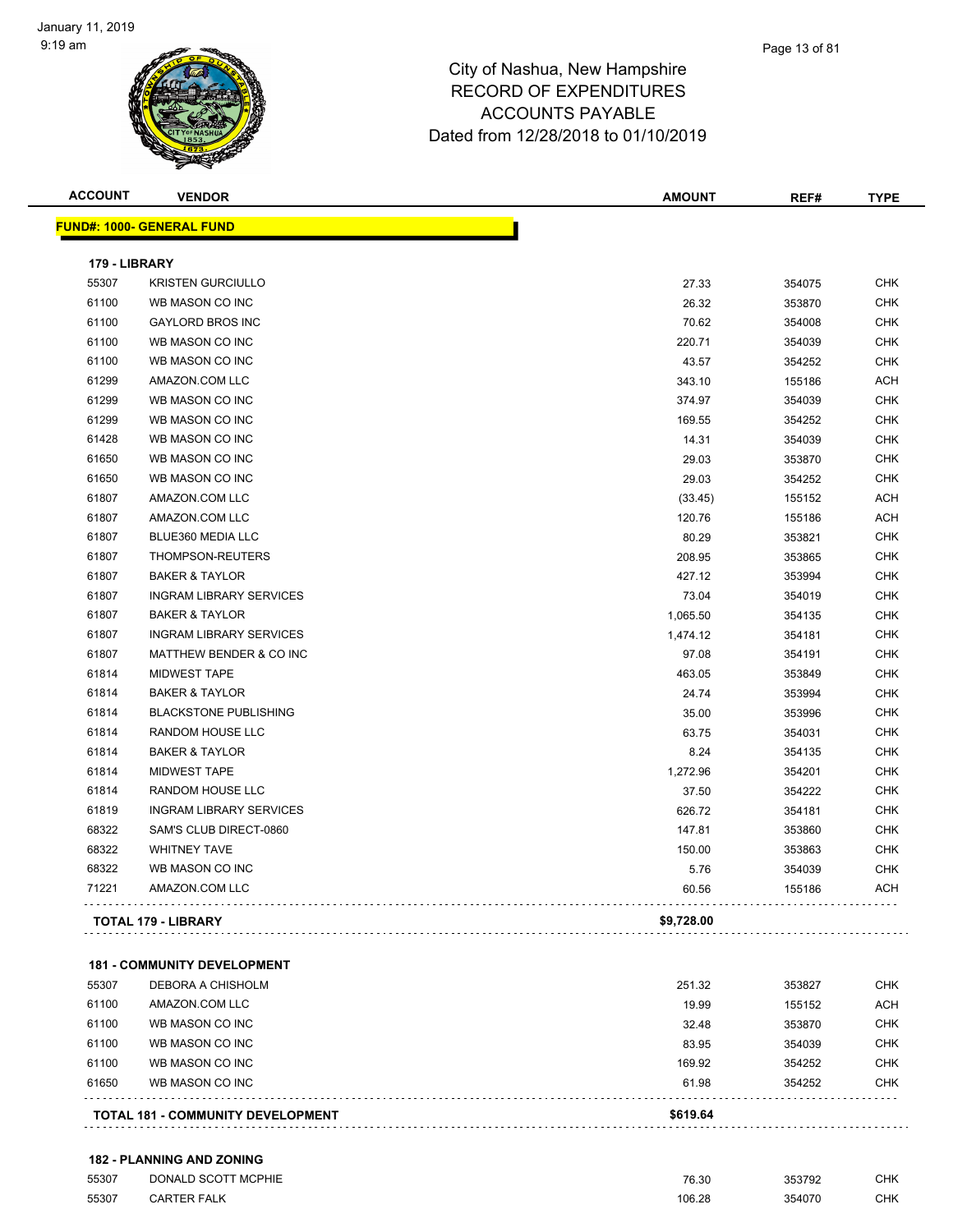### Page 14 of 81

| <b>ACCOUNT</b>      | <b>VENDOR</b>                           | <b>AMOUNT</b> | REF#   | <b>TYPE</b> |
|---------------------|-----------------------------------------|---------------|--------|-------------|
|                     | <u> FUND#: 1000- GENERAL FUND</u>       |               |        |             |
|                     | <b>182 - PLANNING AND ZONING</b>        |               |        |             |
| 55307               | <b>ROGER HOUSTON</b>                    | 131.35        | 354072 | <b>CHK</b>  |
| 55421               | LINDA MCGHEE                            | 1,315.64      | 354076 | <b>CHK</b>  |
|                     |                                         |               |        |             |
|                     | TOTAL 182 - PLANNING AND ZONING         | \$1,629.57    |        |             |
|                     | <b>183 - ECONOMIC DEVELOPMENT</b>       |               |        |             |
| 53400               | <b>FIREHORSE CREATIVE</b>               | 385.00        | 155189 | ACH         |
| 55200               | NASHUA MILLYARD ASSOC INC               | 373.13        | 354206 | <b>CHK</b>  |
| 61830               | <b>COSTAR REALTY INFORMATION</b>        | 730.00        | 353829 | CHK         |
|                     | <b>TOTAL 183 - ECONOMIC DEVELOPMENT</b> | \$1,488.13    |        |             |
| <b>191 - SCHOOL</b> |                                         |               |        |             |
| 53600               | <b>HAMPSTEAD HOSPITAL</b>               | 300.00        | 353915 | <b>CHK</b>  |
| 53600               | LEARNWELL                               | 418.96        | 354364 | <b>CHK</b>  |
| 53600               | NASHUA YOUTH COUNCIL                    | 6,132.50      | 354432 | <b>CHK</b>  |
| 53614               | AMY MCCARTNEY                           | 11,599.00     | 353881 | <b>CHK</b>  |
| 53614               | <b>CLARK ASSOC</b>                      | 19,682.30     | 353895 | <b>CHK</b>  |
| 53614               | READYNURSE STAFFING SERVICES            | 1,528.76      | 353947 | CHK         |
| 53614               | HEAVEN SENT HOME CARE LLC               | 1,540.00      | 354339 | <b>CHK</b>  |
| 53628               | STATE OF NH CRIMINAL RECORDS            | 495.00        | 353877 | <b>CHK</b>  |
| 53628               | DTS COMMUNICATIONS LLC                  | 983.90        | 353902 | <b>CHK</b>  |
| 53628               | <b>GATE CITY CHARTER SCHOOL</b>         | 6,750.00      | 353908 | <b>CHK</b>  |
| 53628               | MSB CONSULTING GROUP LLC                | 4,745.33      | 353936 | <b>CHK</b>  |
| 53628               | THERAPY TRAVELERS LLC                   | 5,376.00      | 353955 | <b>CHK</b>  |
| 53628               | APS LIGHTING SOUND A V                  | 1,390.00      | 354277 | <b>CHK</b>  |
| 53628               | <b>BRION CARROLL</b>                    | 250.00        | 354293 | <b>CHK</b>  |
| 53628               | METRO GROUP INC                         | 3,250.00      | 354380 | <b>CHK</b>  |
| 53628               | PERFORMANCE REHAB INC                   | 5,532.88      | 354396 | <b>CHK</b>  |
| 53628               | NASHUA YOUTH COUNCIL                    | 5,000.00      | 354432 | CHK         |
| 54100               | <b>EVERSOURCE</b>                       | 38,890.40     | 354261 | <b>CHK</b>  |
| 54114               | LIBERTY UTILITIES                       | 27,307.56     | 354262 | <b>CHK</b>  |
| 54114               | DIRECT ENERGY BUSINESS                  | 34,584.80     | 354312 | <b>CHK</b>  |
| 54141               | PENNICHUCK WATER WORKS INC              | 8,192.53      | 354263 | <b>CHK</b>  |
| 54243               | CONTROL TECHNOLOGIES INC                | 7,874.50      | 354300 | <b>CHK</b>  |
| 54243               | SIEMENS INDUSTRY INC                    | 16,947.00     | 354410 | CHK         |
| 54280               | <b>BELLETETES INC</b>                   | 317.88        | 353884 | <b>CHK</b>  |
| 54280               | MARVELL PLATE GLASS INC                 | 1,675.34      | 353932 | <b>CHK</b>  |
| 54280               | NASHUA WALLPAPER & PAINT CO             | 79.99         | 353939 | <b>CHK</b>  |
| 54280               | DONALD M THERIAULT                      | 5,200.00      | 353956 | <b>CHK</b>  |
| 54280               | VIKING ROOFING INC                      | 372.33        | 353957 | <b>CHK</b>  |
| 54280               | <b>BELLETETES INC</b>                   | 548.48        | 354283 | <b>CHK</b>  |
| 54280               | <b>BSC INDUSTRIES INC</b>               | 344.72        | 354288 | <b>CHK</b>  |
| 54280               | HOME DEPOT CREDIT SERVICES              | 575.96        | 354345 | <b>CHK</b>  |
| 54280               | MARVELL PLATE GLASS INC                 | 151.45        | 354374 | <b>CHK</b>  |
| 54280               | MIRACLE RECREATION EQUIP CO             | 145.00        | 354382 | CHK         |
| 54280               | NASHUA WALLPAPER & PAINT CO             | 136.84        | 354386 | <b>CHK</b>  |
| 54280               | RC WELDING LLC                          | 3,020.00      | 354400 | <b>CHK</b>  |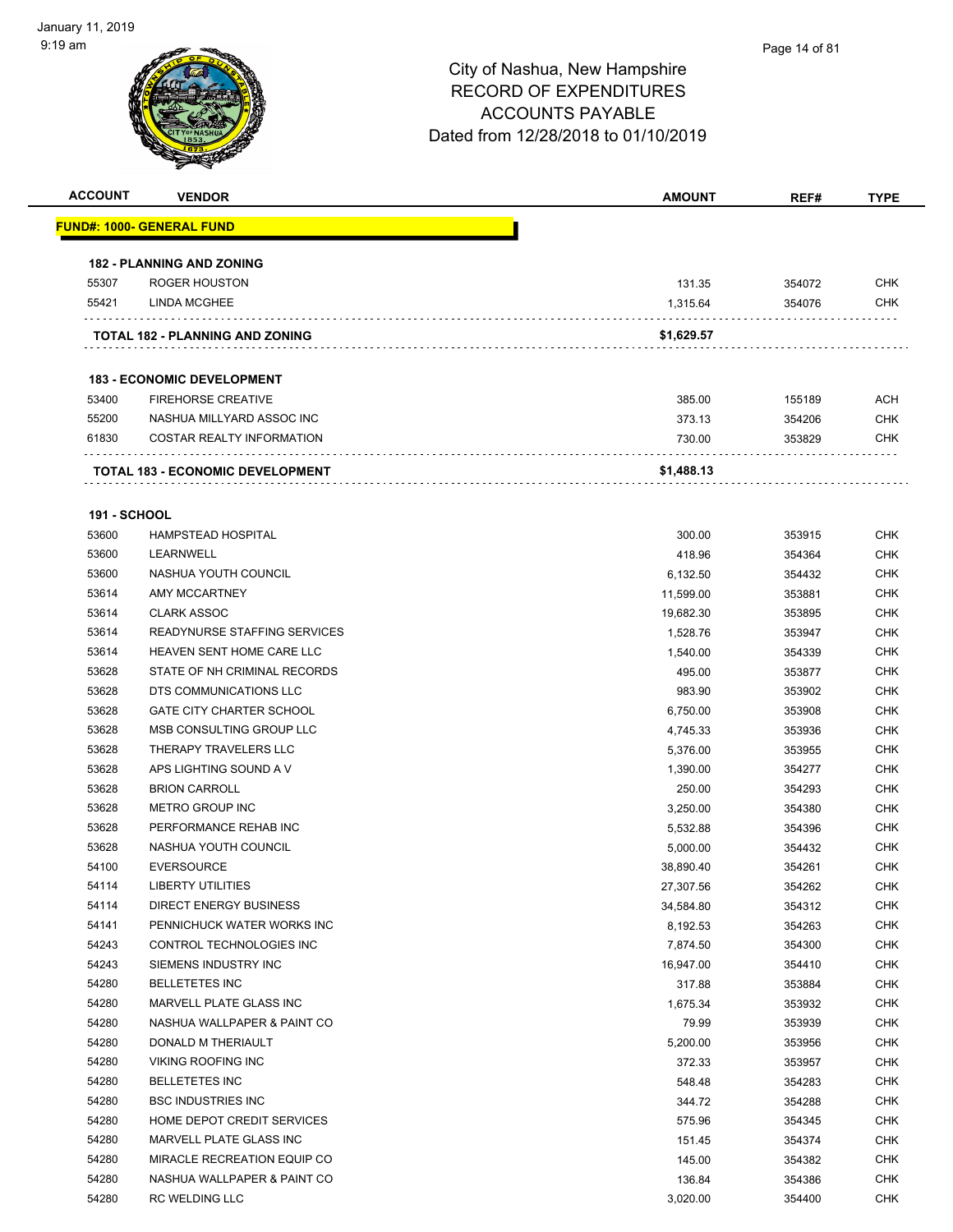

| <b>ACCOUNT</b>      | <b>VENDOR</b>                       | <b>AMOUNT</b> | REF#   | <b>TYPE</b> |
|---------------------|-------------------------------------|---------------|--------|-------------|
|                     | <u> FUND#: 1000- GENERAL FUND</u>   |               |        |             |
|                     |                                     |               |        |             |
| <b>191 - SCHOOL</b> |                                     |               |        |             |
| 54280               | <b>VIKING ROOFING INC</b>           | 369.53        | 354425 | <b>CHK</b>  |
| 54487               | ACTION AUTHORIZED PARTS LLC         | 188.78        | 354269 | <b>CHK</b>  |
| 54600               | CARPARTS OF NASHUA                  | 745.65        | 353891 | <b>CHK</b>  |
| 54600               | <b>CUES INC</b>                     | 7,225.00      | 353898 | <b>CHK</b>  |
| 54600               | SANEL NAPA                          | 365.53        | 353949 | <b>CHK</b>  |
| 54600               | DONOVAN EQUIPMENT CO INC            | 2,862.20      | 354313 | <b>CHK</b>  |
| 54600               | <b>GRANITE STATE HYDRAULICS INC</b> | 675.00        | 354332 | <b>CHK</b>  |
| 54600               | <b>MAYNARD &amp; LESIEUR INC</b>    | 291.60        | 354375 | <b>CHK</b>  |
| 54600               | SANEL NAPA                          | 706.06        | 354406 | <b>CHK</b>  |
| 54600               | TST HYDRAULICS INC                  | 280.92        | 354421 | <b>CHK</b>  |
| 55109               | <b>COMCAST</b>                      | 289.85        | 353873 | <b>CHK</b>  |
| 55109               | CONSOLIDATED COMMUNICATIONS         | 3,226.80      | 353874 | <b>CHK</b>  |
| 55109               | CONSOLIDATED COMMUNICATIONS         | 140.84        | 354259 | <b>CHK</b>  |
| 55109               | <b>EARTHLINK BUSINESS</b>           | 945.83        | 354260 | <b>CHK</b>  |
| 55200               | <b>BCANH</b>                        | 100.00        | 354282 | <b>CHK</b>  |
| 55200               | NEW ENGLAND FALL PREP HOCKEY        | 2,375.00      | 354390 | <b>CHK</b>  |
| 55307               | <b>DENNIS BASTILLE</b>              | 38.70         | 353882 | <b>CHK</b>  |
| 55307               | <b>CHELSEY GILLIS</b>               | 110.93        | 353911 | <b>CHK</b>  |
| 55307               | <b>HOLLY LAVINE</b>                 | 34.34         | 353923 | <b>CHK</b>  |
| 55307               | DANIEL ALEXANDER                    | 144.70        | 354272 | <b>CHK</b>  |
| 55307               | LAURA ANNAND                        | 39.24         | 354276 | <b>CHK</b>  |
| 55307               | <b>MARCIA BAGLEY</b>                | 112.05        | 354278 | <b>CHK</b>  |
| 55307               | AMANDA BASTONI                      | 59.41         | 354281 | <b>CHK</b>  |
| 55307               | <b>NATHAN BURNS</b>                 | 48.45         | 354289 | <b>CHK</b>  |
| 55307               | <b>RUSSELL CARDIN</b>               | 15.26         | 354292 | <b>CHK</b>  |
| 55307               | TRACEY A CASSADY                    | 14.17         | 354294 | <b>CHK</b>  |
| 55307               | CLAUDIA CASTANO-VELEZ               | 53.95         | 354295 | <b>CHK</b>  |
| 55307               | <b>BRENDA CROCKER</b>               | 32.60         | 354305 | <b>CHK</b>  |
| 55307               | <b>JULIET CURRAN</b>                | 88.99         | 354306 | <b>CHK</b>  |
| 55307               | <b>STACY HYNES</b>                  | 30.12         | 354346 | <b>CHK</b>  |
| 55307               | JANE MACLACHLAN M.Ed CTVI           | 55.04         | 354353 | <b>CHK</b>  |
| 55307               | JOANNE LAKE                         | 16.35         | 354363 | <b>CHK</b>  |
| 55307               | SUSAN A LEWIS                       | 3.27          | 354367 | <b>CHK</b>  |
| 55307               | <b>MARK LUCAS</b>                   | 23.15         | 354369 | <b>CHK</b>  |
| 55307               | <b>SCOTT MAYS</b>                   | 98.67         | 354376 | <b>CHK</b>  |
| 55307               | <b>MICHAEL MCQUILKIN</b>            | 158.59        | 354379 | <b>CHK</b>  |
| 55307               | <b>WILLIAM NELSON</b>               | 7.35          | 354388 | <b>CHK</b>  |
| 55307               | PAULA PAPANICOLAOU                  | 69.07         | 354394 | <b>CHK</b>  |
| 55307               | <b>DENISE PETZ</b>                  | 17.87         | 354397 | <b>CHK</b>  |
| 55307               | <b>JOHN RICHARD</b>                 | 37.60         | 354402 | <b>CHK</b>  |
| 55307               | <b>JESSICA WOJCIK</b>               | 28.34         | 354429 | <b>CHK</b>  |
| 55400               | <b>NHASP</b>                        | 199.00        | 353943 | <b>CHK</b>  |
| 55400               | ACTFL.ORG                           | 175.00        | 354268 | <b>CHK</b>  |
| 55400               | MEREDITH CAMPBELL                   | 269.00        | 354290 | <b>CHK</b>  |
| 55400               | SUFFOLK UNIVERSITY BOSTON           | 300.00        | 354416 | <b>CHK</b>  |
| 55500               | <b>DEAFDIGEST</b>                   | 99.00         | 354308 | <b>CHK</b>  |
| 55500               | <b>HIPPO PRINTS</b>                 | 250.00        | 354342 | <b>CHK</b>  |
| 55600               | THE COPY SHOP                       | 266.52        | 354301 | <b>CHK</b>  |
|                     |                                     |               |        |             |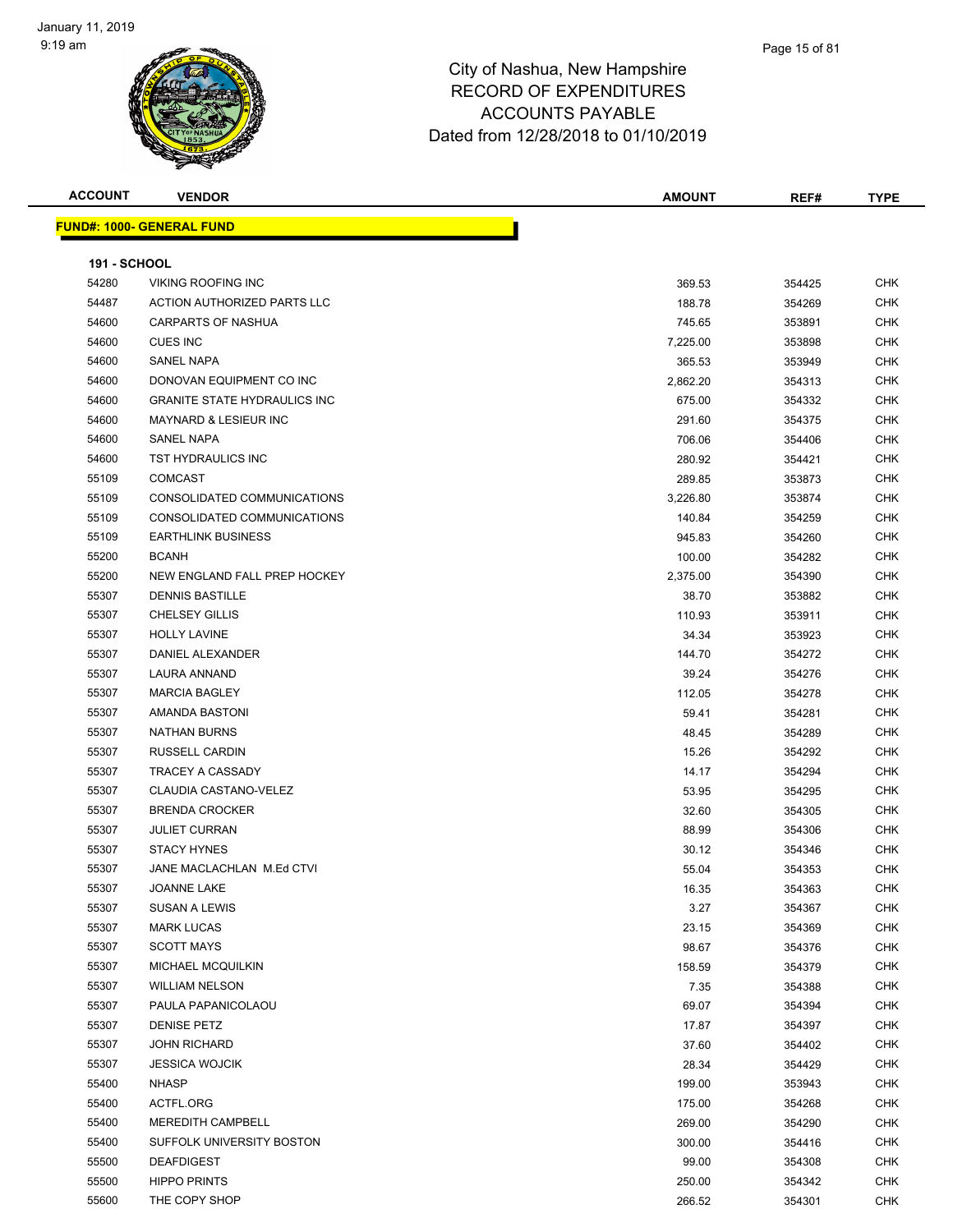### Page 16 of 81

| <b>ACCOUNT</b>      | <b>VENDOR</b>                       | <b>AMOUNT</b> | REF#             | <b>TYPE</b> |
|---------------------|-------------------------------------|---------------|------------------|-------------|
|                     | <b>FUND#: 1000- GENERAL FUND</b>    |               |                  |             |
|                     |                                     |               |                  |             |
| <b>191 - SCHOOL</b> |                                     |               |                  |             |
| 55607               | FITNESS MASTER INC                  | 7.85          | 353906           | <b>CHK</b>  |
| 55607               | NASHUA HIGH SCHOOL SOUTH            | 447.65        | 354385           | <b>CHK</b>  |
| 55607               | US POSTAL SERVICE                   | 650.00        | 354423           | <b>CHK</b>  |
| 55635               | NASHUA SCHOOL DISTRICT 42           | 1,050.00      | 155155           | ACH         |
| 55642               | <b>KENNETH A BOURQUE</b>            | 136.00        | 354286           | <b>CHK</b>  |
| 55642               | ROBERT COLLETTI                     | 88.00         | 354299           | <b>CHK</b>  |
| 55642               | <b>MARK CORMIER</b>                 | 88.00         | 354302           | <b>CHK</b>  |
| 55642               | RICHARD DICHARD                     | 176.00        | 354311           | <b>CHK</b>  |
| 55642               | ROBERT DUBE                         | 136.00        | 354315           | <b>CHK</b>  |
| 55642               | <b>SEAN EDWARDS</b>                 | 88.00         | 354316           | <b>CHK</b>  |
| 55642               | <b>DON FERNANDES</b>                | 136.00        | 354318           | <b>CHK</b>  |
| 55642               | <b>KEITH FRONK</b>                  | 88.00         | 354322           | <b>CHK</b>  |
| 55642               | <b>MICHAEL FROST</b>                | 88.00         | 354323           | CHK         |
| 55642               | ROBERT E GERMANN JR                 | 110.52        | 354327           | CHK         |
| 55642               | <b>GRANT GOULET</b>                 | 88.00         | 354330           | <b>CHK</b>  |
| 55642               | DANIEL GRAY                         | 88.00         | 354333           | <b>CHK</b>  |
| 55642               | <b>KENNETH HAMEL</b>                | 88.00         | 354337           | <b>CHK</b>  |
| 55642               | ROBERT JOHNSON                      | 456.00        | 354355           | <b>CHK</b>  |
| 55642               | <b>KYLE T KADISH</b>                | 156.00        | 354357           | <b>CHK</b>  |
| 55642               | <b>BRIAN J KENNEDY</b>              | 68.00         | 354359           | <b>CHK</b>  |
| 55642               | <b>GARY KUBA</b>                    | 224.00        | 354362           | <b>CHK</b>  |
| 55642               | DAVE J LEVESQUE                     | 88.00         | 354365           | <b>CHK</b>  |
| 55642               | <b>DENNIS MCCARTHY</b>              | 156.00        | 354377           | <b>CHK</b>  |
| 55642               | THOMAS MCDONOUGH                    | 68.00         | 354378           | <b>CHK</b>  |
| 55642               | <b>GERIN MURPHY</b>                 | 88.00         | 354383           | <b>CHK</b>  |
| 55642               | <b>DONALD NEVERS</b>                | 68.00         | 354389           | <b>CHK</b>  |
| 55642               | JEFFREY B RADIN                     | 20.00         | 354399           | <b>CHK</b>  |
| 55642               | DARRELL ROBICHAUD                   | 88.00         | 354403           | <b>CHK</b>  |
| 55642               | <b>MATTHEW ROY</b>                  | 88.00         | 354404           | <b>CHK</b>  |
| 55642               | <b>ISAAC RUGALI</b>                 | 68.00         | 354405           | <b>CHK</b>  |
| 55642               | <b>KEVIN SIMONEAU</b>               | 68.00         | 354411           | <b>CHK</b>  |
| 55642               | PETER SIMONEAU                      | 88.00         | 354412           | <b>CHK</b>  |
| 55642               | <b>RUSSELL SMITH</b>                | 132.00        | 354413           | <b>CHK</b>  |
| 55642               | <b>CODY SULLIVAN</b>                | 82.00         | 354417           | <b>CHK</b>  |
| 55642               | <b>PAUL VIENS</b>                   | 68.00         | 354424           | <b>CHK</b>  |
| 55642               | <b>DAVE YATES</b>                   | 88.00         | 354431           | <b>CHK</b>  |
| 55642               | <b>KAREN ZIELINSKI</b>              | 136.00        | 354433           | <b>CHK</b>  |
| 55642               | DAVE ZWICKER                        | 126.00        | 354434           | <b>CHK</b>  |
| 55690               | FIRST STUDENT INC                   | 297.39        | 354320           | <b>CHK</b>  |
| 55691               | ADVENTURE LIMOUSINE INC             | 405.00        | 354270           | <b>CHK</b>  |
| 55691               | <b>BRAD CANFIELD</b>                | 817.50        |                  | <b>CHK</b>  |
| 55691               | NRT BUS INC                         | 1,725.00      | 354291<br>354393 | <b>CHK</b>  |
| 55694               | <b>BOOTHBY THERAPY SERVICES LLC</b> | 1,260.00      | 353887           | <b>CHK</b>  |
| 55694               | <b>CREST</b>                        | 19,815.00     | 353897           | <b>CHK</b>  |
| 55694               | DEVEREUX ADVANCED BEHAVIORAL        | 15,751.20     | 353901           | <b>CHK</b>  |
| 55694               | EASTER SEALS OF NEW HAMPSHIRE       | 8,342.14      | 353903           | CHK         |
| 55694               | INSTITUTE OF PROFESSIONAL PRAC      |               |                  | <b>CHK</b>  |
| 55694               | LEARNING PREP SCHOOL                | 5,460.00      | 353920           |             |
|                     |                                     | 4,266.08      | 353924           | <b>CHK</b>  |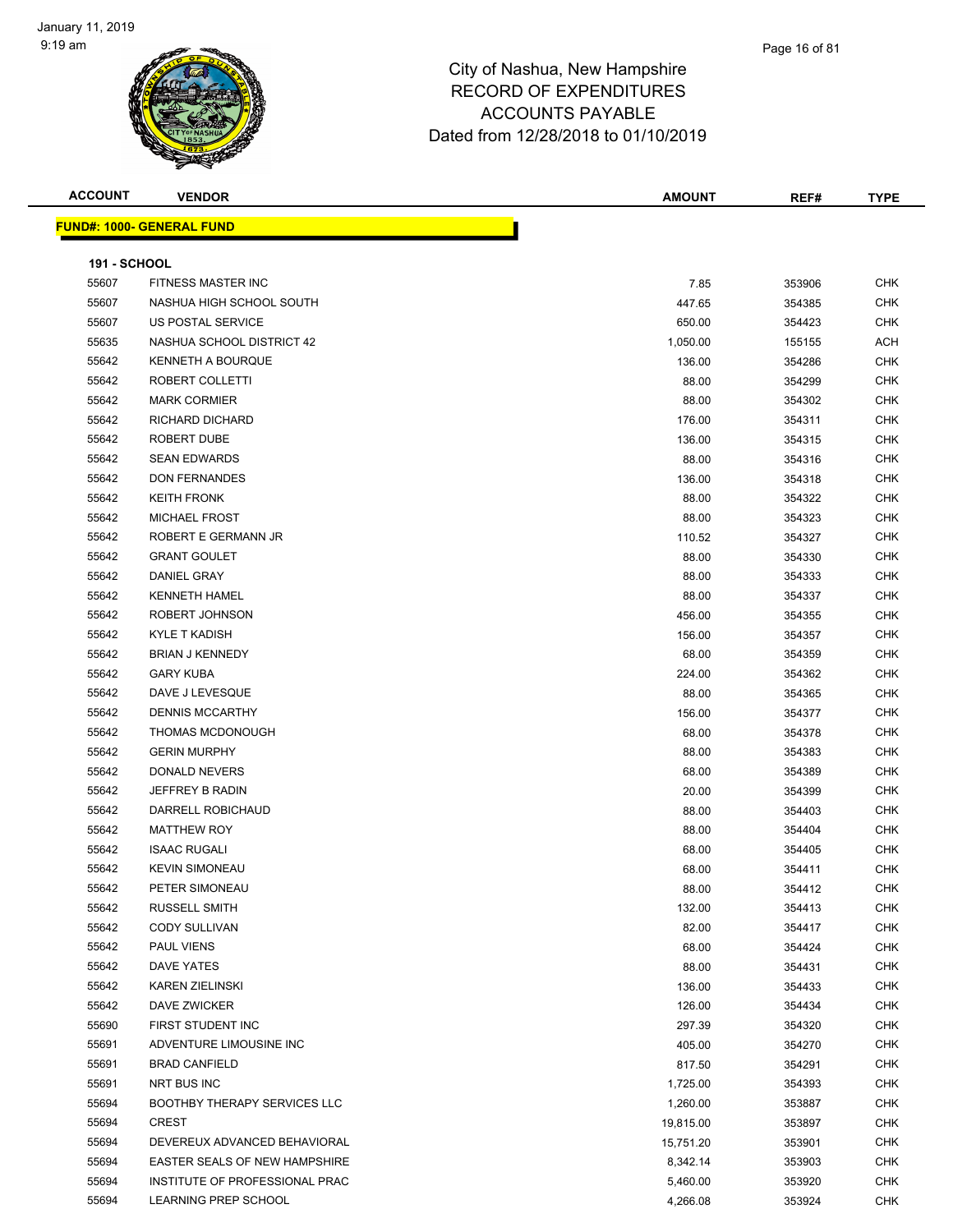

| <b>ACCOUNT</b>      | <b>VENDOR</b>                            | <b>AMOUNT</b> | REF#   | <b>TYPE</b> |
|---------------------|------------------------------------------|---------------|--------|-------------|
|                     | <u> FUND#: 1000- GENERAL FUND</u>        |               |        |             |
|                     |                                          |               |        |             |
| <b>191 - SCHOOL</b> |                                          |               |        |             |
| 55694               | LEARNING SKILLS ACADEMY                  | 3,608.73      | 353925 | <b>CHK</b>  |
| 55694               | <b>LEARNWELL</b>                         | 1,070.65      | 353926 | <b>CHK</b>  |
| 55694               | <b>MELMARK NEW ENGLAND</b>               | 35,344.35     | 353933 | <b>CHK</b>  |
| 55694               | <b>MARLENE S MORGAN</b>                  | 225.00        | 353935 | <b>CHK</b>  |
| 55694               | NASHOBA LEARNING GROUP                   | 15,053.70     | 353937 | <b>CHK</b>  |
| 55694               | NASHUA CHILDRENS HOME                    | 7,837.20      | 353938 | CHK         |
| 55694               | <b>ALLISON NEAL</b>                      | 400.00        | 353942 | <b>CHK</b>  |
| 55694               | PARKER EDUCATION                         | 304.89        | 353945 | <b>CHK</b>  |
| 55694               | THE PLUS CO INC                          | 224.00        | 353946 | <b>CHK</b>  |
| 55694               | REGIONAL SERVICES & EDUCATION            | 23,751.63     | 353948 | <b>CHK</b>  |
| 55694               | SEACOAST LEARNING COLLABORATIV           | 1,010.60      | 353952 | <b>CHK</b>  |
| 55694               | WINDHAM ACADEMY                          | 770.00        | 353962 | <b>CHK</b>  |
| 55694               | <b>CREST</b>                             | 5,250.00      | 354304 | <b>CHK</b>  |
| 55694               | <b>GATEWAYS COMMUNITY SERVICES</b>       | 621.00        | 354326 | <b>CHK</b>  |
| 55694               | HERE THIS NOW LLC                        | 2,485.58      | 354340 | <b>CHK</b>  |
| 55694               | LEARNWELL                                | 93.10         | 354364 | <b>CHK</b>  |
| 55694               | LIGHTHOUSE SCHOOL INC                    | 128,298.66    | 354368 | CHK         |
| 55694               | NEW HAMPSHIRE HOSPITAL                   | 120.00        | 354391 | <b>CHK</b>  |
| 55694               | <b>REGIONAL SERVICES &amp; EDUCATION</b> | 600.00        | 354401 | <b>CHK</b>  |
| 55699               | <b>JACK A GRUBE</b>                      | 1,260.00      | 354335 | <b>CHK</b>  |
| 61100               | AMAZON.COM LLC                           | 31.92         | 155156 | <b>ACH</b>  |
| 61100               | WB MASON CO INC                          | 366.09        | 353960 | <b>CHK</b>  |
| 61100               | WB MASON CO INC                          | 3,254.87      | 354046 | <b>CHK</b>  |
| 61100               | BIRCH HILL SCHOOL PETTY CASH             | 30.62         | 354257 | <b>CHK</b>  |
| 61100               | <b>ALEXIS BAKER</b>                      | 269.00        | 354279 | <b>CHK</b>  |
| 61100               | DTS COMMUNICATIONS LLC                   | 264.08        | 354314 | <b>CHK</b>  |
| 61100               | <b>CHAS MILLER</b>                       | 267.82        | 354381 | <b>CHK</b>  |
| 61100               | <b>SCHOOL SPECIALTY</b>                  | 400.22        | 354408 | CHK         |
| 61100               | SWEETWATER SOUND INC                     | 25.99         | 354419 | <b>CHK</b>  |
| 61100               | WB MASON CO INC                          | 3,751.58      | 354428 | CHK         |
| 61135               | AMAZON.COM LLC                           | 647.50        | 155156 | ACH         |
| 61135               | AMAZON.COM LLC                           | 782.59        | 155191 | <b>ACH</b>  |
| 61135               | <b>BELLETETES INC</b>                    | 295.23        | 353884 | <b>CHK</b>  |
| 61135               | <b>BSN SPORTS</b>                        | 1,340.66      | 353889 | <b>CHK</b>  |
| 61135               | CARTRIDGE WORLD MANCHESTER               | 62.99         | 353893 | <b>CHK</b>  |
| 61135               | <b>DEMCO</b>                             | 194.92        | 353900 | <b>CHK</b>  |
| 61135               | <b>GENERAL LINEN SERVICE INC</b>         | 92.97         | 353910 | <b>CHK</b>  |
| 61135               | <b>HANNAFORD</b>                         | 262.06        | 353916 | <b>CHK</b>  |
| 61135               | HOME DEPOT CREDIT SERVICE                | 51.33         | 353918 | <b>CHK</b>  |
| 61135               | M & M ELECTRICAL SUPPLY CO INC           | 764.80        | 353929 | <b>CHK</b>  |
| 61135               | MARKET BASKET ACCT 2589096               | 54.93         | 353931 | <b>CHK</b>  |
| 61135               | <b>SCHOOL SPECIALTY</b>                  | 102.98        | 353951 | <b>CHK</b>  |
| 61135               | <b>SOCIAL THINKING</b>                   | 427.27        | 353954 | <b>CHK</b>  |
| 61135               | MODERN SCHOOL SUPPLIES                   | 88.50         | 354042 | <b>CHK</b>  |
| 61135               | MSC INDUSTRIAL SUPPLY                    | 416.64        | 354043 | <b>CHK</b>  |
| 61135               | WB MASON CO INC                          | 201.99        | 354046 | <b>CHK</b>  |
| 61135               | BICENTENNIAL SCHOOL PETTY CASH           | 60.36         | 354256 | <b>CHK</b>  |
| 61135               | BIRCH HILL SCHOOL PETTY CASH             | 156.03        | 354257 | <b>CHK</b>  |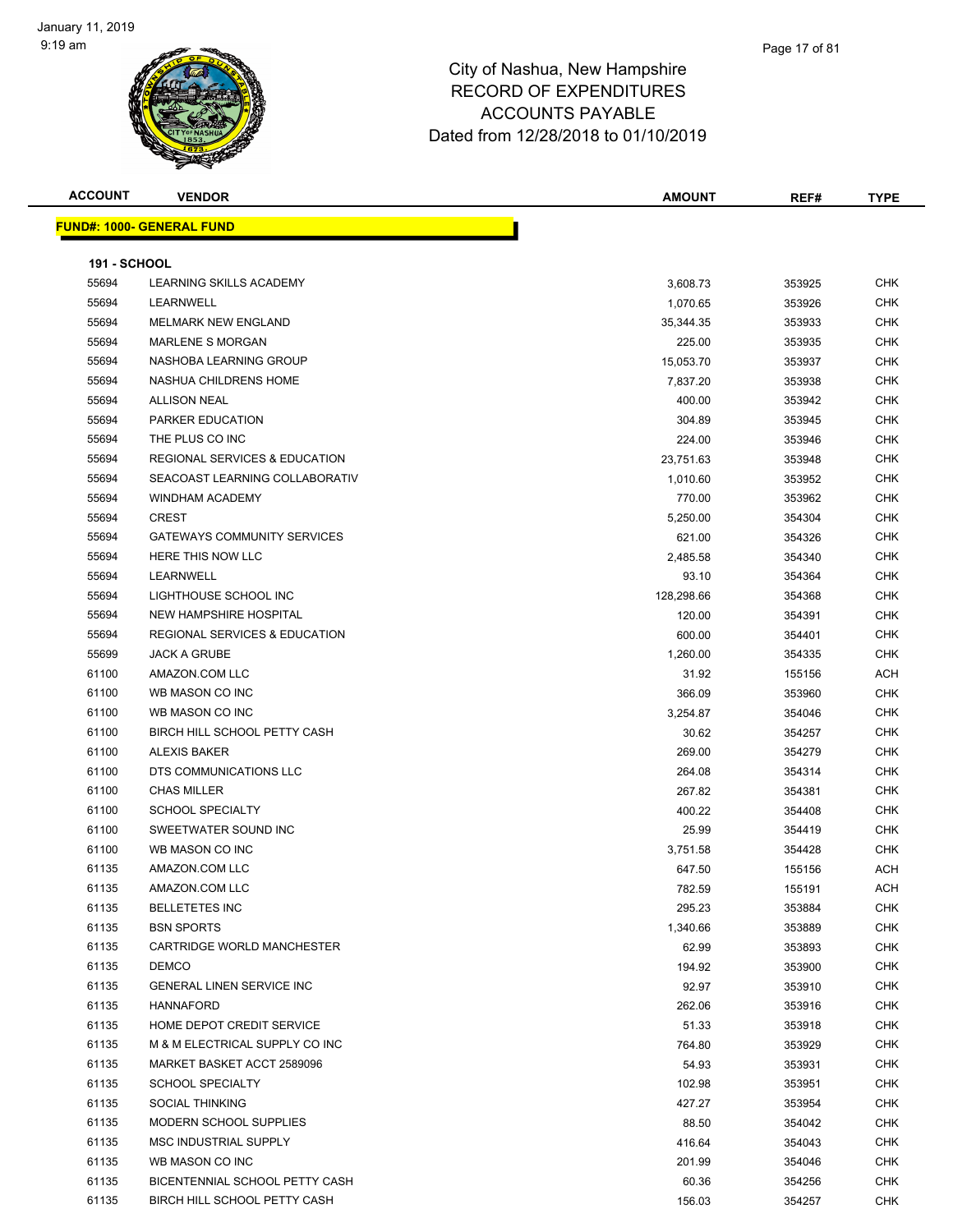| <b>ACCOUNT</b>      | <b>VENDOR</b>                        | <b>AMOUNT</b> | REF#   | <b>TYPE</b> |
|---------------------|--------------------------------------|---------------|--------|-------------|
|                     | <u> FUND#: 1000- GENERAL FUND</u>    |               |        |             |
|                     |                                      |               |        |             |
| <b>191 - SCHOOL</b> |                                      |               |        |             |
| 61135               | <b>BRENTWOOD PETTY CASH</b>          | 31.07         | 354258 | <b>CHK</b>  |
| 61135               | UNITED PARCEL SERVICE                | 9.65          | 354265 | <b>CHK</b>  |
| 61135               | <b>ACP DIRECT</b>                    | 119.95        | 354267 | CHK         |
| 61135               | ALL SPORTS HEROES UNIFORMS           | 191.16        | 354273 | CHK         |
| 61135               | <b>BELLETETES INC</b>                | 32.19         | 354283 | CHK         |
| 61135               | <b>BARBARA DEDOUSIS</b>              | 59.95         | 354309 | CHK         |
| 61135               | <b>KAREN GREEN</b>                   | 69.99         | 354334 | <b>CHK</b>  |
| 61135               | HOME DEPOT CREDIT SERVICES           | 46.97         | 354344 | CHK         |
| 61135               | J W PEPPER & SONS INC                | 451.99        | 354352 | CHK         |
| 61135               | MARKET BASKET ACCT 2589096           | 144.53        | 354373 | <b>CHK</b>  |
| 61135               | <b>CHAS MILLER</b>                   | 94.85         | 354381 | <b>CHK</b>  |
| 61135               | <b>MYSTERY SCIENCE INC</b>           | 99.00         | 354384 | CHK         |
| 61135               | PJ CURRIER LUMBER COMPNAY            | 223.99        | 354398 | <b>CHK</b>  |
| 61135               | <b>SCHOOL SPECIALTY</b>              | 808.74        | 354408 | CHK         |
| 61135               | WB MASON CO INC                      | 103.74        | 354428 | CHK         |
| 61142               | <b>SCHOOL HEALTH CORP</b>            | 202.75        | 353950 | CHK         |
| 61142               | BICENTENNIAL SCHOOL PETTY CASH       | 21.53         | 354256 | CHK         |
| 61142               | BIRCH HILL SCHOOL PETTY CASH         | 12.99         | 354257 | CHK         |
| 61142               | LINDSEY ANDERSON                     | 29.99         | 354275 | CHK         |
| 61142               | <b>SCHOOL HEALTH CORP</b>            | 30.97         | 354407 | <b>CHK</b>  |
| 61249               | <b>NCS PEARSON</b>                   | 6,444.36      | 353941 | CHK         |
| 61299               | AMAZON.COM LLC                       | 343.74        | 155191 | ACH         |
| 61299               | ACCURATE LABEL DESIGNS INC           | 1,264.95      | 353880 | CHK         |
| 61299               | <b>FASTENAL CO</b>                   | 206.41        | 353905 | <b>CHK</b>  |
| 61299               | BRENTWOOD PETTY CASH                 | 112.99        | 354258 | CHK         |
| 61299               | ANCO SIGNS & STAMPS INC              | 21.50         | 354274 | CHK         |
| 61299               | <b>FASTENAL CO</b>                   | 39.16         | 354317 | CHK         |
| 61299               | <b>TARA KINSELLA</b>                 | 35.95         | 354360 | CHK         |
| 61407               | <b>GRAINGER</b>                      | 360.62        | 353913 | CHK         |
| 61407               | <b>INTERSTATE ALL BATTERY CENTER</b> | 826.89        | 353922 | CHK         |
| 61407               | M & M ELECTRICAL SUPPLY CO INC       | 5,644.72      | 353929 | <b>CHK</b>  |
| 61407               | WILLIAMS COMMUNICATIONS SERVIC       | 380.00        | 353961 | <b>CHK</b>  |
| 61407               | <b>GRAINGER</b>                      | 2,139.00      | 354331 | <b>CHK</b>  |
| 61407               | INTERSTATE ALL BATTERY CENTER        | 138.00        | 354350 | <b>CHK</b>  |
| 61407               | M & M ELECTRICAL SUPPLY CO INC       | 2,698.18      | 354371 | <b>CHK</b>  |
| 61414               | F W WEBB COMPANY                     | 1,131.23      | 353904 | <b>CHK</b>  |
| 61414               | <b>HAJOCA CORPORATION</b>            | 27.69         | 354336 | <b>CHK</b>  |
| 61421               | CAPP INC                             | 810.00        | 353890 | <b>CHK</b>  |
| 61421               | JOMAR DISTRIBUTORS INC               | 96.07         | 354041 | CHK         |
| 61421               | CONTROL TECHNOLOGIES INC             | 794.76        | 354300 | <b>CHK</b>  |
| 61421               | JOMAR DISTRIBUTORS INC               | 271.95        | 354356 | <b>CHK</b>  |
| 61421               | SIEMENS INDUSTRY INC                 | 287.22        | 354410 | <b>CHK</b>  |
| 61428               | AMAZON.COM LLC                       | 382.30        | 155156 | ACH         |
| 61428               | AMAZON.COM LLC                       | 33.90         | 155191 | ACH         |
| 61428               | CROSS-COUNTRY MAINT & SUPPLY         | 474.30        | 353894 | <b>CHK</b>  |
| 61428               | CLEAN-O-RAMA                         | (330.00)      | 353896 | <b>CHK</b>  |
| 61428               | <b>CUSTODIAL PARTNERS</b>            | 929.30        | 353899 | <b>CHK</b>  |
| 61428               | CLEAN-O-RAMA                         | 999.67        | 354297 | <b>CHK</b>  |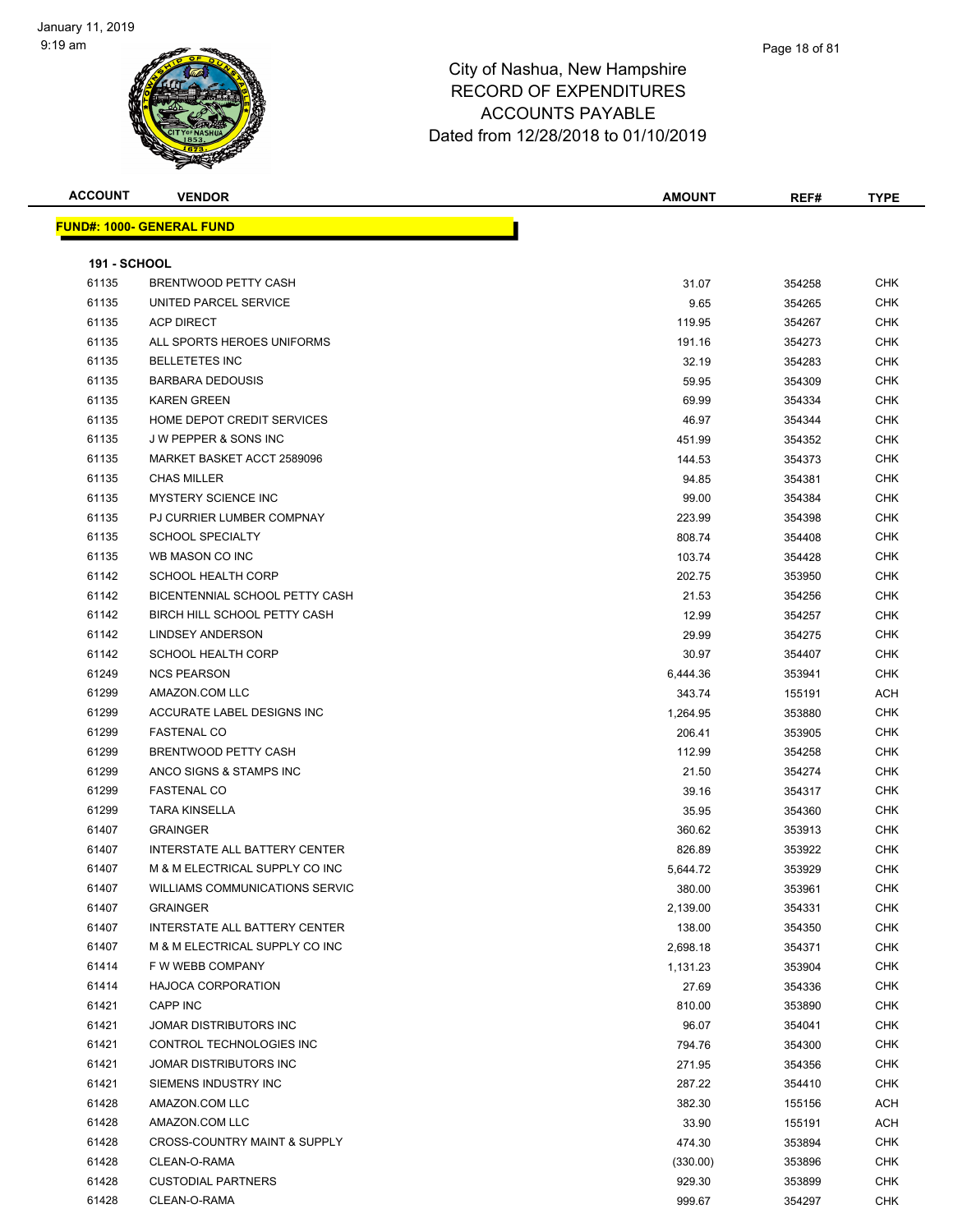| <b>ACCOUNT</b> | <b>VENDOR</b>                               | <b>AMOUNT</b>  | REF#   | <b>TYPE</b> |
|----------------|---------------------------------------------|----------------|--------|-------------|
|                | <b>FUND#: 1000- GENERAL FUND</b>            |                |        |             |
|                |                                             |                |        |             |
| 191 - SCHOOL   |                                             |                |        |             |
| 61428          | <b>IMPERIAL DADE</b>                        | 2,056.20       | 354348 | <b>CHK</b>  |
| 61428          | SHIFFLER EQUIPMENT SALES INC                | 183.42         | 354409 | <b>CHK</b>  |
| 61607          | MONOPRICE INC                               | 37.03          | 353934 | <b>CHK</b>  |
| 61607          | PRO AV SYSTEMS INC                          | 462.00         | 354044 | <b>CHK</b>  |
| 61814          | FOLLETT SCHOOL SOLUTIONS INC                | 1,329.29       | 354321 | <b>CHK</b>  |
| 61830          | <b>GALE/CENGAGE LEARNING</b>                | 50.00          | 354324 | <b>CHK</b>  |
| 61875          | <b>HEINEMANN</b>                            | 1,171.00       | 353917 | <b>CHK</b>  |
| 61875          | UNITED PARCEL SERVICE                       | 37.83          | 354265 | <b>CHK</b>  |
| 71221          | <b>TOUCHBOARDS</b>                          | 978.45         | 354420 | <b>CHK</b>  |
| 71228          | <b>SOLARWINDS</b>                           | 868.00         | 354414 | <b>CHK</b>  |
| 71800          | WB MASON CO INC                             | 2,454.42       | 354046 | <b>CHK</b>  |
| 71800          | WB MASON CO INC                             | 265.89         | 354428 | <b>CHK</b>  |
| 71999          | CLEAN-O-RAMA                                | 23,077.76      | 353896 | <b>CHK</b>  |
| 71999          | WB MASON CO INC                             | 440.28         | 354046 | <b>CHK</b>  |
|                | <b>TOTAL 191 - SCHOOL</b>                   | \$614,899.52   |        |             |
|                | <b>TOTAL FUND 1000 - GENERAL FUND</b>       |                |        |             |
|                |                                             | \$2,026,083.69 |        |             |
|                | <b>FUND#: 1001- GF-CAPITAL IMPROVEMENTS</b> |                |        |             |
|                |                                             |                |        |             |
| 161 - STREETS  |                                             |                |        |             |
| 81100          | HOME DEPOT CREDIT SERVICE 3065              | 25.33          | 354177 | <b>CHK</b>  |
| 81100          | F W WEBB COMPANY                            | 1,050.11       | 354157 | <b>CHK</b>  |
| 81100          | M & M ELECTRICAL SUPPLY CO INC              | 631.33         | 354190 | <b>CHK</b>  |

#### **FUND#: 1010- GF-PRIOR YEAR ENC & ESCROWS**

| \$82.00<br><b>TOTAL 111 - HUMAN RESOURCES</b> |       |                              |       |        |     |
|-----------------------------------------------|-------|------------------------------|-------|--------|-----|
|                                               | 53142 | RK PAYROLL SOLUTIONS INC     | 82.00 | 354224 | CHK |
|                                               |       | <b>111 - HUMAN RESOURCES</b> |       |        |     |

81100 M & M ELECTRICAL SUPPLY CO INC 2,393.19 354190 CHK

81100 CED 61,150.00 354296 CHK

**TOTAL 161 - STREETS \$4,099.96**

**TOTAL 191 - SCHOOL \$61,150.00**

**TOTAL FUND 1001 - GF-CAPITAL IMPROVEMENTS \$65,249.96** 

#### **150 - POLICE**

**191 - SCHOOL**

. . . . . . . . . . . . . . .

. . . . . . . . . . . . . . . . . . . .

. . . . . . . . . . . . . . . . . . .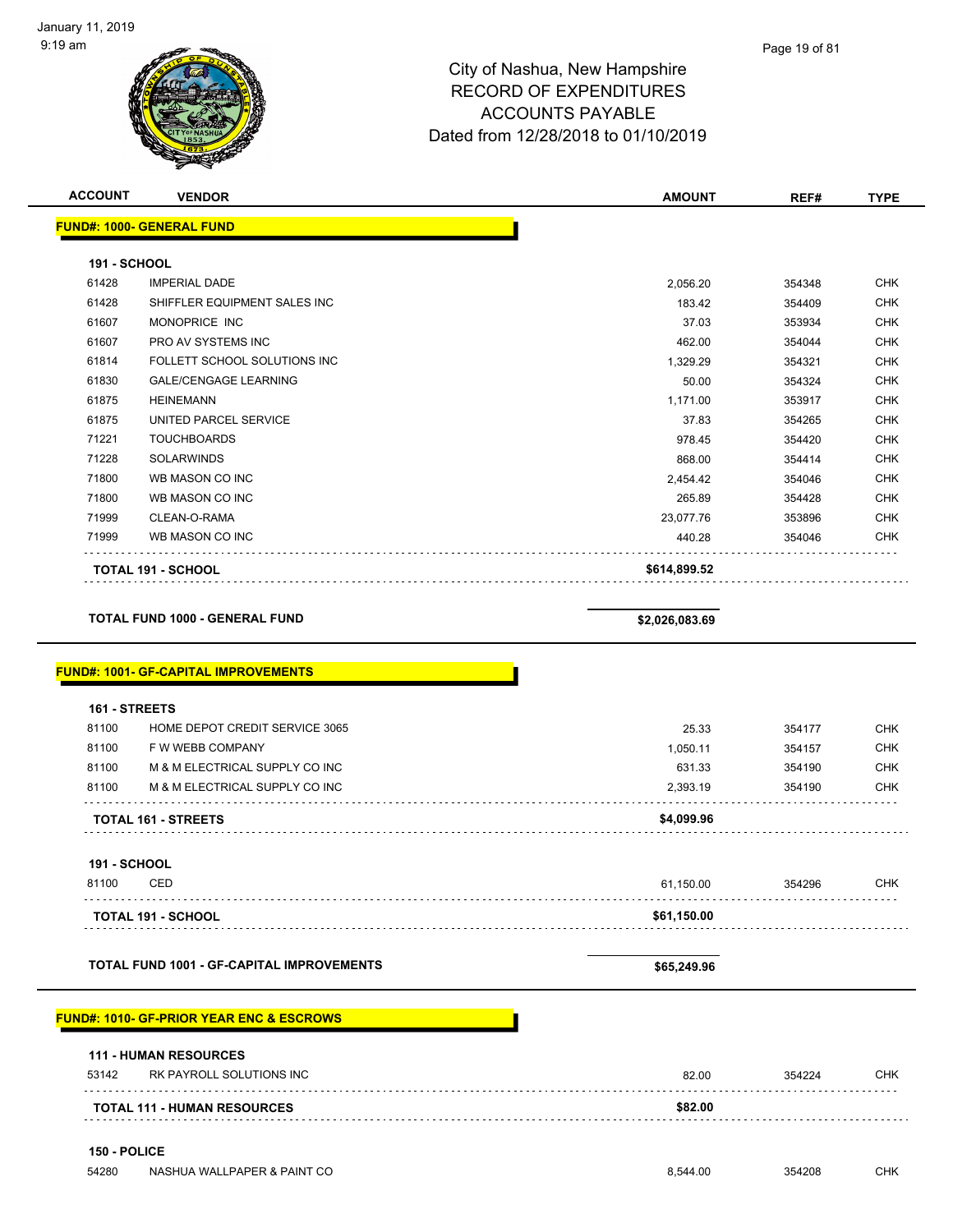| <b>ACCOUNT</b>               | <b>VENDOR</b>                                            | <b>AMOUNT</b> | REF#             | <b>TYPE</b>              |
|------------------------------|----------------------------------------------------------|---------------|------------------|--------------------------|
|                              | <b>FUND#: 1010- GF-PRIOR YEAR ENC &amp; ESCROWS</b>      |               |                  |                          |
|                              |                                                          |               |                  |                          |
|                              | <b>TOTAL 150 - POLICE</b>                                | \$8,544.00    |                  |                          |
| 161 - STREETS                |                                                          |               |                  |                          |
| 71000                        | <b>MOHAWK RESOURCES LTD</b>                              | 19,367.42     | 354203           | <b>CHK</b>               |
|                              |                                                          |               |                  |                          |
|                              | <b>TOTAL 161 - STREETS</b>                               | \$19,367.42   |                  |                          |
|                              | <b>166 - PARKING LOTS</b>                                |               |                  |                          |
| 54487                        | COMMERCIAL BOILER SYSTEMS INC                            | 5,000.00      | 354001           | <b>CHK</b>               |
|                              | <b>TOTAL 166 - PARKING LOTS</b>                          | \$5,000.00    |                  |                          |
|                              |                                                          |               |                  |                          |
| <b>191 - SCHOOL</b><br>55400 | ST JOHNSBURY ACADEMY AP INST.                            | 2.590.00      | 354415           | <b>CHK</b>               |
|                              |                                                          |               |                  |                          |
|                              | <b>TOTAL 191 - SCHOOL</b>                                | \$2,590.00    |                  |                          |
|                              |                                                          |               |                  |                          |
|                              | <b>TOTAL FUND 1010 - GF-PRIOR YEAR ENC &amp; ESCROWS</b> | \$35,583.42   |                  |                          |
|                              |                                                          |               |                  |                          |
|                              | <b>FUND#: 2100- FOOD SERVICES FUND</b>                   |               |                  |                          |
| 44503<br>53628               | MICHAEL SULLIVAN<br>JOHN BENNETT CREATIVE SERVICES       | 31.65         | 354418           | <b>CHK</b><br><b>CHK</b> |
| 53628                        | PCS REVENUE CONTROL SYSTEMS IN                           | 250.00        | 354354<br>354395 | <b>CHK</b>               |
| 54487                        | AFFILIATED HVAC SERVICES LLC                             | 1,782.60      |                  |                          |
| 54487                        | <b>BASSETT SERVICES CORPORATION</b>                      | 1,889.10      | 354271           | <b>CHK</b>               |
|                              | <b>HOBART SERVICE</b>                                    | 1,262.67      | 354280           | <b>CHK</b>               |
| 54487                        |                                                          | 394.72        | 354343           | <b>CHK</b>               |
| 55307                        | LISA BORDELEAU                                           | 44.97         | 353888           | <b>CHK</b>               |
| 55307                        | <b>KAREN GUSTIN</b>                                      | 34.34         | 353914           | <b>CHK</b>               |
| 55307                        | <b>ODETTE SLOSEK</b>                                     | 71.40         | 353953           | <b>CHK</b>               |
| 55307                        | <b>LISA BORDELEAU</b>                                    | 47.62         | 354285           | <b>CHK</b>               |
| 55307                        | PAMELA CORREA                                            | 68.53         | 354303           | <b>CHK</b>               |
| 55307                        | <b>DAHLIA DAIGLE</b>                                     | 25.21         | 354307           | <b>CHK</b>               |
| 55400                        | LISA BORDELEAU                                           | 45.50         | 353888           | <b>CHK</b>               |
| 55400                        | DAHLIA DAIGLE                                            | 139.50        | 354307           | <b>CHK</b>               |
| 61100                        | I.T. INSIDERS                                            | 109.95        | 354347           | <b>CHK</b>               |
| 61214                        | TREASURER ST OF NH - SURPLUS D                           | 795.00        | 353878           | <b>CHK</b>               |
| 61214                        | BELLAVANCE BEVERAGE CO INC                               | 1,381.20      | 353883           | <b>CHK</b>               |
| 61214                        | BIMBO FOODS BAKERIES INC                                 | 261.18        | 353885           | <b>CHK</b>               |
| 61214                        | <b>GARELICK FARMS LLC</b>                                | 26,264.32     | 353907           | <b>CHK</b>               |
| 61214                        | GILLS PIZZA CO                                           | 826.50        | 353912           | <b>CHK</b>               |
| 61214                        | M SAUNDERS INC                                           | 255.32        | 353930           | <b>CHK</b>               |
| 61214                        | NATIVE MAINE PRODUCE & SPEC                              | 1,875.30      | 353940           | <b>CHK</b>               |
| 61214                        | NORTHCENTER FOODS                                        | 56,308.11     | 353944           | CHK                      |
| 61214                        | <b>BIMBO FOODS BAKERIES INC</b>                          | 2,515.47      | 354284           | <b>CHK</b>               |
| 61214                        | COCA COLA BOTTLING CO                                    | 658.00        | 354298           | <b>CHK</b>               |

 GILLS PIZZA CO 4,793.70 354328 CHK er and the HERSHEY'S ICE CREAM CHK CHANGE CONSUMING THE CHANGE CHANGE ASSAULT A 468.72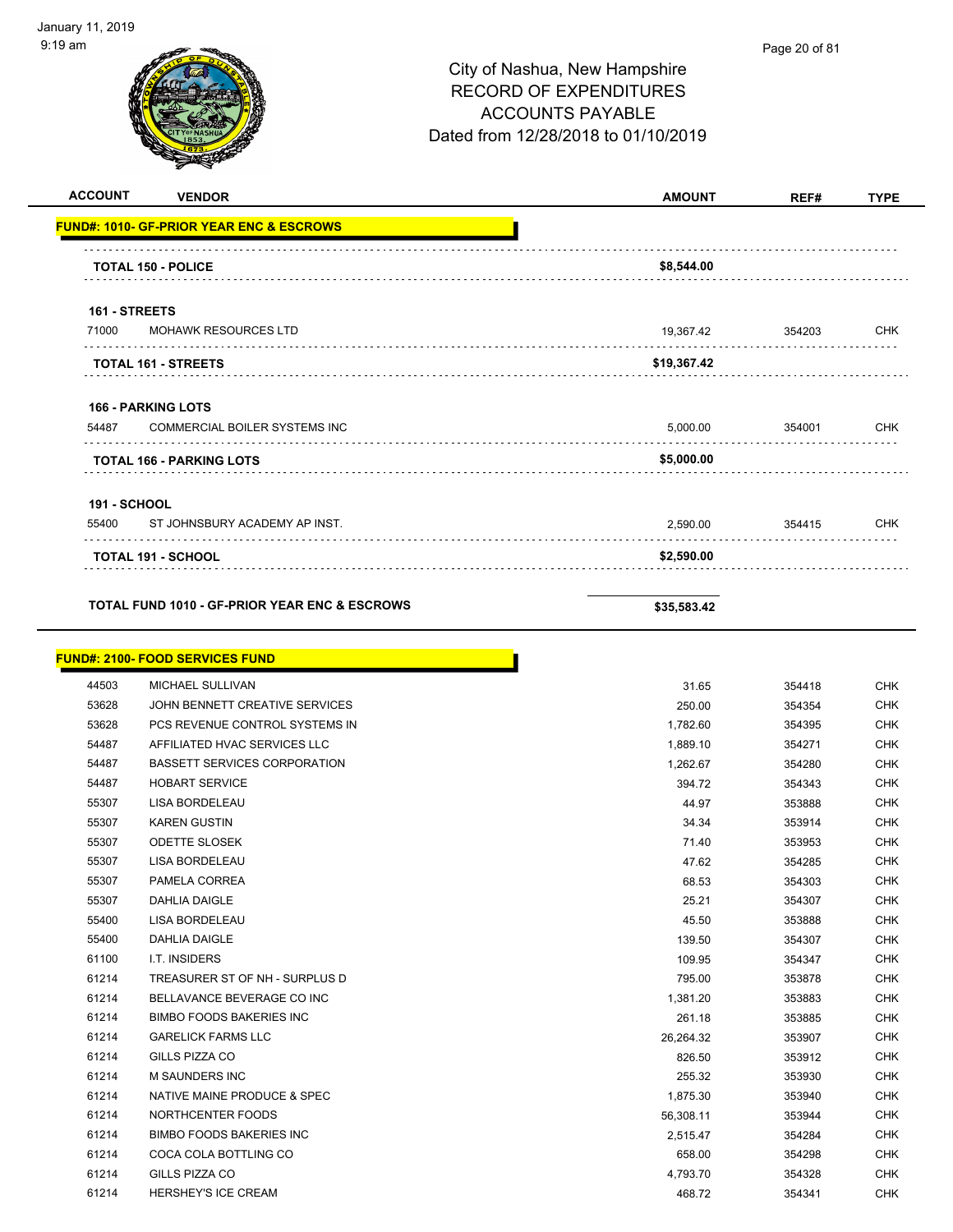

| <b>ACCOUNT</b> | <b>VENDOR</b>                                     | <b>AMOUNT</b> | REF#   | <b>TYPE</b> |
|----------------|---------------------------------------------------|---------------|--------|-------------|
|                | <b>FUND#: 2100- FOOD SERVICES FUND</b>            |               |        |             |
| 61214          | M SAUNDERS INC                                    | 4,281.41      | 354372 | <b>CHK</b>  |
| 61214          | NATIVE MAINE PRODUCE & SPEC                       | 2,420.89      | 354387 | <b>CHK</b>  |
| 61214          | NORTHCENTER FOODS                                 | 9,501.07      | 354392 | <b>CHK</b>  |
| 61299          | <b>IMPERIAL DADE</b>                              | 13,810.92     | 353919 | <b>CHK</b>  |
| 61299          | <b>IMPERIAL DADE</b>                              | 2,553.76      | 354348 | <b>CHK</b>  |
| 71221          | I.T. INSIDERS                                     | 299.98        | 354347 | <b>CHK</b>  |
|                | <b>TOTAL FUND 2100 - FOOD SERVICES FUND</b>       | \$135,468.61  |        |             |
|                | <b>FUND#: 2212- ATHLETICS REVENUE FUND</b>        |               |        |             |
| 44563          | NASHUA SCHOOL DISTRICT 42                         | 713.24        | 155155 | <b>ACH</b>  |
|                | TOTAL FUND 2212 - ATHLETICS REVENUE FUND          | \$713.24      |        |             |
|                | <b>FUND#: 2222- AFTER SCHOOL PROGRAM</b>          |               |        |             |
| 61299          | <b>M &amp; N SPORTS LLC</b>                       | 385.50        | 353872 | <b>CHK</b>  |
| 61299          | STATE OF NH CRIMINAL RECORDS                      | 47.00         | 353875 | <b>CHK</b>  |
| 61299          | STATE OF NH CRIMINAL RECORDS                      | 47.00         | 353876 | <b>CHK</b>  |
| 61299          | AC MOORE INC                                      | 43.34         | 353879 | <b>CHK</b>  |
| 61299          | MARKET BASKET ACCT 2589096                        | 200.14        | 353931 | <b>CHK</b>  |
| 61299          | <b>WAL-MART</b>                                   | 190.01        | 353958 | <b>CHK</b>  |
| 61299          | <b>GARELICK FARMS LLC</b>                         | 38.89         | 354325 | <b>CHK</b>  |
| 61299          | <b>WAL-MART</b>                                   | 206.46        | 354426 | <b>CHK</b>  |
|                | TOTAL FUND 2222 - AFTER SCHOOL PROGRAM            | \$1,158.34    |        |             |
|                | <b>FUND#: 2247- CULINARY ARTS</b>                 |               |        |             |
| 61135          | <b>HANNAFORD</b>                                  | 6.91          | 354338 | <b>CHK</b>  |
| 61135          | MARKET BASKET ACCT 2589096                        | 19.83         | 354373 | <b>CHK</b>  |
| 61135          | US FOODS INC                                      | 256.31        | 354422 | <b>CHK</b>  |
|                | TOTAL FUND 2247 - CULINARY ARTS                   | \$283.05      |        |             |
|                | <b>FUND#: 2505- PEG ACCESS CHANNELS FUND</b>      |               |        |             |
| 54114          | DIRECT ENERGY BUSINESS                            | 57.16         | 353832 | <b>CHK</b>  |
| 54141          | PENNICHUCK WATER WORKS INC                        | 20.93         | 353809 | <b>CHK</b>  |
| 54141          | PENNICHUCK WATER WORKS INC                        | 27.16         | 354117 | <b>CHK</b>  |
| 55699          | <b>COMCAST</b>                                    | 10.34         | 353800 | <b>CHK</b>  |
| 55699          | COMMUNITY MEDIA SERVICES GRP L                    | 20,666.67     | 354068 | <b>CHK</b>  |
| 55699          | AARDVARK THE DEAN OF CLEAN                        | 195.00        | 354128 | <b>CHK</b>  |
| 61299          | <b>ACCESS AV</b>                                  | 48.00         | 354129 | <b>CHK</b>  |
|                | <b>TOTAL FUND 2505 - PEG ACCESS CHANNELS FUND</b> | \$21,025.26   |        |             |
|                |                                                   |               |        |             |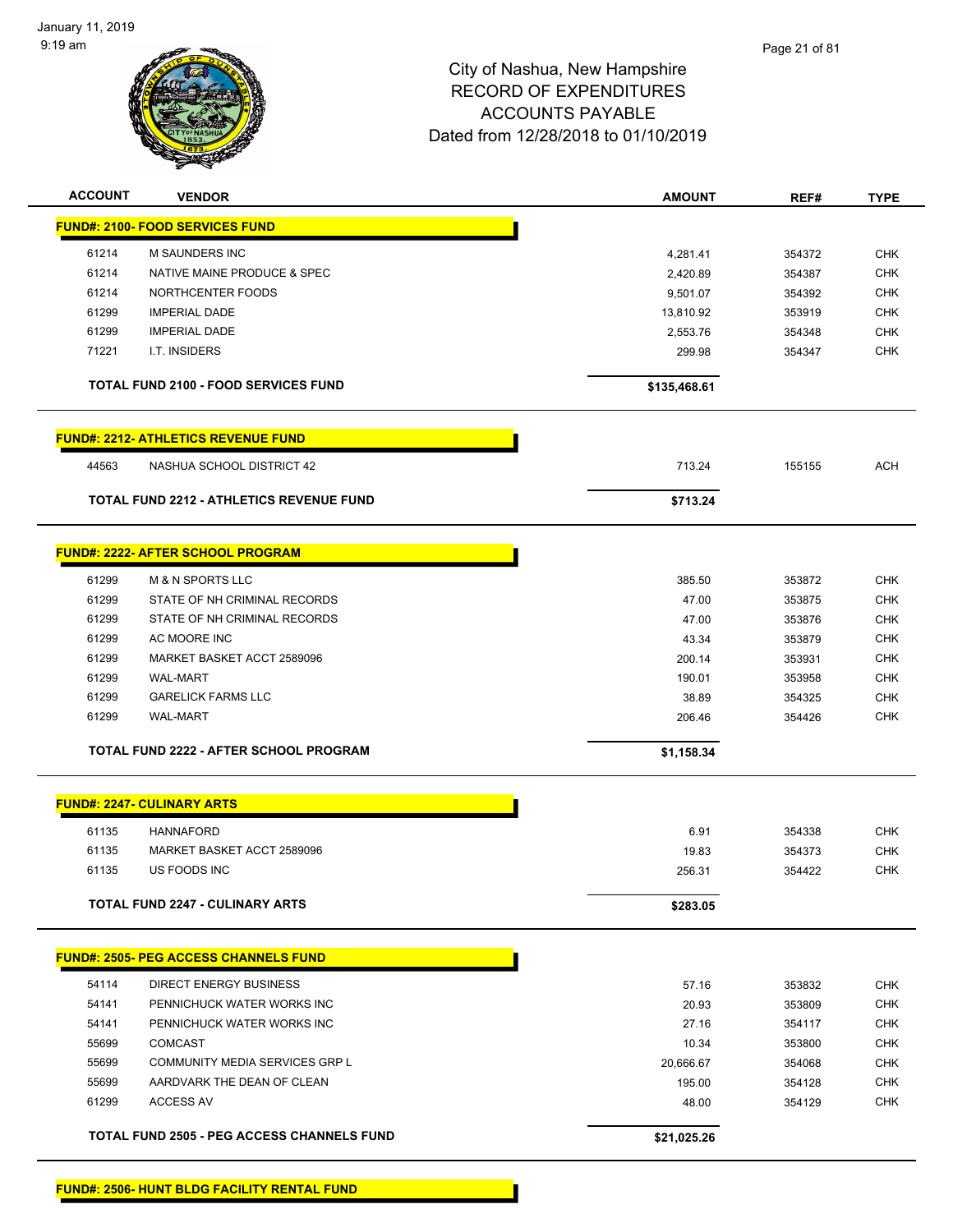

| <b>ACCOUNT</b> | <b>VENDOR</b>                                          | <b>AMOUNT</b> | REF#   | <b>TYPE</b> |
|----------------|--------------------------------------------------------|---------------|--------|-------------|
|                | <b>FUND#: 2506- HUNT BLDG FACILITY RENTAL FUND</b>     |               |        |             |
| 54100          | <b>EVERSOURCE</b>                                      | 1,213.11      | 353802 | <b>CHK</b>  |
| 54114          | LIBERTY UTILITIES - NH                                 | 468.67        | 354100 | <b>CHK</b>  |
| 54141          | PENNICHUCK WATER WORKS INC                             | 95.68         | 353809 | <b>CHK</b>  |
| 54280          | SOUTHERN NH PEST CONTROL                               | 53.00         | 354234 | <b>CHK</b>  |
|                | TOTAL FUND 2506 - HUNT BLDG FACILITY RENTAL FUND       | \$1,830.46    |        |             |
|                | <b>FUND#: 2507- FIRE TRAINING FACILITY RENTAL</b>      |               |        |             |
| 54821          | UNITED SITE SERVICES NORTHEAST                         | 91.92         | 353869 | <b>CHK</b>  |
|                | <b>TOTAL FUND 2507 - FIRE TRAINING FACILITY RENTAL</b> | \$91.92       |        |             |
|                | <b>FUND#: 2511-201 MAIN STREET RENTAL FUND</b>         |               |        |             |
| 54114          | LIBERTY UTILITIES - NH                                 | 2,552.91      | 354103 | <b>CHK</b>  |
| 54141          | PENNICHUCK WATER WORKS INC                             | 409.57        | 353809 | <b>CHK</b>  |
|                | TOTAL FUND 2511 - 201 MAIN STREET RENTAL FUND          | \$2,962.48    |        |             |
|                | <b>FUND#: 3050- POLICE GRANTS FUND</b>                 |               |        |             |
| 55400          | <b>RAD SYSTEMS</b>                                     | 75.00         | 354221 | <b>CHK</b>  |
|                | <b>TOTAL FUND 3050 - POLICE GRANTS FUND</b>            | \$75.00       |        |             |
|                |                                                        |               |        |             |
|                | <b>FUND#: 3068- COMMUNITY SERVICES GRANTS FUND</b>     |               |        |             |
| 55100          | <b>SPRINT</b>                                          | 75.98         | 354119 | <b>CHK</b>  |
| 55300          | <b>JESSICA AYALA</b>                                   | 29.65         | 353784 | <b>CHK</b>  |
| 55300          | <b>NICOLE VIAU</b>                                     | 76.38         | 353797 | <b>CHK</b>  |
| 55300          | LISA VASQUEZ                                           | 90.08         | 354077 | <b>CHK</b>  |
| 55300          | PATRICIA CROOKER                                       | 67.11         | 353785 | <b>CHK</b>  |
| 68350          | LISA VASQUEZ                                           | 38.37         | 353789 | <b>CHK</b>  |
|                | TOTAL FUND 3068 - COMMUNITY SERVICES GRANTS FUND       | \$377.57      |        |             |
|                | <b>FUND#: 3070- COMMUNITY HEALTH GRANTS FUND</b>       |               |        |             |
| 53628          | ALEXANDER GRANOK MD                                    | 1,800.00      | 354171 | <b>CHK</b>  |
| 54221          | STERICYCLE INC                                         | 176.42        | 354236 | CHK         |
| 55300          | <b>FLAVIA MARTIN</b>                                   | 6.98          | 354071 | <b>CHK</b>  |
| 61100          | WB MASON CO INC                                        | 12.99         | 354252 | <b>CHK</b>  |
|                | TOTAL FUND 3070 - COMMUNITY HEALTH GRANTS FUND         | \$1,996.39    |        |             |
|                | <b>FUND#: 3080- COMMUNITY DEVELOPMENT GRANTS</b>       |               |        |             |
| 53999          | HOYLE TANNER & ASSOCIATES INC                          | 20,186.26     | 354179 | <b>CHK</b>  |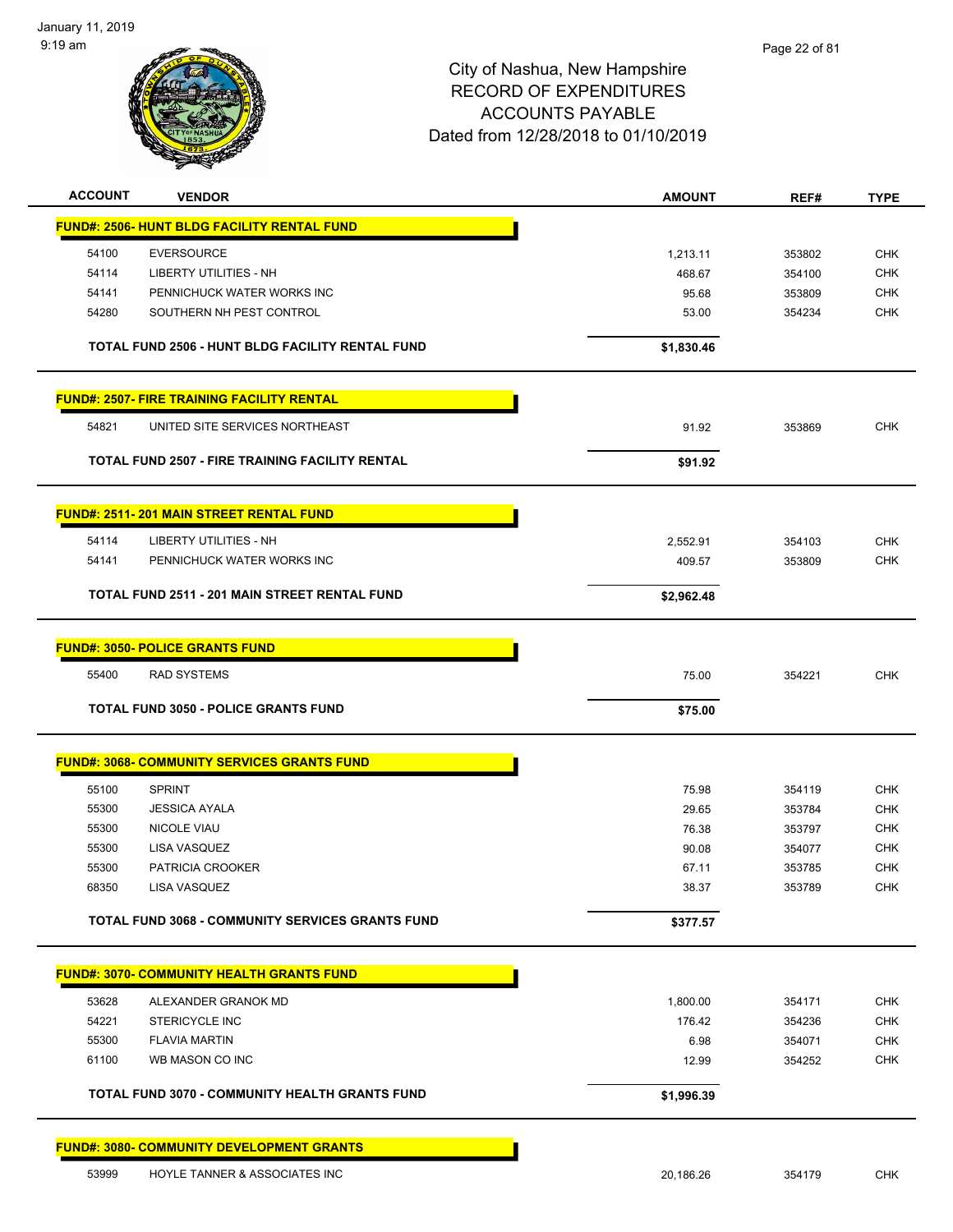| <b>TOTAL FUND 3080 - COMMUNITY DEVELOPMENT GRANTS</b><br>\$20,186.26 |            |
|----------------------------------------------------------------------|------------|
|                                                                      |            |
| <b>FUND#: 3090- URBAN PROGRAM GRANTS FUND</b>                        |            |
| 55307<br><b>FRANK BORELLI</b><br>67.31<br>353838                     | <b>CHK</b> |
| 55614<br>HILLSBOROUGH COUNTY REGISTRY<br>61.41<br>354176             | <b>CHK</b> |
| 55614<br>HILLSBOROUGH COUNTY REGISTRY<br>51.41<br>354176             | <b>CHK</b> |
|                                                                      |            |
| <b>TOTAL FUND 3090 - URBAN PROGRAM GRANTS FUND</b><br>\$180.13       |            |
| <b>FUND#: 3120- TRANSIT GRANTS FUND</b>                              |            |
| 54100<br><b>EVERSOURCE</b><br>2,375.97<br>353802                     | <b>CHK</b> |
| 54100<br><b>EVERSOURCE</b><br>672.77<br>353802                       | <b>CHK</b> |
| <b>DIRECT ENERGY BUSINESS</b><br>54114<br>211.47<br>353832           | <b>CHK</b> |
| <b>DIRECT ENERGY BUSINESS</b><br>54114<br>587.72<br>353832           | <b>CHK</b> |
| 54114<br>LIBERTY UTILITIES<br>169.46<br>354107                       | <b>CHK</b> |
| PENNICHUCK WATER WORKS INC<br>76.73<br>54141<br>353809               | <b>CHK</b> |
| 54141<br>PENNICHUCK WATER WORKS INC<br>99.60<br>354117               | <b>CHK</b> |
| 54141<br>PENNICHUCK WATER WORKS INC<br>193.92<br>354117              | <b>CHK</b> |
| 54141<br>PENNICHUCK WATER WORKS INC<br>67.39<br>354117               | <b>CHK</b> |
| 54280<br>BILLS WORLD CLASS CLEANING SER<br>550.00<br>353820          | CHK        |
| 54600<br><b>BELL AUTO SERVICE</b><br>353818<br>150.00                | <b>CHK</b> |
| 55100<br>VERIZON WIRELESS-342008805<br>131.00<br>353816              | <b>CHK</b> |
| 55100<br>VERIZON WIRELESS-842008777<br>221.06<br>353817              | <b>CHK</b> |
| 55109<br>CONSOLIDATED COMMUNICATIONS<br>50.00<br>353801              | <b>CHK</b> |
| <b>SPRINT</b><br>55118<br>21.01<br>354119                            | <b>CHK</b> |
| 55690<br>FIRST TRANSIT INC<br>35,502.00<br>155190                    | <b>ACH</b> |
| <b>FIRST TRANSIT INC</b><br>55690<br>89,936.76<br>155190             | <b>ACH</b> |
| 55690<br>FIRST TRANSIT INC<br>25,680.49<br>155190                    | <b>ACH</b> |
| 55699<br>JOHNSON CONTROLS SECURITY<br>335.48<br>353803               | <b>CHK</b> |
| 61107<br>CINTAS#016<br>142.81<br>354145                              | <b>CHK</b> |
| 61299<br><b>IMPERIAL DADE</b><br>174.99<br>353844                    | CHK        |
| 61299<br>PREMIER SOUTHERN TICKET CO<br>691.00<br>354028              | <b>CHK</b> |
| 61299<br>WB MASON CO INC<br>98.60<br>354252                          | <b>CHK</b> |
| 61299<br>HOME DEPOT CREDIT SERVICE 3065<br>33.94<br>354177           | CHK        |
| 61299<br><b>FASTENAL CO</b><br>6.26<br>354159                        | <b>CHK</b> |
| 61705<br>PETE'S TIRE BARNS INC<br>1,591.28<br>353855                 | <b>CHK</b> |
| 61799<br><b>CUMMINS NORTHEAST LLC</b><br>1,049.13<br>353830          | <b>CHK</b> |
| 61799<br><b>CUMMINS NORTHEAST LLC</b><br>1,892.43<br>354003          | <b>CHK</b> |
| 61799<br><b>GILLIG LLC</b><br>248.25<br>354166                       | <b>CHK</b> |
| 61799<br>SANEL NAPA<br>44.67<br>354229                               | <b>CHK</b> |
| 61799<br>ALLIANCE BUS GROUP INC<br>174.65<br>353993                  | <b>CHK</b> |
| 61799<br><b>SANEL NAPA</b><br>924.17<br>354229                       | <b>CHK</b> |
| 61799<br>NEW ENGLAND KENWORTH<br>173.95<br>354210                    | <b>CHK</b> |
| 61799<br>SANEL NAPA<br>233.35<br>354229                              | <b>CHK</b> |
| TOTAL FUND 3120 - TRANSIT GRANTS FUND<br>\$164,512.31                |            |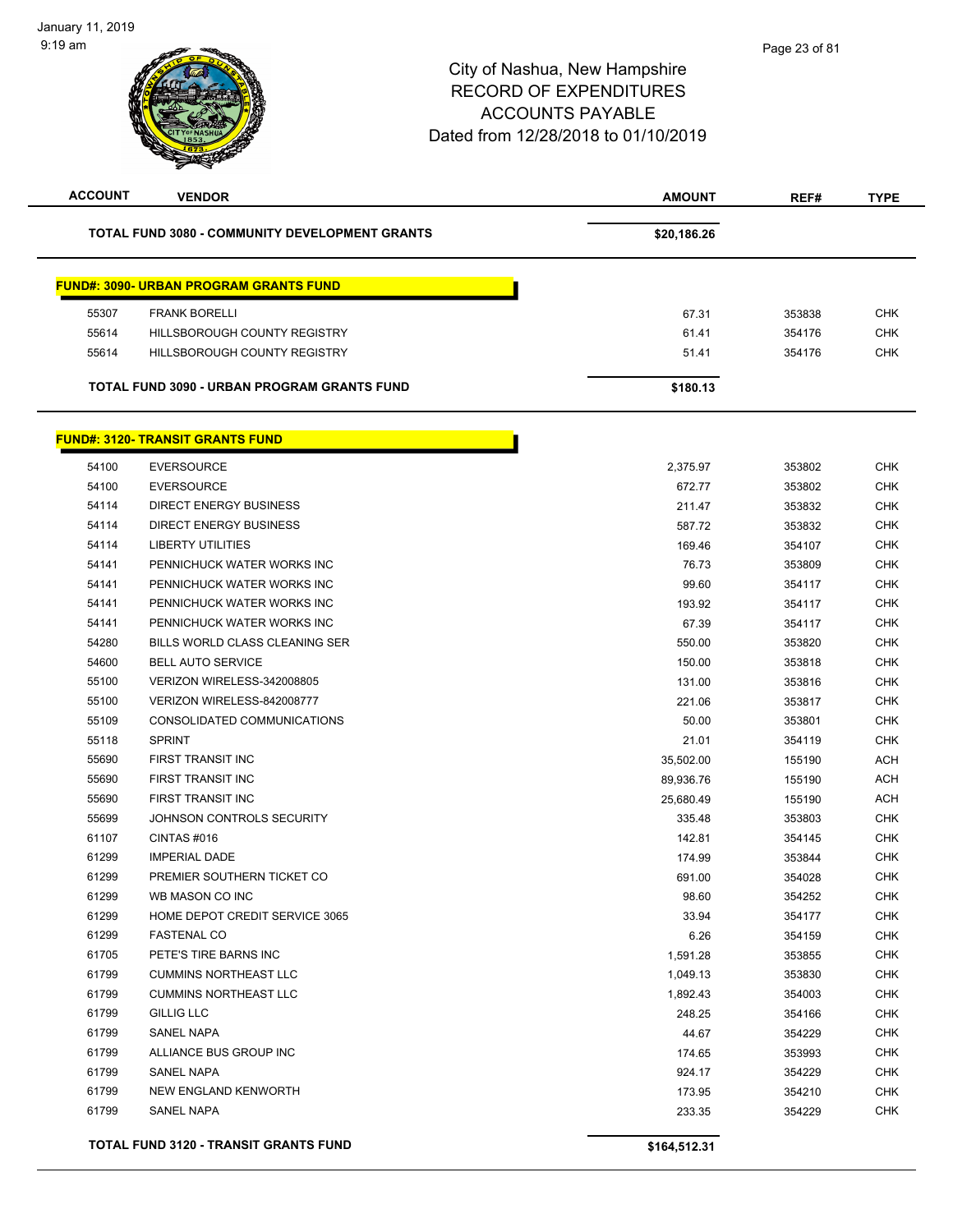

| <b>ACCOUNT</b> | <b>VENDOR</b>                               | <b>AMOUNT</b> | REF#   | <b>TYPE</b> |
|----------------|---------------------------------------------|---------------|--------|-------------|
|                | <b>FUND#: 3800- SCHOOL GRANTS FUND</b>      |               |        |             |
| 53614          | <b>JEFF LEVIN</b>                           | 4,464.00      | 354366 | <b>CHK</b>  |
| 53628          | ROBERT F LUKASIAK JR                        | 4,110.00      | 354370 | <b>CHK</b>  |
| 53628          | <b>ELLEVATION LLC</b>                       | 3,000.00      | 354040 | <b>CHK</b>  |
| 53628          | <b>INTERIM HEALTH CARE</b>                  | 1,482.25      | 353921 | <b>CHK</b>  |
| 53628          | <b>INTERIM HEALTH CARE</b>                  | 2,950.50      | 354349 | <b>CHK</b>  |
| 53628          | <b>BOOTHBY THERAPY SERVICES LLC</b>         | 1,876.25      | 353887 | <b>CHK</b>  |
| 53628          | THE CARROLL CENTER FOR THE BLI              | 2,376.00      | 353892 | <b>CHK</b>  |
| 53628          | <b>GATE CITY CHARTER SCHOOL</b>             | 1,512.00      | 353908 | <b>CHK</b>  |
| 53628          | <b>GATEWAYS COMMUNITY SERVICES</b>          | 1,000.00      | 353909 | <b>CHK</b>  |
| 53628          | LITERACY LEARNING SOLUTIONS                 | 3,958.32      | 353928 | <b>CHK</b>  |
| 53628          | <b>GATEWAYS COMMUNITY SERVICES</b>          | 7,987.50      | 353909 | <b>CHK</b>  |
| 54807          | <b>FIRST CHURCH</b>                         | 4,006.00      | 354319 | <b>CHK</b>  |
| 55200          | F W WEBB COMPANY                            | 1,343.00      | 353904 | <b>CHK</b>  |
| 55400          | KATHLEEN LEVEILLE                           | 100.00        | 353927 | <b>CHK</b>  |
| 61135          | AMAZON.COM LLC                              | (1.38)        | 155191 | <b>ACH</b>  |
| 61135          | TITLE ONE PETTY CASH                        | 50.55         | 354264 | <b>CHK</b>  |
| 61135          | <b>SCHOOL SPECIALTY</b>                     | 82.33         | 354408 | <b>CHK</b>  |
| 61135          | <b>SCHOLASTIC BOOK FAIRS - 14</b>           | 1,198.68      | 354045 | <b>CHK</b>  |
| 61214          | BROAD ST RESTAURANT GROUP LLC               | 541.65        | 354287 | <b>CHK</b>  |
| 61299          | PHIL DEROSA                                 | 206.40        | 354310 | <b>CHK</b>  |
| 61299          | TITLE ONE PETTY CASH                        | 38.94         | 354264 | <b>CHK</b>  |
| 61299          | WB MASON CO INC                             | 49.57         | 354428 | <b>CHK</b>  |
| 61299          | <b>AMY MCCARTNEY</b>                        | 200.00        | 353881 | <b>CHK</b>  |
| 61299          | <b>ABLENET INC</b>                          | 350.00        | 354266 | <b>CHK</b>  |
| 71221          | COMPUTER HUT dba IT INSIDERS                | 6,871.59      | 354351 | <b>CHK</b>  |
| 71228          | <b>ELLEVATION LLC</b>                       | 10,115.00     | 354040 | <b>CHK</b>  |
| 71999          | <b>BIO-RAD LABORATORIES INC</b>             | 1,514.55      | 353886 | <b>CHK</b>  |
| 71999          | <b>WARD'S NATURAL SCIENCE</b>               | 1,618.05      | 353959 | <b>CHK</b>  |
| 71999          | <b>GILSON INC</b>                           | 3,349.85      | 354329 | <b>CHK</b>  |
| 71999          | KITTREDGE EQUIPMENT CO - NH                 | 2,284.44      | 354361 | <b>CHK</b>  |
| 71999          | <b>WARD'S NATURAL SCIENCE</b>               | 551.22        | 354427 | <b>CHK</b>  |
|                | <b>TOTAL FUND 3800 - SCHOOL GRANTS FUND</b> | \$69,187.26   |        |             |

|       | <b>FUND#: 3810- FOOD SERVICE GRANTS FUND</b> |          |        |            |
|-------|----------------------------------------------|----------|--------|------------|
| 61214 | <b>M SAUNDERS INC</b>                        | 431.10   | 353930 | <b>CHK</b> |
| 61214 | <b>M SAUNDERS INC</b>                        | 651.00   | 354372 | <b>CHK</b> |
| 61214 | <b>M SAUNDERS INC</b>                        | 243.70   | 353930 | <b>CHK</b> |
| 61214 | <b>M SAUNDERS INC</b>                        | 505.25   | 354372 | <b>CHK</b> |
| 61214 | <b>M SAUNDERS INC</b>                        | 65.90    | 353930 | <b>CHK</b> |
| 61214 | <b>M SAUNDERS INC</b>                        | 755.80   | 354372 | <b>CHK</b> |
| 61214 | M SAUNDERS INC                               | 811.70   | 354372 | <b>CHK</b> |
| 61214 | NATIVE MAINE PRODUCE & SPEC                  | 1,551.54 | 353940 | <b>CHK</b> |
| 61214 | <b>M SAUNDERS INC</b>                        | 1,120.90 | 354372 | <b>CHK</b> |
| 61214 | <b>M SAUNDERS INC</b>                        | 295.55   | 353930 | <b>CHK</b> |
| 61214 | <b>M SAUNDERS INC</b>                        | 737.65   | 354372 | <b>CHK</b> |
| 61299 | <b>IMPERIAL DADE</b>                         | 46.80    | 353919 | <b>CHK</b> |
| 61299 | <b>IMPERIAL DADE</b>                         | 142.14   | 353919 | <b>CHK</b> |

| 31.10 | 353930 | <b>CHK</b> |
|-------|--------|------------|
| 51.00 | 354372 | <b>CHK</b> |
| 43.70 | 353930 | <b>CHK</b> |
| 05.25 | 354372 | <b>CHK</b> |
| 65.90 | 353930 | <b>CHK</b> |
| 55.80 | 354372 | CHK        |
| 11.70 | 354372 | <b>CHK</b> |
| 51.54 | 353940 | <b>CHK</b> |
| 20.90 | 354372 | <b>CHK</b> |
| 95.55 | 353930 | <b>CHK</b> |
| 37.65 | 354372 | <b>CHK</b> |
| 46.80 | 353919 | <b>CHK</b> |
|       |        |            |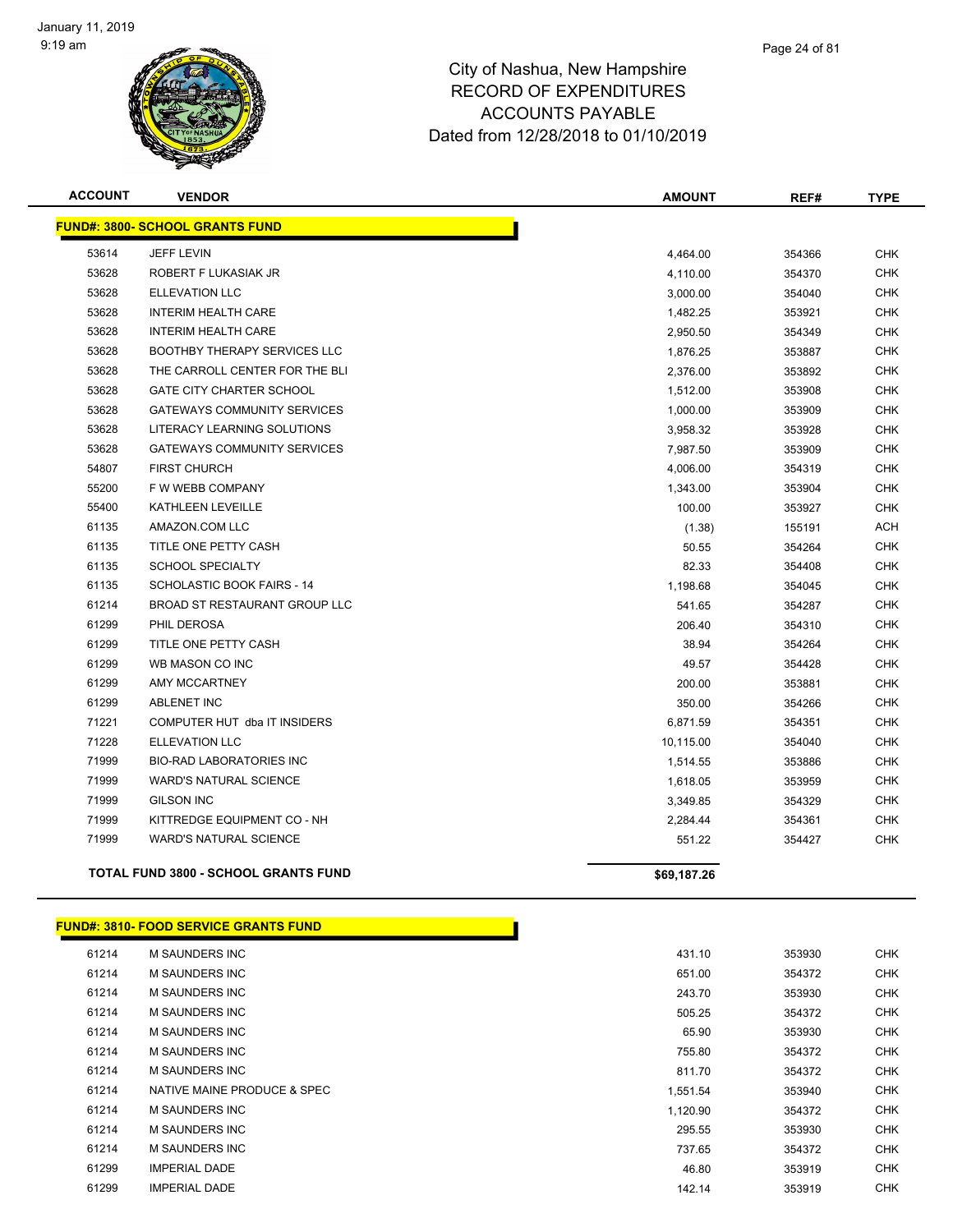| <b>ACCOUNT</b> | <b>VENDOR</b>                                        | <b>AMOUNT</b> | REF#   | <b>TYPE</b> |
|----------------|------------------------------------------------------|---------------|--------|-------------|
|                | TOTAL FUND 3810 - FOOD SERVICE GRANTS FUND           | \$7,359.03    |        |             |
|                | <b>FUND#: 4005- TRAFFIC VIOLATIONS FUND</b>          |               |        |             |
| 54625          | <b>BROADSIDE COLLISION LLC</b>                       | 230.00        | 353823 | <b>CHK</b>  |
| 54625          | D & R TOWING INC                                     | 115.00        | 353831 | <b>CHK</b>  |
| 54625          | <b>1ST PRIORITY TOWING &amp; RECOVERY</b>            | 1,295.00      | 354127 | <b>CHK</b>  |
| 54625          | BROADSIDE COLLISION LLC                              | 1,265.00      | 354140 | CHK         |
| 54625          | <b>D &amp; R TOWING INC</b>                          | 115.00        | 354148 | <b>CHK</b>  |
| 55100          | <b>SPRINT</b>                                        | 296.54        | 354119 | <b>CHK</b>  |
| 55607          | MAILINGS UNLIMITED - MVR                             | 210.00        | 155160 | <b>ACH</b>  |
| 61100          | PARTEK SOLUTIONS INC                                 | 2,142.83      | 354026 | <b>CHK</b>  |
|                | <b>TOTAL FUND 4005 - TRAFFIC VIOLATIONS FUND</b>     | \$5,669.37    |        |             |
|                | <b>FUND#: 4025- DOJ DRUG FORFEITURE FUND</b>         |               |        |             |
| 55118          | VERIZON WIRELESS-785728687                           | 379.64        | 354122 | <b>CHK</b>  |
| 55699          | <b>COMCAST</b>                                       | 313.16        | 354094 | <b>CHK</b>  |
| 55699          | TRANSUNION RISK & ALTERNATIVE                        | 111.00        | 354241 | <b>CHK</b>  |
|                | <b>TOTAL FUND 4025 - DOJ DRUG FORFEITURE FUND</b>    | \$803.80      |        |             |
|                |                                                      |               |        |             |
|                | <b>FUND#: 4053- FIRE REGIONAL HAZMAT FUND</b>        |               |        |             |
| 71000          | INDUSTRIAL PROTECTION SERVICES                       | 3,110.63      | 354018 | <b>CHK</b>  |
|                | TOTAL FUND 4053 - FIRE REGIONAL HAZMAT FUND          | \$3,110.63    |        |             |
|                | <b>FUND#: 4090- LIB-LOST/DAMAGED BOOK FINES</b>      |               |        |             |
| 61299          | <b>JENNIFER HOSKING</b>                              | 37.61         | 353787 | <b>CHK</b>  |
| 61299          | <b>JENNIFER MCCORMACK</b>                            | 188.67        | 353791 | <b>CHK</b>  |
| 61299          | WB MASON CO INC                                      | 20.99         | 354039 | <b>CHK</b>  |
| 61807          | RODGERS MEMORIAL LIBRARY                             | 18.45         | 354225 | <b>CHK</b>  |
| 61814          | <b>MIDWEST TAPE</b>                                  | 35.08         | 353849 | CHK         |
| 61814          | <b>MIDWEST TAPE</b>                                  | 58.86         | 354201 | <b>CHK</b>  |
|                | <b>TOTAL FUND 4090 - LIB-LOST/DAMAGED BOOK FINES</b> | \$359.66      |        |             |
|                | <b>FUND#: 5200- CAPITAL PROJECTS-PUBLIC WORKS</b>    |               |        |             |
| 81704          | HAYNER SWANSON INC                                   | 24,233.53     | 353843 | <b>CHK</b>  |
| 81704          | STANTEC CONSULTING SERVICES                          | 5,311.16      | 353862 | <b>CHK</b>  |
| 81704          | S W COLE ENGINEERING INC                             | 1,351.00      | 354226 | <b>CHK</b>  |
|                | TOTAL FUND 5200 - CAPITAL PROJECTS-PUBLIC WORKS      | \$30,895.69   |        |             |
|                |                                                      |               |        |             |
|                | FUND#: 5700- CAP PROJECTS-BROAD ST PARKWAY           |               |        |             |
| 81700          | EVERSOURCE                                           | 22.86         | 354098 | <b>CHK</b>  |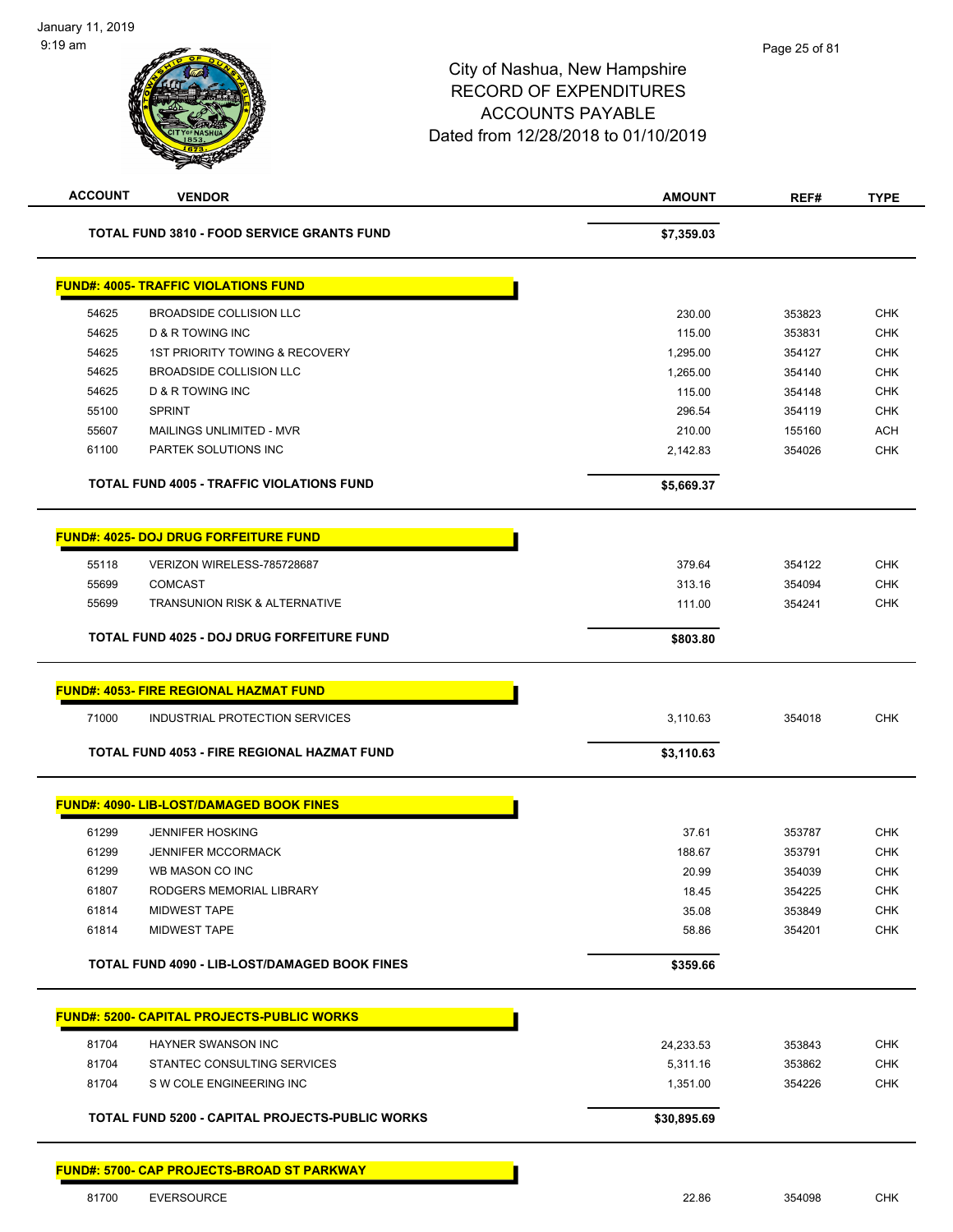January 11, 2019 9:19 am



### City of Nashua, New Hampshire RECORD OF EXPENDITURES ACCOUNTS PAYABLE Dated from 12/28/2018 to 01/10/2019

| <b>ACCOUNT</b> | <b>VENDOR</b>                                      | <b>AMOUNT</b> | REF#   | <b>TYPE</b> |
|----------------|----------------------------------------------------|---------------|--------|-------------|
|                | <u> FUND#: 5700- CAP PROJECTS-BROAD ST PARKWAY</u> |               |        |             |
| 81700          | PENNICHUCK WATER WORKS INC                         | 496.09        | 353809 | <b>CHK</b>  |
| 81700          | PENNICHUCK WATER WORKS INC                         | 59.85         | 353809 | <b>CHK</b>  |
| 81700          | <b>LIBERTY UTILITIES - NH</b>                      | 1,218.16      | 354106 | <b>CHK</b>  |
| 81700          | SHATTUCK MALONE OIL CO                             | 719.80        | 354118 | <b>CHK</b>  |
|                |                                                    |               |        |             |
|                | TOTAL FUND 5700 - CAP PROJECTS-BROAD ST PARKWAY    | \$2,516.76    |        |             |
|                | <b>FUND#: 6000- SOLID WASTE FUND</b>               |               |        |             |
| 54100          | <b>EVERSOURCE</b>                                  | 772.40        | 353802 | <b>CHK</b>  |
| 54141          | PENNICHUCK WATER WORKS INC                         | 321.65        | 354117 | <b>CHK</b>  |
| 54200          | BILLS WORLD CLASS CLEANING SER                     | 780.00        | 353820 | <b>CHK</b>  |
| 54280          | GROUNDWATER SUPPLY CO INC                          | 60.11         | 354012 | <b>CHK</b>  |
| 54280          | GATE CITY FENCE CO INC                             | 850.00        | 354162 | <b>CHK</b>  |
| 54280          | HOME DEPOT CREDIT SERVICE 3065                     | 285.64        | 354177 | <b>CHK</b>  |
| 54600          | <b>FACTORY MOTOR PARTS</b>                         | 89.95         | 155188 | ACH         |
| 54600          | DONOVAN EQUIPMENT CO INC                           | 200.00        | 353833 | <b>CHK</b>  |
| 54600          | CARPARTS DISTRIBUTION CENTER,                      | 98.73         | 354000 | <b>CHK</b>  |
| 54600          | MCNEILUS TRUCK & MANUFACTURING                     | 384.88        | 354024 | <b>CHK</b>  |
| 54600          | <b>MILTON CAT</b>                                  | 406.34        | 354108 | <b>CHK</b>  |
| 54600          | <b>BEST FORD</b>                                   | 134.64        | 354138 | <b>CHK</b>  |
| 54600          | FREIGHTLINER OF NH INC                             | 199.49        | 354161 | <b>CHK</b>  |
| 54600          | LIBERTY INTNL TRUCKS OF NH LLC                     | 723.89        | 354187 | <b>CHK</b>  |
| 54600          | MCNEILUS TRUCK & MANUFACTURING                     | 87.54         | 354198 | <b>CHK</b>  |
| 54600          | NEW ENGLAND KENWORTH                               | 352.73        | 354212 | <b>CHK</b>  |
| 54600          | <b>SANEL NAPA</b>                                  | 273.91        | 354230 | <b>CHK</b>  |
| 55421          | NH DEPT OF ENVIRONMENTAL SERV.                     | 450.00        | 354062 | <b>CHK</b>  |
| 55607          | UNITED PARCEL SERVICE                              | 10.31         | 353992 | <b>CHK</b>  |
| 55699          | <b>CYN ENVIROMENTAL SERVICES</b>                   | 382.50        | 155187 | <b>ACH</b>  |
| 55699          | GAGNONS ELECTRICAL SERVICE INC                     | 4,800.00      | 353840 | <b>CHK</b>  |
| 55699          | <b>INTERSTATE REFRIGERANT</b>                      | 222.00        | 354020 | <b>CHK</b>  |
| 55699          | CANUSA HERSHMAN RECYCLING CO                       | 500.00        | 354142 | <b>CHK</b>  |
| 55699          | <b>INTERSTATE REFRIGERANT</b>                      | 264.00        | 354182 | <b>CHK</b>  |
| 55699          | UNIVERSAL RECYCLING TECH                           | 2,850.43      | 354249 | <b>CHK</b>  |
| 61100          | WB MASON CO INC                                    | 61.36         | 354039 | CHK         |
| 61107          | UNIFIRST CORPORATION                               | 169.16        | 354036 | <b>CHK</b>  |
| 61107          | UNIFIRST CORPORATION                               | 169.16        | 354247 | <b>CHK</b>  |
| 61307          | SHATTUCK MALONE OIL CO                             | 2,447.24      | 354118 | <b>CHK</b>  |
| 61705          | <b>GCR TIRES AND SERVICE</b>                       | 2,157.54      | 354163 | <b>CHK</b>  |
| 61705          | <b>MAYNARD &amp; LESIEUR INC</b>                   | 2,219.40      | 354192 | <b>CHK</b>  |
| 81100          | <b>CLEARSPAN FABRIC STRUCTURES</b>                 | 33,521.85     | 353783 | <b>CHK</b>  |
|                | TOTAL FUND 6000 - SOLID WASTE FUND                 | \$56,246.85   |        |             |

### **FUND#: 6200- WASTEWATER FUND**

| 21775 | <b>FRASCA &amp; FRASCA</b> |
|-------|----------------------------|
| 21775 | JCW TITI F                 |
| 21775 | <b>JUDI LONG</b>           |

 FRASCA & FRASCA 60.40 354448 CHK JCW TITLE 152.30 354450 CHK JUDI LONG 69.70 354451 CHK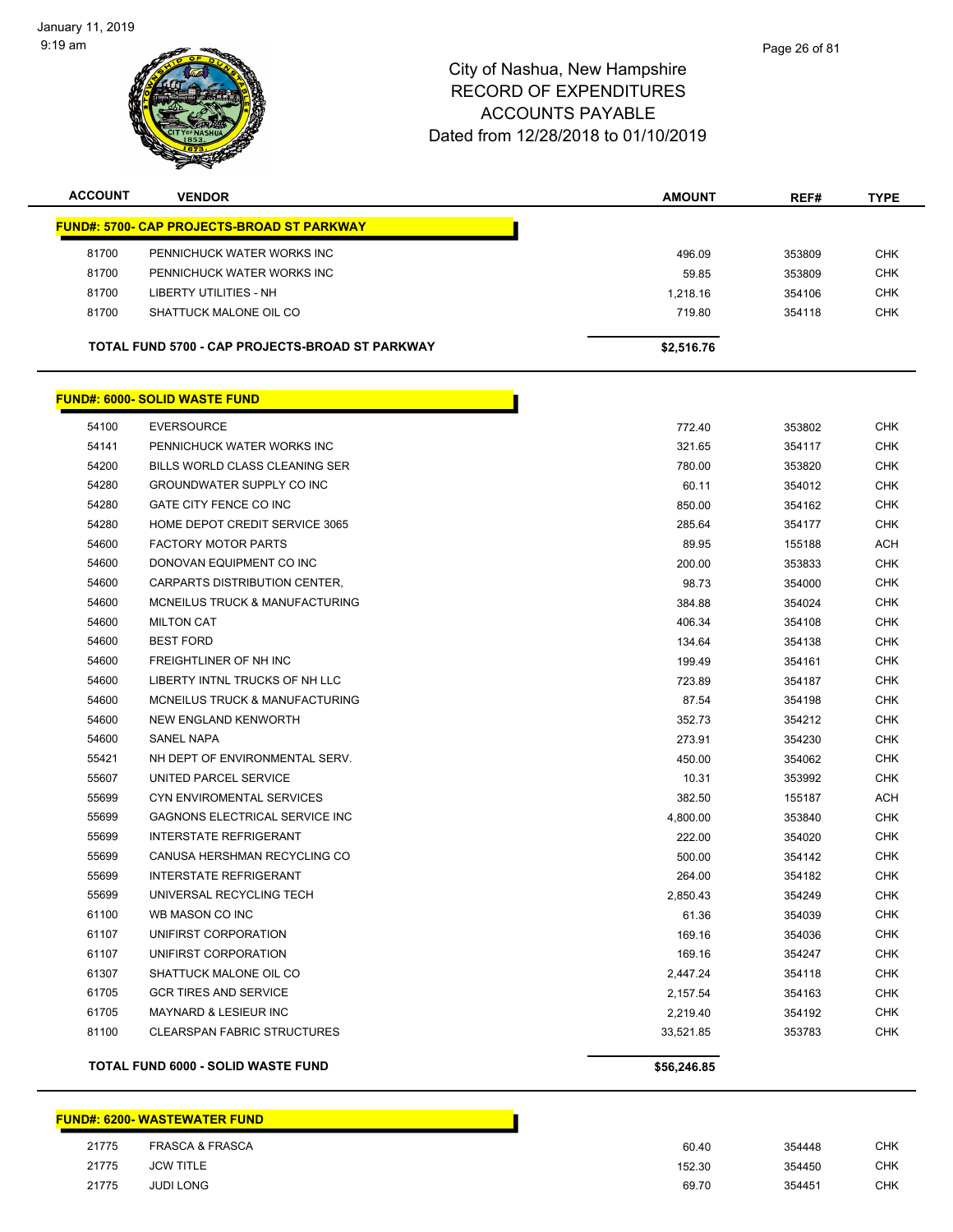

| <b>ACCOUNT</b> | <b>VENDOR</b>                             | <b>AMOUNT</b> | REF#   | <b>TYPE</b> |
|----------------|-------------------------------------------|---------------|--------|-------------|
|                | <b>FUND#: 6200- WASTEWATER FUND</b>       |               |        |             |
| 21775          | SOUTHERN NH UNIVERSITY                    | 32.45         | 354464 | <b>CHK</b>  |
| 21775          | <b>SUMMIT TITLE</b>                       | 34.38         | 354466 | <b>CHK</b>  |
| 21775          | SWEENEY & SWEENEY                         | 43.81         | 354468 | <b>CHK</b>  |
| 44597          | HILLSBOROUGH COUNTY REGISTRY              | 31.41         | 354176 | <b>CHK</b>  |
| 53107          | EASTERN ANALYTICAL INC                    | 32.50         | 354153 | <b>CHK</b>  |
| 53107          | <b>HAZEN &amp; SAWYER PC</b>              | 2,995.43      | 354174 | <b>CHK</b>  |
| 53107          | <b>WRIGHT-PIERCE</b>                      | 1,307.78      | 354255 | <b>CHK</b>  |
| 53467          | <b>MAILINGS UNLIMITED - NWS</b>           | 7,300.00      | 155161 | <b>ACH</b>  |
| 54100          | <b>EVERSOURCE</b>                         | 2,328.41      | 353802 | CHK         |
| 54114          | LIBERTY UTILITIES - NH                    | 73.89         | 353806 | <b>CHK</b>  |
| 54114          | <b>DIRECT ENERGY BUSINESS</b>             | 11,013.33     | 353832 | CHK         |
| 54141          | PENNICHUCK WATER WORKS INC                | 4,124.14      | 353809 | CHK         |
| 54141          | PENNICHUCK WATER WORKS INC                | 70.85         | 354117 | <b>CHK</b>  |
| 54221          | <b>CASELLA ORGANICS</b>                   | 28,235.72     | 353826 | <b>CHK</b>  |
| 54280          | <b>USABLUEBOOK</b>                        | 1,393.53      | 354038 | CHK         |
| 54280          | HOME DEPOT CREDIT SERVICE 3065            | 2,048.78      | 354177 | <b>CHK</b>  |
| 54300          | <b>BROX INDUSTRIES INC</b>                | 290.15        | 353998 | <b>CHK</b>  |
| 54300          | <b>BROX INDUSTRIES INC</b>                | 342.04        | 354141 | <b>CHK</b>  |
| 54487          | <b>FASTENAL CO</b>                        | 42.60         | 353835 | <b>CHK</b>  |
| 54487          | M & M ELECTRICAL SUPPLY CO INC            | 1,616.88      | 353848 | <b>CHK</b>  |
| 54487          | PROCESS DISTRIBUTORS INC                  | 9,965.81      | 353857 | <b>CHK</b>  |
| 54487          | <b>HAJOCA CORPORATION</b>                 | 77.47         | 354014 | <b>CHK</b>  |
| 54487          | SEEPEX INC                                | 5,173.16      | 354034 | <b>CHK</b>  |
| 54487          | F W WEBB COMPANY                          | 1,436.96      | 354157 | <b>CHK</b>  |
| 54487          | <b>FASTENAL CO</b>                        | 101.58        | 354158 | <b>CHK</b>  |
| 54487          | <b>GRAINGER</b>                           | 958.00        | 354167 | CHK         |
| 54487          | <b>HAJOCA CORPORATION</b>                 | 159.30        | 354172 | <b>CHK</b>  |
| 54487          | KOMLINE-SANDERSON                         | 47.79         | 354185 | <b>CHK</b>  |
| 54487          | MCMASTER-CARR                             | 130.71        | 354197 | <b>CHK</b>  |
| 54487          | NEW ENGLAND ENERGY SERVICES               | 3,938.00      | 354209 | <b>CHK</b>  |
| 54487          | <b>SANEL NAPA</b>                         | 10.99         | 354228 | <b>CHK</b>  |
| 54600          | SANEL NAPA                                | 339.10        | 354230 | <b>CHK</b>  |
| 55109          | CONSOLIDATED COMMUNICATIONS               | 79.82         | 354095 | <b>CHK</b>  |
| 55118          | <b>SPRINT</b>                             | 92.53         | 354119 | <b>CHK</b>  |
| 55118          | VERIZON WIRELESS-342053899-000            | 120.03        | 354125 | <b>CHK</b>  |
| 55514          | TREASURER STATE OF NH                     | 500.00        | 353814 | <b>CHK</b>  |
| 55699          | <b>DIAMOND FIRE PROTECTION SVCS</b>       | 962.50        | 354005 | <b>CHK</b>  |
| 55699          | <b>HACH COMPANY</b>                       | 5,951.00      | 354013 | <b>CHK</b>  |
| 55699          | ARMAND E LEMIRE CO INC                    | 3,024.12      | 354133 | <b>CHK</b>  |
| 61100          | WB MASON CO INC                           | 415.23        | 354252 | <b>CHK</b>  |
| 61107          | UNIFIRST CORPORATION                      | 367.58        | 354036 | <b>CHK</b>  |
| 61107          | ALECS SHOE STORE INC                      | 220.00        | 354132 | <b>CHK</b>  |
| 61107          | UNIFIRST CORPORATION                      | 347.66        | 354247 | <b>CHK</b>  |
| 61149          | TMDE CALIBRATION LABS INC                 | 741.52        | 353866 | CHK         |
| 61149          | <b>HEALTH &amp; SAFETY SVCS UNLIMITED</b> | 167.00        | 354175 | CHK         |
| 61149          | <b>VWR INTERNATIONAL</b>                  | 27.95         | 354250 | <b>CHK</b>  |
| 61156          | PVS CHEMICAL SOLUTIONS INC                | 3,914.23      | 354029 | <b>CHK</b>  |
| 61156          | UNIVAR USA INC                            | 3,723.72      | 354037 | <b>CHK</b>  |
| 61156          | UNIVAR USA INC                            | 2,790.00      | 354248 | <b>CHK</b>  |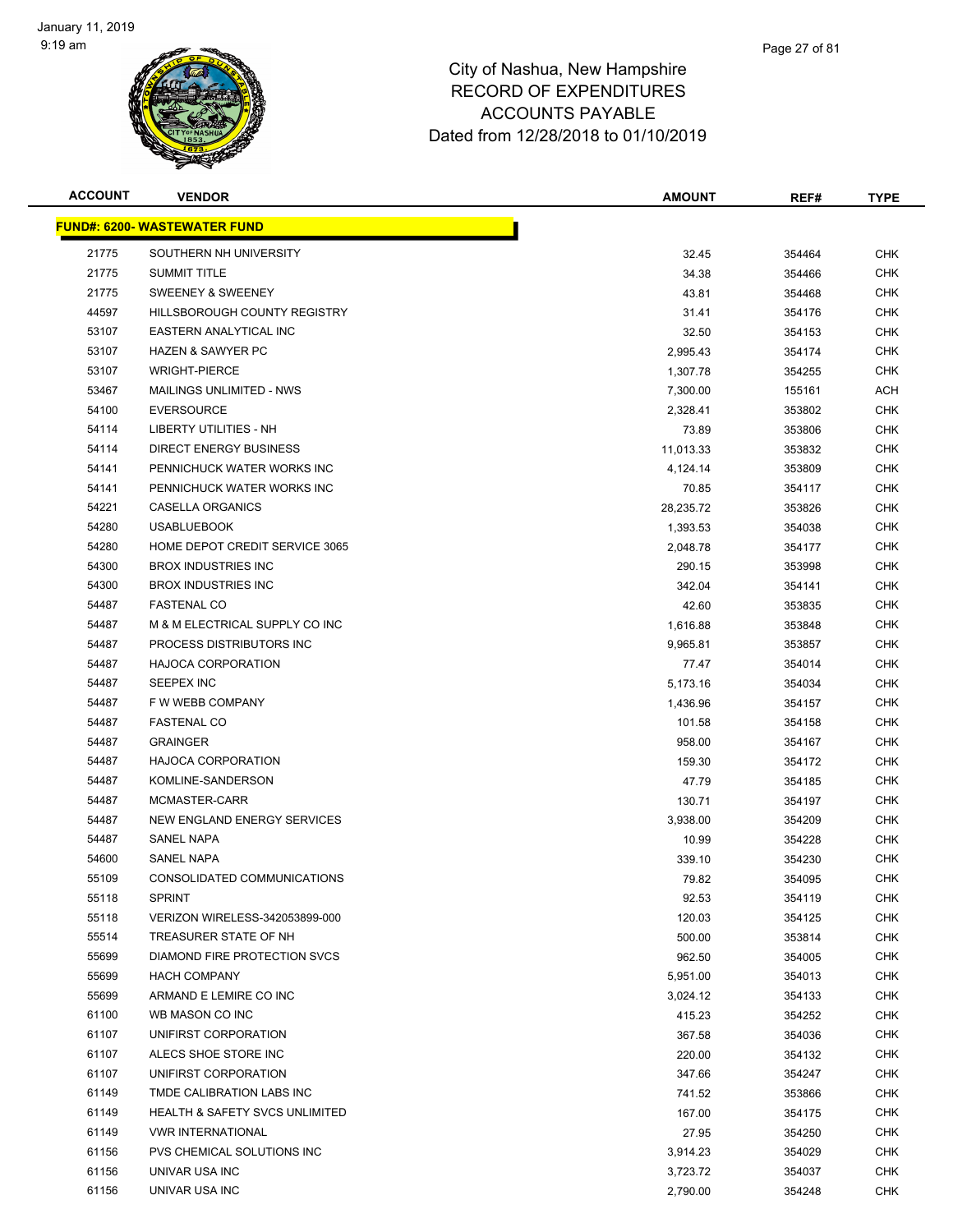÷



| <b>ACCOUNT</b> | <b>VENDOR</b>                                    | <b>AMOUNT</b> | REF#   | <b>TYPE</b> |
|----------------|--------------------------------------------------|---------------|--------|-------------|
|                | <b>FUND#: 6200- WASTEWATER FUND</b>              |               |        |             |
| 61299          | BRENNTAG LUBRICANTS NORTHEAST                    | 201.66        | 353822 | <b>CHK</b>  |
| 61299          | PINE MOTOR PARTS                                 | 212.86        | 353856 | <b>CHK</b>  |
| 61299          | <b>GRAINGER</b>                                  | 326.00        | 354009 | <b>CHK</b>  |
| 61299          | <b>FASTENAL CO</b>                               | 207.70        | 354159 | <b>CHK</b>  |
| 61299          | <b>GRAINGER</b>                                  | 1,236.90      | 354167 | <b>CHK</b>  |
| 61299          | <b>MOORE MEDICAL LLC</b>                         | 438.54        | 354204 | <b>CHK</b>  |
| 61428          | <b>IMPERIAL DADE</b>                             | 78.46         | 354017 | <b>CHK</b>  |
| 81700          | <b>WRIGHT-PIERCE</b>                             | 834.62        | 354255 | <b>CHK</b>  |
| 81700          | WOODARD & CURRAN INC                             | 7,577.00      | 354254 | <b>CHK</b>  |
| 81700          | <b>WRIGHT-PIERCE</b>                             | 3,813.01      | 354255 | <b>CHK</b>  |
| 81700          | <b>WRIGHT-PIERCE</b>                             | 22,395.56     | 354255 | <b>CHK</b>  |
|                | <b>TOTAL FUND 6200 - WASTEWATER FUND</b>         | \$146,746.55  |        |             |
|                | <b>FUND#: 6201-WERF-WASTEWATER EQUIP RESERVE</b> |               |        |             |
| 81300          | <b>WALDRON ENGINEERING &amp;</b>                 | 4,943.70      | 354251 | <b>CHK</b>  |
| 81300          | ELECTRICAL INSTALLATIONS INC                     | 63,174.00     | 354156 | <b>CHK</b>  |
| 81300          | <b>WESTON &amp; SAMPSON CMR INC</b>              | 4,502.13      | 354253 | <b>CHK</b>  |
|                | TOTAL FUND 6201 - WERF-WASTEWATER EQUIP RESERVE  | \$72,619.83   |        |             |
|                | <b>FUND#: 6500- PROPERTY &amp; CASUALTY FUND</b> |               |        |             |
| 54267          | TREASURER STATE OF NH                            | 550.00        | 353812 | <b>CHK</b>  |
| 54267          | TREASURER STATE OF NH                            | 150.00        | 354121 | <b>CHK</b>  |

| 54267 | TREASURER STATE OF NH                 | 150.00    | 354121 | <b>CHK</b> |
|-------|---------------------------------------|-----------|--------|------------|
| 55307 | <b>ROSS DUGAS</b>                     | 27.58     | 354069 | <b>CHK</b> |
| 59207 | APPLE NASHUA LLC                      | 1,367.60  | 353977 | <b>CHK</b> |
| 59207 | <b>COMP TODAY</b>                     | 79.98     | 353979 | <b>CHK</b> |
| 59207 | <b>CPTE NASHUA</b>                    | 1,433.00  | 353980 | <b>CHK</b> |
| 59207 | DARTMOUTH HITCHCOCK CLINIC            | 390.00    | 353981 | <b>CHK</b> |
| 59207 | <b>FOUNDATION MEDICAL PARTNERS</b>    | 178.00    | 353982 | <b>CHK</b> |
| 59207 | <b>FOUR SEASONS ORTHOPEDIC CENTER</b> | 15,475.50 | 353983 | <b>CHK</b> |
| 59207 | <b>KARL GERHARD</b>                   | 118.81    | 353984 | <b>CHK</b> |
| 59207 | <b>HERNER CHIROPRACTIC</b>            | 2,685.00  | 353985 | <b>CHK</b> |
| 59207 | LAHEY CLINIC HOSPITAL INC             | 133.00    | 353986 | <b>CHK</b> |
| 59207 | PHILIP PLOURDE                        | 33.79     | 353987 | <b>CHK</b> |
| 59207 | SO NH REGIONAL MEDICAL CENTER         | 2,009.28  | 353988 | <b>CHK</b> |
| 59207 | ST JOSEPHS HOSPITAL                   | 475.00    | 353989 | <b>CHK</b> |
| 59207 | <b>SURGI-CARE INC</b>                 | 98.00     | 353990 | <b>CHK</b> |
| 59207 | PHILIP PLOURDE                        | 59,964.21 | 354047 | <b>CHK</b> |
| 59207 | <b>THOMAS STEPNEY</b>                 | 8,733.91  | 354048 | <b>CHK</b> |
| 59207 | <b>RYAN CRONIN</b>                    | 122.17    | 354488 | <b>CHK</b> |
| 59207 | <b>KARL GERHARD</b>                   | 4,183.48  | 354489 | <b>CHK</b> |
| 59207 | <b>JEREMY AUDETTE</b>                 | 156.00    | 354490 | <b>CHK</b> |
| 59207 | <b>KELLIE DESIMONE</b>                | 33.24     | 354491 | <b>CHK</b> |
| 59207 | <b>TIMOTHY KEOHANE</b>                | 4,346.69  | 354492 | <b>CHK</b> |
| 59207 | <b>BRADEN KIRK</b>                    | 251.33    | 354493 | <b>CHK</b> |
| 59207 | <b>KEVIN MAKARAWICZ</b>               | 227.05    | 354494 | <b>CHK</b> |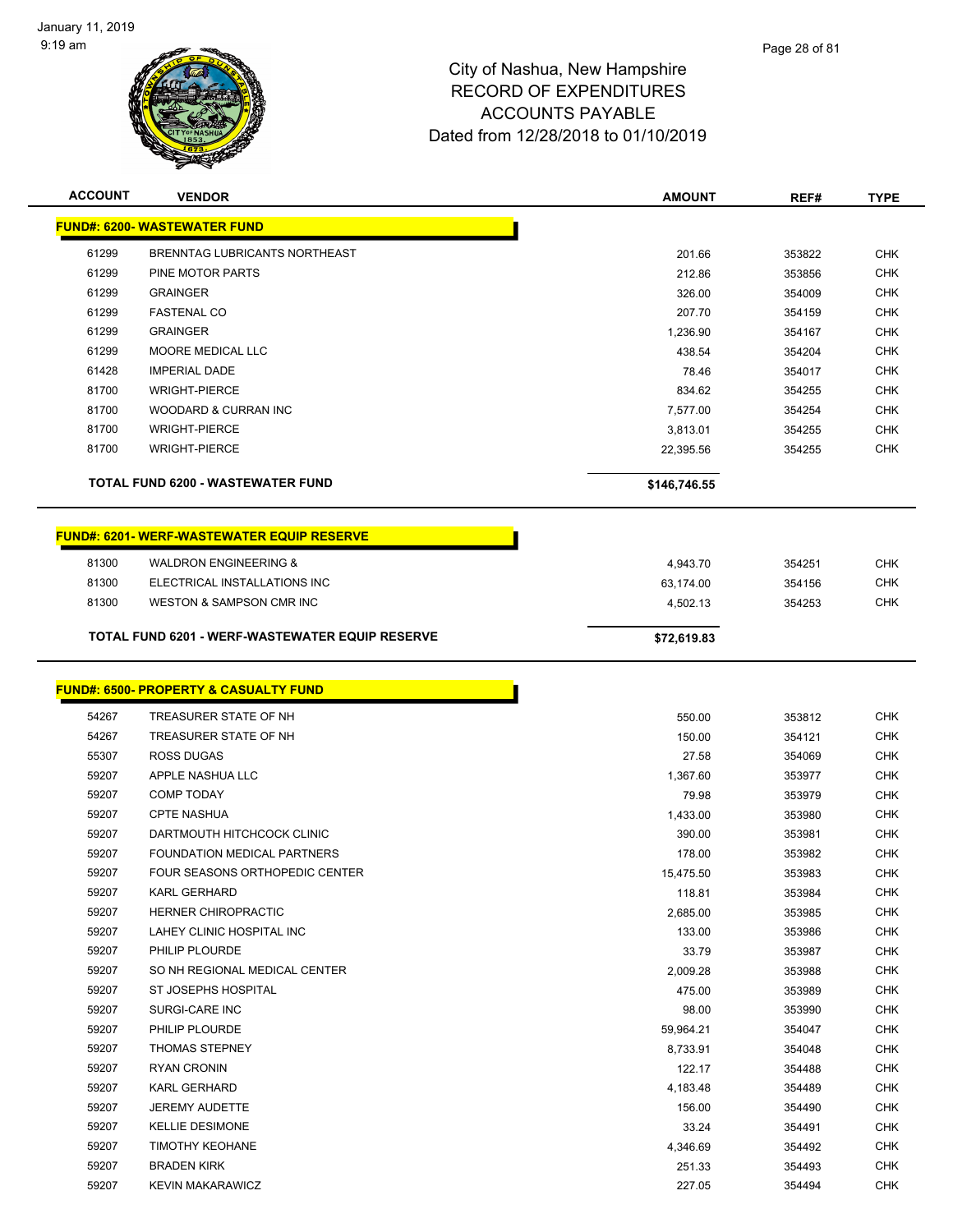

| <b>ACCOUNT</b> | <b>VENDOR</b>                                         | <b>AMOUNT</b> | REF#   | <b>TYPE</b> |
|----------------|-------------------------------------------------------|---------------|--------|-------------|
|                | <b>FUND#: 6500- PROPERTY &amp; CASUALTY FUND</b>      |               |        |             |
| 59207          | <b>DAVID POWELL</b>                                   | 490.68        | 354495 | <b>CHK</b>  |
| 59207          | <b>MARK RAPAGLIA</b>                                  | 664.26        | 354496 | <b>CHK</b>  |
| 59207          | <b>ROBERT SCIRE</b>                                   | 1,272.70      | 354497 | <b>CHK</b>  |
| 59207          | <b>THOMAS STEPNEY</b>                                 | 2,466.18      | 354498 | <b>CHK</b>  |
| 59207          | APPLE NASHUA LLC                                      | 422.24        | 354499 | <b>CHK</b>  |
| 59207          | <b>KAREN BEAVER</b>                                   | 415.83        | 354500 | <b>CHK</b>  |
| 59207          | <b>BARBARA BONENFANT</b>                              | 23.33         | 354501 | <b>CHK</b>  |
| 59207          | <b>COMP TODAY</b>                                     | 55.80         | 354502 | <b>CHK</b>  |
| 59207          | <b>CPTE NASHUA</b>                                    | 1,502.00      | 354503 | <b>CHK</b>  |
| 59207          | FOUR SEASONS ORTHOPEDIC CENTER                        | 829.50        | 354504 | <b>CHK</b>  |
| 59207          | INJURED WORKERS PHARMACY LLC                          | 140.99        | 354506 | <b>CHK</b>  |
| 59207          | PERFORMANCE REHAB INC                                 | 290.00        | 354507 | <b>CHK</b>  |
| 59207          | PINNACLE REHABILITATION                               | 732.00        | 354508 | <b>CHK</b>  |
| 59207          | SO NH REGIONAL MEDICAL CENTER                         | 8,924.86      | 354509 | <b>CHK</b>  |
| 59207          | <b>ST JOSEPHS HOSPITAL</b>                            | 1,566.00      | 354510 | <b>CHK</b>  |
| 59207          | STONERIVER PHARMACY SOLUTIONS                         | 530.58        | 354511 | <b>CHK</b>  |
| 59250          | HOME DEPOT CREDIT SERVICE 3065                        | 419.79        | 354505 | <b>CHK</b>  |
| 59275          | <b>BAILEYS TOWING &amp; AUTOBODY</b>                  | 1,011.00      | 353978 | <b>CHK</b>  |
| 68365          | OCCUPATIONAL DRUG TESTING LLC                         | 1,873.50      | 354116 | <b>CHK</b>  |
|                | <b>TOTAL FUND 6500 - PROPERTY &amp; CASUALTY FUND</b> | \$126,853.86  |        |             |
|                |                                                       |               |        |             |

#### **FUND#: 6600- BENEFITS SELF INSURANCE FUND**

| NORTHEAST DELTA DENTAL<br>WB MASON CO INC | 83,434.32<br>59.58      | 155162<br>354252 | <b>ACH</b><br><b>CHK</b> |
|-------------------------------------------|-------------------------|------------------|--------------------------|
|                                           |                         |                  |                          |
|                                           |                         |                  |                          |
|                                           | 145,717.66              | 155154           | <b>ACH</b>               |
| ANTHEM BCBS OF NE                         | 38.403.01               | 155165           | <b>ACH</b>               |
| ANTHEM BCBS OF NE                         | 23.796.21               | 155129           | <b>ACH</b>               |
| ANTHEM BCBS OF NE                         | 405,692.42              | 155165           | <b>ACH</b>               |
| ANTHEM BCBS OF NE                         | 508,449.82              | 155129           | ACH                      |
| ANTHEM BCBS OF NE                         | 99.012.51               | 155165           | <b>ACH</b>               |
| ANTHEM BCBS OF NE                         | 126,741.91              | 155129           | <b>ACH</b>               |
| ALLAN DICHARD                             | 121.31                  | 354150           | <b>CHK</b>               |
| COLONIAL LIFE AND ACCIDENT INS            | 1,271.99                | 155168           | ACH                      |
| COLONIAL LIFE AND ACCIDENT INS            | 1,830.04                | 155133           | ACH                      |
| <b>BOSTON MUTUAL LIFE INSURANCE</b>       | 5,330.25                | 155130           | <b>ACH</b>               |
|                                           | <b>HEALTH PLANS INC</b> |                  |                          |

# **FUND#: 7026- CAPITAL EQUIPMENT RESERVE FUND** SANITARY EQUIPMENT CO INC 259,100.00 353861 CHK **TOTAL FUND 7026 - CAPITAL EQUIPMENT RESERVE FUND \$259,100.00 \$259,100.00**

#### **FUND#: 7050- HOLMAN STADIUM IMPROVEMNTS ETF**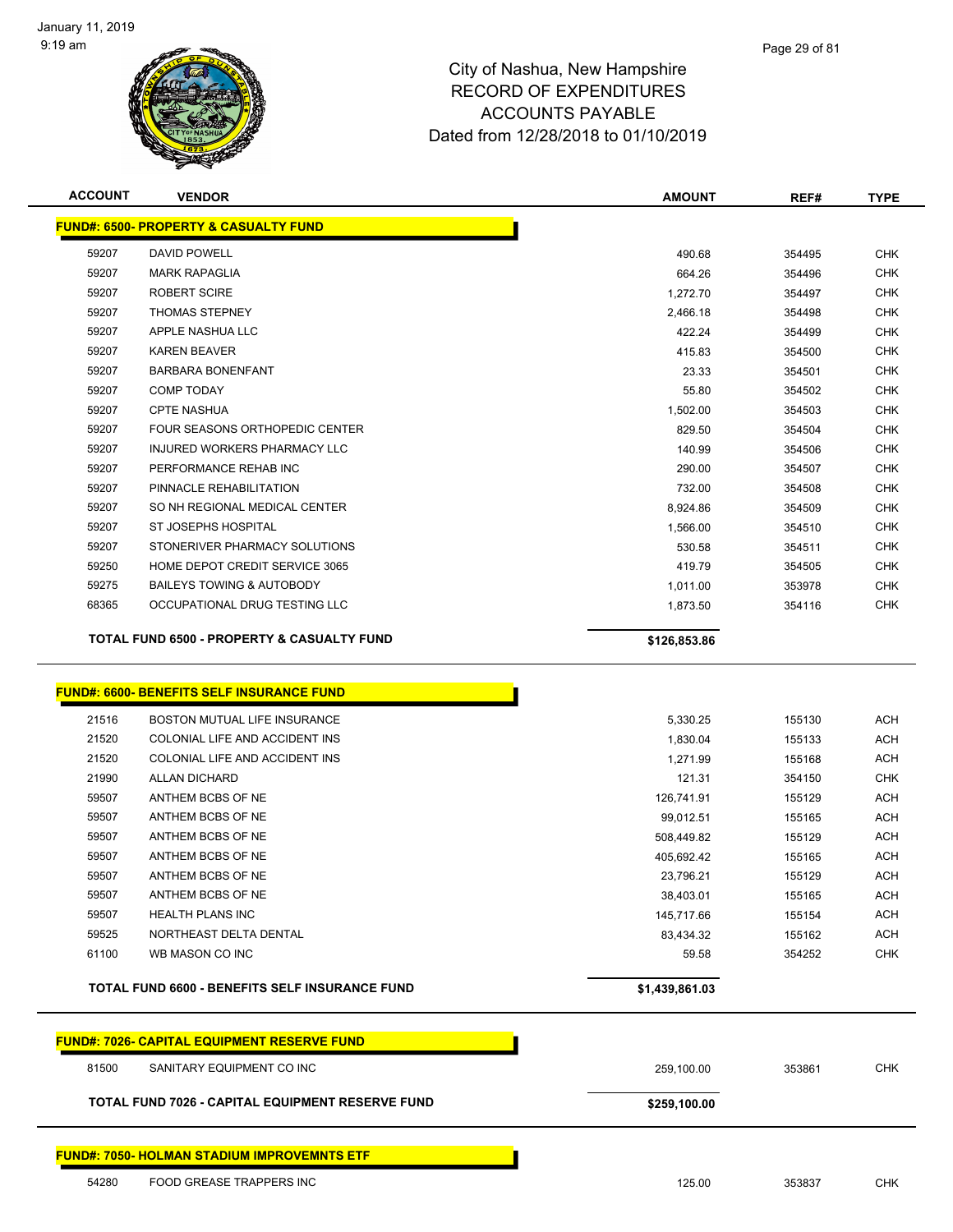| <b>ACCOUNT</b><br><b>VENDOR</b>                         | <b>AMOUNT</b> | REF#   | <b>TYPE</b> |
|---------------------------------------------------------|---------------|--------|-------------|
| <b>TOTAL FUND 7050 - HOLMAN STADIUM IMPROVEMNTS ETF</b> | \$125.00      |        |             |
| <b>FUND#: 7052- MINE FALLS PARK ETF</b>                 |               |        |             |
| 54280<br><b>GLENN KOHL</b>                              | 2,775.00      | 353841 | <b>CHK</b>  |
| 54280<br>R WHITE EQUIPMENT CENTER INC                   | 903.95        | 354220 | CHK         |
| <b>TOTAL FUND 7052 - MINE FALLS PARK ETF</b>            | \$3,678.95    |        |             |
| <b>FUND#: 7064- HYDROPOWER RESERVE FUND</b>             |               |        |             |
| 81700<br>ESSEX POWER SERVICES INC                       | 2,454.21      | 353834 | <b>CHK</b>  |
| <b>TOTAL FUND 7064 - HYDROPOWER RESERVE FUND</b>        | \$2,454.21    |        |             |
| <b>FUND#: 7565- SCHOOL RELATED PROGRAMS-ETF</b>         |               |        |             |
| 61135<br>AMAZON.COM LLC                                 | 44.32         | 155156 | <b>ACH</b>  |
| 61135<br><b>ERICA KEELEY</b>                            | 62.92         | 354358 | <b>CHK</b>  |
| 71800<br><b>WORTHINGTON DIRECT</b>                      | 4,008.44      | 354430 | <b>CHK</b>  |
| TOTAL FUND 7565 - SCHOOL RELATED PROGRAMS-ETF           | \$4,115.68    |        |             |
| <b>FUND#: 7580- PAVING ETF</b>                          |               |        |             |
| 81700<br>S W COLE ENGINEERING INC                       | 15,835.70     | 353859 | <b>CHK</b>  |
| 81700<br>S W COLE ENGINEERING INC                       | 7,497.10      | 354226 | <b>CHK</b>  |
| <b>TOTAL FUND 7580 - PAVING ETF</b>                     | \$23,332.80   |        |             |
| <b>FUND#: 8007- EDGEWOOD CEMETERY PERP-CARE</b>         |               |        |             |
| 10640<br>TD BANK ACCT#4015                              | 6,600.00      | 354237 | <b>CHK</b>  |
| TOTAL FUND 8007 - EDGEWOOD CEMETERY PERP-CARE           | \$6,600.00    |        |             |
| FUND#: 8010- EDGEWOOD CEMETERY FLOWER FUND              |               |        |             |
| 10644<br>TD BANK ACCT#5012                              | 1,200.00      | 354238 | <b>CHK</b>  |
| TOTAL FUND 8010 - EDGEWOOD CEMETERY FLOWER FUND         | \$1,200.00    |        |             |
| <b>FUND#: 8028- WOODLAWN CEMETERY PERP-CARE</b>         |               |        |             |
| 10672<br>NATIONAL FINANCIAL SERVICE LLC                 | 3,000.00      | 354111 | <b>CHK</b>  |
| TOTAL FUND 8028 - WOODLAWN CEMETERY PERP-CARE           | \$3,000.00    |        |             |
| <u> FUND#: 8063- LIBRARY-HENRY STEARNS FUND</u>         |               |        |             |
| <b>INGRAM LIBRARY SERVICES</b><br>61807                 | 10.05         | 354019 | <b>CHK</b>  |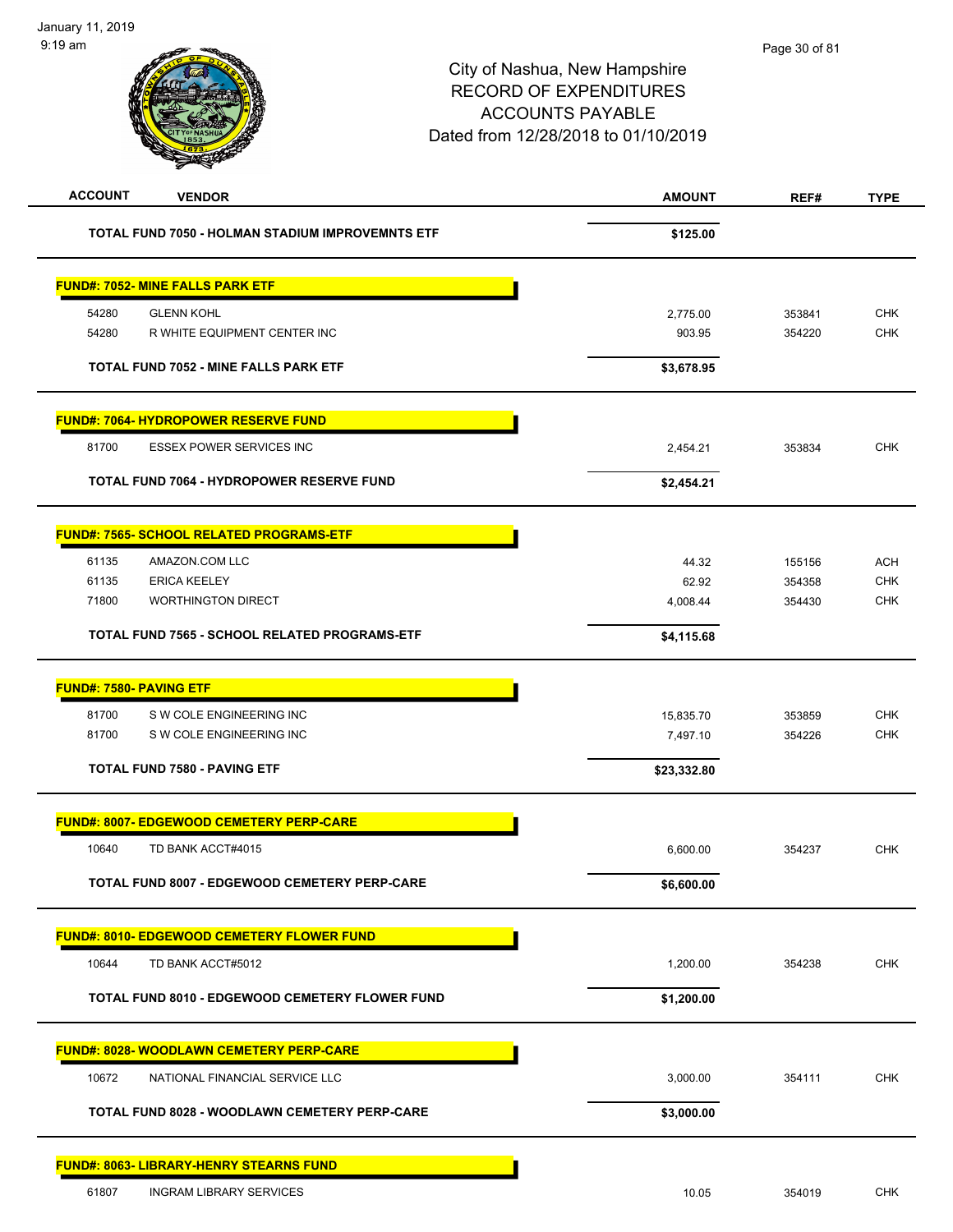

| <b>ACCOUNT</b> | <b>VENDOR</b>                                       | <b>AMOUNT</b> | REF#   | <b>TYPE</b> |
|----------------|-----------------------------------------------------|---------------|--------|-------------|
|                | <b>FUND#: 8063- LIBRARY-HENRY STEARNS FUND</b>      |               |        |             |
| 61807          | <b>BAKER &amp; TAYLOR</b>                           | 194.21        | 354135 | <b>CHK</b>  |
| 61807          | <b>INGRAM LIBRARY SERVICES</b>                      | 9.52          | 354181 | <b>CHK</b>  |
| 61830          | <b>TUMBLEWEED PRESS INC</b>                         | 4,540.90      | 354246 | <b>CHK</b>  |
|                | <b>TOTAL FUND 8063 - LIBRARY-HENRY STEARNS FUND</b> | \$4,754.68    |        |             |
|                | <b>FUND#: 8200- BPW PENSION FUND</b>                |               |        |             |
| 53121          | <b>HOOKER &amp; HOLCOMBE INC</b>                    | 12,450.00     | 354099 | <b>CHK</b>  |
|                | <b>TOTAL FUND 8200 - BPW PENSION FUND</b>           | \$12,450.00   |        |             |
|                | <b>FUND#: 8614- CHARLES H AUSTIN</b>                |               |        |             |
| 68370          | NICHOLAS WAI AND                                    | 3,000.00      | 353991 | <b>CHK</b>  |
|                | <b>TOTAL FUND 8614 - CHARLES H AUSTIN</b>           | \$3,000.00    |        |             |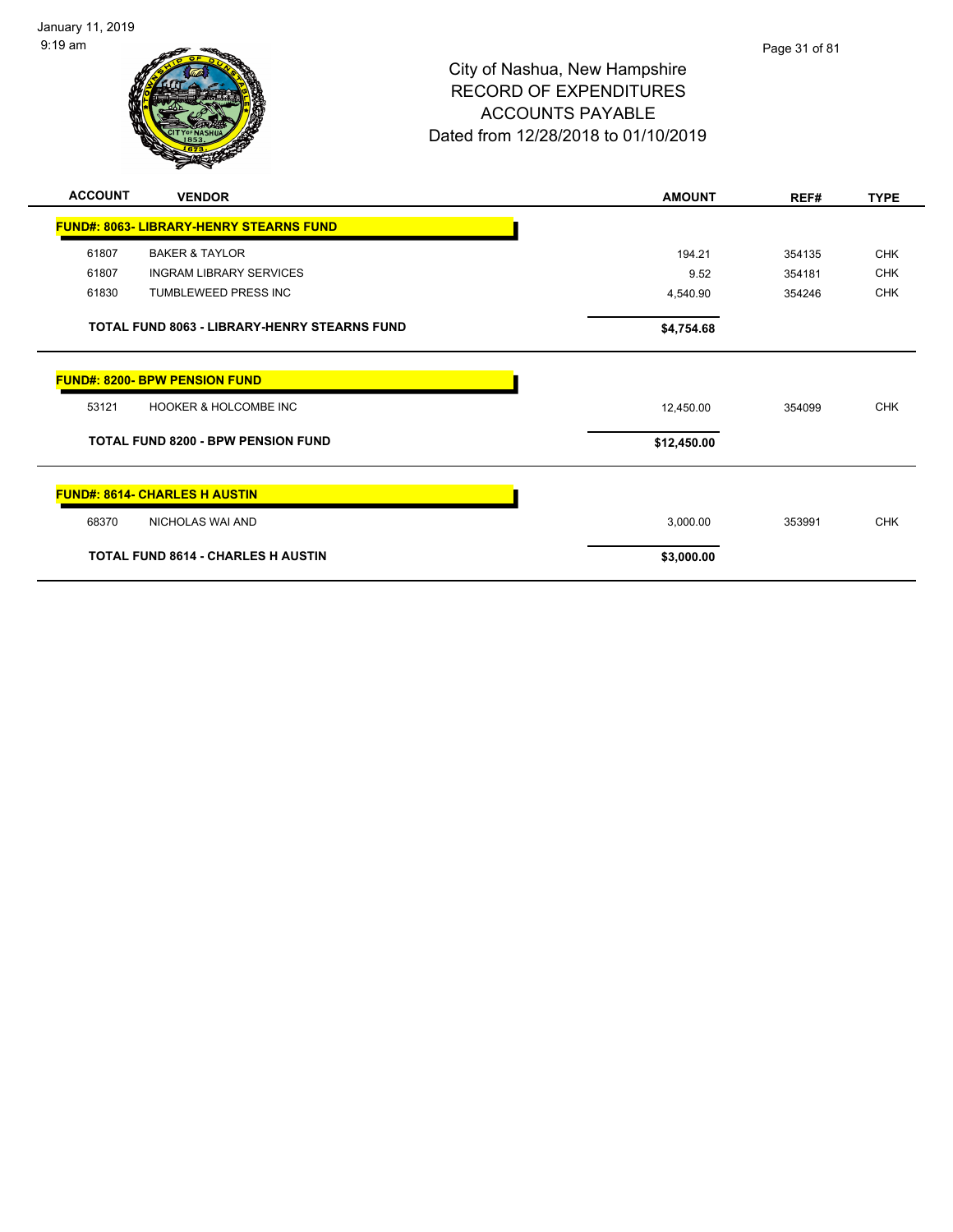

| <b>ACCOUNT</b> | <b>VENDOR</b> |                                        | <b>AMOUNT</b><br>REF# | <b>TYPE</b> |
|----------------|---------------|----------------------------------------|-----------------------|-------------|
|                |               | <b>EXPENDITURE SUMMARY BY FUND</b>     | <b>AMOUNT</b>         |             |
|                | 1000          | <b>GENERAL FUND</b>                    | 2,026,083.69          |             |
|                | 1001          | <b>GF-CAPITAL IMPROVEMENTS</b>         | 65,249.96             |             |
|                | 1010          | <b>GF-PRIOR YEAR ENC &amp; ESCROWS</b> | 35,583.42             |             |
|                | 2100          | <b>FOOD SERVICES FUND</b>              | 135,468.61            |             |
|                | 2212          | ATHLETICS REVENUE FUND                 | 713.24                |             |
|                | 2222          | AFTER SCHOOL PROGRAM                   | 1,158.34              |             |
|                | 2247          | <b>CULINARY ARTS</b>                   | 283.05                |             |
|                | 2505          | PEG ACCESS CHANNELS FUND               | 21,025.26             |             |
|                | 2506          | HUNT BLDG FACILITY RENTAL FUND         | 1,830.46              |             |
|                | 2507          | FIRE TRAINING FACILITY RENTAL          | 91.92                 |             |
|                | 2511          | 201 MAIN STREET RENTAL FUND            | 2,962.48              |             |
|                | 3050          | POLICE GRANTS FUND                     | 75.00                 |             |
|                | 3068          | COMMUNITY SERVICES GRANTS FUND         | 377.57                |             |
|                | 3070          | COMMUNITY HEALTH GRANTS FUND           | 1,996.39              |             |
|                | 3080          | COMMUNITY DEVELOPMENT GRANTS           | 20,186.26             |             |
|                | 3090          | URBAN PROGRAM GRANTS FUND              | 180.13                |             |
|                | 3120          | <b>TRANSIT GRANTS FUND</b>             | 164,512.31            |             |
|                | 3800          | <b>SCHOOL GRANTS FUND</b>              | 69,187.26             |             |
|                | 3810          | FOOD SERVICE GRANTS FUND               | 7,359.03              |             |
|                | 4005          | TRAFFIC VIOLATIONS FUND                | 5,669.37              |             |
|                | 4025          | DOJ DRUG FORFEITURE FUND               | 803.80                |             |
|                | 4053          | FIRE REGIONAL HAZMAT FUND              | 3,110.63              |             |
|                | 4090          | LIB-LOST/DAMAGED BOOK FINES            | 359.66                |             |
|                | 5200          | CAPITAL PROJECTS-PUBLIC WORKS          | 30,895.69             |             |
|                | 5700          | CAP PROJECTS-BROAD ST PARKWAY          | 2,516.76              |             |
|                | 6000          | SOLID WASTE FUND                       | 56,246.85             |             |
|                | 6200          | WASTEWATER FUND                        | 146,746.55            |             |
|                | 6201          | WERF-WASTEWATER EQUIP RESERVE          | 72,619.83             |             |
|                | 6500          | PROPERTY & CASUALTY FUND               | 126,853.86            |             |
|                | 6600          | BENEFITS SELF INSURANCE FUND           | 1,439,861.03          |             |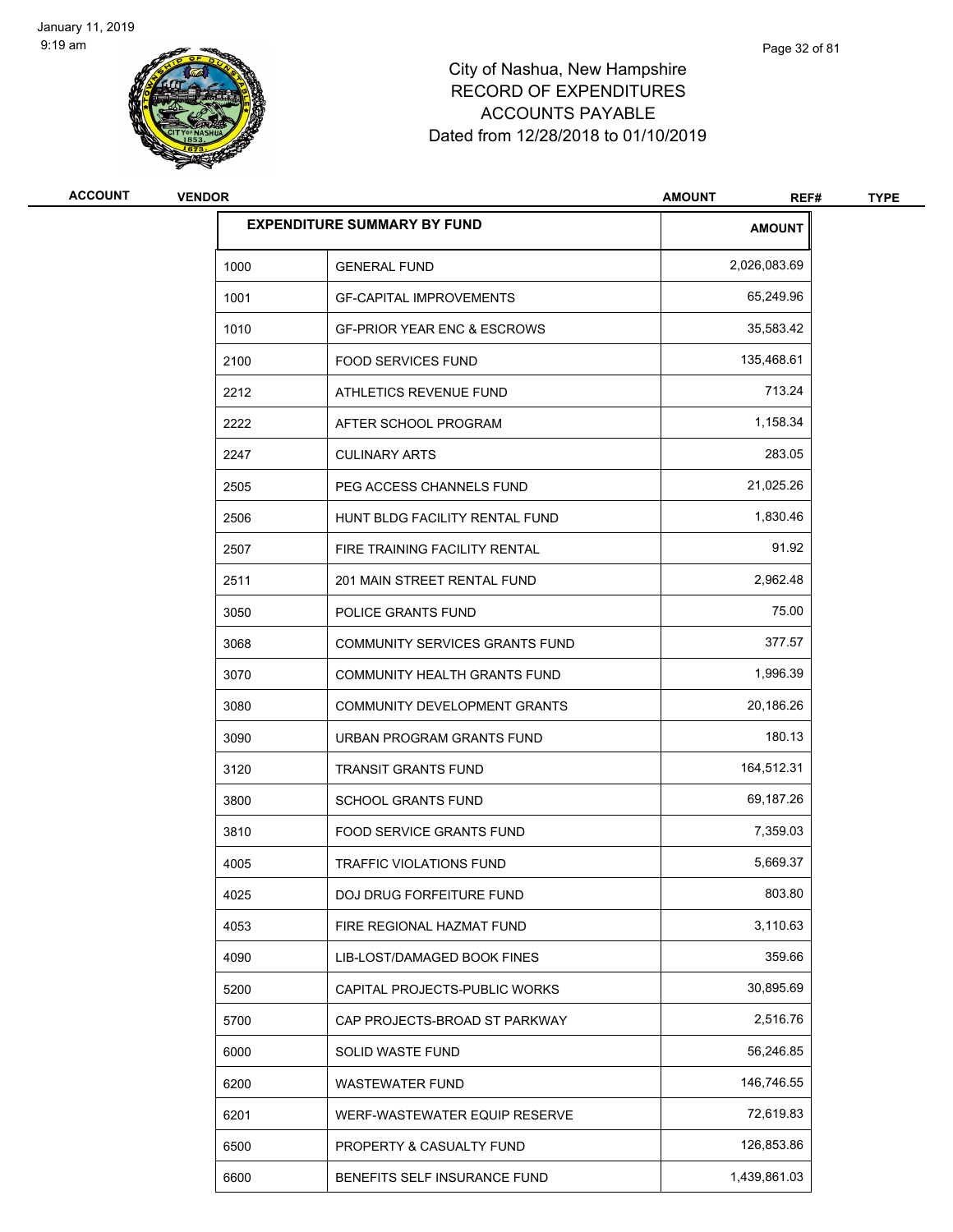

| ACCOUNT | <b>VENDOR</b> |                                       | <b>AMOUNT</b><br>REF# | <b>TYPE</b> |
|---------|---------------|---------------------------------------|-----------------------|-------------|
|         |               |                                       | <b>AMOUNT</b>         |             |
|         | 7026          | CAPITAL EQUIPMENT RESERVE FUND        | 259,100.00            |             |
|         | 7050          | <b>HOLMAN STADIUM IMPROVEMNTS ETF</b> | 125.00                |             |
|         | 7052          | MINE FALLS PARK ETF                   | 3,678.95              |             |
|         | 7064          | <b>HYDROPOWER RESERVE FUND</b>        | 2,454.21              |             |
|         | 7565          | <b>SCHOOL RELATED PROGRAMS-ETF</b>    | 4,115.68              |             |
|         | 7580          | <b>PAVING ETF</b>                     | 23,332.80             |             |
|         | 8007          | EDGEWOOD CEMETERY PERP-CARE           | 6,600.00              |             |
|         | 8010          | EDGEWOOD CEMETERY FLOWER FUND         | 1,200.00              |             |
|         | 8028          | WOODLAWN CEMETERY PERP-CARE           | 3,000.00              |             |
|         | 8063          | LIBRARY-HENRY STEARNS FUND            | 4,754.68              |             |
|         | 8200          | <b>BPW PENSION FUND</b>               | 12,450.00             |             |
|         | 8614          | <b>CHARLES H AUSTIN</b>               | 3,000.00              |             |
|         | <b>TOTAL:</b> |                                       | 4,763,819.73          |             |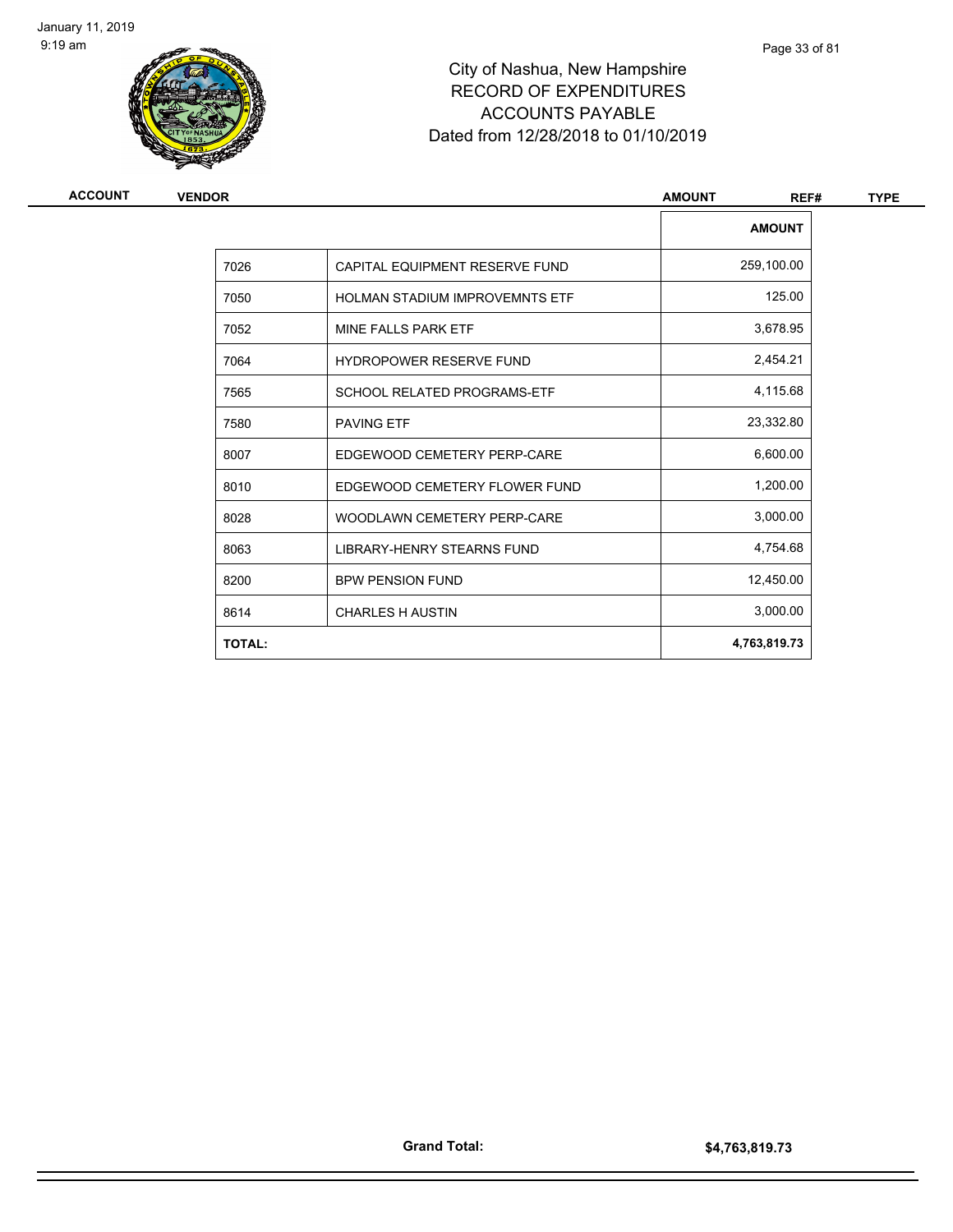

### City of Nashua, New Hampshire RECORD OF EXPENDITURES PAYROLL-GROSS WAGES Dated from 12/28/2018 to 01/10/2019

Page 34 of 81

|     | <b>PAY DATE</b>                      | <b>ACCOUNT</b> | <b>DESCRIPTION</b>                                                           | <b>AMOUNT</b> |
|-----|--------------------------------------|----------------|------------------------------------------------------------------------------|---------------|
|     | <b>FUND#: 1000 - GENERAL FUND</b>    |                |                                                                              |               |
|     |                                      |                |                                                                              |               |
| 101 | <b>MAYOR</b><br>1/3/19               | 51100          | ADMINISTRATIVE ASSISTANT II                                                  | 668.00        |
|     | 1/10/19                              | 51100          | ADMINISTRATIVE ASSISTANT II                                                  | 668.00        |
|     | 1/3/19                               | 51100          | CHIEF OF STAFF                                                               | 1,589.45      |
|     | 1/10/19                              | 51100          | CHIEF OF STAFF                                                               | 1,589.45      |
|     |                                      | 51100          |                                                                              | 837.70        |
|     | 1/3/19                               | 51100          | COMMUNICATIONS & SPECIAL PRJ COORDINATOR                                     | 837.70        |
|     | 1/10/19<br>1/3/19                    | 51100          | COMMUNICATIONS & SPECIAL PRJ COORDINATOR<br>CONSTITUENT SERVICES COORDINATOR | 805.50        |
|     | 1/10/19                              | 51100          | CONSTITUENT SERVICES COORDINATOR                                             | 805.50        |
|     | 1/3/19                               | 51500          |                                                                              | 2,252.50      |
|     | 1/10/19                              | 51500          | MAYOR<br><b>MAYOR</b>                                                        | 2,252.50      |
|     |                                      |                |                                                                              |               |
|     | <b>TOTAL 101 - MAYOR</b>             |                |                                                                              | \$12,306.30   |
| 102 | <b>BOARD OF ALDERMEN</b>             |                |                                                                              |               |
|     | 1/3/19                               | 51100          | LEGISLATIVE AFFAIRS MANAGER                                                  | 1,656.55      |
|     | 1/10/19                              | 51100          | LEGISLATIVE AFFAIRS MANAGER                                                  | 1,656.55      |
|     | 1/3/19                               | 51500          | <b>BOARD OF ALDERMEN</b>                                                     | (1,250.00)    |
|     | <b>TOTAL 102 - BOARD OF ALDERMEN</b> |                |                                                                              | \$2,063.10    |
| 103 | <b>LEGAL</b>                         |                |                                                                              |               |
|     | 1/3/19                               | 51100          | <b>CORPORATION COUNSEL</b>                                                   | 2,421.70      |
|     | 1/10/19                              | 51100          | <b>CORPORATION COUNSEL</b>                                                   | 2,421.70      |
|     | 1/3/19                               | 51100          | DEPUTY CORPORATION COUNSEL                                                   | 4,203.30      |
|     | 1/10/19                              | 51100          | DEPUTY CORPORATION COUNSEL                                                   | 4,203.30      |
|     | 1/3/19                               | 51100          | <b>LEGAL ASSISTANT</b>                                                       | 1,994.25      |
|     | 1/10/19                              | 51100          | <b>LEGAL ASSISTANT</b>                                                       | 1,994.25      |
|     | <b>TOTAL 103 - LEGAL</b>             |                |                                                                              | \$17,238.50   |
| 107 | <b>CITY CLERK</b>                    |                |                                                                              |               |
|     | 1/3/19                               | 51100          | <b>CITY CLERK</b>                                                            | 1,804.30      |
|     | 1/10/19                              | 51100          | <b>CITY CLERK</b>                                                            | 1,804.30      |
|     | 1/3/19                               | 51100          | <b>CLERK VITAL RECORDS II</b>                                                | 1,840.39      |
|     | 1/10/19                              | 51100          | CLERK VITAL RECORDS II                                                       | 1,840.39      |
|     | 1/3/19                               | 51100          | DEPARTMENT COORDINATOR, CC                                                   | 744.20        |
|     | 1/10/19                              | 51100          | DEPARTMENT COORDINATOR, CC                                                   | 744.20        |
|     | 1/3/19                               | 51100          | DEPUTY CITY CLERK                                                            | 1,279.50      |
|     | 1/10/19                              | 51100          | DEPUTY CITY CLERK                                                            | 1,279.50      |
|     | <b>TOTAL 107 - CITY CLERK</b>        |                |                                                                              | \$11,336.78   |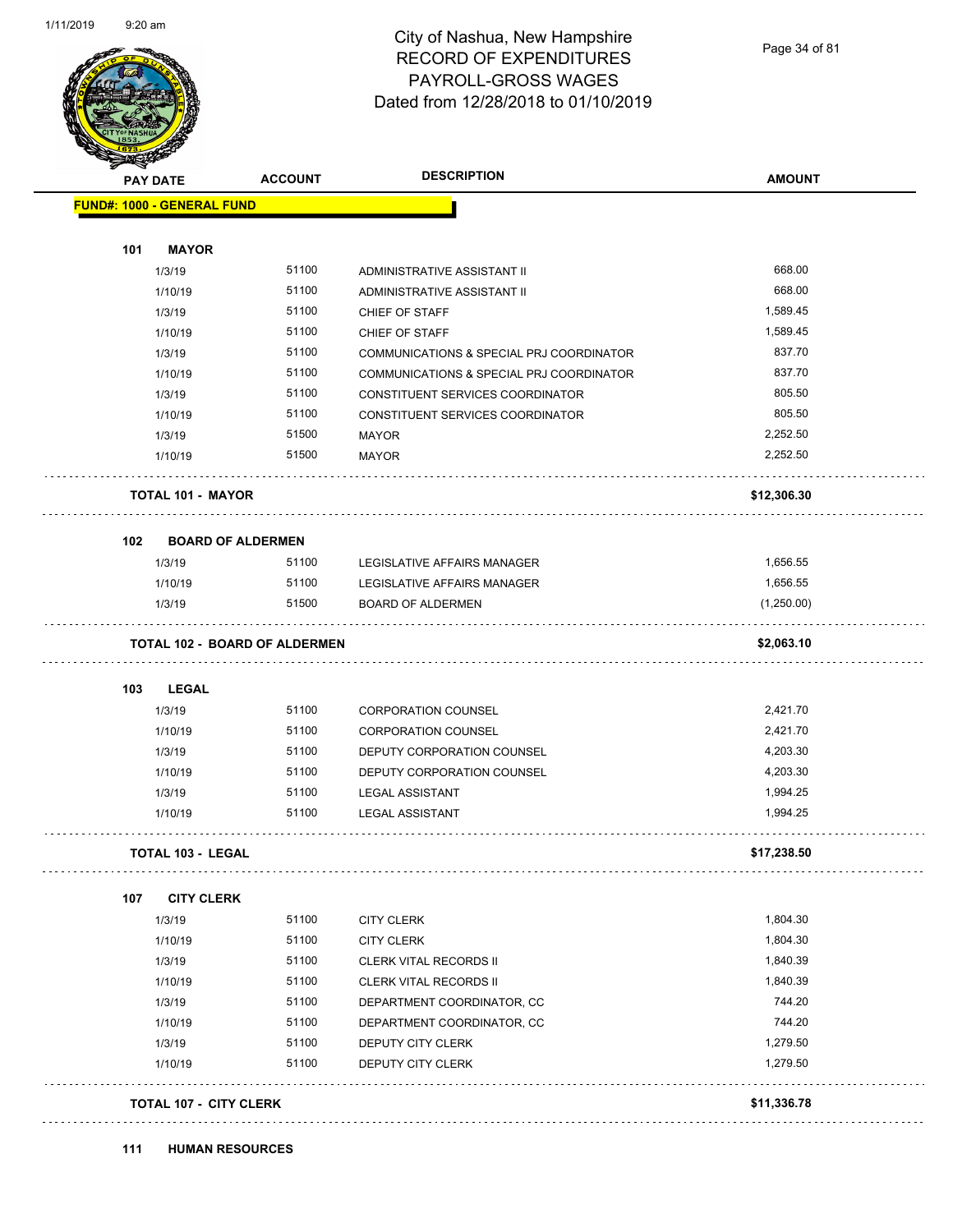

### City of Nashua, New Hampshire RECORD OF EXPENDITURES PAYROLL-GROSS WAGES Dated from 12/28/2018 to 01/10/2019

Page 35 of 81

|     | <b>PAY DATE</b>                   | <b>ACCOUNT</b>                         | <b>DESCRIPTION</b>                                 | <b>AMOUNT</b>        |
|-----|-----------------------------------|----------------------------------------|----------------------------------------------------|----------------------|
|     | <b>FUND#: 1000 - GENERAL FUND</b> |                                        |                                                    |                      |
| 111 | <b>HUMAN RESOURCES</b>            |                                        |                                                    |                      |
|     | 1/3/19                            | 51100                                  | HR SPEC                                            | 927.05               |
|     | 1/10/19                           | 51100                                  | HR SPEC                                            | 927.06               |
|     | 1/3/19                            | 51100                                  | HRIS & PAYROLL ANALYST                             | 1,172.20             |
|     | 1/10/19                           | 51100                                  | HRIS & PAYROLL ANALYST                             | 1,172.20             |
|     | 1/3/19                            | 51100                                  | HUMAN RESOURCES DIRECTOR                           | 1,803.30             |
|     | 1/10/19                           | 51100                                  | HUMAN RESOURCES DIRECTOR                           | 1,803.30             |
|     | 1/3/19                            | 51100                                  | HUMAN RESOURCES MANAGER                            | 1,242.65             |
|     | 1/10/19                           | 51100                                  | HUMAN RESOURCES MANAGER                            | 1,242.65             |
|     | 1/3/19                            | 51100                                  | PAYROLL ANALYST                                    | 2,216.20             |
|     | 1/10/19                           | 51100                                  | PAYROLL ANALYST                                    | 2,223.25             |
|     | 1/3/19                            | 51100                                  | PAYROLL MANAGER                                    | 1,562.35             |
|     | 1/10/19                           | 51100                                  | PAYROLL MANAGER                                    | 1,562.35             |
|     | 1/3/19                            | 51200                                  | ADMINISTRATIVE ASSISTANT I                         | 383.54               |
|     | 1/10/19                           | 51200                                  | ADMINISTRATIVE ASSISTANT I                         | 383.54               |
|     | 1/3/19                            | 51300                                  | OVERTIME-REGULAR                                   | 551.88               |
|     | 1/10/19                           | 51300                                  | <b>OVERTIME-REGULAR</b>                            | 137.45               |
|     |                                   |                                        |                                                    |                      |
|     |                                   |                                        |                                                    |                      |
|     |                                   | <b>TOTAL 111 - HUMAN RESOURCES</b>     |                                                    | \$19,310.97          |
| 115 | <b>PENSIONS</b>                   |                                        |                                                    |                      |
|     | 12/26/18                          | 52120                                  | PENSION BENEFIT DISTRIBUTIONS                      | 50.00                |
|     | <b>TOTAL 115 - PENSIONS</b>       |                                        |                                                    | \$50.00              |
| 122 |                                   |                                        |                                                    |                      |
|     |                                   | <b>INFORMATION TECHNOLOGY</b><br>51100 | ADMIN ASSISTANT III                                | 801.90               |
|     | 1/3/19                            | 51100                                  | ADMIN ASSISTANT III                                | 801.90               |
|     | 1/10/19<br>1/3/19                 | 51100                                  | <b>ENTERPRISE SYS ADMINISTRATOR</b>                | 1,562.35             |
|     |                                   | 51100                                  |                                                    | 1,562.35             |
|     | 1/10/19                           | 51100                                  | <b>ENTERPRISE SYS ADMINISTRATOR</b>                | 1,913.25             |
|     | 1/3/19                            | 51100                                  | ERP SYSTEM ADMIN DBA                               | 1,913.25             |
|     | 1/10/19                           | 51100                                  | ERP SYSTEM ADMIN DBA                               |                      |
|     | 1/3/19<br>1/10/19                 | 51100                                  | IT APPLICATIONS ANALYST<br>IT APPLICATIONS ANALYST | 1,414.95<br>1,414.95 |
|     |                                   | 51100                                  | IT DIVISION DIRECTOR                               | 2,294.80             |
|     | 1/3/19<br>1/10/19                 | 51100                                  | IT DIVISION DIRECTOR                               | 2,294.80             |
|     | 1/3/19                            | 51100                                  | IT INFRASTRUCTURE ANALYST                          | 1,306.00             |
|     | 1/10/19                           | 51100                                  | IT INFRASTRUCTURE ANALYST                          | 1,306.00             |
|     | 1/3/19                            | 51100                                  | IT MANAGER, INFRASTRUCTURE                         | 2,059.95             |
|     | 1/10/19                           | 51100                                  | IT MANAGER, INFRASTRUCTURE                         | 2,059.95             |
|     | 1/3/19                            | 51100                                  | IT MANAGER, PROJECT/DEVELOPMENT SERVICES           | 1,593.40             |
|     | 1/10/19                           | 51100                                  | IT MANAGER, PROJECT/DEVELOPMENT SERVICES           | 1,593.40             |
|     | 1/3/19                            | 51100                                  | IT MANAGER, TECHNICAL SERVICES                     | 1,620.45             |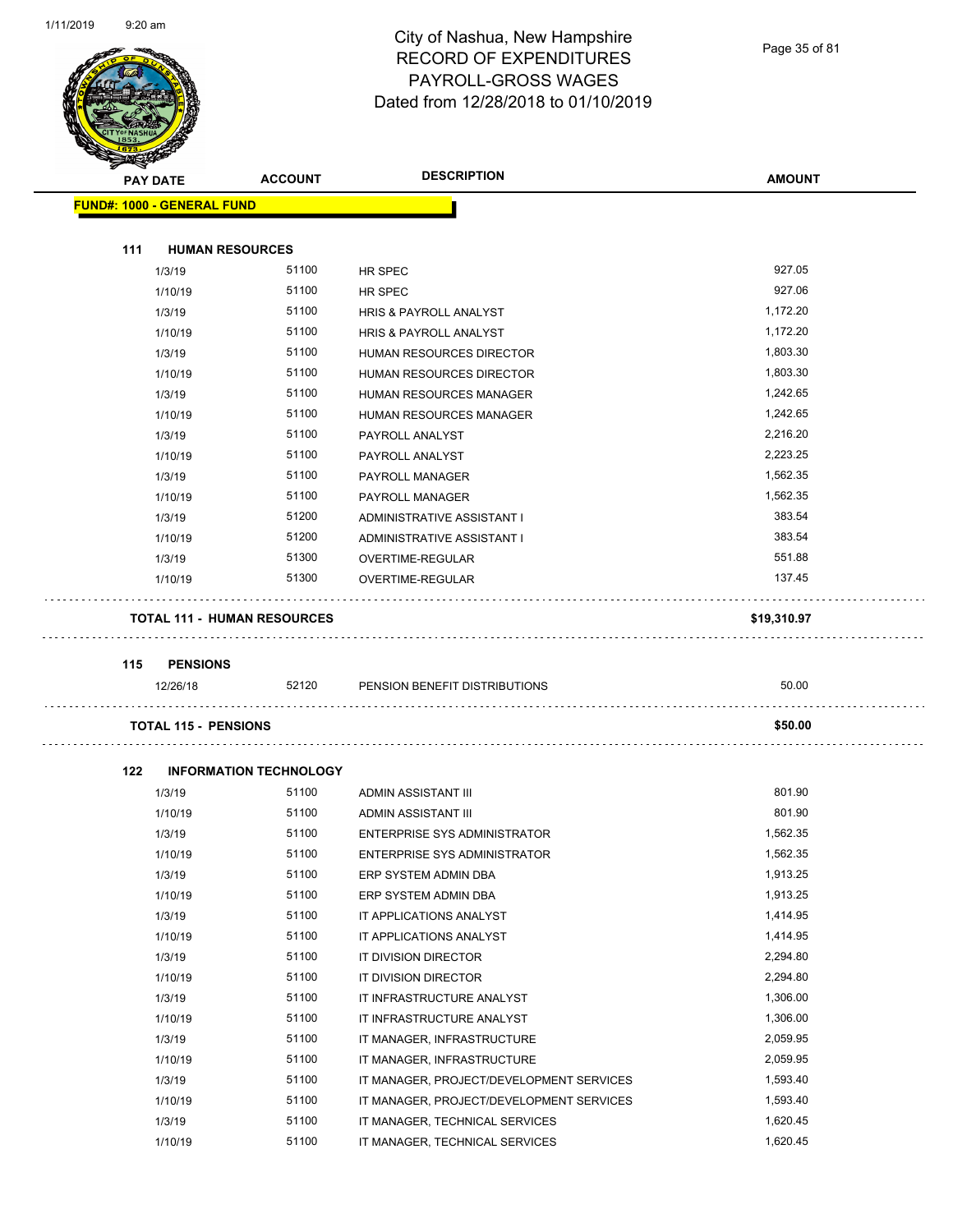$\overline{\phantom{0}}$ 

### City of Nashua, New Hampshire RECORD OF EXPENDITURES PAYROLL-GROSS WAGES Dated from 12/28/2018 to 01/10/2019

Page 36 of 81

| PART                              |          |                                           |                                    |               |
|-----------------------------------|----------|-------------------------------------------|------------------------------------|---------------|
|                                   | PAY DATE | <b>ACCOUNT</b>                            | <b>DESCRIPTION</b>                 | <b>AMOUNT</b> |
| <b>FUND#: 1000 - GENERAL FUND</b> |          |                                           |                                    |               |
|                                   |          |                                           |                                    |               |
| 122                               |          | <b>INFORMATION TECHNOLOGY</b>             |                                    |               |
|                                   | 1/3/19   | 51100                                     | SYSTEMS ADM DATABASE ADM           | 1,810.10      |
|                                   | 1/10/19  | 51100                                     | SYSTEMS ADM DATABASE ADM           | 1,810.10      |
|                                   | 1/3/19   | 51100                                     | TECHNICAL SPEC II NET SUPPORT      | 1,246.35      |
|                                   | 1/10/19  | 51100                                     | TECHNICAL SPEC II NET SUPPORT      | 1,246.35      |
|                                   | 1/3/19   | 51100                                     | <b>TECHNICAL SPECIALIST I</b>      | 870.15        |
|                                   | 1/10/19  | 51100                                     | <b>TECHNICAL SPECIALIST I</b>      | 870.15        |
|                                   | 1/3/19   | 51100                                     | WEB ADMINISTRATOR/GRAPHIC DESINGER | 962.70        |
|                                   | 1/10/19  | 51100                                     | WEB ADMINISTRATOR/GRAPHIC DESINGER | 962.70        |
|                                   |          | <b>TOTAL 122 - INFORMATION TECHNOLOGY</b> |                                    | \$38,912.70   |
|                                   |          |                                           |                                    |               |
| 126                               | 1/3/19   | <b>FINANCIAL SERVICES</b><br>51100        | ACCOUNTS PAYABLE COORDINATOR       | 2,308.64      |
|                                   | 1/10/19  | 51100                                     | ACCOUNTS PAYABLE COORDINATOR       | 2,308.65      |
|                                   | 1/3/19   | 51100                                     | ACCOUNTS PAYABLE SUPV              | 1,095.90      |
|                                   | 1/10/19  | 51100                                     | ACCOUNTS PAYABLE SUPV              | 1,095.90      |
|                                   | 1/3/19   | 51100                                     | <b>ASSISTANT TREASURER</b>         | 1,466.05      |
|                                   | 1/10/19  | 51100                                     | <b>ASSISTANT TREASURER</b>         | 1,466.05      |
|                                   | 1/3/19   | 51100                                     | <b>CFO COMPTROLLER</b>             | 2,518.65      |
|                                   | 1/10/19  | 51100                                     | CFO COMPTROLLER                    | 2,518.65      |
|                                   | 1/3/19   | 51100                                     | DEP TREASURER TAX COLLECTOR        | 1,222.45      |
|                                   | 1/10/19  | 51100                                     | DEP TREASURER TAX COLLECTOR        | 1,222.45      |
|                                   | 1/3/19   | 51100                                     | FINANCE AND ADMIN MANAGER          | 873.15        |
|                                   | 1/10/19  | 51100                                     | FINANCE AND ADMIN MANAGER          | 873.15        |
|                                   | 1/3/19   | 51100                                     | <b>MVR CLERK I</b>                 | 1,757.24      |
|                                   | 1/10/19  | 51100                                     | <b>MVR CLERK I</b>                 | 1,757.24      |
|                                   | 1/3/19   | 51100                                     | <b>MVR CLERK II</b>                | 943.44        |
|                                   | 1/10/19  | 51100                                     | <b>MVR CLERK II</b>                | 941.44        |
|                                   | 1/3/19   | 51100                                     | MVR CLERK III                      | 1,529.91      |
|                                   | 1/10/19  | 51100                                     | MVR CLERK III                      | 1,529.91      |
|                                   | 1/3/19   | 51100                                     | ORDINANCE VIOLATIONS COORDINATOR   | 291.80        |
|                                   | 1/10/19  | 51100                                     | ORDINANCE VIOLATIONS COORDINATOR   | 291.80        |
|                                   | 1/3/19   | 51100                                     | REVENUE ACCOUNTS SPEC              | 845.00        |
|                                   | 1/10/19  | 51100                                     | REVENUE ACCOUNTS SPEC              | 845.00        |
|                                   | 1/3/19   | 51100                                     | REVENUE COORDINATOR                | 1,080.35      |
|                                   | 1/10/19  | 51100                                     | REVENUE COORDINATOR                | 1,080.35      |
|                                   | 1/3/19   | 51100                                     | SENIOR ACCOUNTANT                  | 1,143.00      |
|                                   | 1/10/19  | 51100                                     | SENIOR ACCOUNTANT                  | 1,143.00      |
|                                   | 1/3/19   | 51100                                     | <b>SENIOR FINANCE MANAGER</b>      | 1,705.80      |
|                                   | 1/10/19  | 51100                                     | SENIOR FINANCE MANAGER             | 1,705.80      |
|                                   | 1/3/19   | 51100                                     | SENIOR FINANCIAL ANALYST           | 1,240.50      |
|                                   | 1/10/19  | 51100                                     | SENIOR FINANCIAL ANALYST           | 1,240.50      |
|                                   | 1/3/19   | 51100                                     | SR MGR ACCT FIN REPORTING          | 1,339.30      |

1/10/19 51100 SR MGR ACCT FIN REPORTING 1,339.30 51,339.30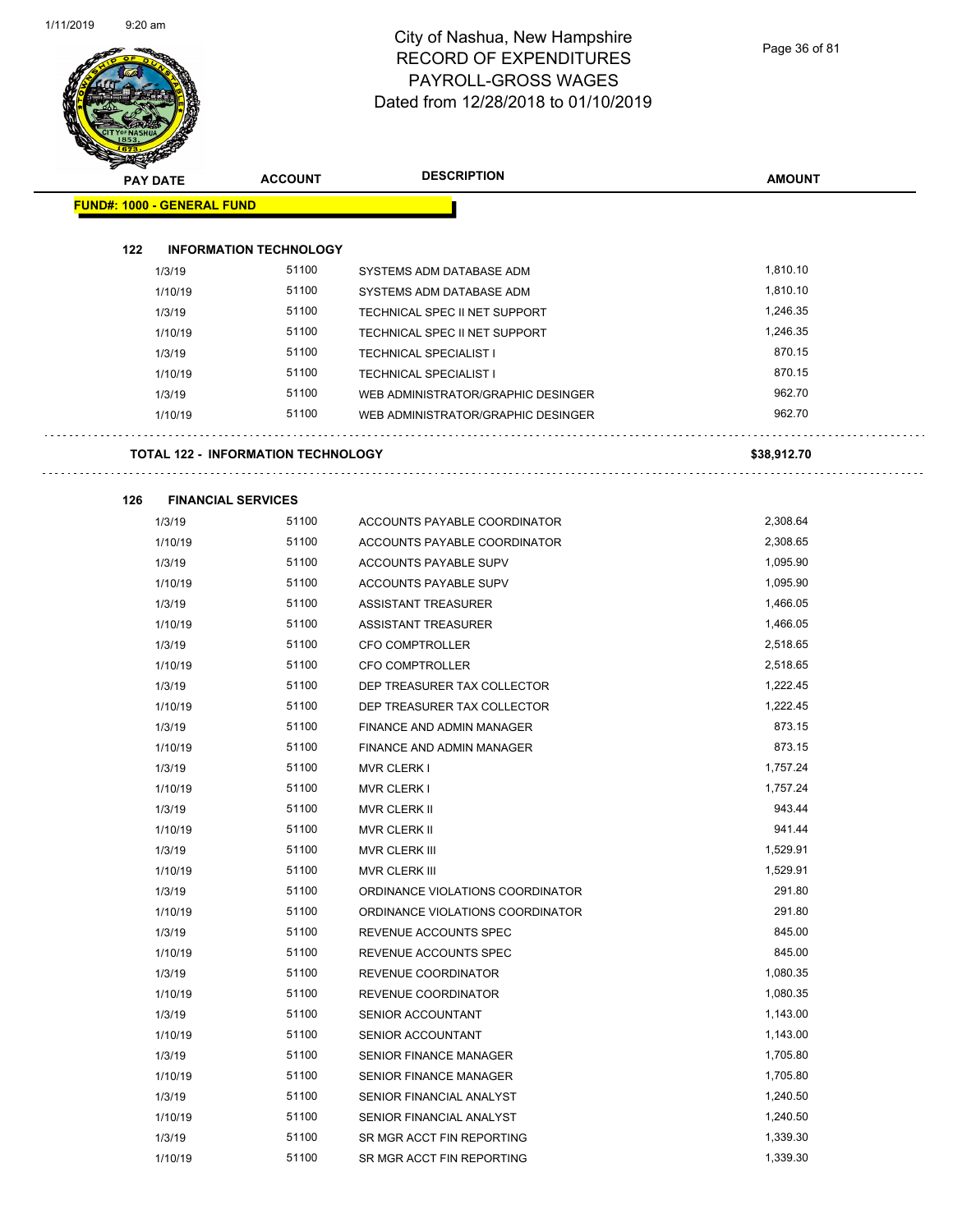

Page 37 of 81

| <b>PAY DATE</b> |                                   | <b>ACCOUNT</b>                        | <b>DESCRIPTION</b>             | <b>AMOUNT</b> |
|-----------------|-----------------------------------|---------------------------------------|--------------------------------|---------------|
|                 | <b>FUND#: 1000 - GENERAL FUND</b> |                                       |                                |               |
| 126             | <b>FINANCIAL SERVICES</b>         |                                       |                                |               |
|                 | 1/3/19                            | 51100                                 | SUPV VEHICLE REGISTRATION      | 1,214.70      |
|                 | 1/10/19                           | 51100                                 | SUPV VEHICLE REGISTRATION      | 1,214.70      |
|                 | 1/3/19                            | 51100                                 | TREASURER TAX COLLECTOR        | 2,059.95      |
|                 | 1/10/19                           | 51100                                 | TREASURER TAX COLLECTOR        | 2,059.95      |
|                 | 1/3/19                            | 51200                                 | TRUST ACCOUNTANT PT            | 756.20        |
|                 | 1/10/19                           | 51200                                 | TRUST ACCOUNTANT PT            | 756.20        |
|                 | 1/3/19                            | 51300                                 | OVERTIME-REGULAR               | 96.88         |
|                 | 1/10/19                           | 51300                                 | OVERTIME-REGULAR               | 43.93         |
|                 |                                   | <b>TOTAL 126 - FINANCIAL SERVICES</b> |                                | \$50,922.88   |
| 129             | <b>CITY BUILDINGS</b>             |                                       |                                |               |
|                 | 1/3/19                            | 51100                                 | <b>BUILDING MANAGER</b>        | 1,234.85      |
|                 | 1/10/19                           | 51100                                 | <b>BUILDING MANAGER</b>        | 1,234.85      |
|                 | 1/3/19                            | 51100                                 | <b>CUSTODIAN I</b>             | 1,255.69      |
|                 | 1/10/19                           | 51100                                 | <b>CUSTODIAN I</b>             | 1,255.69      |
|                 | 1/3/19                            | 51100                                 | MAINTENANCE SPEC               | 1,414.00      |
|                 | 1/10/19                           | 51100                                 | MAINTENANCE SPEC               | 1,414.00      |
|                 | 1/10/19                           | 51300                                 | OVERTIME-REGULAR               | 73.43         |
|                 | <b>TOTAL 129 - CITY BUILDINGS</b> |                                       |                                | \$7,882.51    |
| 130             | <b>PURCHASING</b>                 |                                       |                                |               |
|                 | 1/3/19                            | 51100                                 | PURCHASING AGENT I             | 756.10        |
|                 | 1/10/19                           | 51100                                 | PURCHASING AGENT I             | 756.10        |
|                 | 1/3/19                            | 51100                                 | PURCHASING AGENT II            | 941.90        |
|                 | 1/10/19                           | 51100                                 | PURCHASING AGENT II            | 941.88        |
|                 | 1/3/19                            | 51100                                 | PURCHASING MANAGER             | 1,746.35      |
|                 | 1/10/19                           | 51100                                 | PURCHASING MANAGER             | 1,746.35      |
|                 | 1/3/19                            | 51200                                 | MESSENGER MAIL DISTRIBUTION CL | 323.90        |
|                 | 1/10/19                           | 51200                                 | MESSENGER MAIL DISTRIBUTION CL | 323.90        |
|                 | 1/3/19                            | 51300                                 | OVERTIME-REGULAR               | 8.83          |
|                 | 1/10/19                           | 51300                                 | OVERTIME-REGULAR               | 8.83          |
|                 | <b>TOTAL 130 - PURCHASING</b>     |                                       |                                | \$7,554.14    |
| 131             | <b>HUNT BUILDING</b>              |                                       |                                |               |
|                 | 1/3/19                            | 51100                                 | HUNT MEMORIAL BLDG & ARTS ADM  | 372.91        |
|                 | 1/10/19                           | 51100                                 | HUNT MEMORIAL BLDG & ARTS ADM  | 372.90        |
|                 | <b>TOTAL 131 - HUNT BUILDING</b>  |                                       |                                | \$745.81      |

**132 ASSESSING**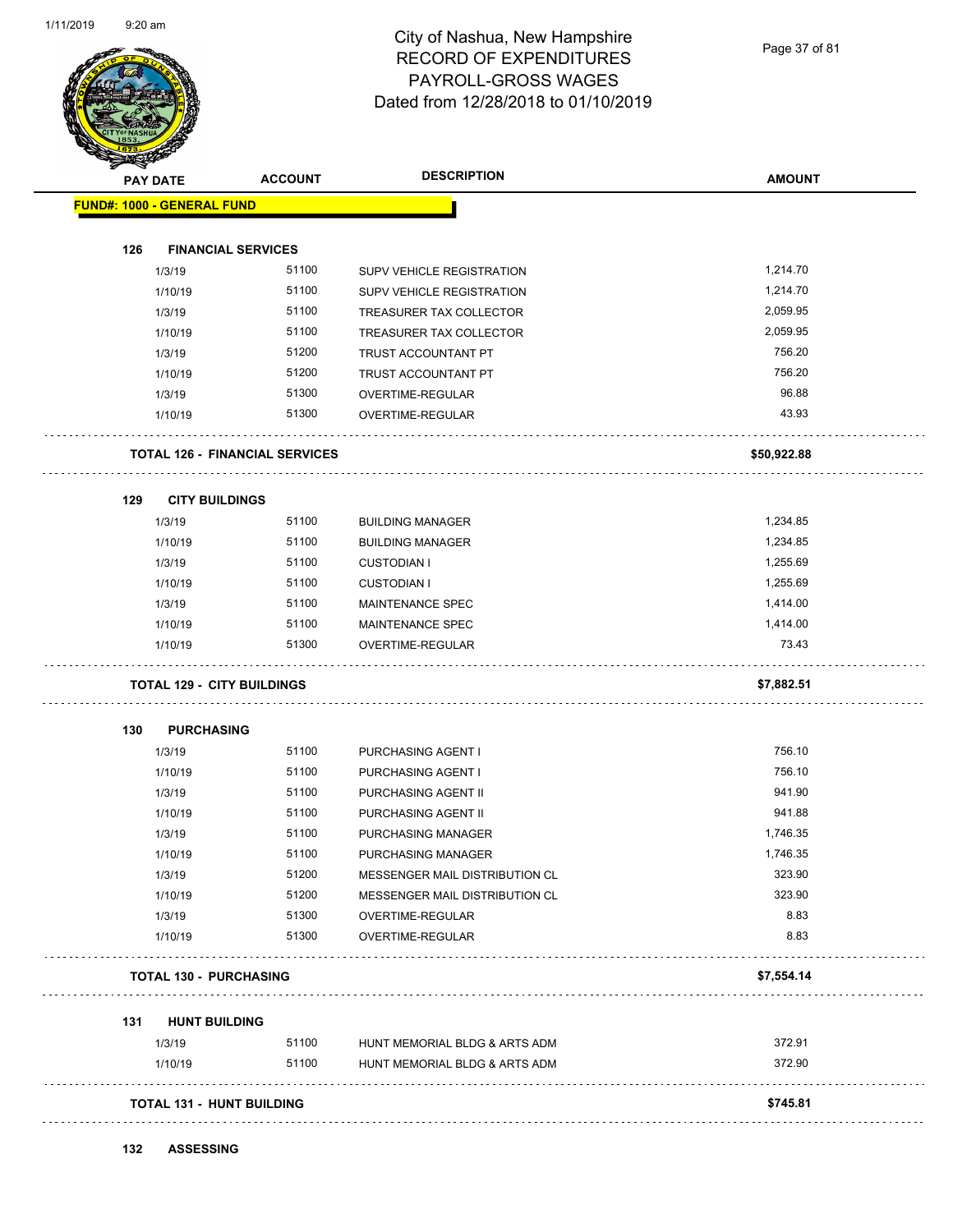

Page 38 of 81

| <b>PAY DATE</b>                   | <b>ACCOUNT</b>                            | <b>DESCRIPTION</b>                     | <b>AMOUNT</b> |
|-----------------------------------|-------------------------------------------|----------------------------------------|---------------|
| <b>FUND#: 1000 - GENERAL FUND</b> |                                           |                                        |               |
|                                   |                                           |                                        |               |
| 132<br><b>ASSESSING</b>           |                                           |                                        |               |
| 1/3/19                            | 51100                                     | APPRAISER I                            | 796.30        |
| 1/10/19                           | 51100                                     | <b>APPRAISER I</b>                     | 796.30        |
| 1/3/19                            | 51100                                     | <b>APPRAISER II</b>                    | 1,146.49      |
| 1/10/19                           | 51100                                     | <b>APPRAISER II</b>                    | 1,146.50      |
| 1/3/19                            | 51100                                     | <b>APPRAISER III</b>                   | 2,465.70      |
| 1/10/19                           | 51100                                     | <b>APPRAISER III</b>                   | 2,465.70      |
| 1/3/19                            | 51100                                     | ASSESSING ADMIN SPEC I CSR             | 654.95        |
| 1/10/19                           | 51100                                     | ASSESSING ADMIN SPEC I CSR             | 654.95        |
| 1/3/19                            | 51100                                     | ASSESSING ADMIN SPEC II CSR            | 715.29        |
| 1/10/19                           | 51100                                     | ASSESSING ADMIN SPEC II CSR            | 715.30        |
| 1/3/19                            | 51100                                     | ASSESSING ADMIN SPEC III CSR           | 998.55        |
| 1/10/19                           | 51100                                     | ASSESSING ADMIN SPEC III CSR           | 998.54        |
| 1/3/19                            | 51100                                     | <b>CHIEF ASSESSOR</b>                  | 1,908.50      |
| 1/10/19                           | 51100                                     | <b>CHIEF ASSESSOR</b>                  | 1,908.50      |
| 1/3/19                            | 51100                                     | DEPARTMENT COORDINATOR                 | 948.25        |
| 1/10/19                           | 51100                                     | DEPARTMENT COORDINATOR                 | 948.26        |
| <b>TOTAL 132 - ASSESSING</b>      |                                           |                                        | \$19,268.08   |
|                                   |                                           |                                        |               |
| 134<br>GIS                        |                                           |                                        |               |
| 1/3/19                            | 51100                                     | <b>GIS TECHNICIAN II</b>               | 1,174.40      |
| 1/10/19                           | 51100                                     | <b>GIS TECHNICIAN II</b>               | 1,174.40      |
| 1/3/19                            | 51200                                     | <b>GIS MANAGER</b>                     | 689.92        |
| 1/10/19                           | 51200                                     | <b>GIS MANAGER</b>                     | 1,034.88      |
| 1/10/19                           | 51750                                     | <b>RETIREMENT &amp; SEPARATION PAY</b> | 13,701.87     |
| <b>TOTAL 134 - GIS</b>            |                                           |                                        | \$17,775.47   |
| 142                               | <b>WOODLAWN CEMETERY</b>                  |                                        |               |
| 1/3/19                            | 51100                                     | <b>GROUNDSKEEPER CEMETERY</b>          | 1,455.30      |
| 1/10/19                           | 51100                                     | <b>GROUNDSKEEPER CEMETERY</b>          | 1,455.30      |
| 1/3/19                            | 51100                                     | SUBFOREMAN CEMETERY                    | 852.10        |
| 1/10/19                           | 51100                                     | SUBFOREMAN CEMETERY                    | 852.10        |
| 1/3/19                            | 51100                                     | SUPERINTENDENT CEMETERY I              | 1,195.60      |
| 1/10/19                           | 51100                                     | SUPERINTENDENT CEMETERY I              | 1,195.60      |
|                                   | <b>TOTAL 142 - WOODLAWN CEMETERY</b>      |                                        | \$7,006.00    |
| 144                               | <b>EDGEWOOD &amp; SUBURBAN CEMETERIES</b> |                                        |               |
| 1/3/19                            | 51100                                     | <b>GROUNDSKEEPER CEMETERY</b>          | 1,216.90      |
| 1/10/19                           | 51100                                     | <b>GROUNDSKEEPER CEMETERY</b>          | 1,212.99      |
| 1/3/19                            | 51100                                     | SUBFOREMAN CEMETERY                    | 736.70        |
|                                   |                                           |                                        |               |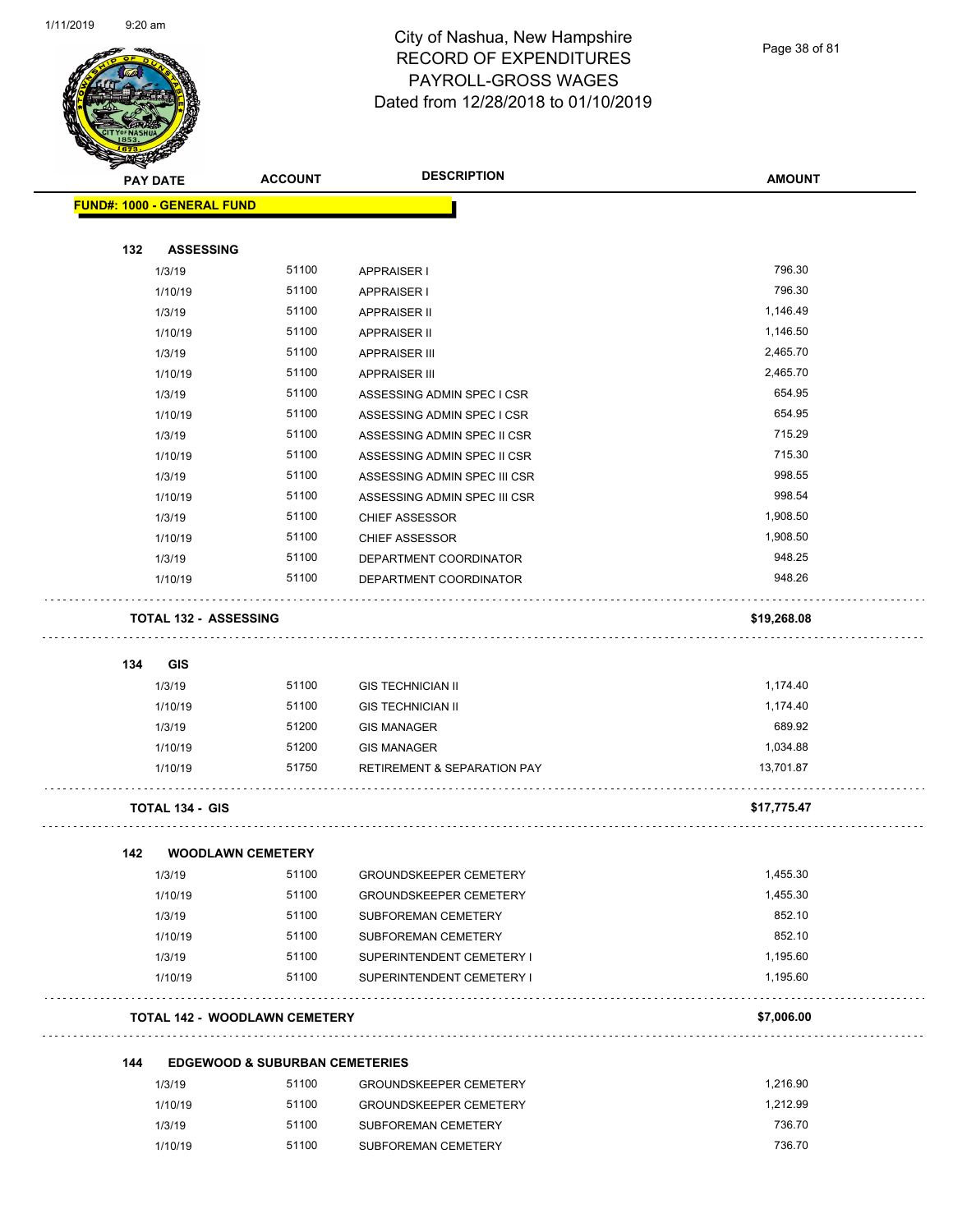Page 39 of 81

| <b>PAY DATE</b>                   | <b>ACCOUNT</b>                            | <b>DESCRIPTION</b>                                         | <b>AMOUNT</b> |
|-----------------------------------|-------------------------------------------|------------------------------------------------------------|---------------|
| <b>FUND#: 1000 - GENERAL FUND</b> |                                           |                                                            |               |
| 144                               | <b>EDGEWOOD &amp; SUBURBAN CEMETERIES</b> |                                                            |               |
| 1/3/19                            | 51100                                     | SUPERINTENDENT CEMETERY II                                 | 1,261.25      |
| 1/10/19                           | 51100                                     | SUPERINTENDENT CEMETERY II                                 | 1,261.25      |
|                                   |                                           | <b>TOTAL 144 - EDGEWOOD &amp; SUBURBAN CEMETERIES</b>      | \$6,425.79    |
|                                   |                                           |                                                            |               |
| <b>POLICE</b><br>150<br>1/3/19    | 51100                                     | <b>1ST YEAR OFFICERS</b>                                   | 5,108.75      |
| 1/10/19                           | 51100                                     |                                                            | 5,108.75      |
| 1/3/19                            | 51100                                     | <b>1ST YEAR OFFICERS</b><br>1ST YR OFFICERS CERTIFIED SPEC | 2,135.70      |
| 1/10/19                           | 51100                                     | 1ST YR OFFICERS CERTIFIED SPEC                             | 2,135.70      |
| 1/3/19                            | 51100                                     | 1st YR SPECIAL OFFICER CERTIFIED II                        | 1,388.40      |
| 1/10/19                           | 51100                                     | 1st YR SPECIAL OFFICER CERTIFIED II                        | 1,388.40      |
| 1/3/19                            | 51100                                     | <b>ACCOUNT CLERK III</b>                                   | 2,303.60      |
| 1/10/19                           | 51100                                     | <b>ACCOUNT CLERK III</b>                                   | 2,303.60      |
| 1/3/19                            | 51100                                     | ADMINISTRATIVE PROJECT SPEC                                | 1,428.35      |
| 1/10/19                           | 51100                                     | ADMINISTRATIVE PROJECT SPEC                                | 1,428.35      |
| 1/3/19                            | 51100                                     | ANIMAL CONTROL OFFICER                                     | 998.95        |
| 1/10/19                           | 51100                                     | ANIMAL CONTROL OFFICER                                     | 998.95        |
| 1/3/19                            | 51100                                     | ASSISTANT RECORDS MANAGER                                  | 1,028.25      |
| 1/10/19                           | 51100                                     | ASSISTANT RECORDS MANAGER                                  | 1,028.25      |
| 1/3/19                            | 51100                                     | AUTO MECHANIC 1ST CLASS                                    | 866.95        |
| 1/10/19                           | 51100                                     | AUTO MECHANIC 1ST CLASS                                    | 866.95        |
| 1/3/19                            | 51100                                     | <b>BUILDING MAINTENANCE SUPV</b>                           | 1,028.25      |
| 1/10/19                           | 51100                                     | <b>BUILDING MAINTENANCE SUPV</b>                           | 1,028.25      |
| 1/3/19                            | 51100                                     | <b>CAPTAIN</b>                                             | 15,659.35     |
| 1/10/19                           | 51100                                     | <b>CAPTAIN</b>                                             | 15,788.50     |
| 1/3/19                            | 51100                                     | CHIEF OF POLICE                                            | 2,815.20      |
| 1/10/19                           | 51100                                     | CHIEF OF POLICE                                            | 2,837.72      |
| 1/3/19                            | 51100                                     | COMM TECH ALL DESIGNATIONS                                 | 8,668.96      |
| 1/10/19                           | 51100                                     | COMM TECH ALL DESIGNATIONS                                 | 8,668.96      |
| 1/3/19                            | 51100                                     | COMMUNITY POLICE COORD CEMD                                | 1,354.20      |
| 1/10/19                           | 51100                                     | COMMUNITY POLICE COORD CEMD                                | 1,354.20      |
| 1/3/19                            | 51100                                     | <b>CRIME ANALYST</b>                                       | 1,075.20      |
| 1/10/19                           | 51100                                     | <b>CRIME ANALYST</b>                                       | 1,075.20      |
| 1/3/19                            | 51100                                     | <b>CUSTODIAN III</b>                                       | 2,337.80      |
| 1/10/19                           | 51100                                     | <b>CUSTODIAN III</b>                                       | 2,337.80      |
| 1/3/19                            | 51100                                     | DEPUTY CHIEF OF POLICE                                     | 7,387.00      |
| 1/10/19                           | 51100                                     | DEPUTY CHIEF OF POLICE                                     | 5,900.12      |
| 1/3/19                            | 51100                                     | DETENTION SPEC                                             | 2,665.95      |
| 1/10/19                           | 51100                                     | DETENTION SPEC                                             | 2,665.95      |
| 1/3/19                            | 51100                                     | DISPATCHERS ALL DESIGNATIONS                               | 5,450.52      |
| 1/10/19                           | 51100                                     | DISPATCHERS ALL DESIGNATIONS                               | 5,450.51      |
| 1/3/19                            | 51100                                     | FLEET MAINTENANCE ASST SUPV                                | 963.20        |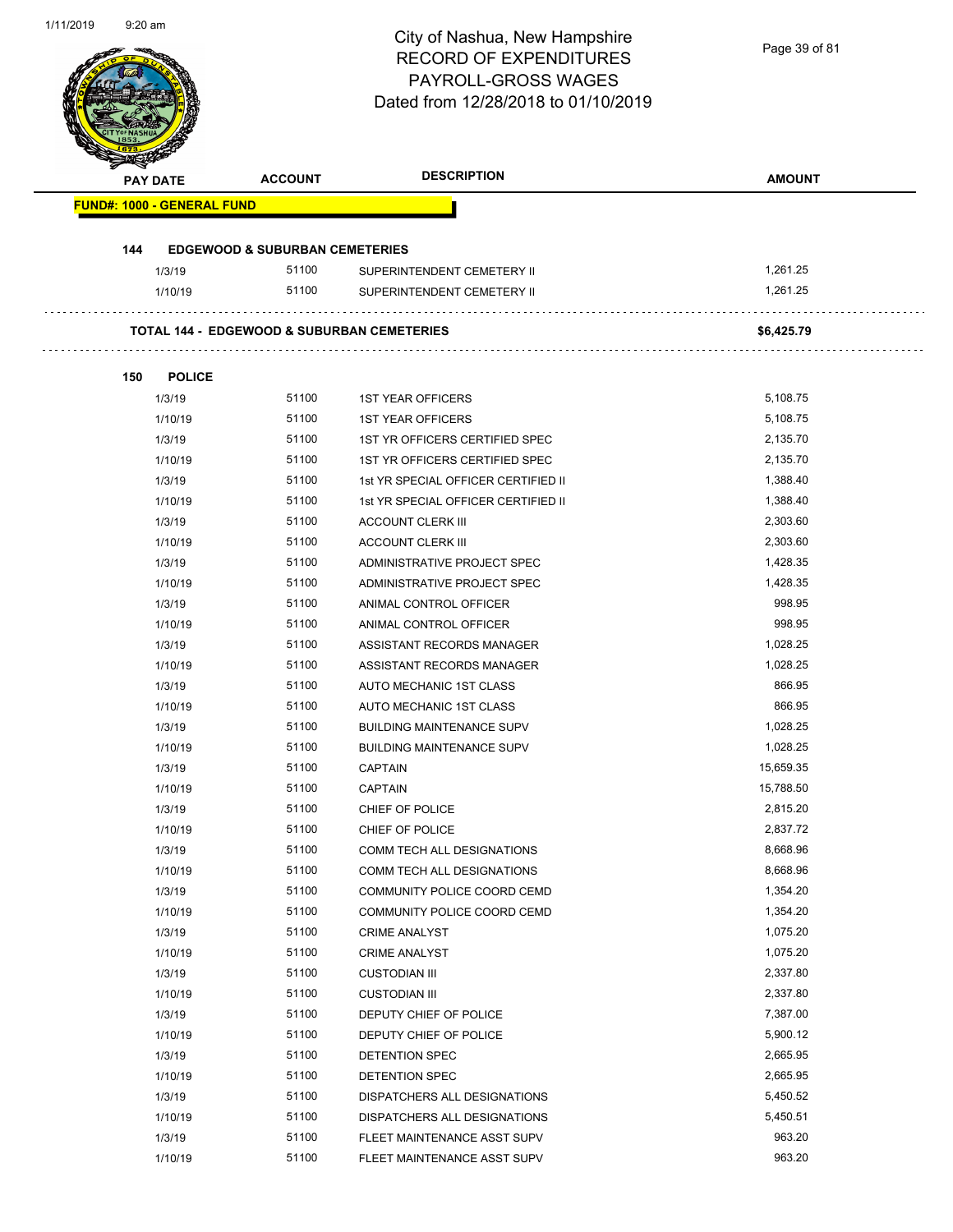

Page 40 of 81

| S<br>$\tilde{\phantom{a}}$<br><b>PAY DATE</b> | <b>ACCOUNT</b> | <b>DESCRIPTION</b>             | <b>AMOUNT</b> |
|-----------------------------------------------|----------------|--------------------------------|---------------|
| <b>FUND#: 1000 - GENERAL FUND</b>             |                |                                |               |
|                                               |                |                                |               |
| 150<br><b>POLICE</b>                          |                |                                |               |
| 1/3/19                                        | 51100          | IT MANAGER/SOFTWARE SPECIALIST | 1,728.00      |
| 1/10/19                                       | 51100          | IT MANAGER/SOFTWARE SPECIALIST | 1,728.00      |
| 1/3/19                                        | 51100          | IT PROGRAMS ADMIN & INSTRUCTOR | 1,081.50      |
| 1/10/19                                       | 51100          | IT PROGRAMS ADMIN & INSTRUCTOR | 1,081.50      |
| 1/3/19                                        | 51100          | <b>LEGAL SECRETARY</b>         | 768.85        |
| 1/10/19                                       | 51100          | <b>LEGAL SECRETARY</b>         | 768.85        |
| 1/3/19                                        | 51100          | LIEUTENANT                     | 17,448.20     |
| 1/10/19                                       | 51100          | LIEUTENANT                     | 17,604.58     |
| 1/3/19                                        | 51100          | NPD BUSINESS COORDINATOR       | 965.25        |
| 1/10/19                                       | 51100          | NPD BUSINESS COORDINATOR       | 965.25        |
| 1/3/19                                        | 51100          | NPD BUSINESS MANAGER           | 1,802.00      |
| 1/10/19                                       | 51100          | NPD BUSINESS MANAGER           | 1,802.00      |
| 1/3/19                                        | 51100          | NPD NETWORK ADMINISTRATOR      | 1,377.50      |
| 1/10/19                                       | 51100          | NPD NETWORK ADMINISTRATOR      | 1,377.50      |
| 1/3/19                                        | 51100          | PARALEGAL                      | 854.00        |
| 1/10/19                                       | 51100          | PARALEGAL                      | 854.00        |
| 1/3/19                                        | 51100          | PATROLMAN ALL RANKS            | 176,257.09    |
| 1/10/19                                       | 51100          | PATROLMAN ALL RANKS            | 176,079.70    |
| 1/3/19                                        | 51100          | POLICE ATTORNEY                | 2,942.33      |
| 1/10/19                                       | 51100          | POLICE ATTORNEY                | 2,942.33      |
| 1/3/19                                        | 51100          | RECORDS & COMMUNICATIONS MGR   | 1,589.40      |
| 1/10/19                                       | 51100          | RECORDS & COMMUNICATIONS MGR   | 1,589.40      |
| 1/3/19                                        | 51100          | <b>RECORDS TECHNICIAN I</b>    | 1,371.35      |
| 1/10/19                                       | 51100          | <b>RECORDS TECHNICIAN I</b>    | 1,371.35      |
| 1/3/19                                        | 51100          | RECORDS TECHNICIAN II          | 1,676.30      |
| 1/10/19                                       | 51100          | RECORDS TECHNICIAN II          | 1,676.30      |
| 1/3/19                                        | 51100          | SEC DOMESTIC VIOLENCE UNIT     | 758.90        |
| 1/10/19                                       | 51100          | SEC DOMESTIC VIOLENCE UNIT     | 758.90        |
| 1/3/19                                        | 51100          | SECRETARIAL SUPV DET BUREAU    | 943.95        |
| 1/10/19                                       | 51100          | SECRETARIAL SUPV DET BUREAU    | 943.95        |
| 1/3/19                                        | 51100          | <b>SECRETARY III</b>           | 2,931.25      |
| 1/10/19                                       | 51100          | <b>SECRETARY III</b>           | 2,931.25      |
| 1/3/19                                        | 51100          | <b>SECRETARY V</b>             | 1,758.70      |
| 1/10/19                                       | 51100          | <b>SECRETARY V</b>             | 1,758.70      |
| 1/3/19                                        | 51100          | <b>SECRETARY VI</b>            | 836.30        |
| 1/10/19                                       | 51100          | <b>SECRETARY VI</b>            | 836.30        |
| 1/3/19                                        | 51100          | SERGEANT                       | 40,945.58     |
| 1/10/19                                       | 51100          | <b>SERGEANT</b>                | 41,217.43     |
| 1/3/19                                        | 51100          | SHIFT LEADER                   | 2,185.00      |
| 1/10/19                                       | 51100          | SHIFT LEADER                   | 2,185.00      |
| 1/3/19                                        | 51100          | SUPV POLICE FLEET              | 1,306.35      |
| 1/10/19                                       | 51100          | SUPV POLICE FLEET              | 1,306.35      |
| 1/3/19                                        | 51200          | <b>ACCREDITATION MANAGER</b>   | 1,129.28      |
| 1/10/19                                       | 51200          | <b>ACCREDITATION MANAGER</b>   | 1,129.28      |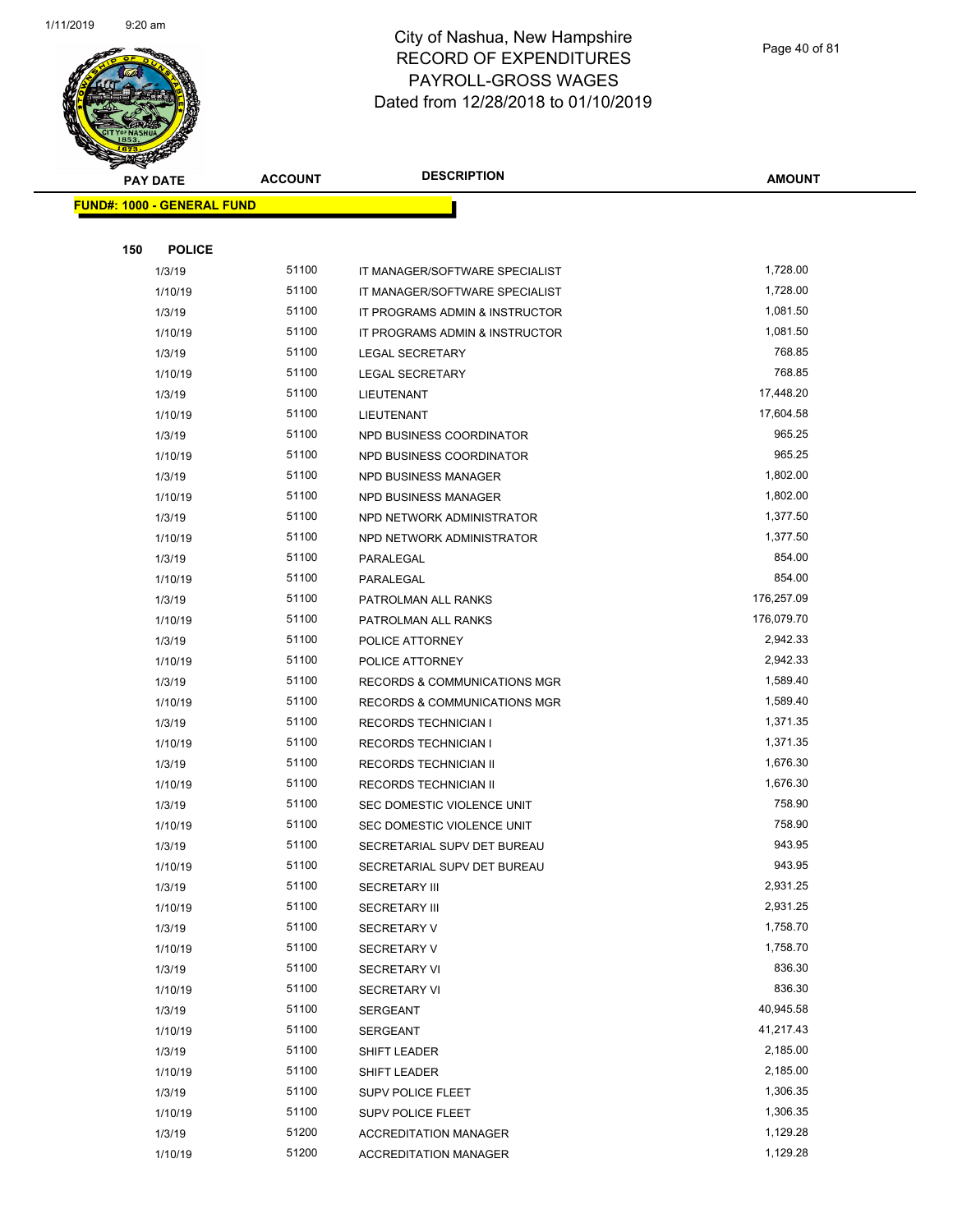

Page 41 of 81

| <b>START AND START</b>            |                |                                        |               |
|-----------------------------------|----------------|----------------------------------------|---------------|
| <b>PAY DATE</b>                   | <b>ACCOUNT</b> | <b>DESCRIPTION</b>                     | <b>AMOUNT</b> |
| <b>FUND#: 1000 - GENERAL FUND</b> |                |                                        |               |
|                                   |                |                                        |               |
| 150<br><b>POLICE</b>              |                |                                        |               |
| 1/3/19                            | 51200          | SENIOR RELATIONS SPECIALIST            | 725.40        |
| 1/10/19                           | 51200          | SENIOR RELATIONS SPECIALIST            | 725.40        |
| 1/3/19                            | 51300          | <b>OVERTIME-REGULAR</b>                | 1,830.89      |
| 1/10/19                           | 51300          | OVERTIME-REGULAR                       | 1,030.35      |
| 1/10/19                           | 51309          | OVERTIME-TRAINING                      | 1,135.56      |
| 1/3/19                            | 51315          | <b>OVERTIME-WITNESS</b>                | 1,130.67      |
| 1/10/19                           | 51315          | <b>OVERTIME-WITNESS</b>                | 1,532.49      |
| 1/3/19                            | 51322          | OVERTIME-INVESTIGATIVE                 | 3,677.27      |
| 1/10/19                           | 51322          | OVERTIME-INVESTIGATIVE                 | 8,327.26      |
| 1/3/19                            | 51330          | OVERTIME-COVERAGE                      | 29,781.93     |
| 1/10/19                           | 51330          | OVERTIME-COVERAGE                      | 15,138.98     |
| 1/3/19                            | 51412          | <b>WAGES PER DIEM</b>                  | 299.61        |
| 1/10/19                           | 51412          | <b>WAGES PER DIEM</b>                  | 99.87         |
| 1/3/19                            | 51600          | <b>LONGEVITY</b>                       | 3,400.00      |
| 1/10/19                           | 51600          | <b>LONGEVITY</b>                       | 5,916.67      |
| 1/3/19                            | 51628          | <b>EXTRA HOLIDAY</b>                   | 66,651.32     |
| 1/10/19                           | 51628          | <b>EXTRA HOLIDAY</b>                   | 58,040.63     |
| 1/10/19                           | 51750          | <b>RETIREMENT &amp; SEPARATION PAY</b> | 82,450.81     |
| 1/3/19                            | 52809          | <b>WELLNESS PROGRAM</b>                | 400.00        |
| 1/3/19                            | 61107          | <b>CLOTHING &amp; UNIFORMS</b>         | 57.79         |
| 1/10/19                           | 61107          | <b>CLOTHING &amp; UNIFORMS</b>         | 782.65        |
| 1/3/19                            | 61110          | PROTECTIVE CLOTHING                    | 75.00         |
|                                   |                |                                        |               |
| <b>TOTAL 150 - POLICE</b>         |                |                                        | \$936,769.49  |
|                                   |                |                                        |               |
| 152<br><b>FIRE</b>                |                |                                        |               |
| 1/3/19                            | 51100          | ADMINISTRATIVE ASSISTANT II            | 2,320.60      |
| 1/10/19                           | 51100          | ADMINISTRATIVE ASSISTANT II            | 2,320.60      |
| 1/3/19                            | 51100          | ASST FIRE CHIEF                        | 2,409.56      |
| 1/10/19                           | 51100          | <b>ASST FIRE CHIEF</b>                 | 2,409.56      |
| 1/3/19                            | 51100          | ASST SUPERINTENDENT FIRE ALARM         | 1,712.40      |
| 1/10/19                           | 51100          | ASST SUPERINTENDENT FIRE ALARM         | 1,645.88      |
| 1/3/19                            | 51100          | ASST SUPERINTENDENT FIRE FLEET         | 1,613.60      |
| 1/10/19                           | 51100          | ASST SUPERINTENDENT FIRE FLEET         | 1,645.88      |
| 1/3/19                            | 51100          | ASST SUPERINTENDENT PREVENTION         | 3,259.64      |
| 1/10/19                           | 51100          | ASST SUPERINTENDENT PREVENTION         | 3,316.77      |
| 1/3/19                            | 51100          | <b>CAPTAIN</b>                         | 11,395.32     |
| 1/10/19                           | 51100          | <b>CAPTAIN</b>                         | 11,567.54     |
| 1/3/19                            | 51100          | CAPTAIN FIRE TRAINING SAFETY           | 1,764.28      |
| 1/10/19                           | 51100          | CAPTAIN FIRE TRAINING SAFETY           | 1,790.74      |
| 1/3/19                            | 51100          | DEPUTY FIRE CHIEF                      | 8,596.22      |
| 1/10/19                           | 51100          | DEPUTY FIRE CHIEF                      | 8,596.21      |
| 1/3/19                            | 51100          | EXEC ASST BUSINESS COORD               | 868.70        |
| 1/10/19                           | 51100          | EXEC ASST BUSINESS COORD               | 868.70        |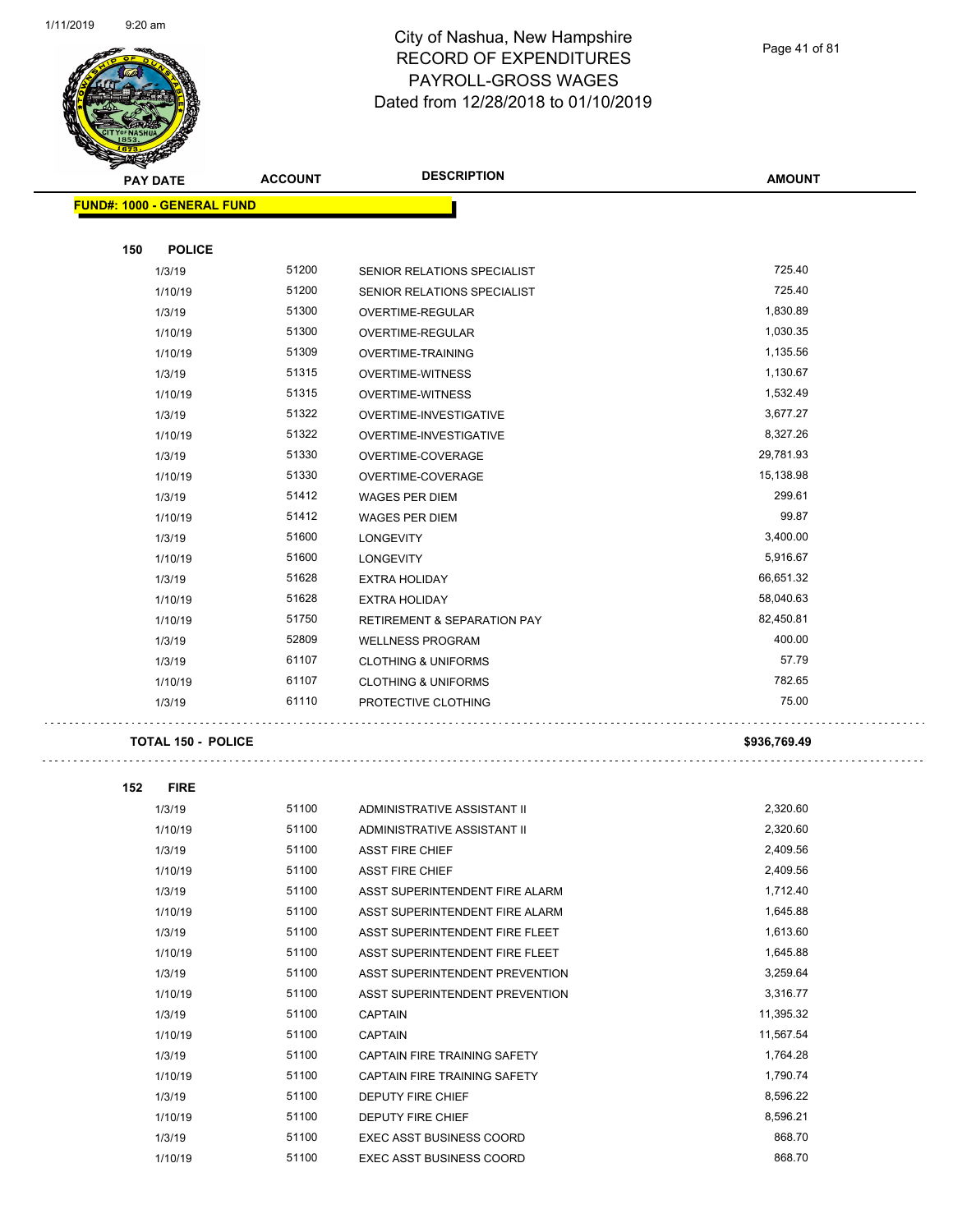

**153 BUILDING INSPECTION**

 $\Box$ 

 $\Box$ 

# City of Nashua, New Hampshire RECORD OF EXPENDITURES PAYROLL-GROSS WAGES Dated from 12/28/2018 to 01/10/2019

Page 42 of 81

 $\sim$  .

 $\mathbb{Z}^{\mathbb{Z}}$ 

| <b>PAY DATE</b>                   | <b>ACCOUNT</b> | <b>DESCRIPTION</b>             | <b>AMOUNT</b> |
|-----------------------------------|----------------|--------------------------------|---------------|
| <b>FUND#: 1000 - GENERAL FUND</b> |                |                                |               |
|                                   |                |                                |               |
| 152<br><b>FIRE</b>                |                |                                |               |
| 1/3/19                            | 51100          | <b>FIRE CHIEF</b>              | 2,635.48      |
| 1/10/19                           | 51100          | <b>FIRE CHIEF</b>              | 2,635.48      |
| 1/3/19                            | 51100          | FIRE DISPATCH ALL RANKS        | 7,725.66      |
| 1/10/19                           | 51100          | FIRE DISPATCH ALL RANKS        | 7,619.93      |
| 1/3/19                            | 51100          | FIRE DISPATCHER CLERK TRAINER  | 1,305.79      |
| 1/10/19                           | 51100          | FIRE DISPATCHER CLERK TRAINER  | 1,665.92      |
| 1/3/19                            | 51100          | <b>FIRE LIEUTENANT</b>         | 42,222.15     |
| 1/10/19                           | 51100          | <b>FIRE LIEUTENANT</b>         | 42,492.01     |
| 1/3/19                            | 51100          | <b>FIRE MECHANIC</b>           | 1,327.72      |
| 1/10/19                           | 51100          | <b>FIRE MECHANIC</b>           | 1,347.64      |
| 1/3/19                            | 51100          | FIRE TRAINING OFFICER          | 1,613.60      |
| 1/10/19                           | 51100          | FIRE TRAINING OFFICER          | 1,645.88      |
| 1/3/19                            | 51100          | FIREFIGHTERS ALL RANKS         | 132,869.16    |
| 1/10/19                           | 51100          | FIREFIGHTERS ALL RANKS         | 134,943.10    |
| 1/3/19                            | 51100          | SUPERINTENDENT FIRE ALARM      | 1,799.72      |
| 1/10/19                           | 51100          | SUPERINTENDENT FIRE ALARM      | 1,826.72      |
| 1/3/19                            | 51100          | SUPERINTENDENT FIRE FLEET      | 1,764.28      |
| 1/10/19                           | 51100          | SUPERINTENDENT FIRE FLEET      | 1,790.74      |
| 1/3/19                            | 51100          | SUPERINTENDENT FIRE PREVENTION | 1,781.92      |
| 1/10/19                           | 51100          | SUPERINTENDENT FIRE PREVENTION | 1,817.56      |
| 1/3/19                            | 51300          | OVERTIME-REGULAR               | 466.02        |
| 1/10/19                           | 51300          | OVERTIME-REGULAR               | 321.36        |
| 1/3/19                            | 51330          | OVERTIME-COVERAGE              | 11,042.55     |
| 1/10/19                           | 51330          | OVERTIME-COVERAGE              | 7,448.39      |
| 1/3/19                            | 51628          | <b>EXTRA HOLIDAY</b>           | 53,239.00     |
| 1/10/19                           | 51628          | <b>EXTRA HOLIDAY</b>           | 54,250.81     |
| 1/3/19                            | 51650          | <b>ADDITIONAL HOURS</b>        | 24,357.50     |
| 1/10/19                           | 51650          | <b>ADDITIONAL HOURS</b>        | 19,892.13     |
| 1/3/19                            | 51700          | <b>STIPENDS</b>                | 4,724.42      |
| 1/10/19                           | 51700          | <b>STIPENDS</b>                | 4,819.34      |
| 1/10/19                           | 52800          | EDUCATIONAL ASSISTANCE         | 924.75        |
| <b>TOTAL 152 - FIRE</b>           |                |                                | \$642,418.93  |
|                                   |                |                                |               |

| 1/3/19  | 51100 | BLD INSP ASST PLANS EXAMINER          | 1,046.85 |
|---------|-------|---------------------------------------|----------|
| 1/10/19 | 51100 | <b>BLD INSP ASST PLANS EXAMINER</b>   | 1,046.85 |
| 1/3/19  | 51100 | <b>BUILDING AND UTILITIES INSPCTR</b> | 3,635.41 |
| 1/10/19 | 51100 | <b>BUILDING AND UTILITIES INSPCTR</b> | 3,635.40 |
| 1/3/19  | 51100 | <b>BUILDING DEPARTMENT MANAGER</b>    | 1.612.75 |
| 1/10/19 | 51100 | <b>BUILDING DEPARTMENT MANAGER</b>    | 1.612.75 |
| 1/3/19  | 51100 | PERMIT TECHNICIAN I                   | 1.287.45 |
| 1/10/19 | 51100 | PERMIT TECHNICIAN I                   | 1.287.45 |
| 1/3/19  | 51100 | <b>PLANS EXAMINER</b>                 | 1.271.25 |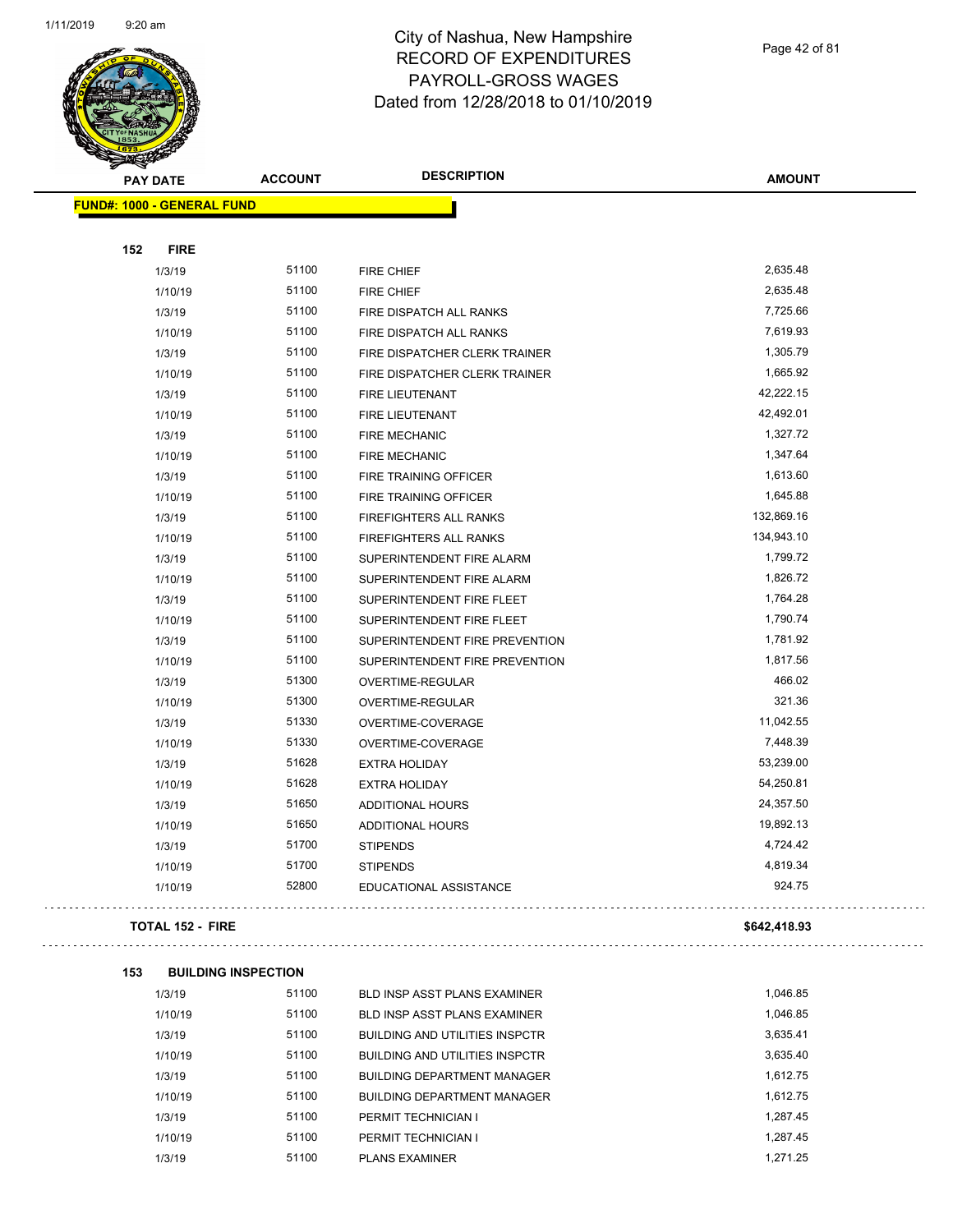| 1/11/2019 | $9:20$ am |                                   |                                            | City of Nashua, New Hampshire<br><b>RECORD OF EXPENDITURES</b><br>PAYROLL-GROSS WAGES<br>Dated from 12/28/2018 to 01/10/2019 | Page 43 of 81    |
|-----------|-----------|-----------------------------------|--------------------------------------------|------------------------------------------------------------------------------------------------------------------------------|------------------|
|           |           | <b>PAY DATE</b>                   | <b>ACCOUNT</b>                             | <b>DESCRIPTION</b>                                                                                                           | <b>AMOUNT</b>    |
|           |           | <b>FUND#: 1000 - GENERAL FUND</b> |                                            |                                                                                                                              |                  |
|           |           |                                   |                                            |                                                                                                                              |                  |
|           | 153       |                                   | <b>BUILDING INSPECTION</b>                 |                                                                                                                              |                  |
|           |           | 1/10/19                           | 51100                                      | <b>PLANS EXAMINER</b>                                                                                                        | 1,271.25         |
|           |           |                                   | <b>TOTAL 153 - BUILDING INSPECTION</b>     |                                                                                                                              | \$17,707.41      |
|           |           |                                   |                                            |                                                                                                                              |                  |
|           | 155       |                                   | <b>CODE ENFORCEMENT</b><br>51100           |                                                                                                                              | 2,783.14         |
|           |           | 1/3/19                            | 51100                                      | <b>CODE ENFORCEMENT OFFICER II</b>                                                                                           | 2,783.15         |
|           |           | 1/10/19<br>1/3/19                 | 51100                                      | <b>CODE ENFORCEMENT OFFICER II</b><br>MGR CODE ENFORCEMENT DEPT                                                              | 1,521.05         |
|           |           | 1/10/19                           | 51100                                      | MGR CODE ENFORCEMENT DEPT                                                                                                    | 1,521.05         |
|           |           | 1/10/19                           | 51750                                      | <b>RETIREMENT &amp; SEPARATION PAY</b>                                                                                       | 90.30            |
|           |           |                                   |                                            |                                                                                                                              |                  |
|           |           |                                   | <b>TOTAL 155 - CODE ENFORCEMENT</b>        |                                                                                                                              | \$8,698.69       |
|           | 156       |                                   | <b>EMERGENCY MANAGEMENT</b>                |                                                                                                                              |                  |
|           |           | 1/3/19                            | 51100                                      | EMERGENCY MANAGEMENT DIRECTOR                                                                                                | 1,701.60         |
|           |           | 1/10/19                           | 51100                                      | EMERGENCY MANAGEMENT DIRECTOR                                                                                                | 1,701.60         |
|           |           | 12/27/18                          | 51200                                      | EMERGENCY MANAGEMENT COORDINAT                                                                                               | (718.16)         |
|           |           |                                   | <b>TOTAL 156 - EMERGENCY MANAGEMENT</b>    |                                                                                                                              | \$2,685.04       |
|           |           |                                   |                                            |                                                                                                                              |                  |
|           | 157       |                                   | <b>CITYWIDE COMMUNICATIONS</b>             |                                                                                                                              |                  |
|           |           | 1/3/19                            | 51100                                      | COMM SYS ENGR TECH                                                                                                           | 1,616.80         |
|           |           | 1/10/19                           | 51100                                      | COMM SYS ENGR TECH                                                                                                           | 1,616.80         |
|           |           | 1/3/19                            | 51200                                      | RADIO SYSTEMS MANAGER                                                                                                        | 1,371.96         |
|           |           | 1/10/19                           | 51200                                      | RADIO SYSTEMS MANAGER                                                                                                        | 1,371.96         |
|           |           |                                   | <b>TOTAL 157 - CITYWIDE COMMUNICATIONS</b> |                                                                                                                              | \$5,977.52       |
|           |           |                                   |                                            |                                                                                                                              |                  |
|           | 160       |                                   | <b>PW-ADMIN &amp; ENGINEERING</b>          |                                                                                                                              |                  |
|           |           | 1/3/19                            | 51100                                      | ADMINISTRATIVE ASSISTANT II                                                                                                  | 766.50           |
|           |           | 1/10/19                           | 51100                                      | ADMINISTRATIVE ASSISTANT II                                                                                                  | 766.50           |
|           |           | 1/3/19                            | 51100                                      | ASSIST DIRECTOR PUBLIC WORKS                                                                                                 | 1,619.04         |
|           |           | 1/10/19                           | 51100                                      | ASSIST DIRECTOR PUBLIC WORKS                                                                                                 | 1,619.05         |
|           |           | 1/3/19                            | 51100<br>51100                             | ASSISTANT CONSTRUCTION ENGINEER                                                                                              | 938.30<br>938.30 |
|           |           | 1/10/19<br>1/3/19                 | 51100                                      | ASSISTANT CONSTRUCTION ENGINEER                                                                                              | 1,144.75         |
|           |           | 1/10/19                           | 51100                                      | <b>CITY ENGINEER</b><br><b>CITY ENGINEER</b>                                                                                 | 1,144.75         |
|           |           | 1/3/19                            | 51100                                      | <b>CITY SURVEYOR</b>                                                                                                         | 1,230.70         |
|           |           | 1/10/19                           | 51100                                      | <b>CITY SURVEYOR</b>                                                                                                         | 1,230.70         |
|           |           | 1/3/19                            | 51100                                      | DEPUTY CITY ENGINEER                                                                                                         | 738.35           |
|           |           | 1/10/19                           | 51100                                      | DEPUTY CITY ENGINEER                                                                                                         | 738.35           |
|           |           | 1/3/19                            | 51100                                      | DIRECTOR PUBLIC WORKS                                                                                                        | 1,828.35         |

1/10/19 51100 DIRECTOR PUBLIC WORKS 1/10/19 1,828.35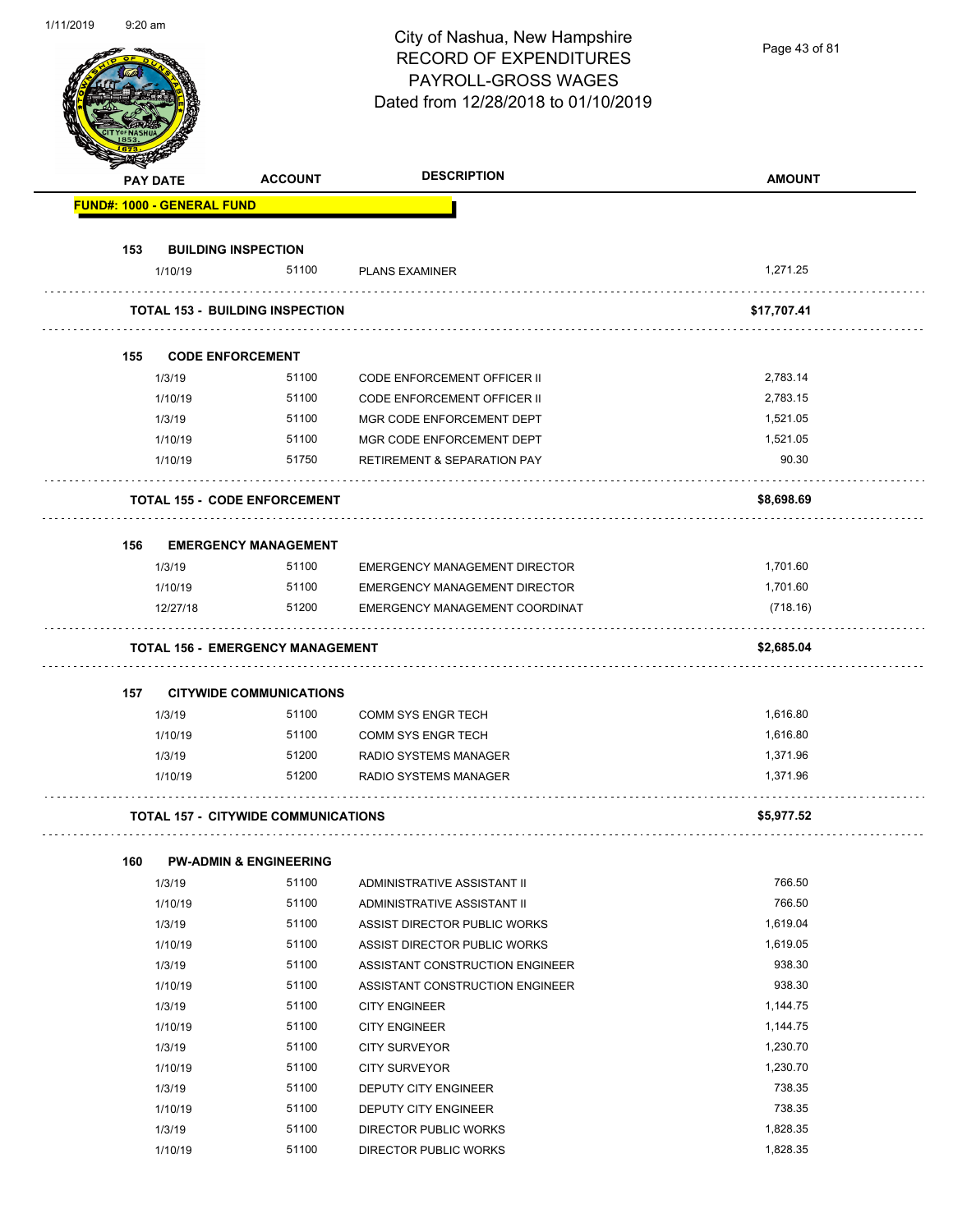$\overline{a}$ 



| <b>PAY DATE</b>                               | <b>ACCOUNT</b>                    | <b>DESCRIPTION</b>                                       | <b>AMOUNT</b>        |
|-----------------------------------------------|-----------------------------------|----------------------------------------------------------|----------------------|
| <b>FUND#: 1000 - GENERAL FUND</b>             |                                   |                                                          |                      |
|                                               |                                   |                                                          |                      |
| 160                                           | <b>PW-ADMIN &amp; ENGINEERING</b> |                                                          |                      |
| 1/3/19                                        | 51100                             | DIVISION OPERATIONS MANAGER                              | 1,463.05             |
| 1/10/19                                       | 51100                             | <b>DIVISION OPERATIONS MANAGER</b>                       | 1,463.05             |
| 1/3/19                                        | 51100                             | DPW CONTRACT ADMINISTRATOR                               | 365.00               |
| 1/10/19                                       | 51100                             | DPW CONTRACT ADMINISTRATOR                               | 365.00               |
| 1/3/19                                        | 51100                             | <b>ENGINEERING INSPECTOR</b>                             | 2,049.65             |
| 1/10/19                                       | 51100                             | <b>ENGINEERING INSPECTOR</b>                             | 2,049.65             |
| 1/3/19                                        | 51100                             | <b>EXECUTIVE ASSISTANT</b>                               | 767.15               |
| 1/10/19                                       | 51100                             | <b>EXECUTIVE ASSISTANT</b>                               | 767.15               |
| 1/3/19                                        | 51100                             | PUBLIC RELATIONS ADMINISTRATOR                           | 712.35               |
| 1/10/19                                       | 51100                             | PUBLIC RELATIONS ADMINISTRATOR                           | 712.35               |
| 1/3/19                                        | 51100                             | <b>SENIOR STAFF ENGINEER</b>                             | 1,131.85             |
| 1/10/19                                       | 51100                             | <b>SENIOR STAFF ENGINEER</b>                             | 1,131.86             |
| 1/3/19                                        | 51100                             | <b>SENIOR TRAFFIC ENGINEER</b>                           | 1,746.35             |
| 1/10/19                                       | 51100                             | <b>SENIOR TRAFFIC ENGINEER</b>                           | 1,746.35             |
| 1/3/19                                        | 51100                             | <b>STAFF ENGINEER</b>                                    | 532.00               |
| 1/10/19                                       | 51100                             | <b>STAFF ENGINEER</b>                                    | 532.00               |
| 1/3/19                                        | 51100                             | STREET CONSTRUCTION ENGINEER                             | 1,455.30             |
| 1/10/19                                       | 51100                             | STREET CONSTRUCTION ENGINEER                             | 1,455.30             |
|                                               |                                   |                                                          |                      |
| <b>TOTAL 160 - PW-ADMIN &amp; ENGINEERING</b> |                                   |                                                          | \$36,977.40          |
|                                               |                                   |                                                          |                      |
| 161<br><b>STREETS</b>                         | 51100                             |                                                          |                      |
| 1/3/19                                        | 51100                             | AUTO MECH 1ST CLASS NIGHTS<br>AUTO MECH 1ST CLASS NIGHTS | 4,353.60<br>4,352.86 |
| 1/10/19                                       | 51100                             | AUTO MECH 2ND CLASS                                      | 1,959.20             |
| 1/3/19<br>1/10/19                             | 51100                             | AUTO MECH 2ND CLASS                                      | 1,763.28             |
| 1/3/19                                        | 51100                             | AUTO MECHANIC 1ST CLASS                                  | 3,229.22             |
| 1/10/19                                       | 51100                             | AUTO MECHANIC 1ST CLASS                                  | 3,229.21             |
| 1/3/19                                        | 51100                             |                                                          | 5,895.60             |
| 1/10/19                                       | 51100                             | EQUIP OPR STREET REPAIR<br>EQUIP OPR STREET REPAIR       | 5,895.60             |
| 1/3/19                                        | 51100                             | FLEET MAINTENANCE FOREMAN                                | 1,296.65             |
| 1/10/19                                       | 51100                             | FLEET MAINTENANCE FOREMAN                                | 1,296.65             |
| 1/3/19                                        | 51100                             | FLEET MANAGER STREET DEPT                                | 1,187.55             |
| 1/10/19                                       | 51100                             | FLEET MANAGER STREET DEPT                                | 1,187.55             |
| 1/3/19                                        | 51100                             | FOREMAN LABOR STREET                                     | 2,567.90             |
| 1/10/19                                       | 51100                             | FOREMAN LABOR STREET                                     | 2,567.90             |
| 1/3/19                                        | 51100                             | <b>MASON PIPELAYER</b>                                   | 3,757.12             |
| 1/10/19                                       | 51100                             | <b>MASON PIPELAYER</b>                                   | 3,573.94             |
| 1/3/19                                        | 51100                             | OPERATIONS SUPERVISOR                                    | 1,092.80             |
| 1/10/19                                       | 51100                             | OPERATIONS SUPERVISOR                                    | 1,092.80             |
| 1/3/19                                        | 51100                             | <b>SIGN MAINTENANCE</b>                                  | 1,864.80             |
| 1/10/19                                       | 51100                             | SIGN MAINTENANCE                                         | 1,864.80             |
| 1/3/19                                        | 51100                             | STOREKEEPER PWD                                          | 811.33               |
| 1/10/19                                       | 51100                             | STOREKEEPER PWD                                          | 1,006.30             |
|                                               |                                   |                                                          |                      |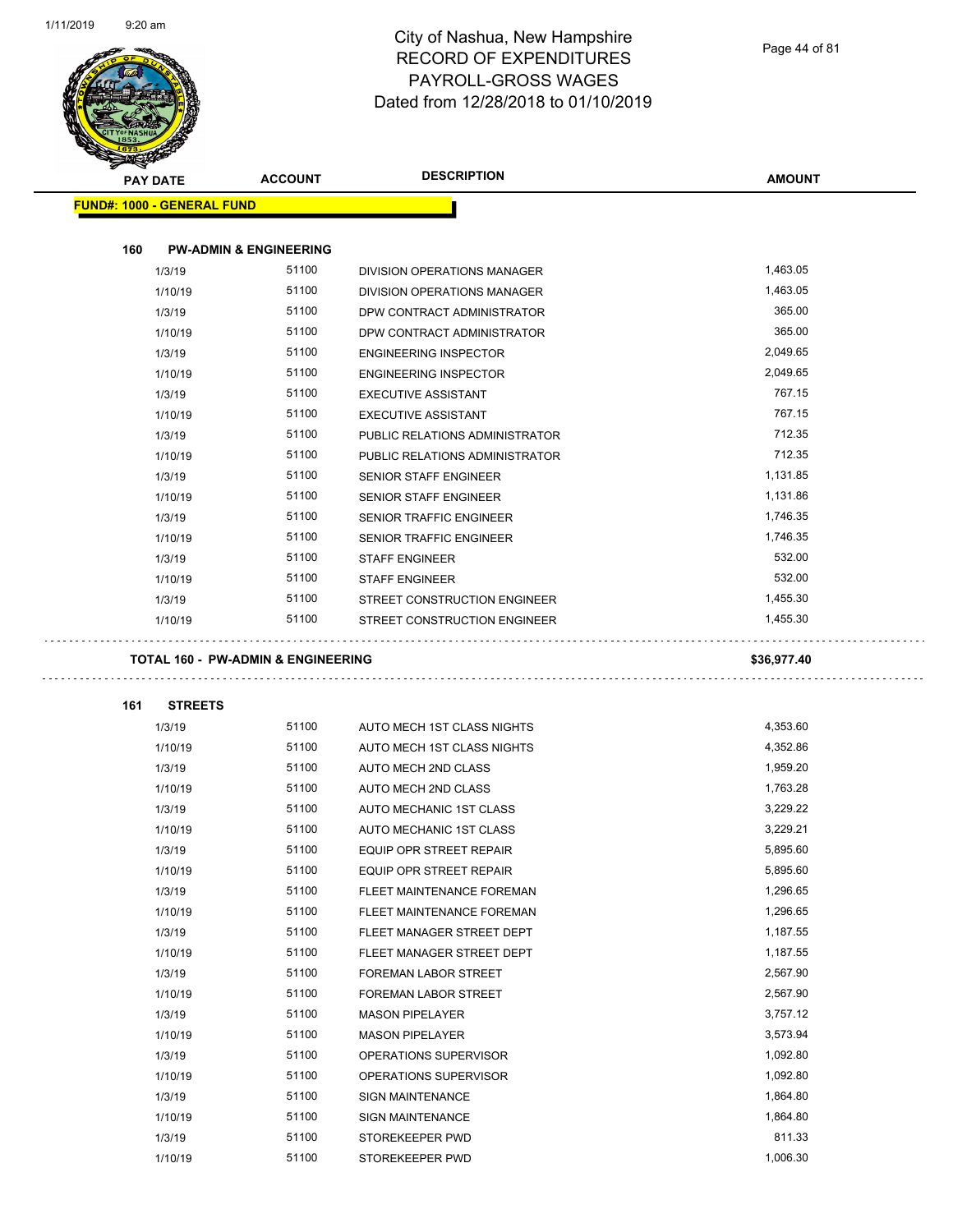

| <b>PAY DATE</b> |                                       | <b>ACCOUNT</b> | <b>DESCRIPTION</b>                     | <b>AMOUNT</b> |
|-----------------|---------------------------------------|----------------|----------------------------------------|---------------|
|                 | <b>FUND#: 1000 - GENERAL FUND</b>     |                |                                        |               |
|                 |                                       |                |                                        |               |
| 161             | <b>STREETS</b>                        |                |                                        |               |
|                 | 1/3/19                                | 51100          | <b>STREET FOREMAN</b>                  | 2,593.30      |
|                 | 1/10/19                               | 51100          | STREET FOREMAN                         | 2,593.31      |
|                 | 1/3/19                                | 51100          | SUPERINTENDENT OF STREETS              | 1,940.40      |
|                 | 1/10/19                               | 51100          | SUPERINTENDENT OF STREETS              | 1,940.40      |
|                 | 1/3/19                                | 51100          | <b>TRAFFIC FOREMAN</b>                 | 1,322.60      |
|                 | 1/10/19                               | 51100          | <b>TRAFFIC FOREMAN</b>                 | 1,322.60      |
|                 | 1/3/19                                | 51100          | TRAFFIC MAINTENANCE ASSISTANT          | 927.20        |
|                 | 1/10/19                               | 51100          | TRAFFIC MAINTENANCE ASSISTANT          | 927.20        |
|                 | 1/3/19                                | 51100          | <b>TRAFFIC TECHNICIAN I</b>            | 2,231.20      |
|                 | 1/10/19                               | 51100          | <b>TRAFFIC TECHNICIAN I</b>            | 2,231.20      |
|                 | 1/3/19                                | 51100          | TRUCK DRIVER STREET REPAIR             | 16,189.50     |
|                 | 1/10/19                               | 51100          | TRUCK DRIVER STREET REPAIR             | 15,992.32     |
|                 | 1/3/19                                | 51100          | <b>WELDER FIRST CLASS</b>              | 1,060.80      |
|                 | 1/10/19                               | 51100          | <b>WELDER FIRST CLASS</b>              | 1,060.80      |
|                 | 1/3/19                                | 51300          | OVERTIME-REGULAR                       | 10,370.69     |
|                 | 1/10/19                               | 51300          | OVERTIME-REGULAR                       | 13,736.08     |
|                 | 1/3/19                                | 51600          | <b>LONGEVITY</b>                       | 1,200.00      |
|                 | 1/10/19                               | 51600          | <b>LONGEVITY</b>                       | 21.37         |
|                 | 1/10/19                               | 51750          | <b>RETIREMENT &amp; SEPARATION PAY</b> | 16,311.80     |
|                 | 1/3/19                                | 61107          | <b>CLOTHING &amp; UNIFORMS</b>         | 110.00        |
|                 | <b>TOTAL 161 - STREETS</b>            |                |                                        | \$149,929.43  |
| 166             | <b>PARKING OPERATIONS</b>             |                |                                        |               |
|                 | 1/3/19                                | 51100          | PARKING MAINTENANCE                    | 1,375.40      |
|                 | 1/10/19                               | 51100          | PARKING MAINTENANCE                    | 1,375.40      |
|                 | 1/3/19                                | 51100          | PARKING MANAGER                        | 896.45        |
|                 | 1/10/19                               | 51100          | PARKING MANAGER                        | 896.45        |
|                 | 1/3/19                                | 51300          | OVERTIME-REGULAR                       | 27.35         |
|                 | 1/10/19                               | 51300          | OVERTIME-REGULAR                       | 41.02         |
|                 | <b>TOTAL 166 - PARKING OPERATIONS</b> |                |                                        | \$4,612.07    |
| 171             | <b>COMMUNITY SERVICES</b>             |                |                                        |               |
|                 | 1/3/19                                | 51100          | DIRECTOR HEALTH AND COMM SVS           | 1,920.95      |
|                 | 1/10/19                               | 51100          | DIRECTOR HEALTH AND COMM SVS           | 1,920.95      |
|                 | 1/3/19                                | 51100          | <b>EPIDEMIOLOGIST</b>                  | 1,025.70      |
|                 | 1/10/19                               | 51100          | <b>EPIDEMIOLOGIST</b>                  | 1,025.70      |
|                 | 1/3/19                                | 51100          | <b>HEALTH PROMOTION SPEC</b>           | 975.35        |
|                 | 1/10/19                               | 51100          | HEALTH PROMOTION SPEC                  | 975.35        |
|                 | <b>TOTAL 171 - COMMUNITY SERVICES</b> |                |                                        | \$7,844.00    |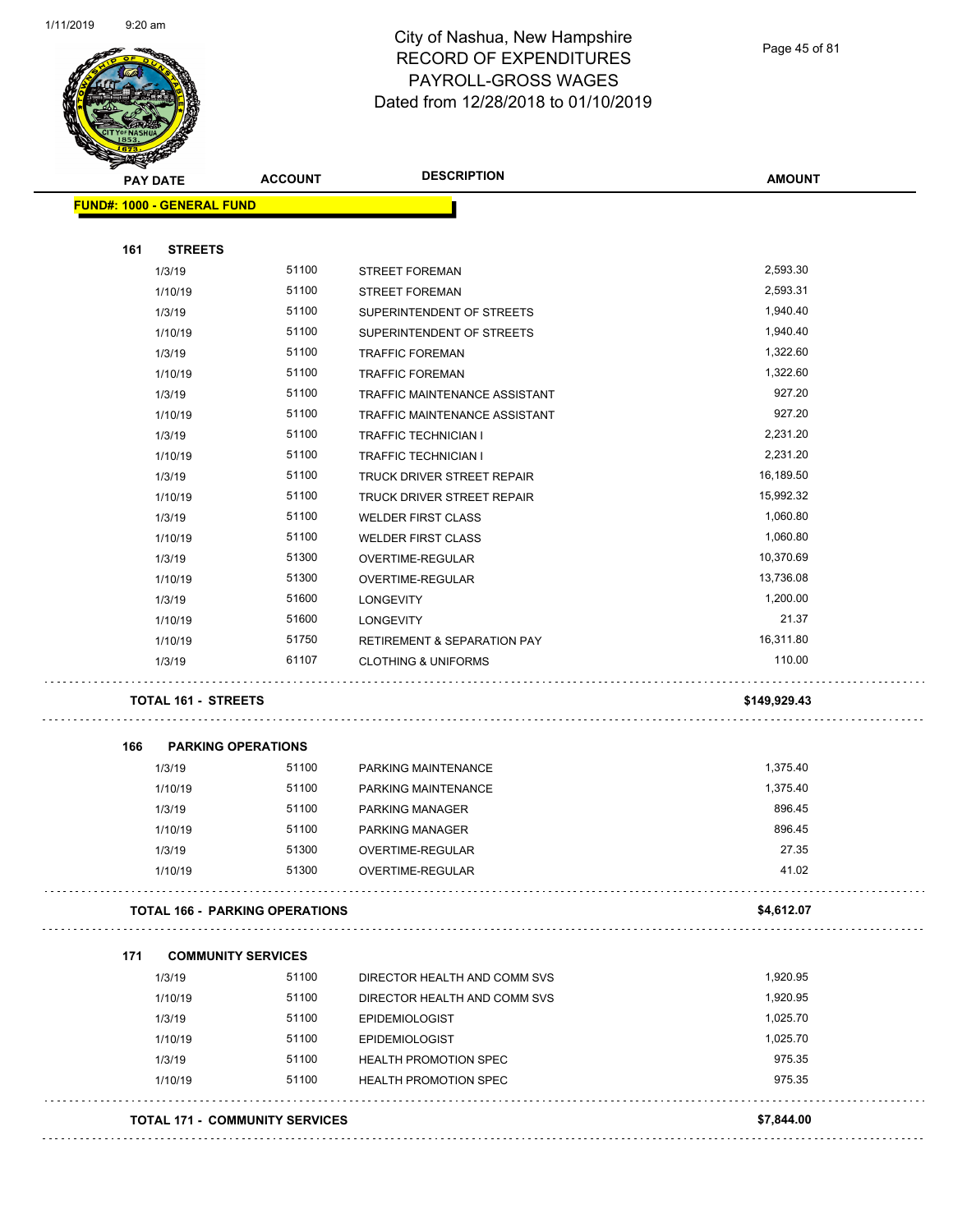

Page 46 of 81

| <b>PAY DATE</b>                   | <b>ACCOUNT</b>                            | <b>DESCRIPTION</b>               | <b>AMOUNT</b> |
|-----------------------------------|-------------------------------------------|----------------------------------|---------------|
| <b>FUND#: 1000 - GENERAL FUND</b> |                                           |                                  |               |
|                                   |                                           |                                  |               |
| 172                               | <b>COMMUNITY HEALTH</b>                   |                                  |               |
| 1/3/19                            | 51100                                     | ADMINISTRATIVE ASSISTANT II      | 797.25        |
| 1/10/19                           | 51100                                     | ADMINISTRATIVE ASSISTANT II      | 792.27        |
| 1/3/19                            | 51100                                     | BILINGUAL OUTREACH WORKER        | 874.70        |
| 1/10/19                           | 51100                                     | BILINGUAL OUTREACH WORKER        | 874.70        |
| 1/3/19                            | 51100                                     | CHIEF PUBLIC HEALTH NURSE        | 1,524.75      |
| 1/10/19                           | 51100                                     | CHIEF PUBLIC HEALTH NURSE        | 1,524.75      |
| 1/3/19                            | 51100                                     | PUB HEALTH NURSE                 | 2,399.70      |
| 1/10/19                           | 51100                                     | PUB HEALTH NURSE                 | 2,399.70      |
| 1/3/19                            | 51412                                     | <b>WAGES PER DIEM</b>            | 351.00        |
| 1/10/19                           | 51412                                     | <b>WAGES PER DIEM</b>            | 217.50        |
|                                   | <b>TOTAL 172 - COMMUNITY HEALTH</b>       |                                  | \$11,756.32   |
| 173                               | <b>ENVIRONMENTAL HEALTH</b>               |                                  |               |
| 1/3/19                            | 51100                                     | DEP HEALTH OFFICER/LAB DIRECTOR  | 1,172.20      |
| 1/10/19                           | 51100                                     | DEP HEALTH OFFICER/LAB DIRECTOR  | 1,172.20      |
| 1/3/19                            | 51100                                     | ENVIRONMENTAL HEALTH SPEC        | 1,807.97      |
| 1/10/19                           | 51100                                     | ENVIRONMENTAL HEALTH SPEC        | 1,807.97      |
| 1/3/19                            | 51100                                     | ENVIRONMENTAL TECH OFFICE MGR    | 1,067.20      |
| 1/10/19                           | 51100                                     | ENVIRONMENTAL TECH OFFICE MGR    | 1,067.20      |
| 1/3/19                            | 51100                                     | MANAGER ENVIRONMENTAL HEALTH     | 1,649.35      |
| 1/10/19                           | 51100                                     | MANAGER ENVIRONMENTAL HEALTH     | 1,649.35      |
| 1/3/19                            | 51300                                     | OVERTIME-REGULAR                 | 9.21          |
|                                   | <b>TOTAL 173 - ENVIRONMENTAL HEALTH</b>   |                                  | \$11,402.65   |
| 174                               | <b>WELFARE ADMINISTRATION</b>             |                                  |               |
| 1/3/19                            | 51100                                     | CASE TECHNICIAN WELFARE          | 1,711.25      |
| 1/10/19                           | 51100                                     | CASE TECHNICIAN WELFARE          | 1,711.25      |
| 1/3/19                            | 51100                                     | <b>INTAKE WORKER</b>             | 803.60        |
| 1/10/19                           | 51100                                     | <b>INTAKE WORKER</b>             | 803.60        |
| 1/3/19                            | 51100                                     | SENIOR CASE TECHNICIAN           | 1,034.86      |
| 1/10/19                           | 51100                                     | SENIOR CASE TECHNICIAN           | 1,034.86      |
| 1/3/19                            | 51100                                     | <b>WELFARE OFFICER</b>           | 1,705.80      |
| 1/10/19                           | 51100                                     | <b>WELFARE OFFICER</b>           | 1,705.80      |
|                                   | <b>TOTAL 174 - WELFARE ADMINISTRATION</b> |                                  | \$10,511.02   |
| 177                               | <b>PARKS &amp; RECREATION</b>             |                                  |               |
| 1/3/19                            | 51100                                     | ADMINISTRATIVE ASSISTANT II      | 842.05        |
| 1/10/19                           | 51100                                     | ADMINISTRATIVE ASSISTANT II      | 842.05        |
| 1/3/19                            | 51100                                     | <b>EQUIPMENT OPERATOR, PARKS</b> | 979.60        |
| 1/10/19                           | 51100                                     | EQUIPMENT OPERATOR, PARKS        | 979.60        |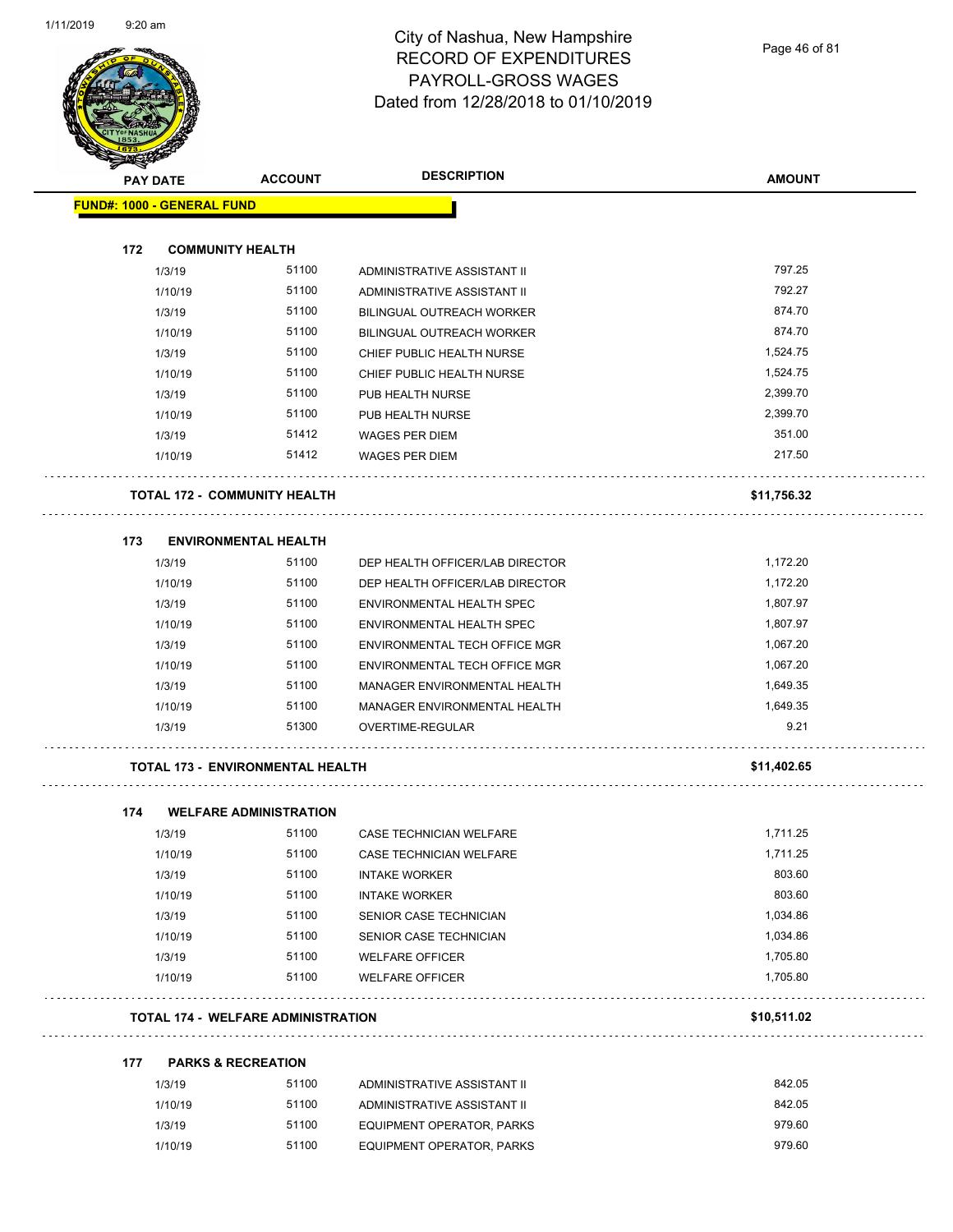

**AMOUNT PAY DATE ACCOUNT DESCRIPTION FUND#: 1000 - GENERAL FUND 177 PARKS & RECREATION** 1/3/19 51100 FOREMAN LABOR PARK 3,857.55 1/10/19 51100 FOREMAN LABOR PARK 3,889.95 1/3/19 51100 GROUNDSKEEPER MAINTENANCE 6 67170.85 1/10/19 51100 GROUNDSKEEPER MAINTENANCE 6,936.93 1/3/19 51100 GROUNDSMAN I 5,066.08 1/10/19 5,040.00 5 51100 GROUNDSMAN I 5,040.00 1/3/19 51100 GROUNDSMAN II 882.01 1/10/19 51100 GROUNDSMAN II 882.01 1/3/19 51100 LEAD GROUNDSMAN 1,981.60 1/10/19 51100 LEAD GROUNDSMAN 1,862.87 1/3/19 51100 PROGRAM COORDINATOR 382.70 1/10/19 51100 PROGRAM COORDINATOR 382.70 1/3/19 51100 RECREATION PROGRAM MANAGER 1,033.85 1/10/19 51100 RECREATION PROGRAM MANAGER 1,033.85 1/3/19 51100 STELLOS STADIUM ATTENDANT 50110 51100 103.10 1/10/19 51100 STELLOS STADIUM ATTENDANT 95.02 1/3/19 51100 SUPERINTENDENT OF PARKS RECR 1,940.39 1/10/19 51100 SUPERINTENDENT OF PARKS RECR 1,940.40 1/3/19 51300 OVERTIME-REGULAR 432.74 1/10/19 51300 OVERTIME-REGULAR 389.01 1/3/19 51420 WAGES-GAME OFFICIALS 1,386.00 1/10/19 51420 WAGES-GAME OFFICIALS 1,219.00

#### **TOTAL 177 - PARKS & RECREATION \$53,725.86**

. . . . . . . . . . . . . . . . . .

. . . . . . . . . . . . . . . . . .

| 179 | <b>LIBRARY</b> |       |                                |          |
|-----|----------------|-------|--------------------------------|----------|
|     | 1/3/19         | 51100 | ASSISTANT DIRECTOR LIBRARY     | 1,566.20 |
|     | 1/10/19        | 51100 | ASSISTANT DIRECTOR LIBRARY     | 1,566.20 |
|     | 1/3/19         | 51100 | ASSISTANT LIBRARIAN CIRCULATIO | 1,061.30 |
|     | 1/10/19        | 51100 | ASSISTANT LIBRARIAN CIRCULATIO | 1,061.30 |
|     | 1/3/19         | 51100 | ASSISTANT LIBRARIAN TECH SVS   | 802.25   |
|     | 1/10/19        | 51100 | ASSISTANT LIBRARIAN TECH SVS   | 802.25   |
|     | 1/3/19         | 51100 | ASSISTANT LIBRARIAN YOUTH SERV | 850.65   |
|     | 1/10/19        | 51100 | ASSISTANT LIBRARIAN YOUTH SERV | 850.65   |
|     | 1/3/19         | 51100 | <b>DIRECTOR LIBRARY</b>        | 2,160.15 |
|     | 1/10/19        | 51100 | DIRECTOR LIBRARY               | 2,160.15 |
|     | 1/3/19         | 51100 | EXECUTIVE ASST OFFICE MANAGER  | 982.60   |
|     | 1/10/19        | 51100 | EXECUTIVE ASST OFFICE MANAGER  | 982.60   |
|     | 1/3/19         | 51100 | <b>IT COORDINATOR</b>          | 942.65   |
|     | 1/10/19        | 51100 | <b>IT COORDINATOR</b>          | 942.65   |
|     | 1/3/19         | 51100 | <b>JANITOR</b>                 | 560.00   |
|     | 1/10/19        | 51100 | <b>JANITOR</b>                 | 560.00   |

1/10/19 51600 LONGEVITY 2,000.00 1/3/19 61107 CLOTHING & UNIFORMS 173.95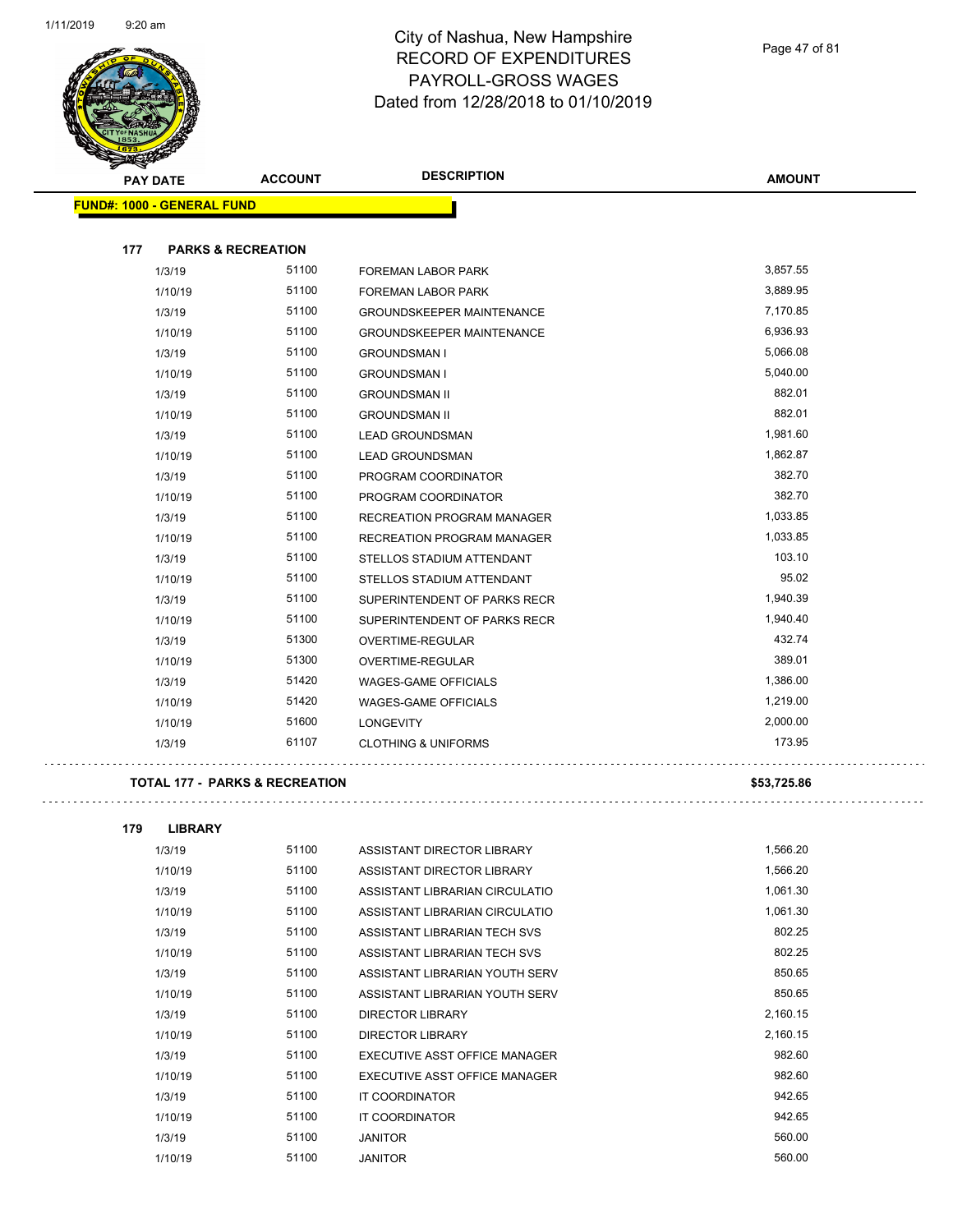

Page 48 of 81

| <b>PAY DATE</b>                   | <b>ACCOUNT</b> | <b>DESCRIPTION</b>                   | <b>AMOUNT</b> |
|-----------------------------------|----------------|--------------------------------------|---------------|
| <b>FUND#: 1000 - GENERAL FUND</b> |                |                                      |               |
|                                   |                |                                      |               |
| 179<br><b>LIBRARY</b>             |                |                                      |               |
| 1/3/19                            | 51100          | LIBRARIAN ADULT SERVICES             | 902.55        |
| 1/10/19                           | 51100          | LIBRARIAN ADULT SERVICES             | 902.55        |
| 1/3/19                            | 51100          | <b>LIBRARIAN CIRCULATION</b>         | 1,093.85      |
| 1/10/19                           | 51100          | LIBRARIAN CIRCULATION                | 1,093.85      |
| 1/3/19                            | 51100          | LIBRARIAN OUTREACH SVS               | 1,089.65      |
| 1/10/19                           | 51100          | LIBRARIAN OUTREACH SVS               | 1,089.65      |
| 1/3/19                            | 51100          | <b>LIBRARIAN TECH SERVICES</b>       | 1,131.00      |
| 1/10/19                           | 51100          | <b>LIBRARIAN TECH SERVICES</b>       | 1,130.99      |
| 1/3/19                            | 51100          | <b>LIBRARIAN YOUTH SERVICES</b>      | 2,444.40      |
| 1/10/19                           | 51100          | LIBRARIAN YOUTH SERVICES             | 2,444.40      |
| 1/3/19                            | 51100          | LIBRARY ASSISTANT CIRCULATION        | 5,764.59      |
| 1/10/19                           | 51100          | LIBRARY ASSISTANT CIRCULATION        | 5,764.62      |
| 1/3/19                            | 51100          | LIBRARY ASSISTANT MEDIA SERVIC       | 770.95        |
| 1/10/19                           | 51100          | LIBRARY ASSISTANT MEDIA SERVIC       | 770.95        |
| 1/3/19                            | 51100          | LIBRARY ASSISTANT TECH SVS           | 770.95        |
| 1/10/19                           | 51100          | LIBRARY ASSISTANT TECH SVS           | 770.95        |
| 1/3/19                            | 51100          | LIBRARY ASSISTANT YOUTH SERVIC       | 2,139.69      |
| 1/10/19                           | 51100          | LIBRARY ASSISTANT YOUTH SERVIC       | 2,139.69      |
| 1/3/19                            | 51100          | MAINTENANCE SUPV                     | 929.50        |
| 1/10/19                           | 51100          | <b>MAINTENANCE SUPV</b>              | 929.49        |
| 1/3/19                            | 51100          | PAGE & COLLECTION COORDINATOR        | 916.15        |
| 1/10/19                           | 51100          | PAGE & COLLECTION COORDINATOR        | 916.14        |
| 1/3/19                            | 51100          | REFERENCE LIBRARIAN ADULT SERV       | 3,309.01      |
| 1/10/19                           | 51100          | REFERENCE LIBRARIAN ADULT SERV       | 3,309.03      |
| 1/3/19                            | 51100          | REFERENCE LIBRARIAN TECH SVS         | 824.76        |
| 1/10/19                           | 51100          | REFERENCE LIBRARIAN TECH SVS         | 824.76        |
| 1/3/19                            | 51100          | <b>SECURITY LIBRARY</b>              | 669.60        |
| 1/10/19                           | 51100          | <b>SECURITY LIBRARY</b>              | 669.60        |
| 1/3/19                            | 51200          | <b>JANITOR</b>                       | 250.00        |
| 1/10/19                           | 51200          | JANITOR                              | 250.00        |
| 1/3/19                            | 51200          | LIBRARY ASSISTANT CIRCULATION        | 564.37        |
| 1/10/19                           | 51200          | <b>LIBRARY ASSISTANT CIRCULATION</b> | 481.37        |
| 1/3/19                            | 51200          | LIBRARY ASSISTANT TECH SVS           | 453.15        |
| 1/10/19                           | 51200          | LIBRARY ASSISTANT TECH SVS           | 453.17        |
| 1/3/19                            | 51200          | <b>LIBRARY PAGE</b>                  | 732.71        |
| 1/10/19                           | 51200          | <b>LIBRARY PAGE</b>                  | 613.57        |
| 1/3/19                            | 51200          | RECEPTIONIST/DATA ENTRY SPECIALIST   | 438.50        |
| 1/10/19                           | 51200          | RECEPTIONIST/DATA ENTRY SPECIALIST   | 438.50        |
| 1/3/19                            | 51200          | REFERENCE LIBRARIAN ADULT SERV       | 743.92        |
| 1/10/19                           | 51200          | REFERENCE LIBRARIAN ADULT SERV       | 743.92        |
| 1/3/19                            | 51200          | <b>SECURITY LIBRARY</b>              | 385.94        |
| 1/10/19                           | 51200          | <b>SECURITY LIBRARY</b>              | 385.94        |
| 1/3/19                            | 51300          | OVERTIME-REGULAR                     | 42.60         |
| 1/10/19                           | 51300          | OVERTIME-REGULAR                     | 894.07        |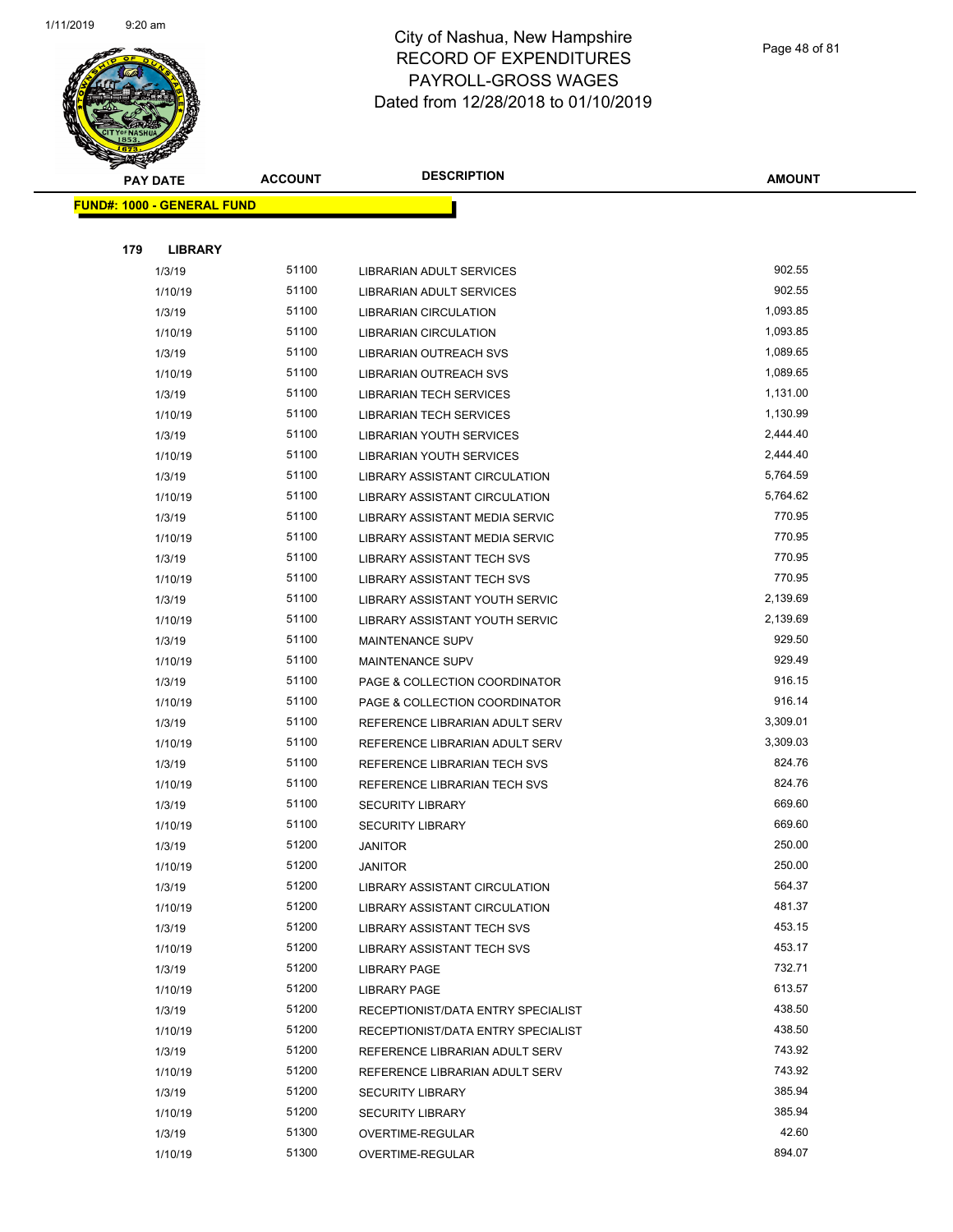| $9:20$ am                                |                              | City of Nashua, New Hampshire<br><b>RECORD OF EXPENDITURES</b><br>PAYROLL-GROSS WAGES<br>Dated from 12/28/2018 to 01/10/2019 | Page 49 of 81 |
|------------------------------------------|------------------------------|------------------------------------------------------------------------------------------------------------------------------|---------------|
| <b>PAY DATE</b>                          | <b>ACCOUNT</b>               | <b>DESCRIPTION</b>                                                                                                           | <b>AMOUNT</b> |
| FUND#: 1000 - GENERAL FUND               |                              |                                                                                                                              |               |
| <b>TOTAL 179 - LIBRARY</b>               |                              |                                                                                                                              | \$71,236.65   |
|                                          |                              |                                                                                                                              |               |
| 181                                      | <b>COMMUNITY DEVELOPMENT</b> |                                                                                                                              |               |
| 1/3/19                                   | 51100                        | ADMINISTRATIVE ASSISTANT II                                                                                                  | 766.50        |
| 1/10/19                                  | 51100                        | ADMINISTRATIVE ASSISTANT II                                                                                                  | 766.50        |
| 1/3/19                                   | 51100                        | DIRECTOR COMMUNITY DEVELOPMENT                                                                                               | 2,294.80      |
| 1/10/19                                  | 51100                        | DIRECTOR COMMUNITY DEVELOPMENT                                                                                               | 2,294.80      |
| 1/3/19                                   | 51100                        | <b>TRANSPORTATION PLANNER</b>                                                                                                | 1,285.65      |
| 1/10/19                                  | 51100                        | <b>TRANSPORTATION PLANNER</b>                                                                                                | 1,285.65      |
| 1/3/19                                   | 51100                        | <b>WATERWAYS MANAGER</b>                                                                                                     | 1,524.75      |
| 1/10/19                                  | 51100                        | <b>WATERWAYS MANAGER</b>                                                                                                     | 1,524.75      |
| 1/3/19                                   | 51200                        | ADMINISTRATIVE ASSISTANT I                                                                                                   | 382.40        |
| 1/10/19                                  | 51200                        | ADMINISTRATIVE ASSISTANT I                                                                                                   | 382.40        |
| 1/3/19                                   | 51400                        | WAGES TEMPORARY-SEASONAL                                                                                                     | 50.00         |
| 1/10/19                                  | 51400                        | WAGES TEMPORARY-SEASONAL                                                                                                     | 50.00         |
| <b>TOTAL 181 - COMMUNITY DEVELOPMENT</b> |                              |                                                                                                                              | \$12,608.20   |
| 182                                      | <b>PLANNING AND ZONING</b>   |                                                                                                                              |               |
| 1/3/19                                   | 51100                        | DEPARTMENT COORDINATOR                                                                                                       | 1,026.40      |
| 1/10/19                                  | 51100                        | DEPARTMENT COORDINATOR                                                                                                       | 1,026.40      |
| 1/3/19                                   | 51100                        | DEPUTY PLANNING MANAGER                                                                                                      | 2,800.80      |
| 1/10/19                                  | 51100                        | DEPUTY PLANNING MANAGER                                                                                                      | 2,800.80      |
| 1/3/19                                   | 51100                        | MANAGER PLANNING DEPT                                                                                                        |               |
| 1/10/19                                  |                              |                                                                                                                              | 2,151.45      |
|                                          | 51100                        | MANAGER PLANNING DEPT                                                                                                        | 2,151.45      |
| 1/3/19                                   | 51100                        | PLANNER I                                                                                                                    | 1,877.70      |
| 1/10/19                                  | 51100                        | PLANNER I                                                                                                                    | 1,877.70      |
| 1/3/19                                   | 51100                        | ZONING COORDINATOR                                                                                                           | 821.65        |
| 1/10/19                                  | 51100                        | ZONING COORDINATOR                                                                                                           | 821.65        |
| <b>TOTAL 182 - PLANNING AND ZONING</b>   |                              |                                                                                                                              | \$17,356.00   |
|                                          |                              |                                                                                                                              |               |
| 183                                      | <b>ECONOMIC DEVELOPMENT</b>  |                                                                                                                              |               |
| 1/3/19                                   | 51100                        | ECONOMIC DEV DIRECTOR                                                                                                        | 2,084.05      |
| 1/10/19                                  | 51100                        | ECONOMIC DEV DIRECTOR                                                                                                        | 2,084.05      |
| 1/3/19                                   | 51100                        | HUNT MEMORIAL BLDG & ARTS ADM                                                                                                | 372.95        |
| 1/10/19                                  | 51100                        | HUNT MEMORIAL BLDG & ARTS ADM                                                                                                | 372.95        |
| <b>TOTAL 183 - ECONOMIC DEVELOPMENT</b>  |                              |                                                                                                                              | \$4,914.00    |
| <b>SCHOOL</b><br>191                     |                              |                                                                                                                              |               |
| 1/3/19                                   | 51100                        | 21 CENTURY ELEM MFAM RES COORD                                                                                               | 1,356.32      |

1/11/2019 9:20 am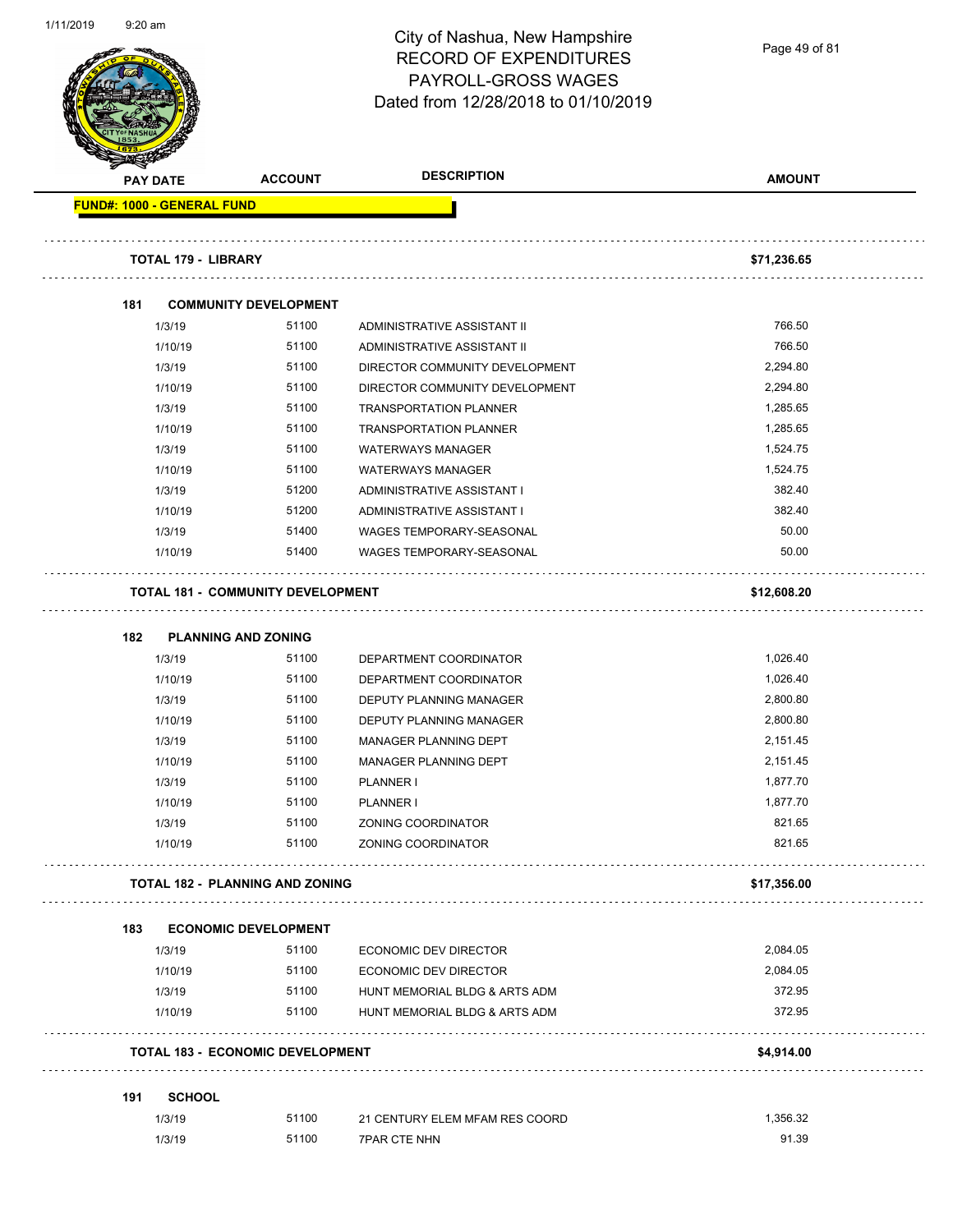

|     | <b>FUND#: 1000 - GENERAL FUND</b> |                |                                                     |                       |
|-----|-----------------------------------|----------------|-----------------------------------------------------|-----------------------|
|     |                                   |                |                                                     |                       |
| 191 | <b>SCHOOL</b>                     |                |                                                     |                       |
|     | 1/10/19                           | 51100          | <b>7PAR CTE NHN</b>                                 | 362.05                |
|     | 1/3/19                            | 51100          | ASSISTANT DIRECTOR BUSINESS                         | 3,162.60              |
|     | 1/3/19                            | 51100          | ASSISTANT PRINCIPAL AMH                             | 1,469.52              |
|     | 1/3/19                            | 51100          | ASSISTANT PRINCIPAL BIC                             | 3,350.19              |
|     | 1/3/19                            | 51100          | ASSISTANT PRINCIPAL BIR                             | 1,655.51              |
|     | 1/3/19                            | 51100          | ASSISTANT PRINCIPAL BRO                             | 1,659.60              |
|     | 1/3/19                            | 51100          | ASSISTANT PRINCIPAL CHARL                           | 3,228.21              |
|     | 1/3/19                            | 51100          | ASSISTANT PRINCIPAL DR CRSP                         | 1,614.10              |
|     | 1/3/19                            | 51100          | ASSISTANT PRINCIPAL ELM                             | 7,224.39              |
|     | 1/3/19                            | 51100          | ASSISTANT PRINCIPAL FES                             | 3,201.01              |
|     | 1/3/19                            | 51100          | ASSISTANT PRINCIPAL FMS                             | 3,882.70              |
|     | 1/3/19                            | 51100          | ASSISTANT PRINCIPAL LEDGE                           | 3,228.20              |
|     | 1/3/19                            | 51100          | ASSISTANT PRINCIPAL MDE                             | 3,067.29              |
|     | 1/3/19                            | 51100          | ASSISTANT PRINCIPAL MTP                             | 2,826.91              |
|     | 1/3/19                            | 51100          | ASSISTANT PRINCIPAL NHN                             | 14,249.21             |
|     | 1/3/19                            | 51100<br>51100 | ASSISTANT PRINCIPAL NHS                             | 13,615.39<br>3,261.40 |
|     | 1/3/19                            |                | ASSISTANT PRINCIPAL PMS                             |                       |
|     | 1/3/19<br>1/3/19                  | 51100<br>51100 | ASSISTANT PRINCIPAL SHE                             | 1,437.50<br>8,830.90  |
|     |                                   | 51100          | ASSISTANT SUPERINTENDENT<br>ASST DIRECTOR PLANT OPS | 2,689.30              |
|     | 1/3/19<br>1/3/19                  | 51100          | <b>ASST DIRECTOR SPED</b>                           | 10,118.70             |
|     | 1/3/19                            | 51100          | ASST SYSTEMS ADMIN FULL YEAR                        | 15,302.09             |
|     | 1/3/19                            | 51100          | ASST SYSTEMS ADMIN SCH YEAR                         | 479.43                |
|     | 1/10/19                           | 51100          | ASST SYSTEMS ADMIN SCH YEAR                         | 639.24                |
|     | 1/3/19                            | 51100          | ATTENDANCE OFFICER                                  | 2,481.78              |
|     | 1/3/19                            | 51100          | CHIEF OPERATING OFFICER                             | 4,323.70              |
|     | 1/3/19                            | 51100          | CLERICAL ACADEMY NHN                                | 614.04                |
|     | 1/10/19                           | 51100          | CLERICAL ACADEMY NHN                                | 4,451.09              |
|     | 1/3/19                            | 51100          | CLERICAL ACADEMY NHS                                | 606.62                |
|     | 1/10/19                           | 51100          | CLERICAL ACADEMY NHS                                | 4,501.15              |
|     | 1/3/19                            | 51100          | CLERICAL ASST SUPER SUP                             | 1,370.25              |
|     | 1/10/19                           | 51100          | CLERICAL ASST SUPER SUP                             | 1,306.36              |
|     | 1/3/19                            | 51100          | CLERICAL ATHLETIC NHN                               | 159.98                |
|     | 1/10/19                           | 51100          | CLERICAL ATHLETIC NHN                               | 977.81                |
|     | 1/3/19                            | 51100          | CLERICAL ATHLETIC NHS                               | 143.33                |
|     | 1/10/19                           | 51100          | CLERICAL ATHLETIC NHS                               | 1,663.05              |
|     | 1/3/19                            | 51100          | <b>CLERICAL BUSINESS</b>                            | 3,217.20              |
|     | 1/10/19                           | 51100          | <b>CLERICAL BUSINESS</b>                            | 4,779.13              |
|     | 1/3/19                            | 51100          | CLERICAL CHIEF OP OFFICER SUP                       | 738.25                |
|     | 1/10/19                           | 51100          | CLERICAL CHIEF OP OFFICER SUP                       | 738.25                |
|     | 1/3/19                            | 51100          | CLERICAL CTE NHN                                    | 136.35                |
|     | 1/10/19                           | 51100          | CLERICAL CTE NHN                                    | 748.80                |
|     | 1/3/19                            | 51100          | <b>CLERICAL CTE NHS</b>                             | 159.98                |
|     | 1/10/19                           | 51100          | <b>CLERICAL CTE NHS</b>                             | 1,011.28              |

**AMOUNT**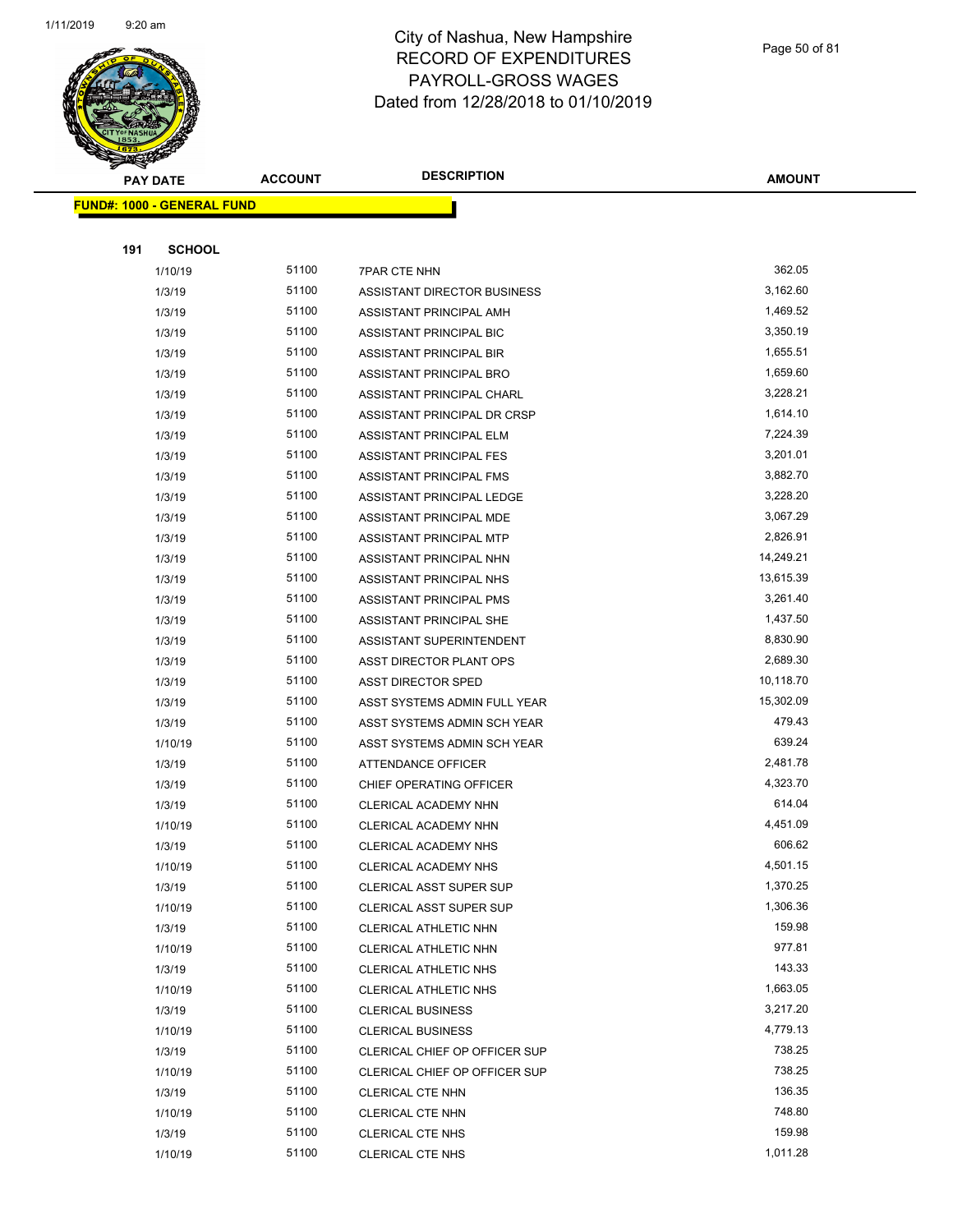

Page 51 of 81

| <b>PAY DATE</b>                   | <b>ACCOUNT</b> | <b>DESCRIPTION</b>              | <b>AMOUNT</b> |
|-----------------------------------|----------------|---------------------------------|---------------|
| <b>FUND#: 1000 - GENERAL FUND</b> |                |                                 |               |
|                                   |                |                                 |               |
| 191<br><b>SCHOOL</b>              |                |                                 |               |
| 1/3/19                            | 51100          | CLERICAL GUIDANCE ELM           | 159.98        |
| 1/10/19                           | 51100          | CLERICAL GUIDANCE ELM           | 925.20        |
| 1/3/19                            | 51100          | CLERICAL GUIDANCE NHN           | 405.41        |
| 1/10/19                           | 51100          | CLERICAL GUIDANCE NHN           | 2,497.23      |
| 1/3/19                            | 51100          | <b>CLERICAL GUIDANCE NHS</b>    | 398.88        |
| 1/10/19                           | 51100          | <b>CLERICAL GUIDANCE NHS</b>    | 2,177.09      |
| 1/3/19                            | 51100          | CLERICAL HUMAN RESOURCES        | 2,080.15      |
| 1/10/19                           | 51100          | <b>CLERICAL HUMAN RESOURCES</b> | 4,024.13      |
| 1/3/19                            | 51100          | <b>CLERICAL PAYROLL SUP</b>     | 1,502.30      |
| 1/10/19                           | 51100          | <b>CLERICAL PAYROLL SUP</b>     | 2,237.80      |
| 1/3/19                            | 51100          | <b>CLERICAL PLANT OPS</b>       | 751.15        |
| 1/10/19                           | 51100          | <b>CLERICAL PLANT OPS</b>       | 2,064.75      |
| 1/3/19                            | 51100          | <b>CLERICAL PRINCIPAL AMH</b>   | 286.66        |
| 1/10/19                           | 51100          | <b>CLERICAL PRINCIPAL AMH</b>   | 1,776.28      |
| 1/3/19                            | 51100          | <b>CLERICAL PRINCIPAL BIC</b>   | 303.31        |
| 1/10/19                           | 51100          | <b>CLERICAL PRINCIPAL BIC</b>   | 1,877.22      |
| 1/3/19                            | 51100          | <b>CLERICAL PRINCIPAL BIR</b>   | 319.96        |
| 1/10/19                           | 51100          | <b>CLERICAL PRINCIPAL BIR</b>   | 1,954.58      |
| 1/3/19                            | 51100          | <b>CLERICAL PRINCIPAL BRO</b>   | 303.31        |
| 1/10/19                           | 51100          | <b>CLERICAL PRINCIPAL BRO</b>   | 2,636.32      |
| 1/3/19                            | 51100          | CLERICAL PRINCIPAL CHA          | 300.46        |
| 1/10/19                           | 51100          | CLERICAL PRINCIPAL CHA          | 1,859.97      |
| 1/3/19                            | 51100          | CLERICAL PRINCIPAL DRC          | 294.08        |
| 1/10/19                           | 51100          | <b>CLERICAL PRINCIPAL DRC</b>   | 1,829.47      |
| 1/3/19                            | 51100          | <b>CLERICAL PRINCIPAL ELM</b>   | 541.10        |
| 1/10/19                           | 51100          | <b>CLERICAL PRINCIPAL ELM</b>   | 4,046.45      |
| 1/3/19                            | 51100          | <b>CLERICAL PRINCIPAL FES</b>   | 157.73        |
| 1/10/19                           | 51100          | <b>CLERICAL PRINCIPAL FES</b>   | 1,365.50      |
| 1/3/19                            | 51100          | <b>CLERICAL PRINCIPAL FMS</b>   | 461.04        |
| 1/10/19                           | 51100          | CLERICAL PRINCIPAL FMS          | 3,603.42      |
| 1/3/19                            | 51100          | <b>CLERICAL PRINCIPAL LDG</b>   | 286.58        |
| 1/10/19                           | 51100          | <b>CLERICAL PRINCIPAL LDG</b>   | 2,542.18      |
| 1/3/19                            | 51100          | CLERICAL PRINCIPAL MDE          | 307.96        |
| 1/10/19                           | 51100          | <b>CLERICAL PRINCIPAL MDE</b>   | 1,860.61      |
| 1/3/19                            | 51100          | <b>CLERICAL PRINCIPAL MTP</b>   | 301.06        |
| 1/10/19                           | 51100          | <b>CLERICAL PRINCIPAL MTP</b>   | 3,480.44      |
| 1/3/19                            | 51100          | CLERICAL PRINCIPAL NHN          | 286.66        |
| 1/10/19                           | 51100          | CLERICAL PRINCIPAL NHN          | 2,542.18      |
| 1/3/19                            | 51100          | <b>CLERICAL PRINCIPAL NHS</b>   | 311.85        |
| 1/10/19                           | 51100          | <b>CLERICAL PRINCIPAL NHS</b>   | 2,547.89      |
| 1/3/19                            | 51100          | <b>CLERICAL PRINCIPAL NSE</b>   | 317.71        |
| 1/10/19                           | 51100          | <b>CLERICAL PRINCIPAL NSE</b>   | 1,960.00      |
| 1/3/19                            | 51100          | <b>CLERICAL PRINCIPAL PMS</b>   | 279.68        |
| 1/10/19                           | 51100          | <b>CLERICAL PRINCIPAL PMS</b>   | 1,721.02      |
|                                   |                |                                 |               |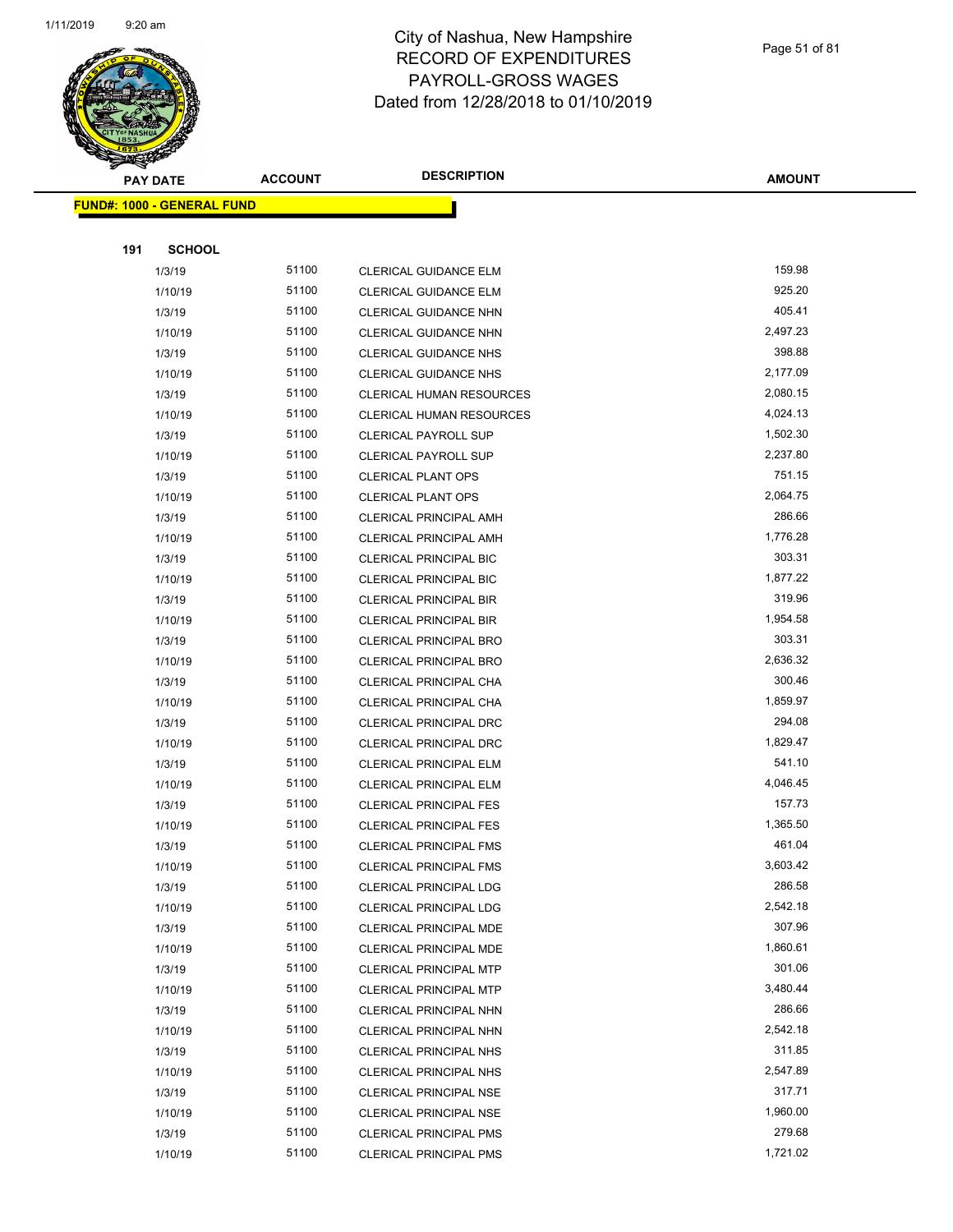

Page 52 of 81

| $\tilde{\phantom{a}}$<br><b>PAY DATE</b> | <b>ACCOUNT</b> | <b>DESCRIPTION</b>                 | <b>AMOUNT</b> |
|------------------------------------------|----------------|------------------------------------|---------------|
| <b>FUND#: 1000 - GENERAL FUND</b>        |                |                                    |               |
|                                          |                |                                    |               |
| 191<br><b>SCHOOL</b>                     |                |                                    |               |
| 1/3/19                                   | 51100          | <b>CLERICAL PRINCIPAL SHE</b>      | 319.96        |
| 1/10/19                                  | 51100          | <b>CLERICAL PRINCIPAL SHE</b>      | 1,982.37      |
| 1/3/19                                   | 51100          | CLERICAL RECEPTIONIST NHN          | 159.98        |
| 1/10/19                                  | 51100          | CLERICAL RECEPTIONIST NHN          | 983.91        |
| 1/3/19                                   | 51100          | CLERICAL RECEPTIONIST NHS          | 136.35        |
| 1/10/19                                  | 51100          | CLERICAL RECEPTIONIST NHS          | 840.06        |
| 1/3/19                                   | 51100          | CLERICAL SPECIAL ED NHN            | 136.35        |
| 1/10/19                                  | 51100          | CLERICAL SPECIAL ED NHN            | 838.71        |
| 1/3/19                                   | 51100          | CLERICAL SPECIAL ED NHS            | 143.33        |
| 1/10/19                                  | 51100          | CLERICAL SPECIAL ED NHS            | 897.90        |
| 1/3/19                                   | 51100          | CLERICAL SPECIAL ED SUP            | 1,363.51      |
| 1/10/19                                  | 51100          | CLERICAL SPECIAL ED SUP            | 2,038.51      |
| 1/3/19                                   | 51100          | <b>CLERICAL STUDENT SERV SUP</b>   | 822.75        |
| 1/10/19                                  | 51100          | CLERICAL STUDENT SERV SUP          | 822.76        |
| 1/3/19                                   | 51100          | CLERICAL SUPERINTENDANT HRLY       | 779.65        |
| 1/10/19                                  | 51100          | CLERICAL SUPERINTENDANT HRLY       | 779.64        |
| 1/3/19                                   | 51100          | <b>CLERICAL SUPERINTENDANT SUP</b> | 1,848.30      |
| 1/3/19                                   | 51100          | <b>CUSTODIAN AMH</b>               | 1,389.60      |
| 1/10/19                                  | 51100          | <b>CUSTODIAN AMH</b>               | 1,389.60      |
| 1/3/19                                   | 51100          | <b>CUSTODIAN ASST HEAD ELM</b>     | 791.20        |
| 1/10/19                                  | 51100          | <b>CUSTODIAN ASST HEAD ELM</b>     | 791.20        |
| 1/3/19                                   | 51100          | <b>CUSTODIAN ASST HEAD FMS</b>     | 791.20        |
| 1/10/19                                  | 51100          | <b>CUSTODIAN ASST HEAD FMS</b>     | 791.20        |
| 1/3/19                                   | 51100          | <b>CUSTODIAN ASST HEAD NHN</b>     | 1,590.40      |
| 1/10/19                                  | 51100          | <b>CUSTODIAN ASST HEAD NHN</b>     | 1,590.41      |
| 1/3/19                                   | 51100          | <b>CUSTODIAN ASST HEAD NHS</b>     | 1,582.40      |
| 1/10/19                                  | 51100          | <b>CUSTODIAN ASST HEAD NHS</b>     | 1,582.40      |
| 1/3/19                                   | 51100          | <b>CUSTODIAN ASST HEAD PMS</b>     | 791.20        |
| 1/10/19                                  | 51100          | <b>CUSTODIAN ASST HEAD PMS</b>     | 791.20        |
| 1/3/19                                   | 51100          | <b>CUSTODIAN BIC</b>               | 1,389.60      |
| 1/10/19                                  | 51100          | <b>CUSTODIAN BIC</b>               | 1,289.72      |
| 1/3/19                                   | 51100          | <b>CUSTODIAN BIR</b>               | 1,389.60      |
| 1/10/19                                  | 51100          | <b>CUSTODIAN BIR</b>               | 1,389.60      |
| 1/3/19                                   | 51100          | <b>CUSTODIAN BRO</b>               | 1,389.60      |
| 1/10/19                                  | 51100          | <b>CUSTODIAN BRO</b>               | 1,389.60      |
| 1/3/19                                   | 51100          | <b>CUSTODIAN CHA</b>               | 694.80        |
| 1/10/19                                  | 51100          | <b>CUSTODIAN CHA</b>               | 694.80        |
| 1/3/19                                   | 51100          | <b>CUSTODIAN DRC</b>               | 1,389.60      |
| 1/10/19                                  | 51100          | <b>CUSTODIAN DRC</b>               | 1,389.60      |
| 1/3/19                                   | 51100          | <b>CUSTODIAN ELM</b>               | 5,074.79      |
| 1/10/19                                  | 51100          | <b>CUSTODIAN ELM</b>               | 4,953.20      |
| 1/3/19                                   | 51100          | <b>CUSTODIAN FES</b>               | 1,389.60      |
| 1/10/19                                  | 51100          | <b>CUSTODIAN FES</b>               | 1,389.60      |
| 1/3/19                                   | 51100          | <b>CUSTODIAN FMS</b>               | 2,366.65      |
|                                          |                |                                    |               |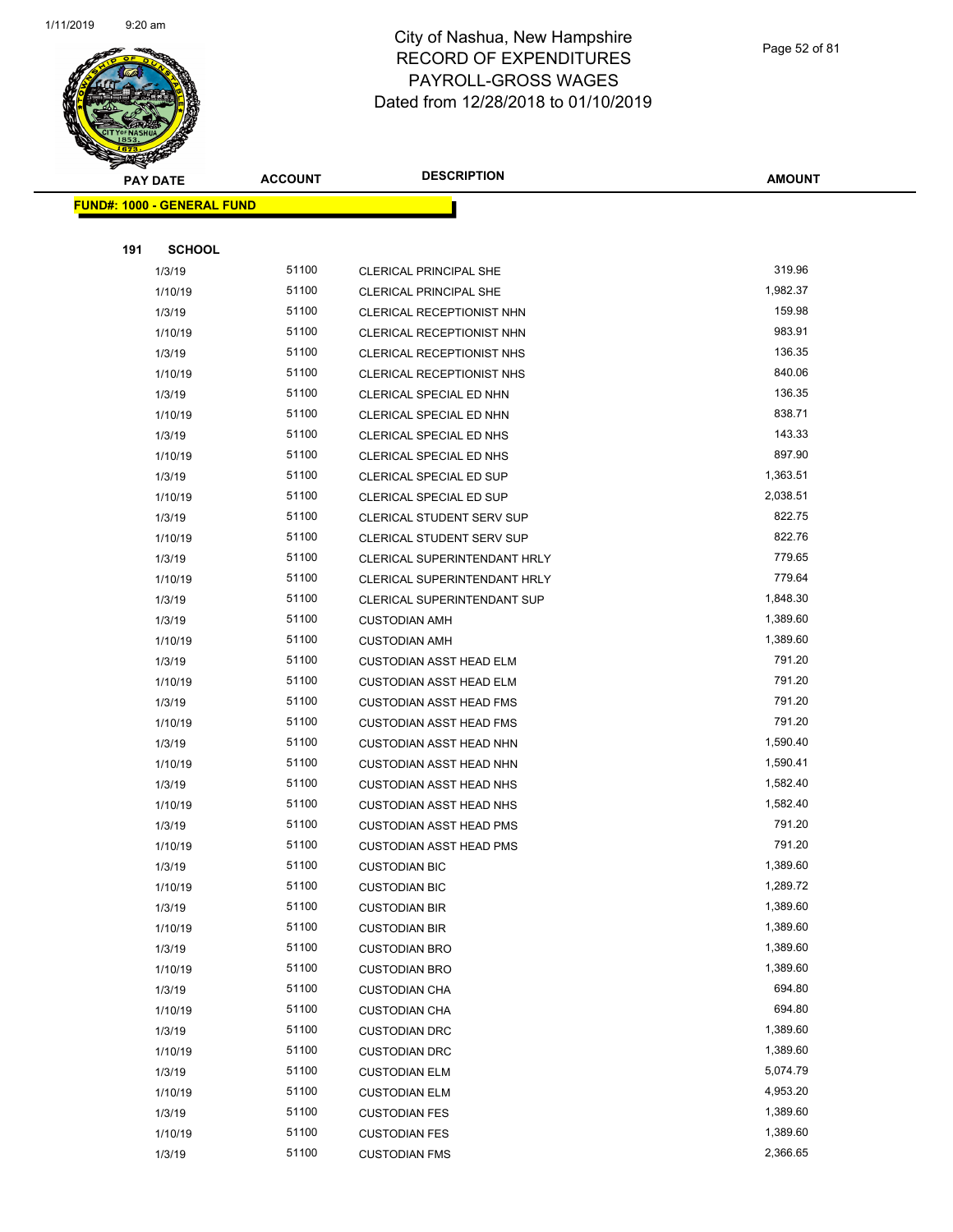

|     | <b>PAY DATE</b>                   | <b>ACCOUNT</b> | <b>DESCRIPTION</b>        | <b>AMOUNT</b> |
|-----|-----------------------------------|----------------|---------------------------|---------------|
|     | <b>FUND#: 1000 - GENERAL FUND</b> |                |                           |               |
|     |                                   |                |                           |               |
| 191 | <b>SCHOOL</b>                     |                |                           |               |
|     | 1/10/19                           | 51100          | <b>CUSTODIAN FMS</b>      | 2,084.40      |
|     | 1/3/19                            | 51100          | <b>CUSTODIAN HEAD AMH</b> | 791.20        |
|     | 1/10/19                           | 51100          | <b>CUSTODIAN HEAD AMH</b> | 791.20        |
|     | 1/3/19                            | 51100          | <b>CUSTODIAN HEAD BIC</b> | 791.20        |
|     | 1/10/19                           | 51100          | <b>CUSTODIAN HEAD BIC</b> | 791.20        |
|     | 1/3/19                            | 51100          | <b>CUSTODIAN HEAD BIR</b> | 791.20        |
|     | 1/10/19                           | 51100          | <b>CUSTODIAN HEAD BIR</b> | 791.20        |
|     | 1/3/19                            | 51100          | <b>CUSTODIAN HEAD BRO</b> | 791.21        |
|     | 1/10/19                           | 51100          | <b>CUSTODIAN HEAD BRO</b> | 791.20        |
|     | 1/3/19                            | 51100          | <b>CUSTODIAN HEAD CHA</b> | 791.20        |
|     | 1/10/19                           | 51100          | <b>CUSTODIAN HEAD CHA</b> | 791.20        |
|     | 1/3/19                            | 51100          | <b>CUSTODIAN HEAD DRC</b> | 791.20        |
|     | 1/10/19                           | 51100          | <b>CUSTODIAN HEAD DRC</b> | 791.20        |
|     | 1/3/19                            | 51100          | <b>CUSTODIAN HEAD ELM</b> | 937.60        |
|     | 1/10/19                           | 51100          | <b>CUSTODIAN HEAD ELM</b> | 937.60        |
|     | 1/3/19                            | 51100          | <b>CUSTODIAN HEAD FES</b> | 791.20        |
|     | 1/10/19                           | 51100          | <b>CUSTODIAN HEAD FES</b> | 791.20        |
|     | 1/3/19                            | 51100          | <b>CUSTODIAN HEAD FMS</b> | 937.60        |
|     | 1/10/19                           | 51100          | <b>CUSTODIAN HEAD FMS</b> | 937.60        |
|     | 1/3/19                            | 51100          | <b>CUSTODIAN HEAD LDG</b> | 791.20        |
|     | 1/10/19                           | 51100          | <b>CUSTODIAN HEAD LDG</b> | 791.20        |
|     | 1/3/19                            | 51100          | <b>CUSTODIAN HEAD MDE</b> | 791.20        |
|     | 1/10/19                           | 51100          | <b>CUSTODIAN HEAD MDE</b> | 791.21        |
|     | 1/3/19                            | 51100          | <b>CUSTODIAN HEAD MTP</b> | 791.20        |
|     | 1/10/19                           | 51100          | <b>CUSTODIAN HEAD MTP</b> | 791.20        |
|     | 1/3/19                            | 51100          | <b>CUSTODIAN HEAD NHN</b> | 937.31        |
|     | 1/10/19                           | 51100          | <b>CUSTODIAN HEAD NHN</b> | 943.20        |
|     | 1/3/19                            | 51100          | <b>CUSTODIAN HEAD NHS</b> | 943.20        |
|     | 1/10/19                           | 51100          | <b>CUSTODIAN HEAD NHS</b> | 943.20        |
|     | 1/3/19                            | 51100          | <b>CUSTODIAN HEAD NSE</b> | 791.20        |
|     | 1/10/19                           | 51100          | <b>CUSTODIAN HEAD NSE</b> | 791.20        |
|     | 1/3/19                            | 51100          | <b>CUSTODIAN HEAD PMS</b> | 937.60        |
|     | 1/10/19                           | 51100          | <b>CUSTODIAN HEAD PMS</b> | 937.60        |
|     | 1/3/19                            | 51100          | <b>CUSTODIAN HEAD SHE</b> | 791.20        |
|     | 1/10/19                           | 51100          | <b>CUSTODIAN HEAD SHE</b> | 791.20        |
|     | 1/3/19                            | 51100          | <b>CUSTODIAN LDG</b>      | 694.80        |
|     | 1/10/19                           | 51100          | <b>CUSTODIAN LDG</b>      | 694.80        |
|     | 1/3/19                            | 51100          | <b>CUSTODIAN MDE</b>      | 977.05        |
|     | 1/10/19                           | 51100          | <b>CUSTODIAN MDE</b>      | 908.96        |
|     | 1/3/19                            | 51100          | <b>CUSTODIAN MTP</b>      | 1,389.60      |
|     | 1/10/19                           | 51100          | <b>CUSTODIAN MTP</b>      | 1,389.60      |
|     | 1/3/19                            | 51100          | <b>CUSTODIAN NHN</b>      | 8,581.12      |
|     | 1/10/19                           | 51100          | <b>CUSTODIAN NHN</b>      | 8,624.52      |
|     | 1/3/19                            | 51100          | <b>CUSTODIAN NHS</b>      | 9,292.20      |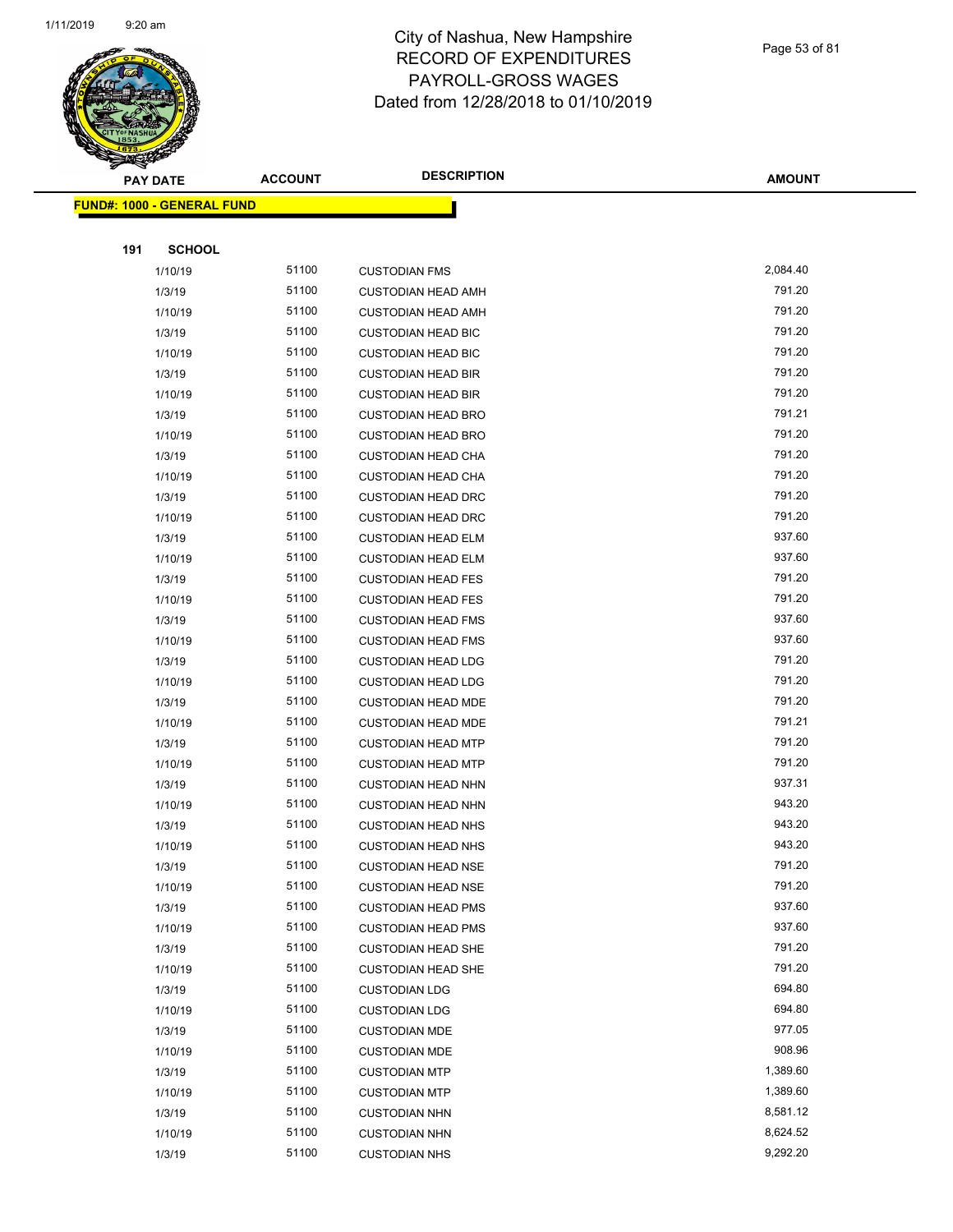**FUND#: 1000 - GENERAL FUND**



#### City of Nashua, New Hampshire RECORD OF EXPENDITURES PAYROLL-GROSS WAGES Dated from 12/28/2018 to 01/10/2019

|     | <b>PAY DATE</b>               |       | <b>DESCRIPTION</b><br><b>ACCOUNT</b> |           |
|-----|-------------------------------|-------|--------------------------------------|-----------|
|     | <u>l: 1000 - GENERAL FUND</u> |       |                                      |           |
|     |                               |       |                                      |           |
| 191 | <b>SCHOOL</b>                 |       |                                      |           |
|     | 1/10/19                       | 51100 | <b>CUSTODIAN NHS</b>                 | 8,938.20  |
|     | 1/3/19                        | 51100 | <b>CUSTODIAN NSE</b>                 | 1,389.60  |
|     | 1/10/19                       | 51100 | <b>CUSTODIAN NSE</b>                 | 1,408.88  |
|     | 1/3/19                        | 51100 | <b>CUSTODIAN PMS</b>                 | 2,084.40  |
|     | 1/10/19                       | 51100 | <b>CUSTODIAN PMS</b>                 | 2,084.40  |
|     | 1/3/19                        | 51100 | <b>CUSTODIAN SHE</b>                 | 1,389.60  |
|     | 1/10/19                       | 51100 | <b>CUSTODIAN SHE</b>                 | 1,389.60  |
|     | 1/3/19                        | 51100 | <b>CUSTODIAN SUPERVISOR WPO</b>      | 6,116.60  |
|     | 1/3/19                        | 51100 | <b>CUSTODIAN WID</b>                 | 660.00    |
|     | 1/10/19                       | 51100 | <b>CUSTODIAN WID</b>                 | 757.44    |
|     | 1/3/19                        | 51100 | DATA ANALYST                         | 3,226.80  |
|     | 1/3/19                        | 51100 | <b>DIRECTOR ATHLETICS</b>            | 3,761.50  |
|     | 1/3/19                        | 51100 | DIRECTOR COM GRANTS                  | 1,644.67  |
|     | 1/3/19                        | 51100 | <b>DIRECTOR GUIDANCE</b>             | 6,640.00  |
|     | 1/3/19                        | 51100 | DIRECTOR HUMAN RESOURCES             | 3,422.50  |
|     | 1/3/19                        | 51100 | DIRECTOR PLANT OPS                   | 3,904.60  |
|     | 1/3/19                        | 51100 | DIRECTOR PRE SCHOOL                  | 2,443.20  |
|     | 1/3/19                        | 51100 | DIRECTOR STUDENT SERVICES            | 3,429.60  |
|     | 1/3/19                        | 51100 | DIRECTOR TECHNOLOGY                  | 4,319.90  |
|     | 1/3/19                        | 51100 | DIRECTOR TRANSPORTATION              | 3,264.80  |
|     | 1/3/19                        | 51100 | DIRECTOR VOCATIONAL                  | 6,774.70  |
|     | 1/3/19                        | 51100 | DW TECHNOLOGY PEER COACH             | 1,785.81  |
|     | 1/3/19                        | 51100 | E-BLOCK TECHNICAL PARA               | 129.87    |
|     | 1/10/19                       | 51100 | E-BLOCK TECHNICAL PARA               | 554.45    |
|     | 1/3/19                        | 51100 | ELL OUTREACH WORKER                  | 1,722.99  |
|     | 1/3/19                        | 51100 | <b>GUIDANCE COUNSELOR AMH</b>        | 2,358.12  |
|     | 1/3/19                        | 51100 | <b>GUIDANCE COUNSELOR BIC</b>        | 2,026.28  |
|     | 1/3/19                        | 51100 | <b>GUIDANCE COUNSELOR BIR</b>        | 2,977.32  |
|     | 1/3/19                        | 51100 | <b>GUIDANCE COUNSELOR BRO</b>        | 1,942.00  |
|     | 1/3/19                        | 51100 | GUIDANCE COUNSELOR CHA               | 2,977.32  |
|     | 1/3/19                        | 51100 | <b>GUIDANCE COUNSELOR DRC</b>        | 2,885.22  |
|     | 1/3/19                        | 51100 | <b>GUIDANCE COUNSELOR ELM</b>        | 13,363.95 |
|     | 1/3/19                        | 51100 | <b>GUIDANCE COUNSELOR FES</b>        | 2,885.22  |
|     | 1/3/19                        | 51100 | <b>GUIDANCE COUNSELOR FMS</b>        | 5,545.32  |
|     | 1/3/19                        | 51100 | <b>GUIDANCE COUNSELOR LDG</b>        | 2,977.32  |
|     | 1/3/19                        | 51100 | <b>GUIDANCE COUNSELOR MDE</b>        | 2,856.68  |
|     | 1/3/19                        | 51100 | <b>GUIDANCE COUNSELOR MTP</b>        | 2,885.22  |
|     | 1/3/19                        | 51100 | <b>GUIDANCE COUNSELOR NHN</b>        | 17,000.76 |
|     | 1/3/19                        | 51100 | GUIDANCE COUNSELOR NHS               | 18,800.29 |
|     | 1/3/19                        | 51100 | <b>GUIDANCE COUNSELOR NSE</b>        | 2,885.22  |
|     | 1/3/19                        | 51100 | GUIDANCE COUNSELOR PMS               | 8,876.71  |

1/3/19 51100 GUIDANCE COUNSELOR SHE 2,885.22 1/3/19 51100 JOB DEVELOPER SPED NHN 2,977.32 1/3/19 51100 LIBRARIAN AMH 1,951.09 1,951.09

Page 54 of 81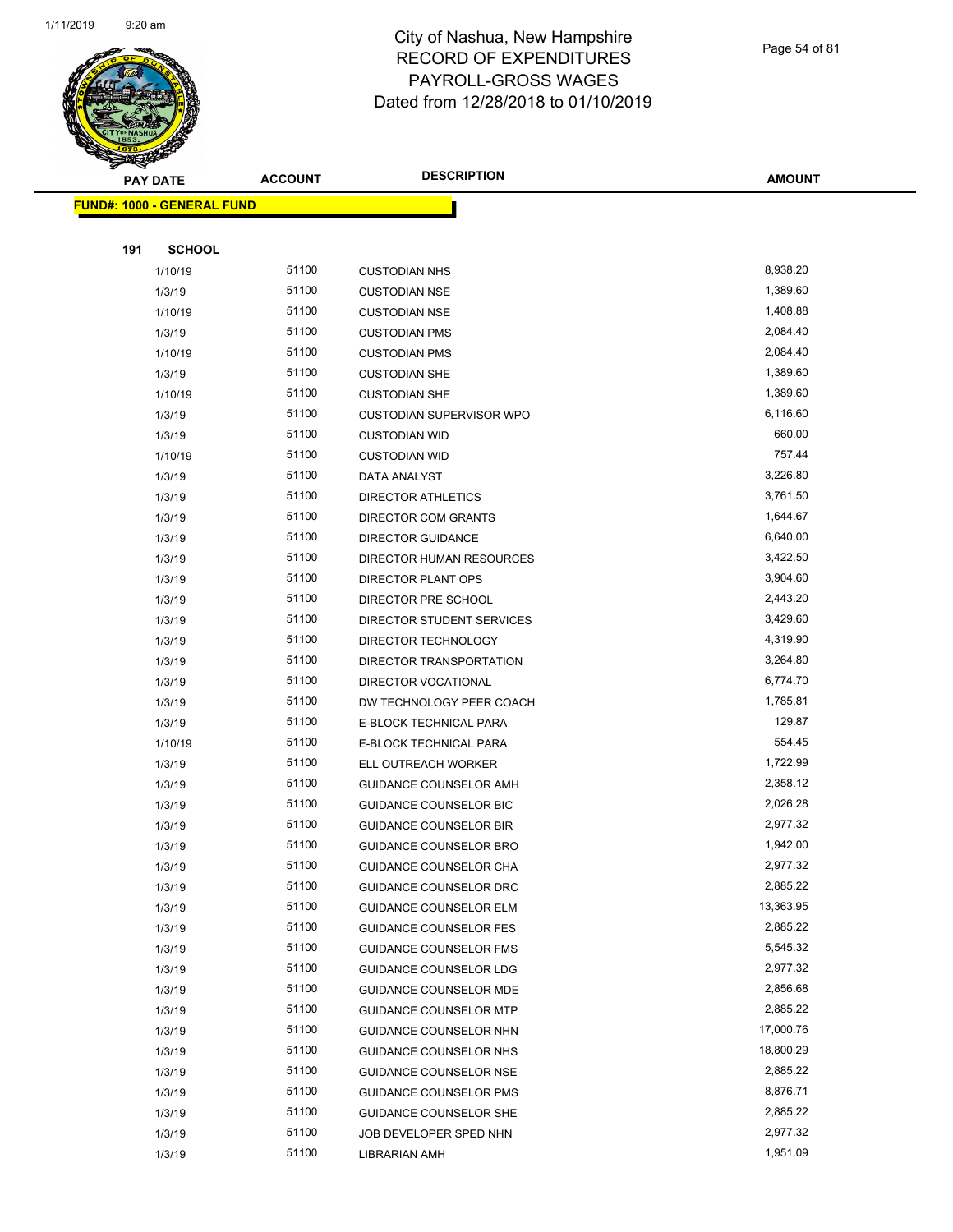

|     | <b>PAY DATE</b>                   | <b>ACCOUNT</b> | <b>DESCRIPTION</b>                   | <b>AMOUNT</b>        |
|-----|-----------------------------------|----------------|--------------------------------------|----------------------|
|     | <b>FUND#: 1000 - GENERAL FUND</b> |                |                                      |                      |
|     |                                   |                |                                      |                      |
| 191 | <b>SCHOOL</b>                     |                |                                      |                      |
|     | 1/3/19                            | 51100          | LIBRARIAN BIC                        | 1,730.41             |
|     | 1/3/19                            | 51100          | LIBRARIAN BIR                        | 2,110.20             |
|     | 1/3/19                            | 51100          | LIBRARIAN BRO                        | 2,048.09             |
|     | 1/3/19                            | 51100          | LIBRARIAN CHA                        | 2,977.32             |
|     | 1/3/19                            | 51100          | <b>LIBRARIAN DRC</b>                 | 2,205.02             |
|     | 1/3/19                            | 51100          | <b>LIBRARIAN ELM</b>                 | 2,001.59             |
|     | 1/3/19                            | 51100          | <b>LIBRARIAN FES</b>                 | 2,885.22             |
|     | 1/3/19                            | 51100          | <b>LIBRARIAN FMS</b>                 | 2,885.22             |
|     | 1/3/19                            | 51100          | <b>LIBRARIAN LDG</b>                 | 2,257.02             |
|     | 1/3/19                            | 51100          | <b>LIBRARIAN MDE</b>                 | 2,856.68             |
|     | 1/3/19                            | 51100          | <b>LIBRARIAN MTP</b>                 | 1,629.00             |
|     | 1/3/19                            | 51100          | LIBRARIAN NHN                        | 4,811.38             |
|     | 1/3/19                            | 51100          | LIBRARIAN NHS                        | 5,900.79             |
|     | 1/3/19                            | 51100          | LIBRARIAN NSE                        | 2,856.68             |
|     | 1/3/19                            | 51100          | <b>LIBRARIAN PMS</b>                 | 2,001.59             |
|     | 1/3/19                            | 51100          | <b>LIBRARIAN SHE</b>                 | 2,885.22             |
|     | 1/3/19                            | 51100          | LICENSED PRACTICAL NURSE ELM         | 1,414.59             |
|     | 1/3/19                            | 51100          | LICENSED PRACTICAL NURSE FMS         | 1,545.48             |
|     | 1/3/19                            | 51100          | MAINTENANCE ALARM WPO                | 998.80               |
|     | 1/10/19                           | 51100          | MAINTENANCE ALARM WPO                | 998.80               |
|     | 1/3/19                            | 51100          | MAINTENANCE ASST GRDS WPO            | 975.60               |
|     | 1/10/19                           | 51100          | MAINTENANCE ASST GRDS WPO            | 975.61               |
|     | 1/3/19                            | 51100          | MAINTENANCE CARPENTER WPO            | 975.60               |
|     | 1/10/19                           | 51100          | MAINTENANCE CARPENTER WPO            | 975.60               |
|     | 1/3/19                            | 51100          | MAINTENANCE ELECTRICIAN WPO          | 1,997.60             |
|     | 1/10/19                           | 51100          | MAINTENANCE ELECTRICIAN WPO          | 1,997.60             |
|     | 1/3/19                            | 51100          | MAINTENANCE GRDS FORMEN WPO          | 396.35               |
|     | 1/10/19                           | 51100          | MAINTENANCE GRDS FORMEN WPO          | 219.52               |
|     | 1/3/19                            | 51100          | MAINTENANCE GROUNDS WPO              | 3,348.80             |
|     | 1/10/19                           | 51100          | MAINTENANCE GROUNDS WPO              | 3,348.80             |
|     | 1/3/19                            | 51100          | MAINTENANCE HVAC WPO                 | 5,869.60             |
|     | 1/10/19                           | 51100          | MAINTENANCE HVAC WPO                 | 5,869.60             |
|     | 1/3/19                            | 51100          | MAINTENANCE MESSENGER WPO            | 937.60               |
|     | 1/10/19                           | 51100          | MAINTENANCE MESSENGER WPO            | 937.60               |
|     | 1/3/19                            | 51100          | MAINTENANCE PLUMBER WPO              | 1,002.80             |
|     | 1/10/19                           | 51100          | MAINTENANCE PLUMBER WPO              | 1,002.80             |
|     | 1/3/19                            | 51100          | MAINTENANCE TRADES WPO               | 2,946.00             |
|     | 1/10/19                           | 51100          | MAINTENANCE TRADES WPO               | 2,946.01             |
|     | 1/3/19                            | 51100          | <b>MARKETING TEACHER NHS</b>         | 2,799.89<br>2,701.18 |
|     | 1/3/19                            | 51100<br>51100 | <b>NURSE AMH</b>                     | 2,701.18             |
|     | 1/3/19                            | 51100          | <b>NURSE BIC</b>                     | 2,674.39             |
|     | 1/3/19<br>1/3/19                  | 51100          | <b>NURSE BIR</b><br><b>NURSE BRO</b> | 2,701.18             |
|     | 1/3/19                            | 51100          | <b>NURSE CHA</b>                     | 2,701.18             |
|     |                                   |                |                                      |                      |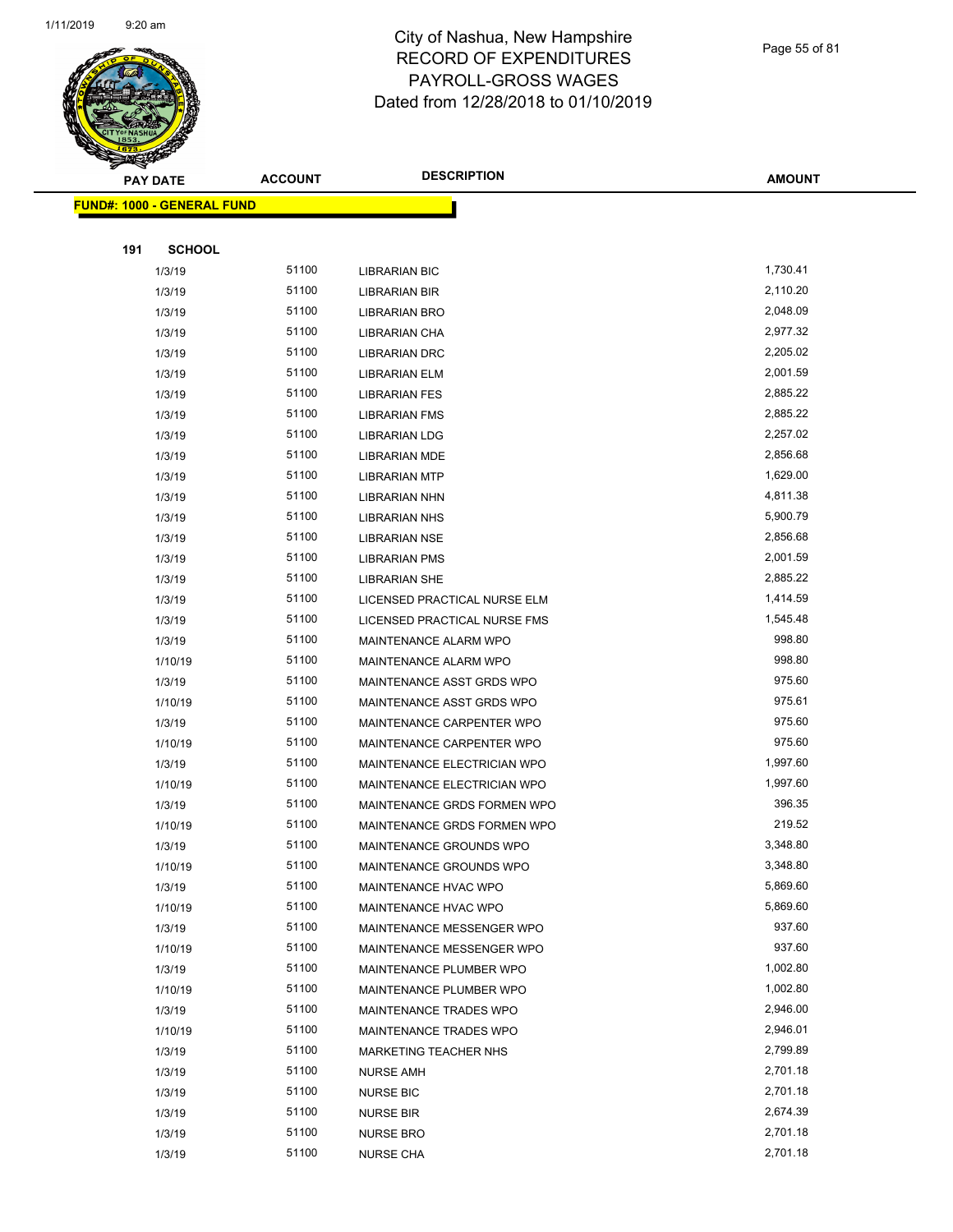

Page 56 of 81

**AMOUNT**

| <b>FUND#: 1000 - GENERAL FUND</b> |                |                                |                      |  |
|-----------------------------------|----------------|--------------------------------|----------------------|--|
| 191<br><b>SCHOOL</b>              |                |                                |                      |  |
| 1/3/19                            | 51100          | <b>NURSE DRC</b>               | 2,701.18             |  |
| 1/3/19                            | 51100          | <b>NURSE ELM</b>               | 2,810.60             |  |
| 1/3/19                            | 51100          | <b>NURSE FES</b>               | 1,868.30             |  |
| 1/3/19                            | 51100          | <b>NURSE FMS</b>               | 4,431.59             |  |
| 1/3/19                            | 51100          | <b>NURSE LDG</b>               | 2,555.78             |  |
| 1/3/19                            | 51100          | <b>NURSE MDE</b>               | 2,208.00             |  |
| 1/3/19                            | 51100          | <b>NURSE MTP</b>               | 1,819.68             |  |
| 1/3/19                            | 51100          | <b>NURSE NHN</b>               | 3,460.82             |  |
| 1/3/19                            | 51100          | <b>NURSE NHS</b>               | 3,400.69             |  |
| 1/3/19                            | 51100          | <b>NURSE NSE</b>               | 2,701.18             |  |
| 1/3/19                            | 51100          | <b>NURSE PMS</b>               | 1,561.39             |  |
| 1/3/19                            | 51100          | <b>NURSE SHE</b>               | 1,794.52             |  |
| 1/3/19                            | 51100          | OFFICE MANAGER BUSINESS        | 2,655.20             |  |
| 1/3/19                            | 51100          | OFFICE MANAGER HUMAN RESOURCES | 1,900.50             |  |
| 1/3/19                            | 51100          | OFFICE MANAGER SPED            | 2,002.10             |  |
| 1/3/19                            | 51100          | OUT DISTRICT COORDINATOR       | 3,059.80             |  |
| 1/10/19                           | 51100          | PARA PRE SCHOOL BIR            | 263.53               |  |
| 1/3/19                            | 51100          | PARA ALT AMH                   | 121.68               |  |
| 1/10/19                           | 51100          | PARA ALT AMH                   | 496.86               |  |
| 1/3/19                            | 51100          | PARA ALT FMS                   | 124.88               |  |
| 1/10/19                           | 51100          | PARA ALT FMS                   | 509.51               |  |
| 1/3/19                            | 51100          | PARA ALT LDG                   | 91.39                |  |
| 1/10/19                           | 51100          | PARA ALT LDG                   | 379.63               |  |
| 1/3/19                            | 51100          | PARA ALT MTP                   | 87.88                |  |
| 1/3/19                            | 51100          | PARA ALT PMS                   | 87.88                |  |
| 1/10/19                           | 51100          | PARA ALT PMS                   | 351.52               |  |
| 1/3/19                            | 51100          | PARA DW SPEC ED AMH            | 2,251.98             |  |
| 1/10/19                           | 51100          | PARA DW SPEC ED AMH            | 8,557.38             |  |
| 1/3/19                            | 51100          | PARA DW SPEC ED BIC            | 86.64                |  |
| 1/10/19                           | 51100          | PARA DW SPEC ED BIC            | 346.56               |  |
| 1/3/19                            | 51100          | PARA DW SPEC ED BIR            | 393.60               |  |
| 1/10/19                           | 51100          | PARA DW SPEC ED BIR            | 1,955.97             |  |
| 1/3/19                            | 51100          | PARA DW SPEC ED BRO            | 668.88               |  |
| 1/10/19                           | 51100          | PARA DW SPEC ED BRO            | 3,267.82             |  |
| 1/3/19                            | 51100          | PARA DW SPEC ED CHA            | 2,140.99             |  |
| 1/10/19                           | 51100          | PARA DW SPEC ED CHA            | 8,827.12             |  |
| 1/3/19                            | 51100          | PARA DW SPEC ED DRC            | 186.30               |  |
| 1/7/19                            | 51100          | PARA DW SPEC ED DRC            | 328.61               |  |
| 1/3/19                            | 51100          | PARA DW SPEC ED FMS            | 1,563.65             |  |
| 1/10/19                           | 51100          | PARA DW SPEC ED FMS            | 6,473.30             |  |
| 1/3/19                            | 51100<br>51100 | PARA DW SPEC ED MDE            | 1,916.10<br>7,271.01 |  |
| 1/10/19                           | 51100          | PARA DW SPEC ED MDE            | 94.77                |  |
| 1/3/19<br>1/10/19                 | 51100          | PARA DW SPEC ED MTP            | 379.08               |  |
|                                   |                | PARA DW SPEC ED MTP            |                      |  |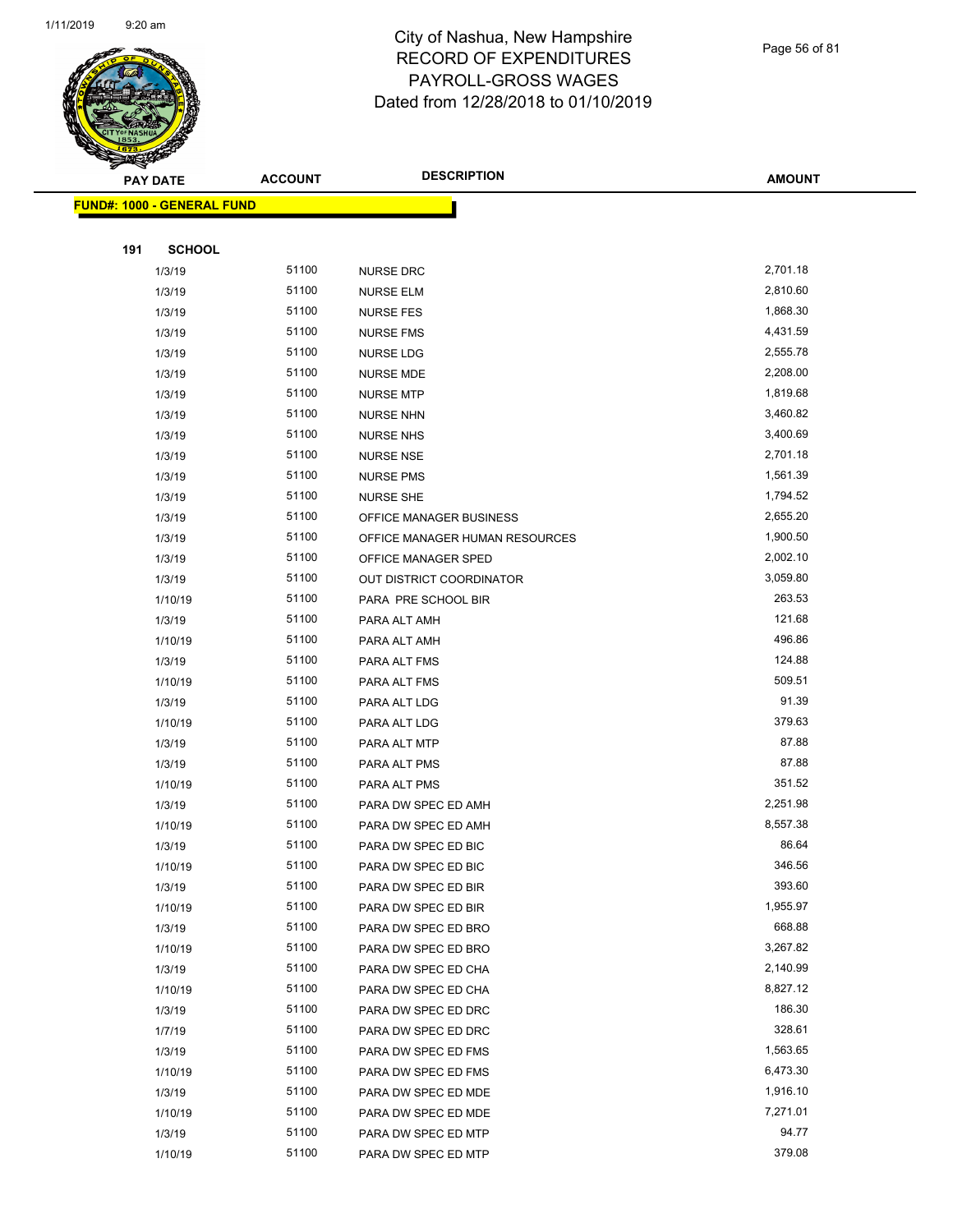

Page 57 of 81

|     | <b>PAY DATE</b>                   | <b>ACCOUNT</b> | <b>DESCRIPTION</b>  | <b>AMOUNT</b> |
|-----|-----------------------------------|----------------|---------------------|---------------|
|     | <b>FUND#: 1000 - GENERAL FUND</b> |                |                     |               |
|     |                                   |                |                     |               |
| 191 | <b>SCHOOL</b>                     |                |                     |               |
|     | 1/3/19                            | 51100          | PARA DW SPEC ED NHN | 897.39        |
|     | 1/10/19                           | 51100          | PARA DW SPEC ED NHN | 3,630.96      |
|     | 1/3/19                            | 51100          | PARA DW SPEC ED NHS | 1,330.93      |
|     | 1/10/19                           | 51100          | PARA DW SPEC ED NHS | 5,485.52      |
|     | 1/3/19                            | 51100          | PARA DW SPEC ED NSE | 655.22        |
|     | 1/10/19                           | 51100          | PARA DW SPEC ED NSE | 2,970.59      |
|     | 1/3/19                            | 51100          | PARA DW SPEC ED PMS | 342.00        |
|     | 1/10/19                           | 51100          | PARA DW SPEC ED PMS | 1,374.95      |
|     | 1/3/19                            | 51100          | PARA DW SPEC ED SHE | 2,577.28      |
|     | 1/10/19                           | 51100          | PARA DW SPEC ED SHE | 10,332.40     |
|     | 1/3/19                            | 51100          | PARA DW SPEC ED WID | 355.61        |
|     | 1/10/19                           | 51100          | PARA DW SPEC ED WID | 1,519.01      |
|     | 1/3/19                            | 51100          | PARA DW SPEC ELM    | 1,741.95      |
|     | 1/10/19                           | 51100          | PARA DW SPEC ELM    | 7,486.54      |
|     | 1/3/19                            | 51100          | PARA ELL DRC        | 113.58        |
|     | 1/10/19                           | 51100          | PARA ELL DRC        | 454.32        |
|     | 1/3/19                            | 51100          | PARA ELL ELM        | 170.21        |
|     | 1/10/19                           | 51100          | PARA ELL ELM        | 595.56        |
|     | 1/3/19                            | 51100          | PARA ELL FES        | 103.14        |
|     | 1/10/19                           | 51100          | PARA ELL FES        | 416.86        |
|     | 1/3/19                            | 51100          | PARA ELL FMS        | 85.31         |
|     | 1/10/19                           | 51100          | PARA ELL FMS        | 351.50        |
|     | 1/3/19                            | 51100          | PARA ELL LDG        | 234.48        |
|     | 1/10/19                           | 51100          | PARA ELL LDG        | 937.92        |
|     | 1/3/19                            | 51100          | PARA ELL MTP        | 87.36         |
|     | 1/10/19                           | 51100          | PARA ELL MTP        | 349.44        |
|     | 1/3/19                            | 51100          | PARA ELL PMS        | 85.31         |
|     | 1/10/19                           | 51100          | PARA ELL PMS        | 327.59        |
|     | 1/3/19                            | 51100          | PARA ELL SHE        | 127.01        |
|     | 1/10/19                           | 51100          | PARA ELL SHE        | 512.93        |
|     | 1/3/19                            | 51100          | PARA INST AMH       | 411.36        |
|     | 1/10/19                           | 51100          | PARA INST AMH       | 1,667.64      |
|     | 1/3/19                            | 51100          | PARA INST BIC       | 1,344.06      |
|     | 1/10/19                           | 51100          | PARA INST BIC       | 5,445.03      |
|     | 1/3/19                            | 51100          | PARA INST BIR       | 777.18        |
|     | 1/10/19                           | 51100          | PARA INST BIR       | 3,147.34      |
|     | 1/3/19                            | 51100          | PARA INST BRO       | 1,926.86      |
|     | 1/10/19                           | 51100          | PARA INST BRO       | 2,767.63      |
|     | 1/3/19                            | 51100          | PARA INST CHA       | 819.84        |
|     | 1/10/19                           | 51100          | PARA INST CHA       | 3,526.50      |
|     | 1/3/19                            | 51100          | PARA INST DRC       | 751.56        |
|     | 1/10/19                           | 51100          | PARA INST DRC       | 3,011.10      |
|     | 1/3/19                            | 51100          | PARA INST ELM       | 1,021.59      |
|     | 1/10/19                           | 51100          | PARA INST ELM       | 4,080.76      |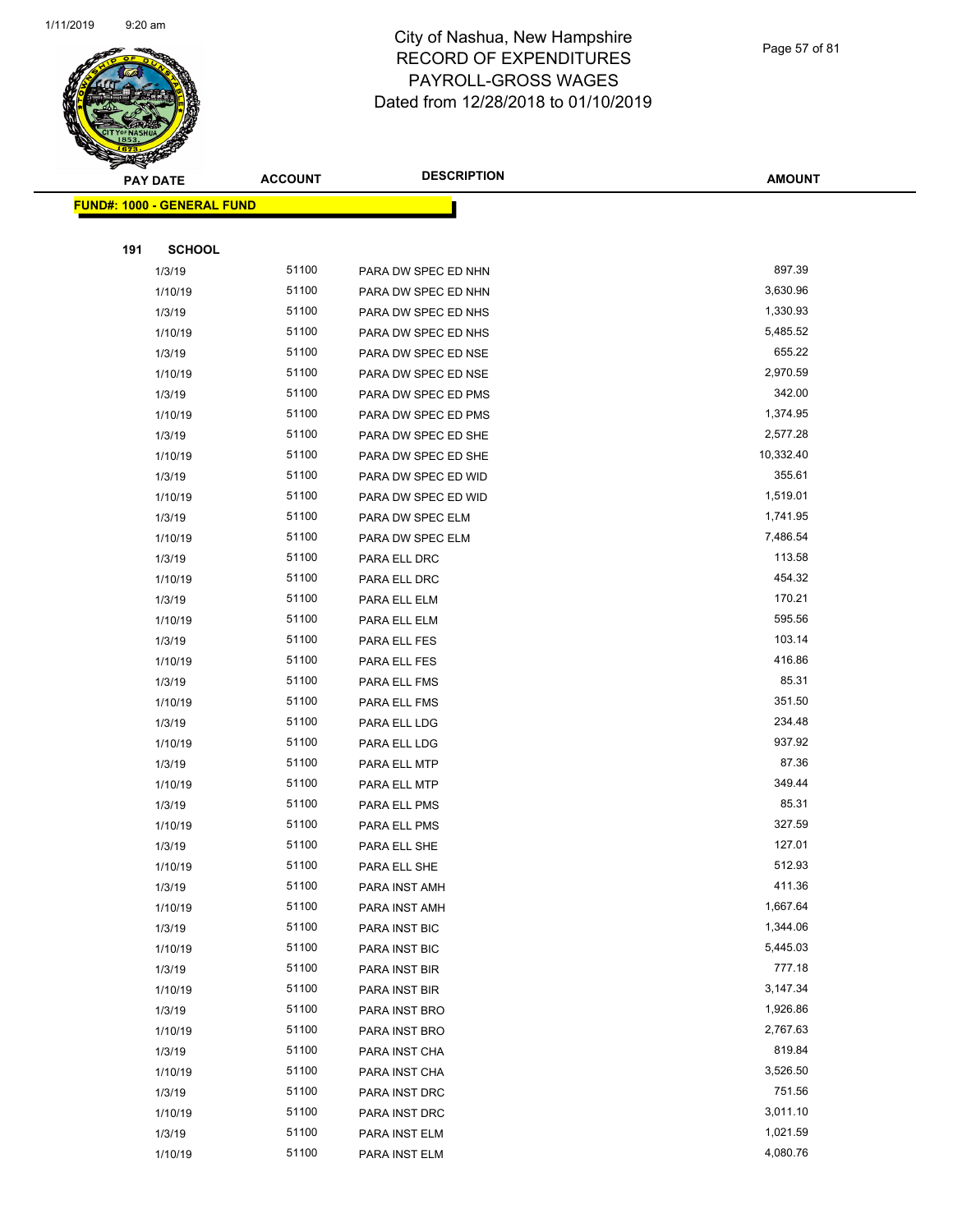

Page 58 of 81

|     | <b>PAY DATE</b>                   | <b>ACCOUNT</b> | <b>DESCRIPTION</b> | <b>AMOUNT</b> |
|-----|-----------------------------------|----------------|--------------------|---------------|
|     | <b>FUND#: 1000 - GENERAL FUND</b> |                |                    |               |
|     |                                   |                |                    |               |
| 191 | <b>SCHOOL</b>                     |                |                    |               |
|     | 1/3/19                            | 51100          | PARA INST FES      | 1,691.71      |
|     | 1/10/19                           | 51100          | PARA INST FES      | 5,551.02      |
|     | 1/3/19                            | 51100          | PARA INST FMS      | 871.71        |
|     | 1/10/19                           | 51100          | PARA INST FMS      | 3,742.42      |
|     | 1/3/19                            | 51100          | PARA INST LDG      | 1,160.10      |
|     | 1/10/19                           | 51100          | PARA INST LDG      | 4,782.13      |
|     | 1/3/19                            | 51100          | PARA INST MDE      | 864.96        |
|     | 1/10/19                           | 51100          | PARA INST MDE      | 3,488.04      |
|     | 1/3/19                            | 51100          | PARA INST MTP      | 434.52        |
|     | 1/10/19                           | 51100          | PARA INST MTP      | 1,976.12      |
|     | 1/3/19                            | 51100          | PARA INST NHN      | 561.33        |
|     | 1/10/19                           | 51100          | PARA INST NHN      | 2,279.71      |
|     | 1/3/19                            | 51100          | PARA INST NHS      | 455.53        |
|     | 1/10/19                           | 51100          | PARA INST NHS      | 1,954.54      |
|     | 1/3/19                            | 51100          | PARA INST NSE      | 883.80        |
|     | 1/10/19                           | 51100          | PARA INST NSE      | 3,542.07      |
|     | 12/28/18                          | 51100          | PARA INST PMS      | 654.75        |
|     | 1/3/19                            | 51100          | PARA INST PMS      | 1,076.34      |
|     | 1/10/19                           | 51100          | PARA INST PMS      | 3,790.47      |
|     | 1/3/19                            | 51100          | PARA INST SHE      | 632.48        |
|     | 1/10/19                           | 51100          | PARA INST SHE      | 2,551.97      |
|     | 1/3/19                            | 51100          | PARA JOB COACH     | 87.88         |
|     | 1/10/19                           | 51100          | PARA JOB COACH     | 267.16        |
|     | 1/3/19                            | 51100          | PARA KIND AMH      | 208.74        |
|     | 1/10/19                           | 51100          | PARA KIND AMH      | 870.84        |
|     | 1/3/19                            | 51100          | PARA KIND BIC      | 81.90         |
|     | 1/10/19                           | 51100          | PARA KIND BIC      | 327.60        |
|     | 1/3/19                            | 51100          | PARA KIND BIR      | 117.24        |
|     | 1/10/19                           | 51100          | PARA KIND BIR      | 473.85        |
|     | 1/3/19                            | 51100          | PARA KIND BRO      | 117.24        |
|     | 1/10/19                           | 51100          | PARA KIND BRO      | 483.63        |
|     | 1/3/19                            | 51100          | PARA KIND CHA      | 81.90         |
|     | 1/10/19                           | 51100          | PARA KIND CHA      | 334.43        |
|     | 1/3/19                            | 51100          | PARA KIND DRC      | 116.40        |
|     | 1/10/19                           | 51100          | PARA KIND DRC      | 465.60        |
|     | 1/3/19                            | 51100          | PARA KIND FES      | 195.69        |
|     | 1/10/19                           | 51100          | PARA KIND FES      | 778.95        |
|     | 1/3/19                            | 51100          | PARA KIND LDG      | 200.40        |
|     | 1/10/19                           | 51100          | PARA KIND LDG      | 811.30        |
|     | 1/3/19                            | 51100          | PARA KIND MDE      | 117.24        |
|     | 1/10/19                           | 51100          | PARA KIND MDE      | 468.96        |
|     | 1/3/19                            | 51100          | PARA KIND MTP      | 167.94        |
|     | 1/10/19                           | 51100          | PARA KIND MTP      | 675.17        |
|     | 1/3/19                            | 51100          | PARA KIND NSE      | 117.24        |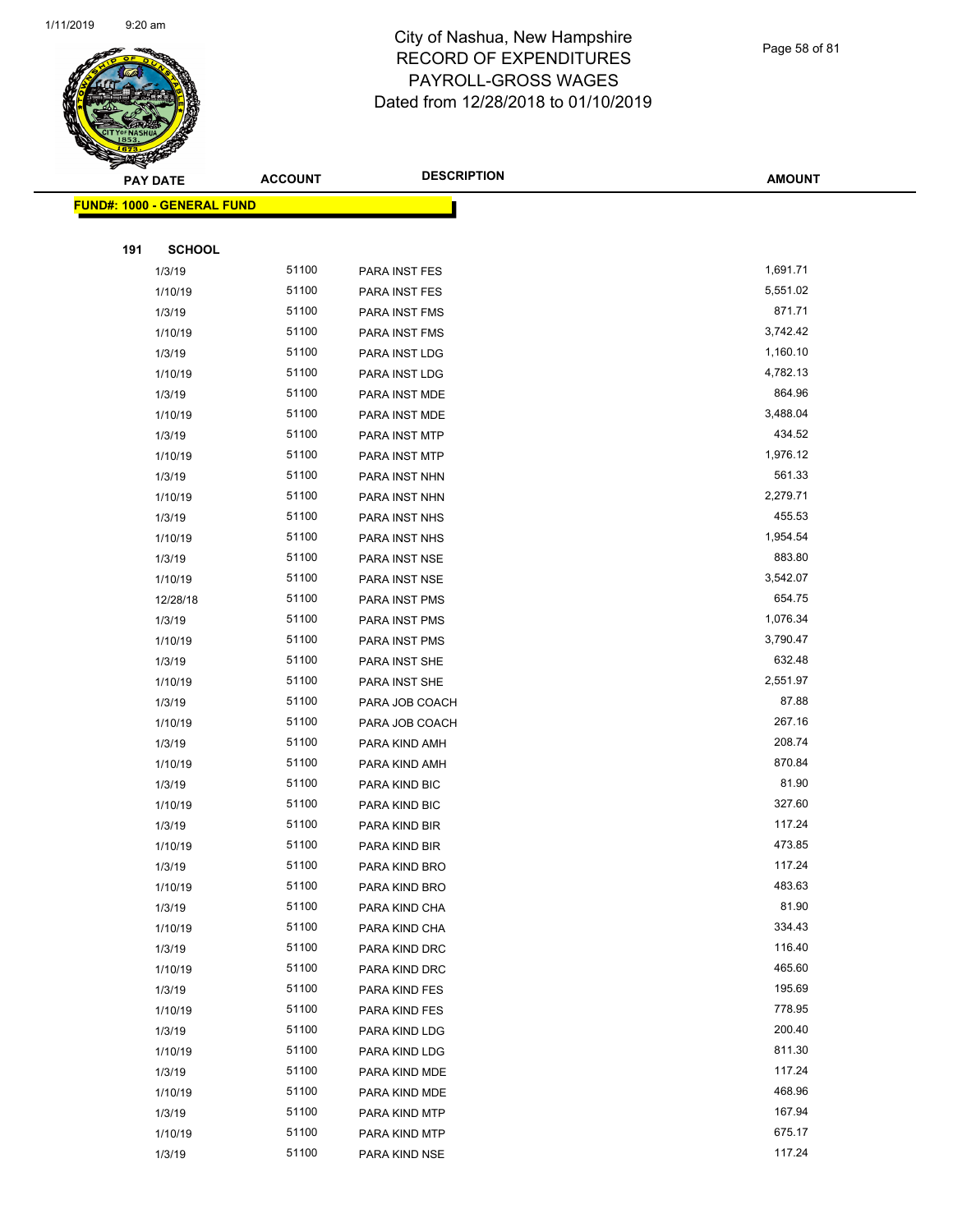

Page 59 of 81

|     | <b>PAY DATE</b>                   | <b>ACCOUNT</b> | <b>DESCRIPTION</b>       | <b>AMOUNT</b> |
|-----|-----------------------------------|----------------|--------------------------|---------------|
|     | <b>FUND#: 1000 - GENERAL FUND</b> |                |                          |               |
|     |                                   |                |                          |               |
| 191 | <b>SCHOOL</b>                     |                |                          |               |
|     | 1/10/19                           | 51100          | PARA KIND NSE            | 498.27        |
|     | 1/3/19                            | 51100          | PARA KIND SHE            | 131.90        |
|     | 1/10/19                           | 51100          | PARA KIND SHE            | 532.48        |
|     | 1/10/19                           | 51100          | PARA LIB NHN             | 257.79        |
|     | 1/3/19                            | 51100          | PARA LIB NHS             | 61.43         |
|     | 1/10/19                           | 51100          | PARA LIB NHS             | 204.77        |
|     | 1/3/19                            | 51100          | PARA MEDIA NHN           | 134.87        |
|     | 1/10/19                           | 51100          | PARA MEDIA NHN           | 539.48        |
|     | 1/3/19                            | 51100          | PARA MEDIA NHS           | 214.59        |
|     | 1/10/19                           | 51100          | PARA MEDIA NHS           | 870.56        |
|     | 1/10/19                           | 51100          | PARA PRE SCH BIC         | 441.16        |
|     | 1/3/19                            | 51100          | PARA PRE SCH BRO         | 879.42        |
|     | 1/10/19                           | 51100          | PARA PRE SCH BRO         | 4,235.40      |
|     | 1/10/19                           | 51100          | PARA PRE SCH MTP         | 169.67        |
|     | 1/10/19                           | 51100          | PARA PRE SCH NSE         | 355.32        |
|     | 1/3/19                            | 51100          | PARA READ ELM            | 122.13        |
|     | 1/10/19                           | 51100          | PARA READ ELM            | 488.52        |
|     | 1/3/19                            | 51100          | PARA SCI NHN             | 124.88        |
|     | 1/10/19                           | 51100          | PARA SCI NHN             | 499.52        |
|     | 1/3/19                            | 51100          | PARA SCI NHS             | 123.94        |
|     | 1/10/19                           | 51100          | PARA SCI NHS             | 495.76        |
|     | 1/10/19                           | 51100          | PARA TTI DRC             | 245.70        |
|     | 1/3/19                            | 51100          | PARA VOC NHS             | 86.46         |
|     | 1/10/19                           | 51100          | PARA VOC NHS             | 360.26        |
|     | 1/3/19                            | 51100          | PEER COACH               | 5,862.54      |
|     | 1/3/19                            | 51100          | PRINCIPAL AMH            | 3,767.30      |
|     | 1/3/19                            | 51100          | PRINCIPAL BIC            | 3,727.50      |
|     | 1/3/19                            | 51100          | PRINCIPAL BIR            | 3,855.80      |
|     | 1/3/19                            | 51100          | PRINCIPAL BRO            | 3,621.80      |
|     | 1/3/19                            | 51100          | PRINCIPAL CHA            | 3,802.60      |
|     | 1/3/19                            | 51100          | PRINCIPAL DRC            | 3,745.20      |
|     | 1/3/19                            | 51100          | PRINCIPAL ELM            | 3,785.30      |
|     | 1/3/19                            | 51100          | PRINCIPAL FES            | 3,740.40      |
|     | 1/3/19                            | 51100          | PRINCIPAL FMS            | 3,902.50      |
|     | 1/3/19                            | 51100          | PRINCIPAL LDG            | 3,973.10      |
|     | 1/3/19                            | 51100          | PRINCIPAL MDE            | 3,775.60      |
|     | 1/3/19                            | 51100          | PRINCIPAL MTP            | 3,851.00      |
|     | 1/3/19                            | 51100          | PRINCIPAL NHN            | 4,000.00      |
|     | 1/3/19                            | 51100          | PRINCIPAL NHS            | 4,245.20      |
|     | 1/3/19                            | 51100          | PRINCIPAL NSE            | 3,933.30      |
|     | 1/3/19                            | 51100          | PRINCIPAL PMS            | 3,838.30      |
|     | 1/3/19                            | 51100          | PRINCIPAL SHE            | 3,639.40      |
|     | 1/3/19                            | 51100          | SCHOOL PSYCHOLOGIST WID  | 35,193.02     |
|     | 1/3/19                            | 51100          | SCHOOL PSYCHOLOGY INTERN | 590.91        |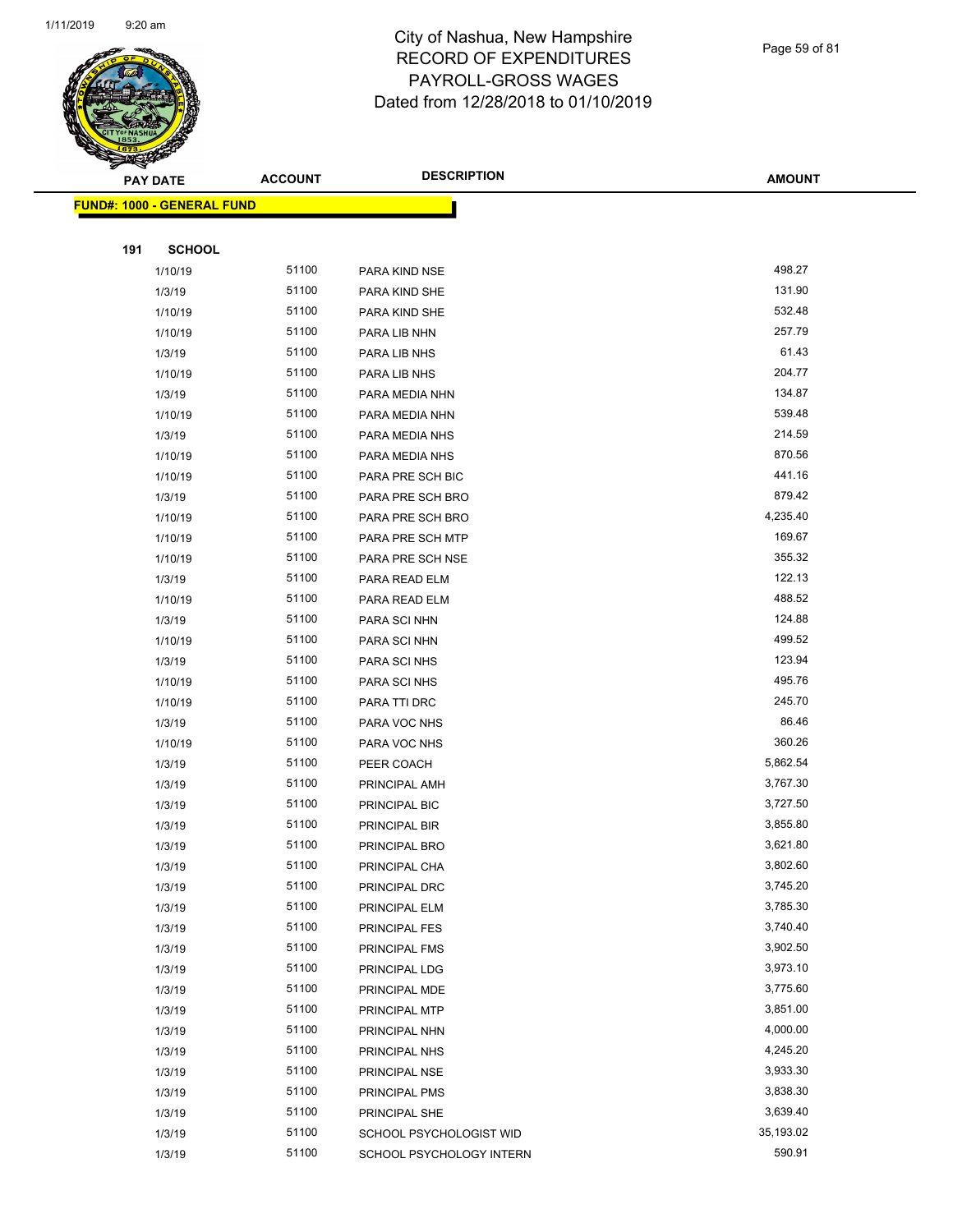

Page 60 of 81

| <b>PAY DATE</b>                   | <b>ACCOUNT</b> | <b>DESCRIPTION</b>             | <b>AMOUNT</b>        |
|-----------------------------------|----------------|--------------------------------|----------------------|
| <b>FUND#: 1000 - GENERAL FUND</b> |                |                                |                      |
|                                   |                |                                |                      |
| 191<br><b>SCHOOL</b>              |                |                                |                      |
| 1/3/19                            | 51100          | SECURITY MONITOR NHN           | 416.88               |
| 1/10/19                           | 51100          | SECURITY MONITOR NHN           | 1,667.52             |
| 1/3/19                            | 51100          | SECURITY MONITOR NHS           | 555.84               |
| 1/10/19                           | 51100          | SECURITY MONITOR NHS           | 2,223.36             |
| 1/10/19                           | 51100          | SIGN LANGUAGE INTERPRETER      | 4,119.03             |
| 1/3/19                            | 51100          | SOCIAL WORKER                  | 1,927.82             |
| 1/3/19                            | 51100          | SOCIAL WORKER FMS              | 2,026.28             |
| 1/3/19                            | 51100          | SPECIAL SERVICES ADMINISTRATOR | 2,711.50             |
| 1/3/19                            | 51100          | SPEECH LANG PATHOLOGIST WID    | 61,531.02            |
| 1/10/19                           | 51100          | SPEECH LANGUAGE ASST           | 435.20               |
| 1/3/19                            | 51100          | STUDENT ACTIVITY COORD NHN     | 1,093.01             |
| 1/3/19                            | 51100          | STUDENT INFO COORDINATOR       | 1,892.11             |
| 1/3/19                            | 51100          | <b>SUPERINTENDENT</b>          | 6,105.80             |
| 1/3/19                            | 51100          | SYSTEMS ADMIN FULL YEAR        | 10,377.11            |
| 1/3/19                            | 51100          | TEACHER ART AMH                | 2,701.18             |
| 1/3/19                            | 51100          | <b>TEACHER ART BIC</b>         | 2,110.20             |
| 1/3/19                            | 51100          | <b>TEACHER ART BIR</b>         | 2,701.18             |
| 1/3/19                            | 51100          | TEACHER ART BRO                | 3,518.69             |
| 1/3/19                            | 51100          | TEACHER ART CHA                | 2,085.02             |
| 1/3/19                            | 51100          | TEACHER ART DRC                | 2,026.28             |
| 1/3/19                            | 51100          | <b>TEACHER ART ELM</b>         | 4,827.22             |
| 1/3/19                            | 51100          | <b>TEACHER ART FES</b>         | 1,670.28             |
| 1/3/19                            | 51100          | <b>TEACHER ART LDG</b>         | 2,701.18             |
| 1/3/19                            | 51100          | <b>TEACHER ART MDE</b>         | 2,026.28             |
| 1/3/19                            | 51100          | TEACHER ART NHN                | 10,627.91            |
| 1/3/19                            | 51100          | <b>TEACHER ART NHS</b>         | 10,418.04            |
| 1/3/19                            | 51100          | <b>TEACHER ART NSE</b>         | 2,977.32             |
| 1/3/19                            | 51100          | <b>TEACHER ART PMS</b>         | 3,985.50             |
| 1/3/19                            | 51100          | TEACHER ART SHE                | 2,555.78             |
| 1/3/19                            | 51100          | TEACHER AUTO NHN               | 2,701.18             |
| 1/3/19                            | 51100          | TEACHER BEHAVIOR SPEC WID      | 5,566.59             |
| 1/3/19                            | 51100          | TEACHER BIO TEC NHN            | 2,453.31             |
| 1/3/19                            | 51100          | TEACHER BUILD CONST NHS        | 2,701.18             |
| 1/3/19                            | 51100          | <b>TEACHER BUSINESS NHN</b>    | 8,552.82             |
| 1/3/19                            | 51100          | <b>TEACHER BUSINESS NHS</b>    | 8,754.53             |
| 1/3/19                            | 51100          | TEACHER COMPUTER ELM           | 3,587.67             |
| 1/3/19                            | 51100          | <b>TEACHER COMPUTER FMS</b>    | 5,322.71             |
| 1/3/19                            | 51100          | TEACHER COMPUTER NHN           | 5,293.77             |
| 1/3/19                            | 51100          | TEACHER COMPUTER NHS           | 1,561.39             |
| 1/3/19                            | 51100          | <b>TEACHER COMPUTER PMS</b>    | 6,077.51             |
| 1/3/19                            | 51100<br>51100 | TEACHER COSMETOLOGY NHN        | 4,495.70<br>5,466.70 |
| 1/3/19                            | 51100          | <b>TEACHER CULINARY NHN</b>    | 4,690.92             |
| 1/3/19                            |                | TEACHER DEAF NSE               | 5,770.44             |
| 1/3/19                            | 51100          | <b>TEACHER DEAF WID</b>        |                      |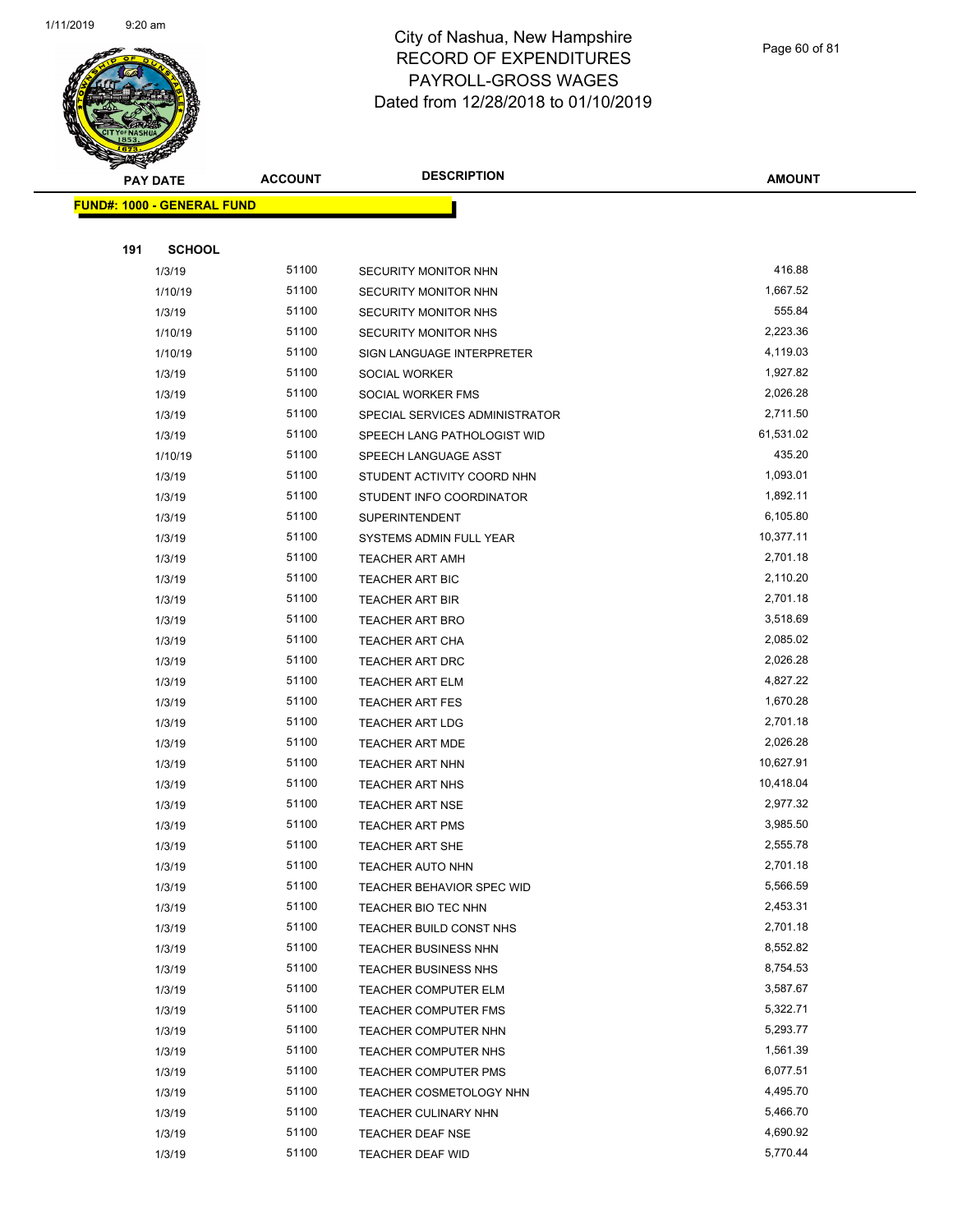

|     | <b>PAY DATE</b>            | <b>ACCOUNT</b> | <b>DESCRIPTION</b>         | <b>AMOUNT</b> |
|-----|----------------------------|----------------|----------------------------|---------------|
|     | FUND#: 1000 - GENERAL FUND |                |                            |               |
|     |                            |                |                            |               |
| 191 | <b>SCHOOL</b>              |                |                            |               |
|     | 1/3/19                     | 51100          | <b>TEACHER DWSE AMH</b>    | 2,885.22      |
|     | 1/3/19                     | 51100          | TEACHER DWSE BIR           | 4,727.46      |
|     | 1/3/19                     | 51100          | <b>TEACHER DWSE BRO</b>    | 2,977.32      |
|     | 1/3/19                     | 51100          | TEACHER DWSE CHA           | 1,737.02      |
|     | 1/3/19                     | 51100          | TEACHER DWSE ELM           | 13,168.12     |
|     | 1/3/19                     | 51100          | <b>TEACHER DWSE FMS</b>    | 4,974.10      |
|     | 1/3/19                     | 51100          | TEACHER DWSE MDE           | 4,836.31      |
|     | 1/3/19                     | 51100          | TEACHER DWSE NHS           | 2,777.38      |
|     | 1/3/19                     | 51100          | TEACHER DWSE SHE           | 5,871.64      |
|     | 1/3/19                     | 51100          | TEACHER ECE NHS            | 5,770.44      |
|     | 1/3/19                     | 51100          | TEACHER ELECTRICAL NHS     | 2,701.18      |
|     | 1/3/19                     | 51100          | <b>TEACHER ELL AMH</b>     | 2,178.32      |
|     | 1/3/19                     | 51100          | TEACHER ELL BIC            | 1,927.82      |
|     | 1/3/19                     | 51100          | <b>TEACHER ELL BIR</b>     | 2,885.22      |
|     | 1/3/19                     | 51100          | <b>TEACHER ELL DRC</b>     | 5,678.42      |
|     | 1/3/19                     | 51100          | <b>TEACHER ELL ELM</b>     | 4,778.11      |
|     | 1/3/19                     | 51100          | <b>TEACHER ELL FES</b>     | 7,567.61      |
|     | 1/3/19                     | 51100          | <b>TEACHER ELL FMS</b>     | 1,865.80      |
|     | 1/3/19                     | 51100          | <b>TEACHER ELL LDG</b>     | 6,069.19      |
|     | 1/3/19                     | 51100          | <b>TEACHER ELL MTP</b>     | 2,885.22      |
|     | 1/3/19                     | 51100          | <b>TEACHER ELL NHN</b>     | 5,665.61      |
|     | 1/3/19                     | 51100          | <b>TEACHER ELL NHS</b>     | 11,188.95     |
|     | 1/3/19                     | 51100          | TEACHER ELL PMS            | 2,110.20      |
|     | 1/3/19                     | 51100          | TEACHER ELL SHE            | 2,016.89      |
|     | 1/3/19                     | 51100          | TEACHER ENGLISH ELM        | 25,409.11     |
|     | 1/3/19                     | 51100          | <b>TEACHER ENGLISH FMS</b> | 16,511.70     |
|     | 1/3/19                     | 51100          | <b>TEACHER ENGLISH NHN</b> | 44, 137. 33   |
|     | 1/3/19                     | 51100          | TEACHER ENGLISH NHS        | 48,068.43     |
|     | 1/3/19                     | 51100          | <b>TEACHER ENGLISH PMS</b> | 17,109.44     |
|     | 1/3/19                     | 51100          | TEACHER FACS ELM           | 2,048.09      |
|     | 1/3/19                     | 51100          | <b>TEACHER FACS FMS</b>    | 4,679.74      |
|     | 1/3/19                     | 51100          | <b>TEACHER FACS NHN</b>    | 6,610.70      |
|     | 1/3/19                     | 51100          | <b>TEACHER FACS NHS</b>    | 8,689.72      |
|     | 1/3/19                     | 51100          | <b>TEACHER FACS PMS</b>    | 3,190.39      |
|     | 1/3/19                     | 51100          | TEACHER FOREIGN LANG ELM   | 5,954.64      |
|     | 1/3/19                     | 51100          | TEACHER FOREIGN LANG FMS   | 2,885.22      |
|     | 1/3/19                     | 51100          | TEACHER FOREIGN LANG NHN   | 13,632.38     |
|     | 1/3/19                     | 51100          | TEACHER FOREIGN LANG NHS   | 18,232.75     |
|     | 1/3/19                     | 51100          | TEACHER FOREIGN LANG PMS   | 5,305.10      |
|     | 1/3/19                     | 51100          | <b>TEACHER GR1 AMH</b>     | 8,886.16      |
|     | 1/3/19                     | 51100          | <b>TEACHER GR1 BIC</b>     | 9,509.96      |
|     | 1/3/19                     | 51100          | <b>TEACHER GR1 BIR</b>     | 10,270.36     |
|     | 1/3/19                     | 51100          | TEACHER GR1 BRO            | 7,816.63      |
|     | 1/3/19                     | 51100          | TEACHER GR1 CHA            | 8,103.54      |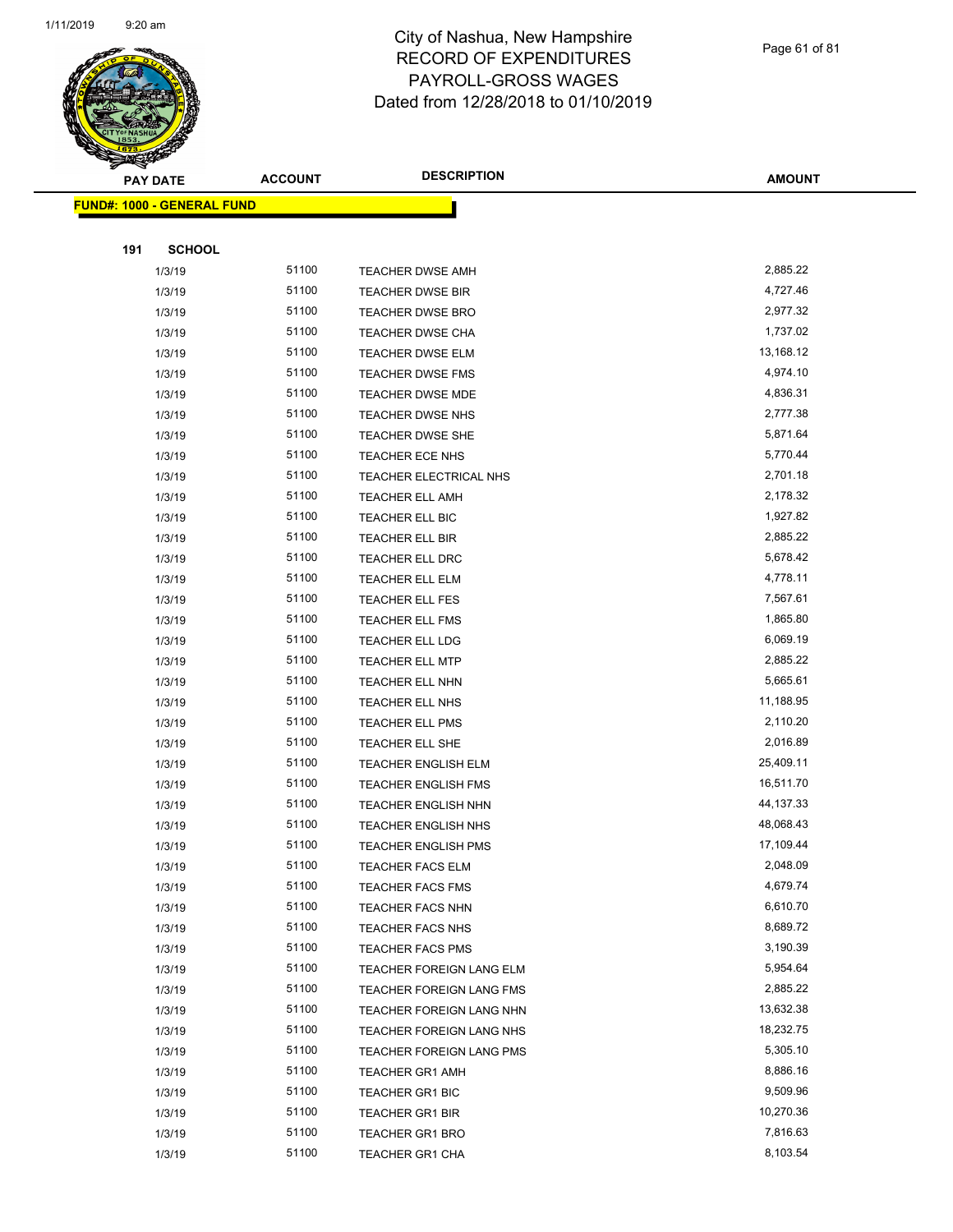

| ॼ   | <b>PAY DATE</b>                   | <b>ACCOUNT</b> | <b>DESCRIPTION</b>     | <b>AMOUNT</b> |
|-----|-----------------------------------|----------------|------------------------|---------------|
|     | <b>FUND#: 1000 - GENERAL FUND</b> |                |                        |               |
|     |                                   |                |                        |               |
| 191 | <b>SCHOOL</b>                     |                |                        |               |
|     | 1/3/19                            | 51100          | <b>TEACHER GR1 DRC</b> | 7,323.62      |
|     | 1/3/19                            | 51100          | TEACHER GR1 FES        | 8,764.74      |
|     | 1/3/19                            | 51100          | <b>TEACHER GR1 LDG</b> | 7,101.85      |
|     | 1/3/19                            | 51100          | <b>TEACHER GR1 MDE</b> | 8,842.20      |
|     | 1/3/19                            | 51100          | <b>TEACHER GR1 MTP</b> | 6,543.45      |
|     | 1/3/19                            | 51100          | <b>TEACHER GR1 NSE</b> | 7,536.42      |
|     | 1/3/19                            | 51100          | TEACHER GR1 SHE        | 8,561.84      |
|     | 1/3/19                            | 51100          | <b>TEACHER GR2 AMH</b> | 5,811.96      |
|     | 1/3/19                            | 51100          | TEACHER GR2 BIC        | 11,015.17     |
|     | 1/3/19                            | 51100          | TEACHER GR2 BIR        | 7,721.53      |
|     | 1/3/19                            | 51100          | TEACHER GR2 BRO        | 5,586.40      |
|     | 1/3/19                            | 51100          | TEACHER GR2 CHA        | 7,710.53      |
|     | 1/3/19                            | 51100          | <b>TEACHER GR2 DRC</b> | 4,807.77      |
|     | 1/3/19                            | 51100          | TEACHER GR2 FES        | 10,898.81     |
|     | 1/3/19                            | 51100          | TEACHER GR2 LDG        | 9,789.44      |
|     | 1/3/19                            | 51100          | TEACHER GR2 MDE        | 9,945.79      |
|     | 1/3/19                            | 51100          | <b>TEACHER GR2 MTP</b> | 7,021.71      |
|     | 1/3/19                            | 51100          | <b>TEACHER GR2 NSE</b> | 6,951.75      |
|     | 1/3/19                            | 51100          | <b>TEACHER GR2 SHE</b> | 6,669.46      |
|     | 1/3/19                            | 51100          | <b>TEACHER GR3 AMH</b> | 5,678.50      |
|     | 1/3/19                            | 51100          | TEACHER GR3 BIC        | 5,266.08      |
|     | 1/3/19                            | 51100          | <b>TEACHER GR3 BIR</b> | 8,803.74      |
|     | 1/3/19                            | 51100          | <b>TEACHER GR3 BRO</b> | 5,586.40      |
|     | 1/3/19                            | 51100          | <b>TEACHER GR3 CHA</b> | 9,153.70      |
|     | 1/3/19                            | 51100          | <b>TEACHER GR3 DRC</b> | 8,982.58      |
|     | 1/3/19                            | 51100          | <b>TEACHER GR3 FES</b> | 9,365.83      |
|     | 1/3/19                            | 51100          | TEACHER GR3 LDG        | 10,370.90     |
|     | 1/3/19                            | 51100          | <b>TEACHER GR3 MDE</b> | 10,005.20     |
|     | 1/3/19                            | 51100          | <b>TEACHER GR3 MTP</b> | 6,678.55      |
|     | 1/3/19                            | 51100          | TEACHER GR3 NSE        | 7,576.90      |
|     | 1/3/19                            | 51100          | TEACHER GR3 SHE        | 5,678.50      |
|     | 1/3/19                            | 51100          | <b>TEACHER GR4 AMH</b> | 4,052.20      |
|     | 1/3/19                            | 51100          | <b>TEACHER GR4 BIC</b> | 11,154.21     |
|     | 1/3/19                            | 51100          | TEACHER GR4 BIR        | 7,832.08      |
|     | 1/3/19                            | 51100          | TEACHER GR4 BRO        | 5,192.16      |
|     | 1/3/19                            | 51100          | TEACHER GR4 CHA        | 10,653.48     |
|     | 1/3/19                            | 51100          | TEACHER GR4 DRC        | 5,372.13      |
|     | 1/3/19                            | 51100          | <b>TEACHER GR4 FES</b> | 8,396.60      |
|     | 1/3/19                            | 51100          | <b>TEACHER GR4 LDG</b> | 8,387.78      |
|     | 1/3/19                            | 51100          | <b>TEACHER GR4 MDE</b> | 9,950.60      |
|     | 1/3/19                            | 51100          | TEACHER GR4 MTP        | 6,846.89      |
|     | 1/3/19                            | 51100          | <b>TEACHER GR4 NSE</b> | 6,863.13      |
|     | 1/3/19                            | 51100          | <b>TEACHER GR4 SHE</b> | 6,780.32      |
|     | 1/3/19                            | 51100          | <b>TEACHER GR5 AMH</b> | 7,535.60      |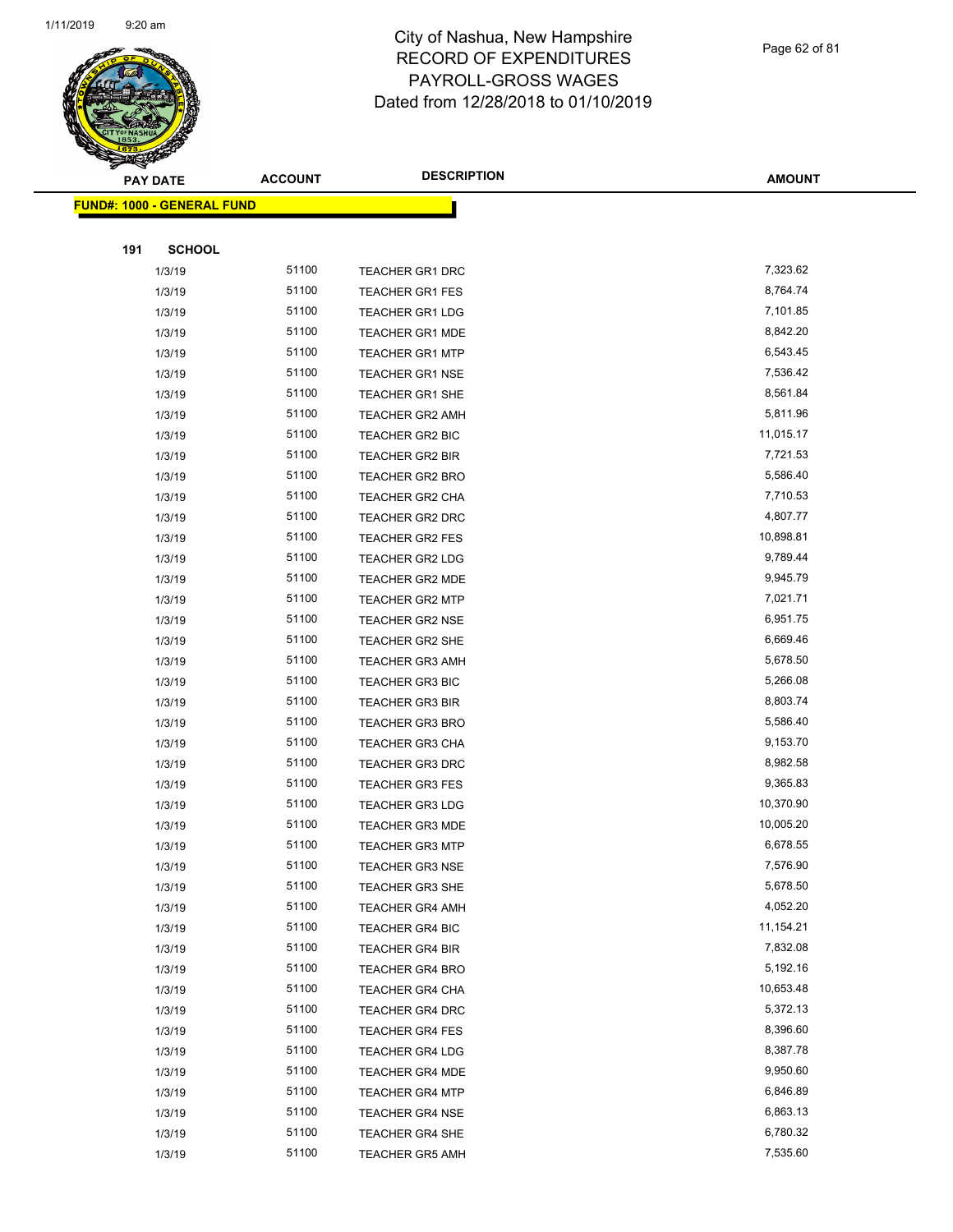

|     | <b>PAY DATE</b>                   | <b>ACCOUNT</b> | <b>DESCRIPTION</b>                            | <b>AMOUNT</b>          |
|-----|-----------------------------------|----------------|-----------------------------------------------|------------------------|
|     | <b>FUND#: 1000 - GENERAL FUND</b> |                |                                               |                        |
|     |                                   |                |                                               |                        |
| 191 | <b>SCHOOL</b>                     |                |                                               |                        |
|     | 1/3/19                            | 51100          | <b>TEACHER GR5 BIC</b>                        | 12,730.01              |
|     | 1/3/19                            | 51100          | <b>TEACHER GR5 BIR</b>                        | 7,904.65               |
|     | 1/3/19                            | 51100          | <b>TEACHER GR5 BRO</b>                        | 5,770.44               |
|     | 1/3/19                            | 51100          | <b>TEACHER GR5 CHA</b>                        | 10,903.26              |
|     | 1/3/19                            | 51100          | <b>TEACHER GR5 DRC</b>                        | 7,078.30               |
|     | 1/3/19                            | 51100          | <b>TEACHER GR5 FES</b>                        | 9,812.66               |
|     | 1/3/19                            | 51100          | <b>TEACHER GR5 LDG</b>                        | 10,548.55              |
|     | 1/3/19                            | 51100          | <b>TEACHER GR5 MDE</b>                        | 11,538.46              |
|     | 1/3/19                            | 51100          | <b>TEACHER GR5 MTP</b>                        | 6,845.36               |
|     | 1/3/19                            | 51100          | <b>TEACHER GR5 NSE</b>                        | 8,563.64               |
|     | 1/3/19                            | 51100          | <b>TEACHER GR5 SHE</b>                        | 8,506.03               |
|     | 1/3/19                            | 51100          | <b>TEACHER GR6 ELM</b>                        | 37,840.60              |
|     | 1/3/19                            | 51100          | <b>TEACHER GR6 FMS</b>                        | 23,668.47              |
|     | 1/3/19                            | 51100          | <b>TEACHER GR6 PMS</b>                        | 19,384.80              |
|     | 1/3/19                            | 51100          | <b>TEACHER GRAPH NHS</b>                      | 3,475.78               |
|     | 1/3/19                            | 51100          | <b>TEACHER GRAPHICS NHN</b>                   | 5,893.47               |
|     | 1/3/19                            | 51100          | TEACHER HEALTH NHN                            | 3,518.69               |
|     | 1/3/19                            | 51100          | TEACHER HEALTH NHS                            | 2,701.18               |
|     | 1/3/19                            | 51100          | TEACHER HEALTHOC NHS                          | 5,058.40               |
|     | 1/3/19                            | 51100          | TEACHER HVAC NHS                              | 1,951.09               |
|     | 1/3/19                            | 51100          | TEACHER IN SCH SUSPENSION ELM                 | 1,805.70               |
|     | 1/3/19                            | 51100          | TEACHER IN SCH SUSPENSION NHN                 | 2,885.22               |
|     | 1/3/19                            | 51100          | TEACHER IN SCH SUSPENSION NHS                 | 1,582.71               |
|     | 1/3/19                            | 51100          | TEACHER INST SPED WID                         | 2,885.22               |
|     | 1/3/19                            | 51100          | <b>TEACHER KIND AMH</b>                       | 5,770.44               |
|     | 1/3/19                            | 51100          | TEACHER KIND BIC                              | 10,337.42              |
|     | 1/3/19                            | 51100          | <b>TEACHER KIND BIR</b>                       | 7,070.06               |
|     | 1/3/19                            | 51100          | <b>TEACHER KIND BRO</b>                       | 5,678.50               |
|     | 1/3/19                            | 51100          | <b>TEACHER KIND CHA</b>                       | 8,691.95               |
|     | 1/3/19                            | 51100          | TEACHER KIND DRC                              | 9,760.53               |
|     | 1/3/19                            | 51100          | <b>TEACHER KIND FES</b>                       | 10,360.08              |
|     | 1/3/19                            | 51100          | <b>TEACHER KIND LDG</b>                       | 10,682.65              |
|     | 1/3/19                            | 51100          | <b>TEACHER KIND MDE</b>                       | 8,719.22               |
|     | 1/3/19                            | 51100          | <b>TEACHER KIND MTP</b>                       | 6,034.40               |
|     | 1/3/19                            | 51100          | <b>TEACHER KIND NSE</b>                       | 5,064.63               |
|     | 1/3/19                            | 51100          | TEACHER KIND SHE                              | 6,896.99               |
|     | 1/3/19                            | 51100          | <b>TEACHER MATH ELM</b>                       | 21,342.42              |
|     | 1/3/19                            | 51100          | <b>TEACHER MATH FMS</b>                       | 14,605.68              |
|     | 1/3/19                            | 51100          | <b>TEACHER MATH NHN</b>                       | 38,271.94              |
|     | 1/3/19                            | 51100<br>51100 | <b>TEACHER MATH NHS</b>                       | 49,069.53<br>13,915.62 |
|     | 1/3/19                            | 51100          | <b>TEACHER MATH PMS</b>                       | 1,819.68               |
|     | 1/3/19                            | 51100          | <b>TEACHER MUSIC AMH</b><br>TEACHER MUSIC BIC | 2,701.18               |
|     | 1/3/19                            | 51100          |                                               | 1,730.41               |
|     | 1/3/19                            |                | TEACHER MUSIC BIR                             |                        |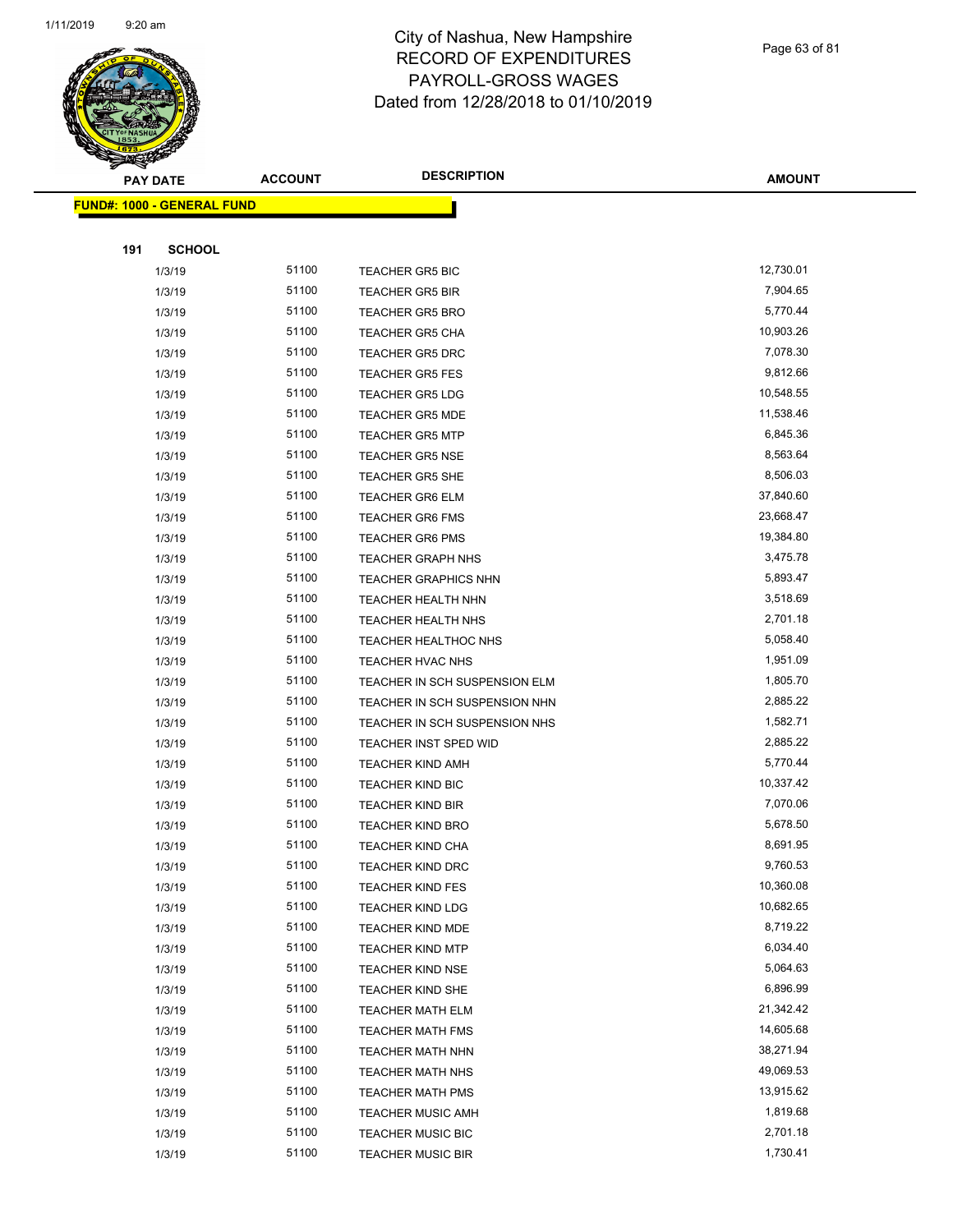

#### City of Nashua, New Hampshire RECORD OF EXPENDITURES PAYROLL-GROSS WAGES Dated from 12/28/2018 to 01/10/2019

| $\tilde{\phantom{a}}$ | <b>PAY DATE</b>                   | <b>ACCOUNT</b> | <b>DESCRIPTION</b>           | <b>AMOUNT</b> |
|-----------------------|-----------------------------------|----------------|------------------------------|---------------|
|                       | <b>FUND#: 1000 - GENERAL FUND</b> |                |                              |               |
|                       |                                   |                |                              |               |
| 191                   | <b>SCHOOL</b>                     |                |                              |               |
|                       | 1/3/19                            | 51100          | <b>TEACHER MUSIC BRO</b>     | 1,602.78      |
|                       | 1/3/19                            | 51100          | <b>TEACHER MUSIC CHA</b>     | 2,885.22      |
|                       | 1/3/19                            | 51100          | <b>TEACHER MUSIC DRC</b>     | 2,793.20      |
|                       | 1/3/19                            | 51100          | <b>TEACHER MUSIC ELM</b>     | 4,615.63      |
|                       | 1/3/19                            | 51100          | <b>TEACHER MUSIC FES</b>     | 1,670.28      |
|                       | 1/3/19                            | 51100          | <b>TEACHER MUSIC FMS</b>     | 5,770.43      |
|                       | 1/3/19                            | 51100          | <b>TEACHER MUSIC LDG</b>     | 1,794.52      |
|                       | 1/3/19                            | 51100          | <b>TEACHER MUSIC MDE</b>     | 2,110.20      |
|                       | 1/3/19                            | 51100          | <b>TEACHER MUSIC NHN</b>     | 4,690.90      |
|                       | 1/3/19                            | 51100          | TEACHER MUSIC NHS            | 5,402.36      |
|                       | 1/3/19                            | 51100          | <b>TEACHER MUSIC NSE</b>     | 2,626.80      |
|                       | 1/3/19                            | 51100          | <b>TEACHER MUSIC PMS</b>     | 4,250.57      |
|                       | 1/3/19                            | 51100          | <b>TEACHER MUSIC SHE</b>     | 2,701.18      |
|                       | 1/3/19                            | 51100          | TEACHER PE BIC               | 2,490.98      |
|                       | 1/3/19                            | 51100          | TEACHER PE BIR               | 2,977.32      |
|                       | 1/3/19                            | 51100          | TEACHER PE BRO               | 2,793.20      |
|                       | 1/3/19                            | 51100          | TEACHER PE CHA               | 2,674.39      |
|                       | 1/3/19                            | 51100          | TEACHER PE DRC               | 2,885.22      |
|                       | 1/3/19                            | 51100          | TEACHER PE ELM               | 9,536.98      |
|                       | 1/3/19                            | 51100          | TEACHER PE FES               | 1,730.41      |
|                       | 1/3/19                            | 51100          | TEACHER PE FMS               | 5,402.36      |
|                       | 1/3/19                            | 51100          | TEACHER PE LDG               | 1,974.28      |
|                       | 1/3/19                            | 51100          | TEACHER PE MDE               | 2,977.32      |
|                       | 1/3/19                            | 51100          | <b>TEACHER PE MTP</b>        | 1,492.18      |
|                       | 1/3/19                            | 51100          | TEACHER PE NHN               | 8,887.42      |
|                       | 1/3/19                            | 51100          | TEACHER PE NHS               | 11,628.21     |
|                       | 1/3/19                            | 51100          | TEACHER PE NSE               | 2,943.88      |
|                       | 1/3/19                            | 51100          | TEACHER PE PMS               | 3,597.48      |
|                       | 1/3/19                            | 51100          | TEACHER PE SHE               | 2,735.59      |
|                       | 1/3/19                            | 51100          | TEACHER PRE SCHOOL BIR       | 4,570.00      |
|                       | 1/3/19                            | 51100          | <b>TEACHER PRESCHOOL BIC</b> | 5,678.41      |
|                       | 1/3/19                            | 51100          | TEACHER PRESCHOOL BRO        | 11,635.79     |
|                       | 1/3/19                            | 51100          | <b>TEACHER PRESCHOOL MTP</b> | 1,730.41      |
|                       | 1/3/19                            | 51100          | TEACHER PRESCHOOL NHS        | 802.31        |
|                       | 1/3/19                            | 51100          | TEACHER PRESCHOOL NSE        | 8,904.22      |
|                       | 1/3/19                            | 51100          | <b>TEACHER READ AMH</b>      | 2,977.32      |
|                       | 1/3/19                            | 51100          | TEACHER READ BIC             | 2,885.22      |
|                       | 1/3/19                            | 51100          | TEACHER READ BIR             | 2,885.22      |
|                       | 1/3/19                            | 51100          | TEACHER READ BRO             | 2,885.22      |
|                       | 1/3/19                            | 51100          | TEACHER READ CHA             | 2,085.02      |

1/3/19 51100 TEACHER READ DRC 2,977.32 1/3/19 51100 TEACHER READ ELM 5,862.55 1/3/19 51100 TEACHER READ FES 2,885.22 1/3/19 51100 TEACHER READ FMS 2,885.22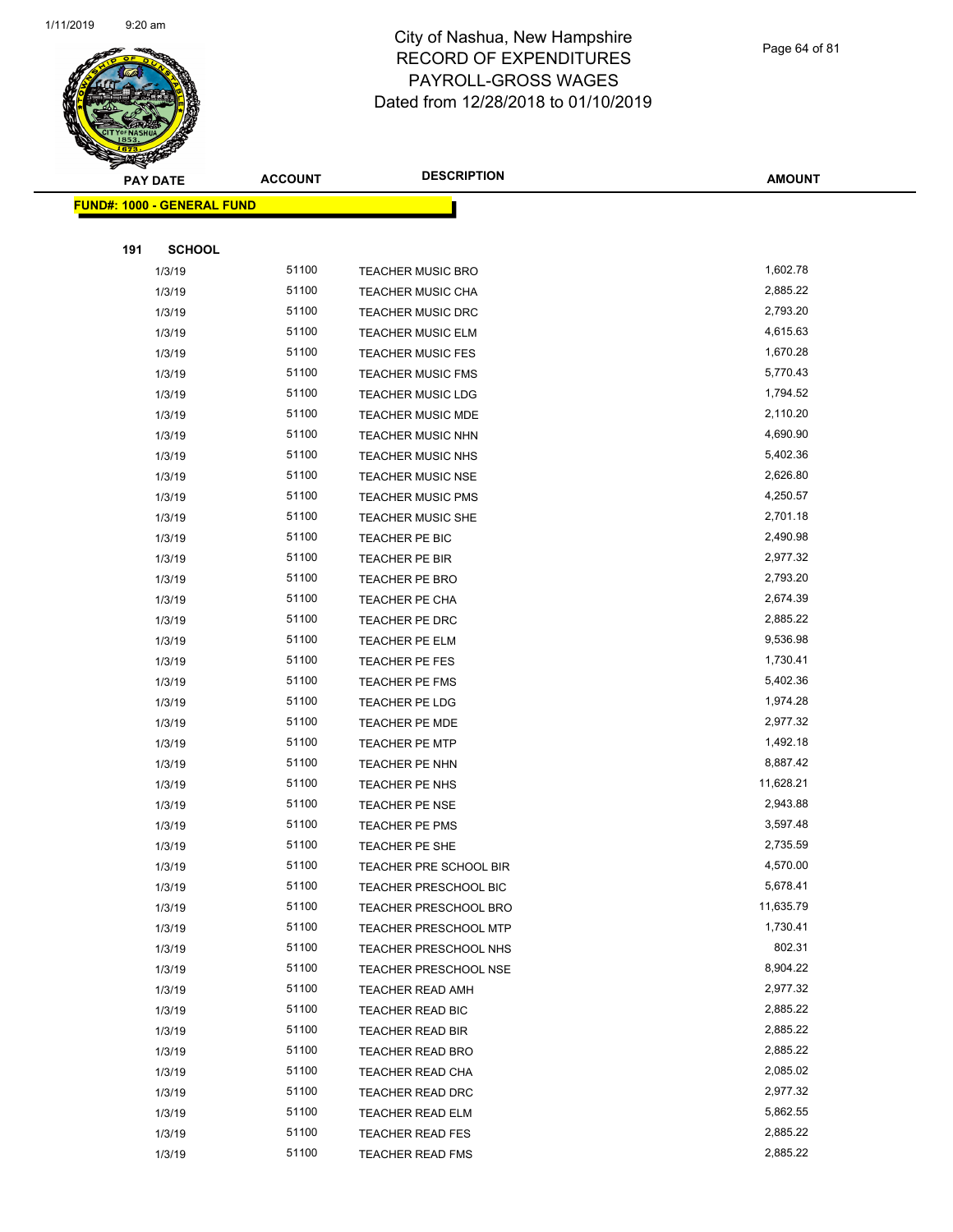**FUND#: 1000 - GENERAL FUND**



#### City of Nashua, New Hampshire RECORD OF EXPENDITURES PAYROLL-GROSS WAGES Dated from 12/28/2018 to 01/10/2019

|     | <b>PAY DATE</b>     | <b>ACCOUNT</b> | <b>DESCRIPTION</b>         | <b>AMOUNT</b> |
|-----|---------------------|----------------|----------------------------|---------------|
|     | 1000 - GENERAL FUND |                |                            |               |
|     |                     |                |                            |               |
| 191 | <b>SCHOOL</b>       |                |                            |               |
|     | 1/3/19              | 51100          | <b>TEACHER READ LDG</b>    | 3,518.69      |
|     | 1/3/19              | 51100          | <b>TEACHER READ MDE</b>    | 2,885.22      |
|     | 1/3/19              | 51100          | <b>TEACHER READ MTP</b>    | 2,257.02      |
|     | 1/3/19              | 51100          | TEACHER READ NHN           | 1,951.09      |
|     | 1/3/19              | 51100          | <b>TEACHER READ NHS</b>    | 2,885.22      |
|     | 1/3/19              | 51100          | <b>TEACHER READ NSE</b>    | 2,885.21      |
|     | 1/3/19              | 51100          | TEACHER READ PMS           | 2,885.21      |
|     | 1/3/19              | 51100          | TEACHER READ SHE           | 2,885.21      |
|     | 1/3/19              | 51100          | <b>TEACHER ROTC NHN</b>    | 4,904.77      |
|     | 1/3/19              | 51100          | <b>TEACHER SCIENCE ELM</b> | 20,056.00     |
|     | 1/3/19              | 51100          | <b>TEACHER SCIENCE FMS</b> | 12,081.06     |
|     | 1/3/19              | 51100          | <b>TEACHER SCIENCE NHN</b> | 30,772.76     |
|     | 1/3/19              | 51100          | <b>TEACHER SCIENCE NHS</b> | 32,663.80     |
|     | 1/3/19              | 51100          | <b>TEACHER SCIENCE PMS</b> | 9,735.12      |
|     | 1/3/19              | 51100          | TEACHER SOCIAL STUDIES ELM | 16,957.29     |
|     | 1/3/19              | 51100          | TEACHER SOCIAL STUDIES FMS | 12,469.93     |
|     | 1/3/19              | 51100          | TEACHER SOCIAL STUDIES NHN | 33, 154. 74   |
|     | 1/3/19              | 51100          | TEACHER SOCIAL STUDIES NHS | 41,366.20     |
|     | 1/3/19              | 51100          | TEACHER SOCIAL STUDIES PMS | 13,227.85     |
|     | 1/3/19              | 51100          | <b>TEACHER SPED AMH</b>    | 9,013.96      |
|     | 1/3/19              | 51100          | TEACHER SPED BIC           | 5,483.48      |
|     | 1/3/19              | 51100          | TEACHER SPED BIR           | 5,586.40      |
|     | 1/3/19              | 51100          | <b>TEACHER SPED BRO</b>    | 6,445.25      |
|     | 1/3/19              | 51100          | TEACHER SPED CHA           | 7,958.14      |
|     | 1/3/19              | 51100          | TEACHER SPED DRC           | 5,483.40      |
|     | 1/3/19              | 51100          | TEACHER SPED ELM           | 17,240.34     |
|     | 1/3/19              | 51100          | TEACHER SPED FES           | 5,247.04      |
|     | 1/3/19              | 51100          | <b>TEACHER SPED FMS</b>    | 12,831.54     |
|     | 1/3/19              | 51100          | <b>TEACHER SPED LDG</b>    | 6,428.64      |
|     | 1/3/19              | 51100          | TEACHER SPED MDE           | 4,727.70      |
|     | 1/3/19              | 51100          | <b>TEACHER SPED MTP</b>    | 3,870.41      |
|     | 1/3/19              | 51100          | TEACHER SPED NHN           | 23,809.53     |
|     | 1/3/19              | 51100          | TEACHER SPED NHS           | 36,911.73     |
|     | 1/3/19              | 51100          | <b>TEACHER SPED PMS</b>    | 12,668.13     |
|     | 1/3/19              | 51100          | TEACHER SPED SHE           | 7,020.50      |
|     | 1/3/19              | 51100          | TEACHER TECHED ELM         | 8,536.93      |
|     | 1/3/19              | 51100          | <b>TEACHER TECHED FMS</b>  | 3,532.24      |
|     | 1/3/19              | 51100          | TEACHER TECHED NHN         | 6,837.32      |
|     | 1/3/19              | 51100          | <b>TEACHER TECHED NHS</b>  | 11,264.90     |
|     | 1/3/19              | 51100          | <b>TEACHER TECHED PMS</b>  | 5,770.44      |

1/3/19 51100 TEACHER TTI AMH 2,443.80 1/3/19 51100 TEACHER TV PROD NHS 2,885.22 1/3/19 5,324.39 5 51100 TEACHER VISION WID 5,324.39 1/10/19 51100 TECH INTERGRATION ASST AMH 406.41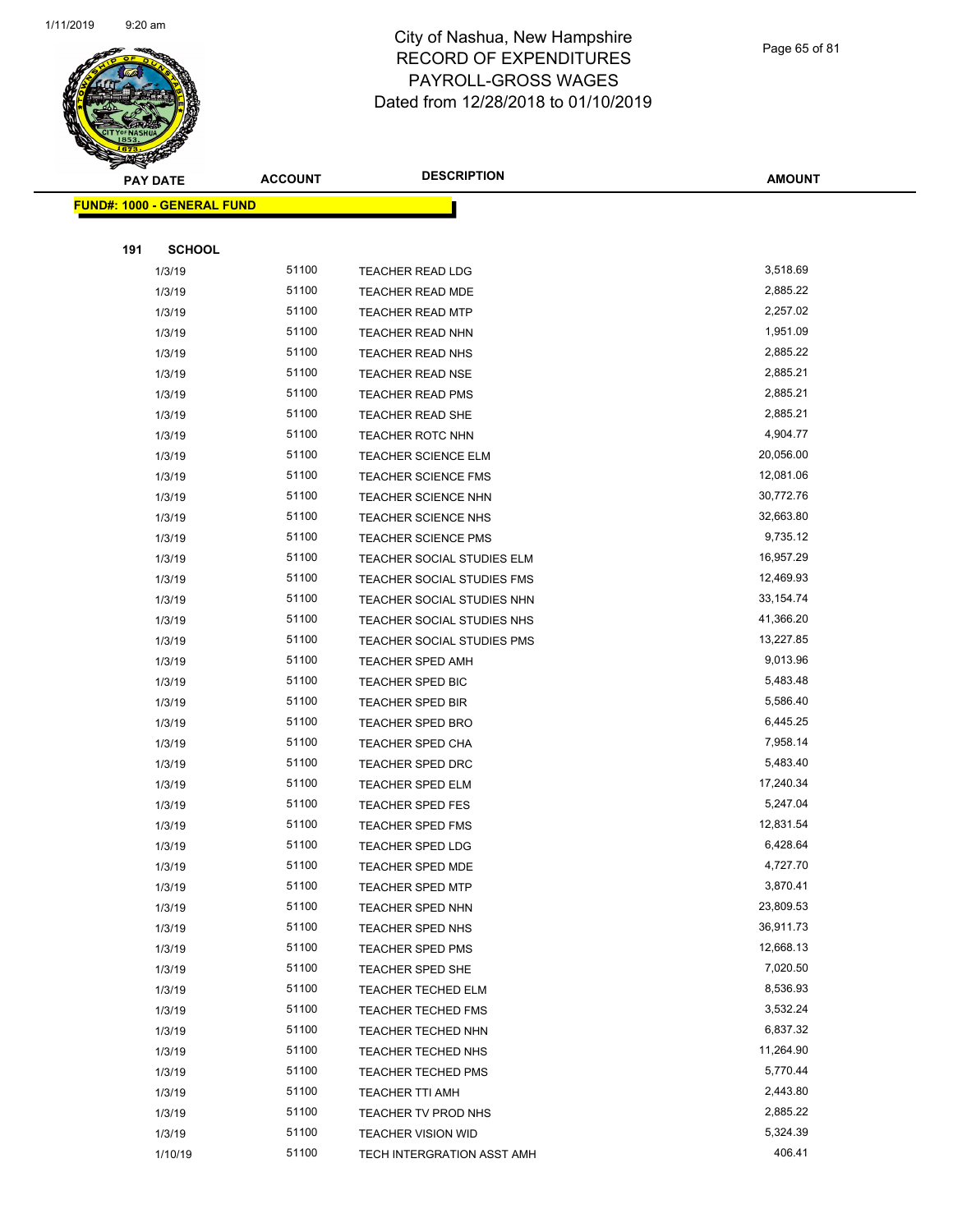

Page 66 of 81

| $\tilde{\phantom{a}}$ | <b>PAY DATE</b>                   | <b>ACCOUNT</b> | <b>DESCRIPTION</b>                            | <b>AMOUNT</b>    |
|-----------------------|-----------------------------------|----------------|-----------------------------------------------|------------------|
|                       | <b>FUND#: 1000 - GENERAL FUND</b> |                |                                               |                  |
|                       |                                   |                |                                               |                  |
| 191                   | <b>SCHOOL</b>                     |                |                                               |                  |
|                       | 1/10/19                           | 51100          | TECH INTERGRATION ASST BIC                    | 358.53           |
|                       | 1/10/19                           | 51100          | TECH INTERGRATION ASST CHA                    | 324.00           |
|                       | 1/10/19                           | 51100          | TECH INTERGRATION ASST FES                    | 347.07           |
|                       | 1/10/19                           | 51100          | TECH INTERGRATION ASST LDG                    | 360.64           |
|                       | 1/10/19                           | 51100          | TECH INTERGRATION ASST MDE                    | 324.00           |
|                       | 1/10/19                           | 51100          | TECH INTERGRATION ASST MTP                    | 396.87           |
|                       | 1/10/19                           | 51100          | TECH INTERGRATION ASST SHE                    | 336.70           |
|                       | 1/10/19                           | 51200          | ATHLETIC EQUIPMENT MANAGER NHN                | 50.00            |
|                       | 1/3/19                            | 51200          | CLERICAL BOARD OF ED SUP                      | 703.24           |
|                       | 1/10/19                           | 51200          | CLERICAL BOARD OF ED SUP                      | 691.91           |
|                       | 1/10/19                           | 51200          | <b>CROSSING GUARD WPO</b>                     | 1,415.71         |
|                       | 1/10/19                           | 51200          | <b>CUSTODIAN ASST HEAD NHN</b>                | 89.91            |
|                       | 1/10/19                           | 51200          | <b>CUSTODIAN HEAD BRO</b>                     | 46.77            |
|                       | 1/10/19                           | 51200          | <b>CUSTODIAN MTP</b>                          | 46.77            |
|                       | 1/10/19                           | 51200          | <b>CUSTODIAN NHS</b>                          | 237.20           |
|                       | 1/3/19                            | 51200          | DIRECTOR ADULT ED                             | 2,658.30         |
|                       | 1/10/19                           | 51200          | FOOD SERVICE ASST PT AMH                      | 30.00            |
|                       | 1/10/19                           | 51200          | FOOD SERVICE ASST PT CHA                      | 30.00            |
|                       | 1/10/19                           | 51200          | FOOD SERVICE ASST PT MDE                      | 7.50             |
|                       | 1/10/19                           | 51200          | FOOD SERVICE ASST PT NHS                      | 7.80             |
|                       | 1/3/19                            | 51200          | <b>GUIDANCE COUNSELOR NHS</b>                 | 1,704.90         |
|                       | 1/10/19                           | 51200          | <b>INSTRUMENTAL MUSIC</b>                     | 1,050.00         |
|                       | 1/10/19                           | 51200          | LUNCH MONITOR AMH                             | 288.75           |
|                       | 1/10/19                           | 51200          | LUNCH MONITOR BIC                             | 476.40           |
|                       | 1/10/19                           | 51200          | LUNCH MONITOR BIR                             | 258.15           |
|                       | 1/10/19                           | 51200          | LUNCH MONITOR BRO                             | 236.67           |
|                       | 1/10/19                           | 51200          | LUNCH MONITOR CHA                             | 525.53           |
|                       | 1/10/19                           | 51200          | LUNCH MONITOR DRC                             | 274.11           |
|                       | 1/10/19                           | 51200          | LUNCH MONITOR ELM                             | 196.35           |
|                       | 1/10/19                           | 51200          | LUNCH MONITOR FES                             | 404.24           |
|                       | 1/10/19                           | 51200          | LUNCH MONITOR FMS                             | 167.70           |
|                       | 1/10/19                           | 51200          | LUNCH MONITOR LDG                             | 352.24           |
|                       | 1/10/19                           | 51200          | LUNCH MONITOR MDE                             | 476.40           |
|                       | 1/10/19                           | 51200          | LUNCH MONITOR MTP                             | 301.44<br>173.28 |
|                       | 1/10/19                           | 51200<br>51200 | LUNCH MONITOR NHN                             | 170.36           |
|                       | 1/10/19<br>1/10/19                | 51200          | LUNCH MONITOR NHS                             | 334.74           |
|                       |                                   |                | LUNCH MONITOR NSE<br><b>LUNCH MONITOR PMS</b> | 195.78           |
|                       | 1/10/19<br>1/10/19                | 51200<br>51200 | LUNCH MONITOR SHE                             | 323.20           |
|                       | 1/10/19                           | 51200          | PARA PRE SCHOOL BIR                           | 528.81           |
|                       | 1/3/19                            | 51200          | PARA DW SPEC ED BIR                           | 86.64            |
|                       | 1/10/19                           | 51200          | PARA DW SPEC ED BIR                           | 612.00           |
|                       | 1/10/19                           | 51200          | PARA DW SPEC ED MDE                           | 129.96           |
|                       | 1/10/19                           | 51200          | PARA ELL FES                                  | 22.50            |
|                       |                                   |                |                                               |                  |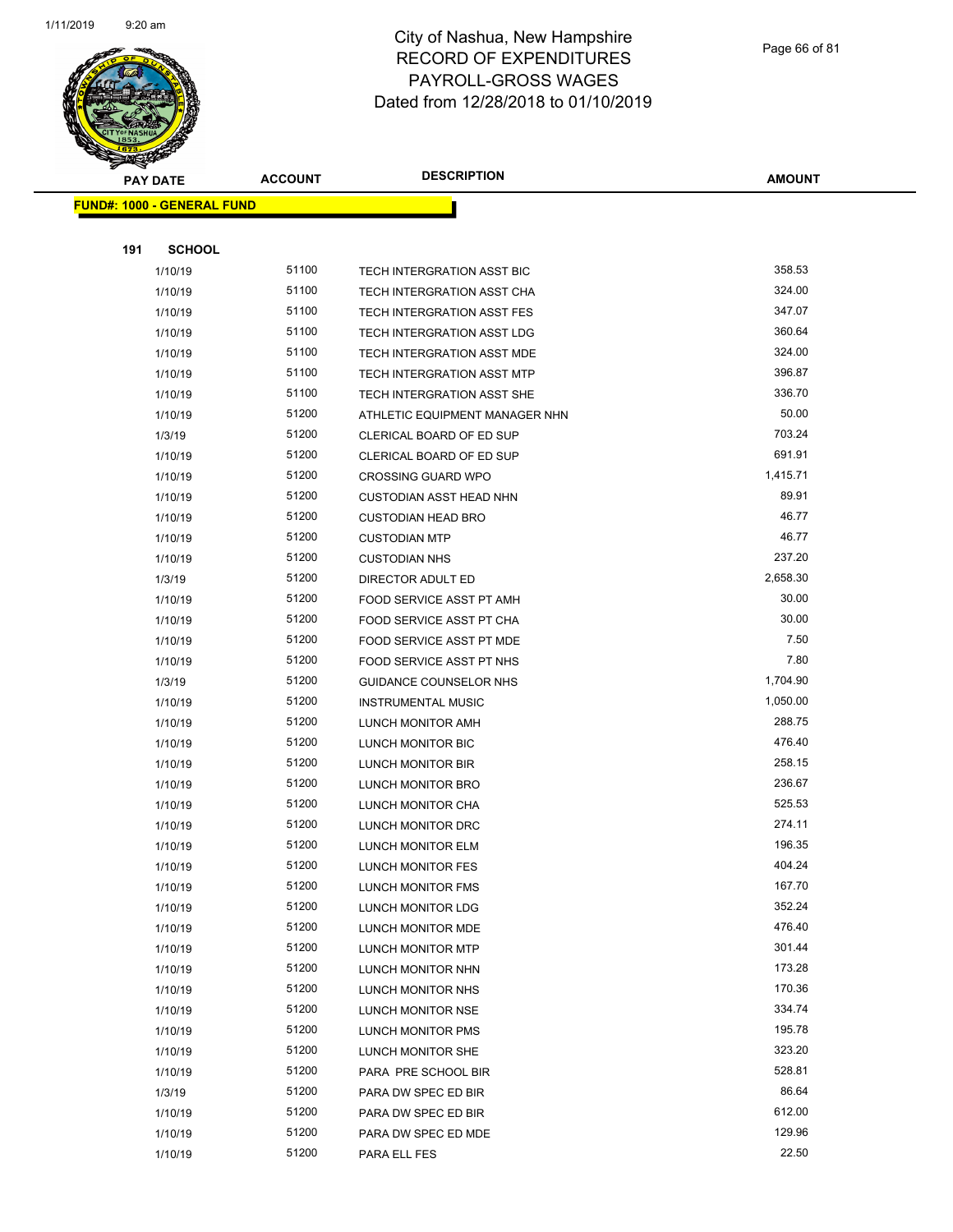

| <b>PAY DATE</b> |                                   | <b>ACCOUNT</b> | <b>DESCRIPTION</b>          | <b>AMOUNT</b> |
|-----------------|-----------------------------------|----------------|-----------------------------|---------------|
|                 | <b>FUND#: 1000 - GENERAL FUND</b> |                |                             |               |
|                 |                                   |                |                             |               |
| 191             | <b>SCHOOL</b>                     |                |                             |               |
|                 | 1/10/19                           | 51200          | PARA INST AMH               | 569.62        |
|                 | 1/10/19                           | 51200          | PARA INST BIC               | 590.79        |
|                 | 1/10/19                           | 51200          | PARA INST BIR               | 15.00         |
|                 | 1/10/19                           | 51200          | PARA INST DRC               | 42.00         |
|                 | 1/10/19                           | 51200          | PARA INST FES               | 22.50         |
|                 | 1/10/19                           | 51200          | PARA INST LDG               | 7.50          |
|                 | 1/10/19                           | 51200          | PARA INST MTP               | 218.34        |
|                 | 1/10/19                           | 51200          | PARA INST NHN               | 194.00        |
|                 | 1/10/19                           | 51200          | PARA INST NSE               | 15.00         |
|                 | 1/10/19                           | 51200          | PARA INST PMS               | 48.51         |
|                 | 1/10/19                           | 51200          | PARA INST SHE               | 241.36        |
|                 | 1/10/19                           | 51200          | PARA LIB PMS                | 231.00        |
|                 | 1/10/19                           | 51200          | PARA PRE SCH BIC            | 826.02        |
|                 | 1/10/19                           | 51200          | PARA PRE SCH BRO            | 1,390.14      |
|                 | 1/10/19                           | 51200          | PARA PRE SCH MTP            | 370.83        |
|                 | 1/10/19                           | 51200          | PARA PRE SCH NSE            | 2,617.44      |
|                 | 1/10/19                           | 51200          | PARA SCI NHS                | 65.00         |
|                 | 1/10/19                           | 51200          | PARA TTI LDG                | 46.77         |
|                 | 1/10/19                           | 51200          | PARA TTI NURSERY            | 81.84         |
|                 | 1/3/19                            | 51200          | SCHOOL PSYCHOLOGIST WID     | 3,880.01      |
|                 | 1/3/19                            | 51200          | SPEECH LANG PATHOLOGIST WID | 7,110.02      |
|                 | 1/3/19                            | 51200          | STUDENT ACTIVITY COORD NHS  | 1,066.38      |
|                 | 1/3/19                            | 51200          | SUB CLERICAL                | 266.56        |
|                 | 1/10/19                           | 51200          | SUB CLERICAL                | 383.36        |
|                 | 1/10/19                           | 51200          | <b>SUB TEACHER</b>          | 187.50        |
|                 | 1/3/19                            | 51200          | <b>TEACHER ART FMS</b>      | 2,846.07      |
|                 | 1/3/19                            | 51200          | <b>TEACHER ART NHS</b>      | 975.52        |
|                 | 1/3/19                            | 51200          | TEACHER BIO TEC NHN         | 551.28        |
|                 | 1/3/19                            | 51200          | TEACHER ENGLISH NHN         | 487.50        |
|                 | 1/3/19                            | 51200          | TEACHER FOREIGN LANG FMS    | 1,165.20      |
|                 | 1/3/19                            | 51200          | <b>TEACHER HEALTH NHS</b>   | 60.00         |
|                 | 1/3/19                            | 51200          | <b>TEACHER MUSIC AMH</b>    | 175.00        |
|                 | 1/3/19                            | 51200          | <b>TEACHER MUSIC DRC</b>    | 175.00        |
|                 | 1/3/19                            | 51200          | <b>TEACHER MUSIC ELM</b>    | 1,934.41      |
|                 | 1/3/19                            | 51200          | <b>TEACHER MUSIC LDG</b>    | 75.00         |
|                 | 1/3/19                            | 51200          | <b>TEACHER MUSIC MTP</b>    | 1,620.69      |
|                 | 1/3/19                            | 51200          | TEACHER PE NHS              | 50.00         |
|                 | 1/3/19                            | 51200          | TEACHER READ ELM            | 1,704.90      |
|                 | 1/3/19                            | 51200          | TEACHER READ NHN            | 31.25         |
|                 | 1/3/19                            | 51200          | <b>TEACHER SCIENCE NHS</b>  | 774.70        |
|                 | 1/3/19                            | 51200          | <b>TEACHER SPED MDE</b>     | 75.00         |
|                 | 1/3/19                            | 51200          | TEACHER SPED NHN            | 1,846.40      |
|                 | 1/3/19                            | 51200          | TEACHER SPED NHS            | 1,442.61      |
|                 | 1/3/19                            | 51200          | <b>TEACHER VISION WID</b>   | 802.29        |

Page 67 of 81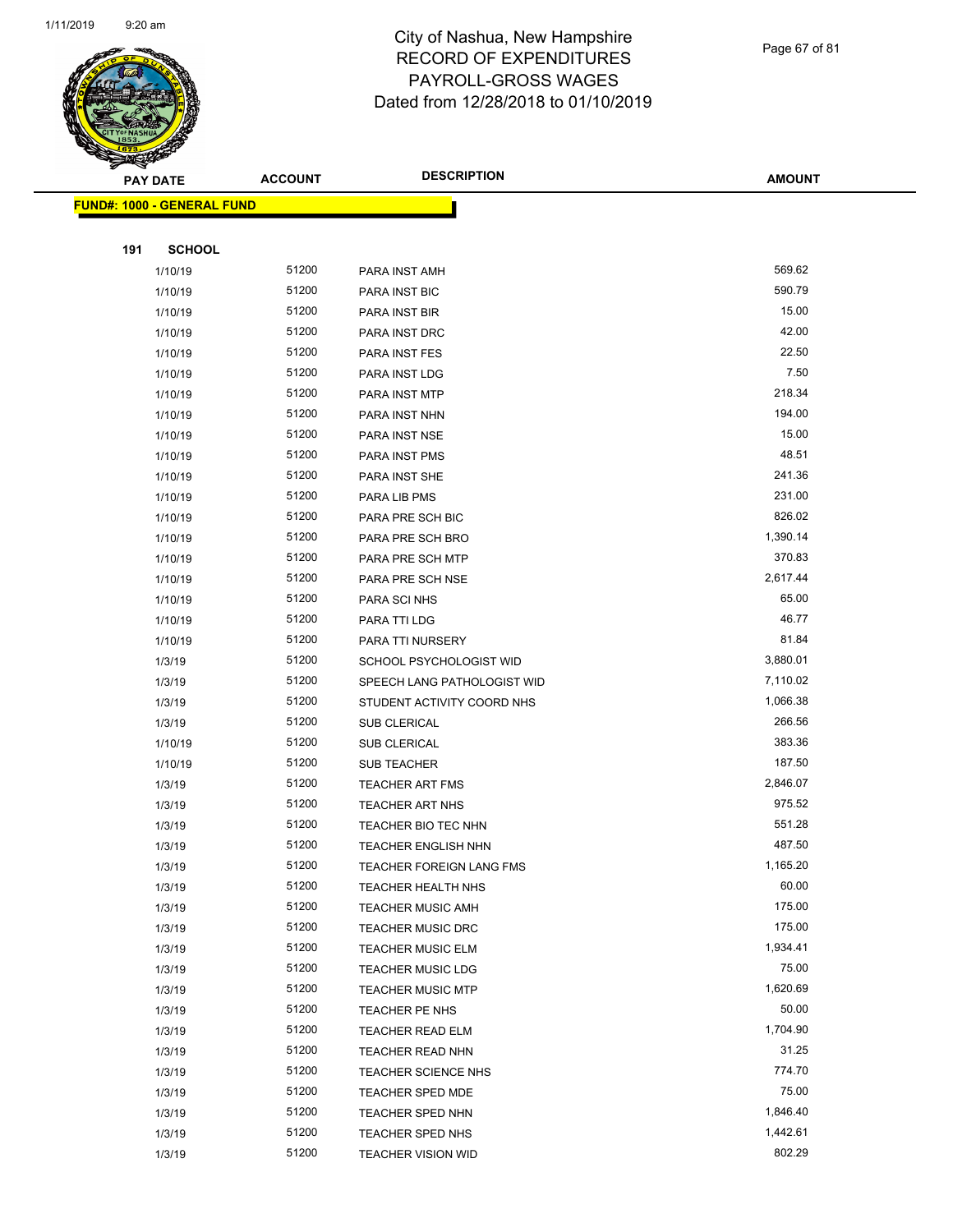Page 68 of 81

|                           | <b>FUND#: 1000 - GENERAL FUND</b> |                                                      |                                |                |
|---------------------------|-----------------------------------|------------------------------------------------------|--------------------------------|----------------|
| 191                       | <b>SCHOOL</b>                     |                                                      |                                |                |
|                           | 1/10/19                           | 51200                                                | TICKETSELLER                   | 50.00          |
|                           | 1/3/19                            | 51300                                                | OVERTIME-REGULAR               | 2,545.42       |
|                           | 1/10/19                           | 51300                                                | OVERTIME-REGULAR               | 4,986.27       |
|                           | 1/3/19                            | 51400                                                | WAGES TEMPORARY-SEASONAL       | 2,832.48       |
|                           | 1/10/19                           | 51400                                                | WAGES TEMPORARY-SEASONAL       | 3,096.48       |
|                           | 12/28/18                          | 51412                                                | <b>WAGES PER DIEM</b>          | 1,009.00       |
|                           | 1/3/19                            | 51412                                                | <b>WAGES PER DIEM</b>          | 733.04         |
|                           | 1/10/19                           | 51412                                                | <b>WAGES PER DIEM</b>          | 13,606.76      |
|                           | 1/3/19                            | 51650                                                | <b>ADDITIONAL HOURS</b>        | 2,891.23       |
|                           | 1/10/19                           | 51650                                                | ADDITIONAL HOURS               | 203.70         |
|                           | 1/3/19                            | 51700                                                | <b>STIPENDS</b>                | 3,158.74       |
| <b>TOTAL 191 - SCHOOL</b> |                                   |                                                      | \$3,063,788.10                 |                |
|                           | TOTAL FUND 1000 - GENERAL FUND    |                                                      |                                | \$5,289,717.81 |
|                           |                                   |                                                      |                                |                |
|                           |                                   | <b>FUND#: 1010 - GF-PRIOR YEAR ENC &amp; ESCROWS</b> |                                |                |
| 102                       | <b>BOARD OF ALDERMEN</b>          |                                                      |                                |                |
|                           | 1/3/19                            | 51200                                                | LEGISLATIVE TRANSCRIPTION SPEC | 334.55         |
|                           | 1/10/19                           | 51200                                                | LEGISLATIVE TRANSCRIPTION SPEC | 317.82         |
|                           |                                   | <b>TOTAL 102 - BOARD OF ALDERMEN</b>                 |                                | \$652.37       |
| 166                       | <b>PARKING LOTS</b>               |                                                      |                                |                |
|                           | 1/3/19                            | 51400                                                | WAGES TEMPORARY-SEASONAL       | 221.25         |
|                           | 1/10/19                           | 51400                                                | WAGES TEMPORARY-SEASONAL       | 318.75         |

**TOTAL FUND 1010 - GF-PRIOR YEAR ENC & ESCROWS \$1,192.37** 

#### **FUND#: 2100 - FOOD SERVICES FUND**

| 1/3/19  | 51100 | CLERICAL FOOD SERVICE NHS     | 788.65   |
|---------|-------|-------------------------------|----------|
| 1/10/19 | 51100 | CLERICAL FOOD SERVICE NHS     | 1.205.16 |
| 1/3/19  | 51100 | DELIVERY DRIVER FOOD SERVICE  | 73.44    |
| 1/10/19 | 51100 | DELIVERY DRIVER FOOD SERVICE  | 440.64   |
| 1/3/19  | 51100 | DIRECTOR FOOD SERVICE         | 2.925.80 |
| 1/3/19  | 51100 | FOOD SERVICE BUSINESS MANAGER | 2.219.71 |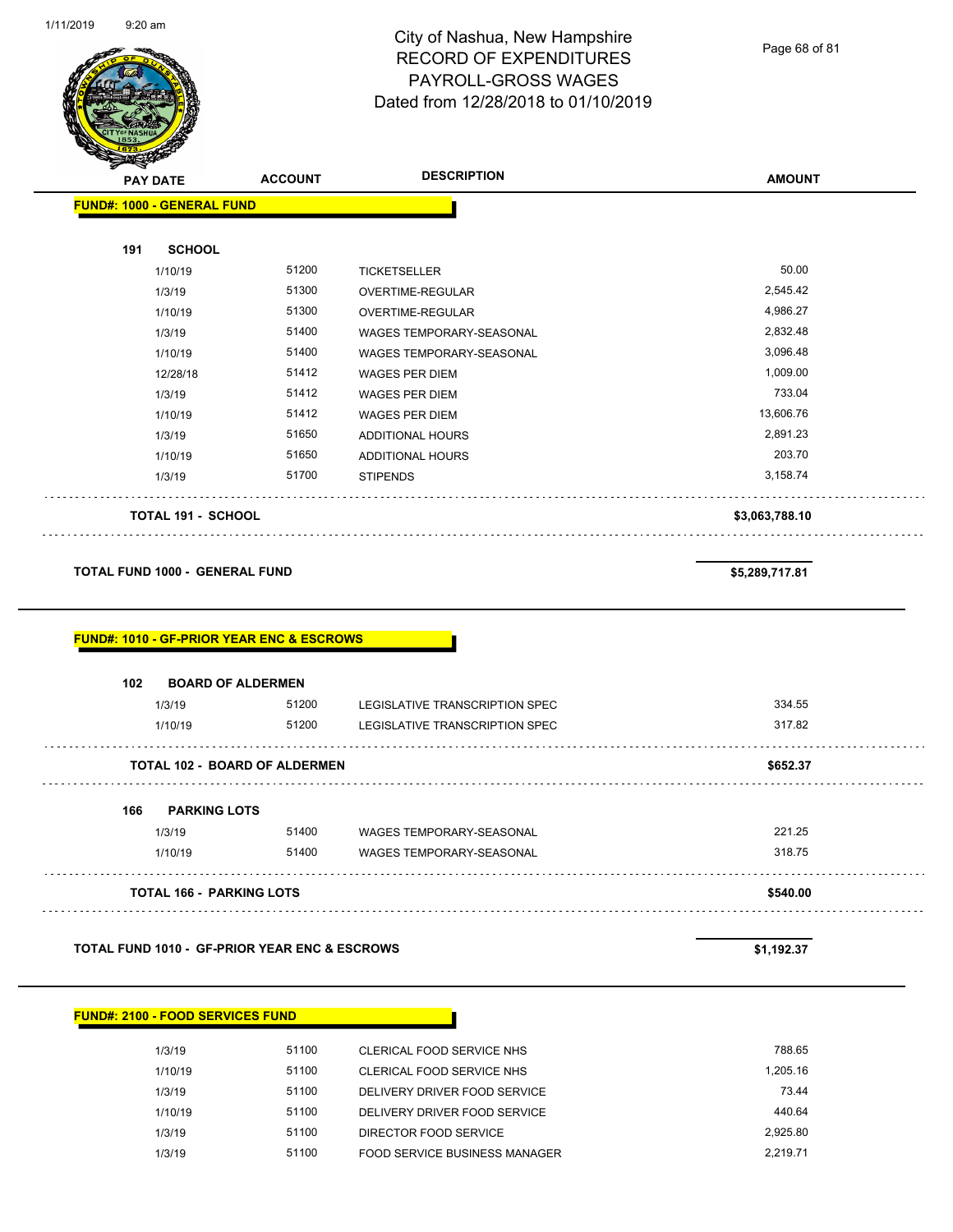

| <b>PAY DATE</b>                         | <b>ACCOUNT</b> | <b>DESCRIPTION</b>            | <b>AMOUNT</b> |
|-----------------------------------------|----------------|-------------------------------|---------------|
| <b>FUND#: 2100 - FOOD SERVICES FUND</b> |                |                               |               |
| 1/3/19                                  | 51100          | FOOD SERVICE COOK AMH         | 98.70         |
| 1/10/19                                 | 51100          | FOOD SERVICE COOK AMH         | 394.80        |
| 1/3/19                                  | 51100          | FOOD SERVICE COOK BIC         | 101.22        |
| 1/10/19                                 | 51100          | FOOD SERVICE COOK BIC         | 404.88        |
| 1/3/19                                  | 51100          | FOOD SERVICE COOK BIR         | 102.20        |
| 1/10/19                                 | 51100          | FOOD SERVICE COOK BIR         | 401.50        |
| 1/3/19                                  | 51100          | <b>FOOD SERVICE COOK BRO</b>  | 101.22        |
| 1/10/19                                 | 51100          | <b>FOOD SERVICE COOK BRO</b>  | 404.88        |
| 1/3/19                                  | 51100          | FOOD SERVICE COOK CHA         | 102.20        |
| 1/10/19                                 | 51100          | FOOD SERVICE COOK CHA         | 408.80        |
| 1/3/19                                  | 51100          | FOOD SERVICE COOK DRC         | 102.20        |
| 1/10/19                                 | 51100          | FOOD SERVICE COOK DRC         | 408.80        |
| 1/3/19                                  | 51100          | <b>FOOD SERVICE COOK ELM</b>  | 195.58        |
| 1/10/19                                 | 51100          | FOOD SERVICE COOK ELM         | 782.32        |
| 1/3/19                                  | 51100          | FOOD SERVICE COOK FES         | 102.20        |
| 1/10/19                                 | 51100          | <b>FOOD SERVICE COOK FES</b>  | 408.80        |
| 1/3/19                                  | 51100          | <b>FOOD SERVICE COOK FMS</b>  | 99.82         |
| 1/10/19                                 | 51100          | <b>FOOD SERVICE COOK FMS</b>  | 399.28        |
| 1/3/19                                  | 51100          | FOOD SERVICE COOK LDG         | 77.72         |
| 1/10/19                                 | 51100          | FOOD SERVICE COOK LDG         | 370.88        |
| 1/3/19                                  | 51100          | FOOD SERVICE COOK MDE         | 98.70         |
| 1/10/19                                 | 51100          | FOOD SERVICE COOK MDE         | 394.80        |
| 1/3/19                                  | 51100          | FOOD SERVICE COOK NHN         | 218.54        |
| 1/10/19                                 | 51100          | FOOD SERVICE COOK NHN         | 917.43        |
| 1/3/19                                  | 51100          | FOOD SERVICE COOK NHS         | 204.68        |
| 1/10/19                                 | 51100          | FOOD SERVICE COOK NHS         | 818.72        |
| 1/3/19                                  | 51100          | <b>FOOD SERVICE COOK NSE</b>  | 101.22        |
| 1/10/19                                 | 51100          | <b>FOOD SERVICE COOK NSE</b>  | 404.88        |
| 1/3/19                                  | 51100          | FOOD SERVICE COOK PMS         | 104.30        |
| 1/10/19                                 | 51100          | <b>FOOD SERVICE COOK PMS</b>  | 417.20        |
| 1/3/19                                  | 51100          | FOOD SERVICE COOK SHE         | 98.70         |
| 1/10/19                                 | 51100          | FOOD SERVICE COOK SHE         | 394.80        |
| 1/3/19                                  | 51100          | <b>FOOD SERVICE SITE CORD</b> | 12,176.53     |
| 1/3/19                                  | 51100          | <b>FOOD SERVICECOOK MTP</b>   | 93.31         |
| 1/10/19                                 | 51100          | <b>FOOD SERVICECOOK MTP</b>   | 373.24        |
| 1/3/19                                  | 51200          | FOOD SERVICE ASST PT AMH      | 118.56        |
| 1/10/19                                 | 51200          | FOOD SERVICE ASST PT AMH      | 474.24        |
| 1/3/19                                  | 51200          | FOOD SERVICE ASST PT BIC      | 107.02        |
| 1/10/19                                 | 51200          | FOOD SERVICE ASST PT BIC      | 428.08        |
| 1/3/19                                  | 51200          | FOOD SERVICE ASST PT BIR      | 106.62        |
| 1/10/19                                 | 51200          | FOOD SERVICE ASST PT BIR      | 420.63        |
| 1/3/19                                  | 51200          | FOOD SERVICE ASST PT BRO      | 73.14         |
| 1/10/19                                 | 51200          | FOOD SERVICE ASST PT BRO      | 292.56        |
| 1/3/19                                  | 51200          | FOOD SERVICE ASST PT CHA      | 111.24        |
| 1/10/19                                 | 51200          | FOOD SERVICE ASST PT CHA      | 444.96        |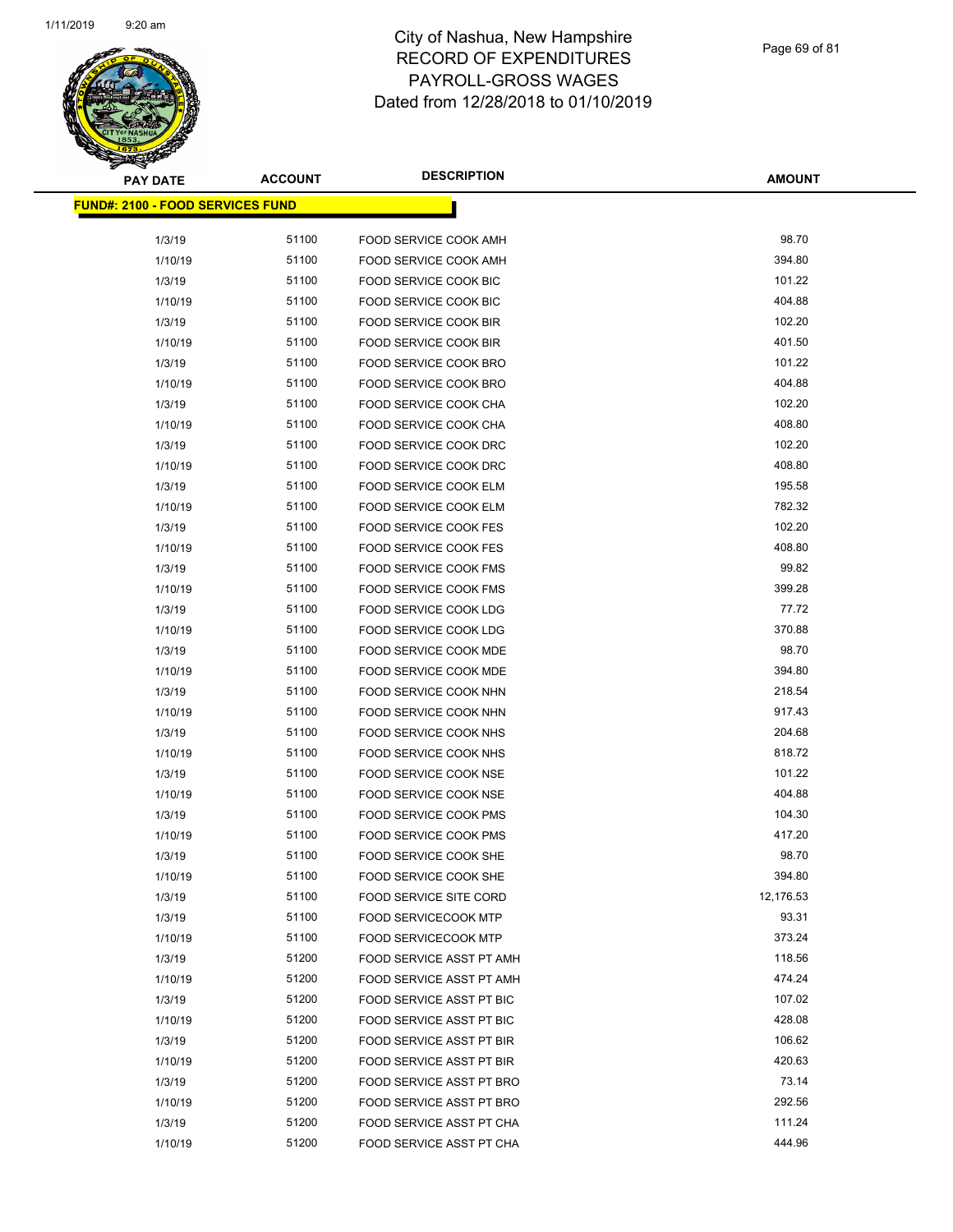

Page 70 of 81

| <b>PAY DATE</b>                         | <b>ACCOUNT</b> | <b>DESCRIPTION</b>              | <b>AMOUNT</b> |
|-----------------------------------------|----------------|---------------------------------|---------------|
| <b>FUND#: 2100 - FOOD SERVICES FUND</b> |                |                                 |               |
|                                         |                |                                 |               |
| 1/3/19                                  | 51200          | FOOD SERVICE ASST PT DRC        | 119.93        |
| 1/10/19                                 | 51200          | FOOD SERVICE ASST PT DRC        | 506.03        |
| 1/3/19                                  | 51200          | FOOD SERVICE ASST PT ELM        | 473.84        |
| 1/10/19                                 | 51200          | FOOD SERVICE ASST PT ELM        | 1,816.38      |
| 1/3/19                                  | 51200          | <b>FOOD SERVICE ASST PT FES</b> | 114.08        |
| 1/10/19                                 | 51200          | FOOD SERVICE ASST PT FES        | 456.32        |
| 1/3/19                                  | 51200          | FOOD SERVICE ASST PT FMS        | 418.37        |
| 1/10/19                                 | 51200          | FOOD SERVICE ASST PT FMS        | 1,559.43      |
| 1/3/19                                  | 51200          | <b>FOOD SERVICE ASST PT LDG</b> | 133.27        |
| 1/10/19                                 | 51200          | <b>FOOD SERVICE ASST PT LDG</b> | 550.96        |
| 1/3/19                                  | 51200          | FOOD SERVICE ASST PT MDE        | 113.11        |
| 1/10/19                                 | 51200          | FOOD SERVICE ASST PT MDE        | 434.89        |
| 1/3/19                                  | 51200          | <b>FOOD SERVICE ASST PT MTP</b> | 40.95         |
| 1/10/19                                 | 51200          | <b>FOOD SERVICE ASST PT MTP</b> | 163.80        |
| 1/3/19                                  | 51200          | FOOD SERVICE ASST PT NHN        | 786.65        |
| 1/10/19                                 | 51200          | FOOD SERVICE ASST PT NHN        | 3,483.24      |
| 1/3/19                                  | 51200          | FOOD SERVICE ASST PT NHS        | 697.69        |
| 1/10/19                                 | 51200          | FOOD SERVICE ASST PT NHS        | 3,171.24      |
| 1/3/19                                  | 51200          | <b>FOOD SERVICE ASST PT NSE</b> | 65.56         |
| 1/3/19                                  | 51200          | <b>FOOD SERVICE ASST PT PMS</b> | 408.17        |
| 1/10/19                                 | 51200          | FOOD SERVICE ASST PT PMS        | 1,972.08      |
| 1/3/19                                  | 51200          | <b>FOOD SERVICE ASST PT SHE</b> | 67.05         |
| 1/10/19                                 | 51200          | FOOD SERVICE ASST PT SHE        | 482.23        |
| 1/10/19                                 | 51300          | OVERTIME-REGULAR                | (4.50)        |
| 1/10/19                                 | 51412          | <b>WAGES PER DIEM</b>           | 745.88        |

#### **TOTAL FUND 2100 - FOOD SERVICES FUND 100 CONTRACT 120 CONTRACT 120 CONTRACT 120 CONTRACT 15 \$51,292.15**

| <b>FUND#: 2201 - DRIVERS EDUCATION FUND</b> |       |                           |          |
|---------------------------------------------|-------|---------------------------|----------|
| 1/10/19                                     | 51200 | DRIVER INSTRUCTOR         | 2,475.00 |
| 1/10/19                                     | 51200 | ELL TUTOR                 | 100.00   |
| 1/3/19                                      | 51200 | <b>TEACHER ELL FES</b>    | 420.00   |
| 1/3/19                                      | 51200 | <b>TEACHER TECHED ELM</b> | 280.00   |
| 1/10/19                                     | 51300 | OVERTIME-REGULAR          | 31.55    |
|                                             |       |                           |          |

#### **TOTAL FUND 2201 - DRIVERS EDUCATION FUND \$3,306.55**

| <b>FUND#: 2207 - ADULT ED/CONTINUING ED</b> |         |       |                          |          |  |
|---------------------------------------------|---------|-------|--------------------------|----------|--|
|                                             | 1/3/19  | 51100 | CLERICAL ADULT ED NHN    | 788.63   |  |
|                                             | 1/10/19 | 51100 | CLERICAL ADULT ED NHN    | 1.177.18 |  |
|                                             | 1/10/19 | 51200 | ADULT ED ENRICHMENT INST | 75.00    |  |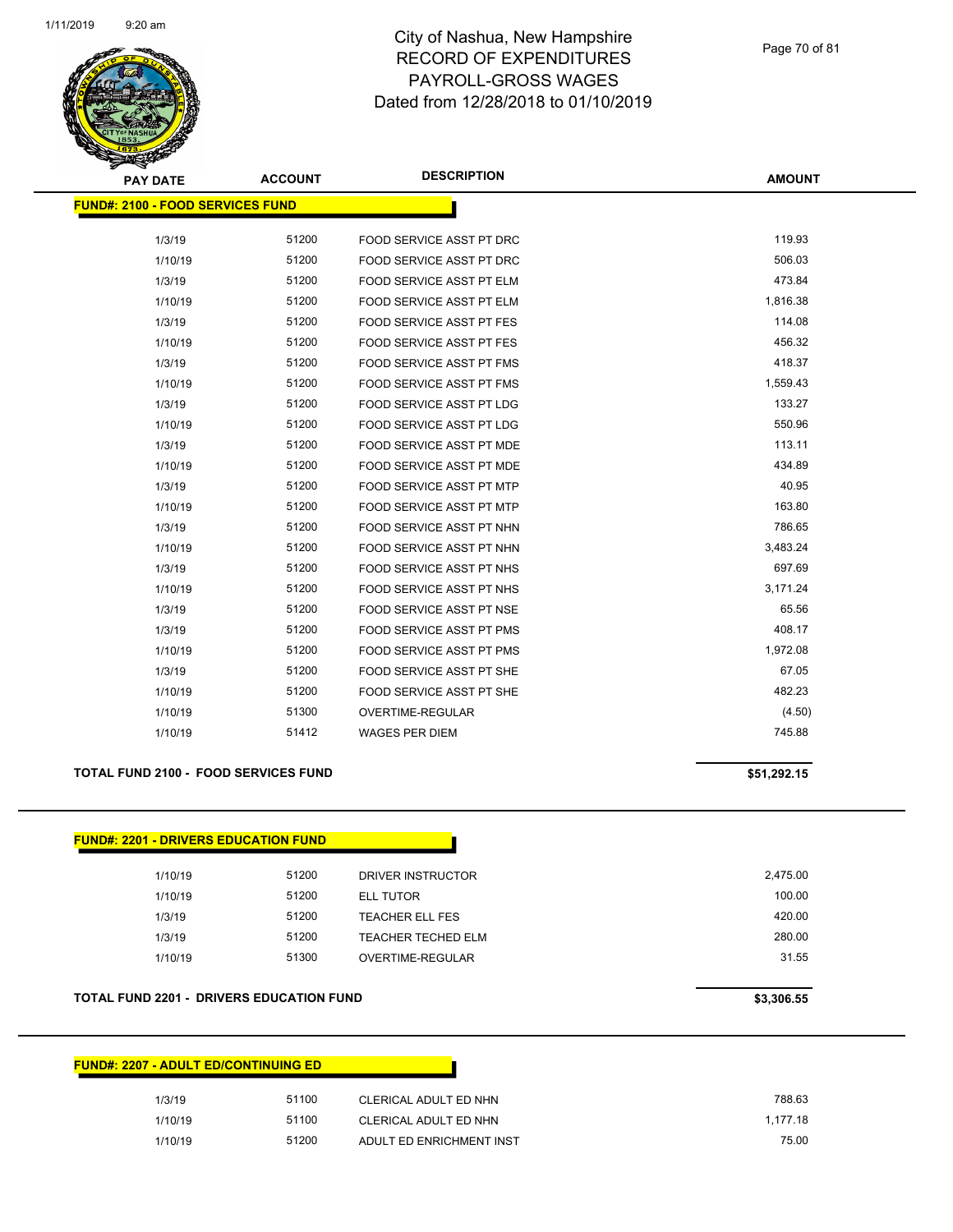

Page 71 of 81

| <b>PAY DATE</b>                                        | <b>ACCOUNT</b> | <b>DESCRIPTION</b>            | <b>AMOUNT</b> |
|--------------------------------------------------------|----------------|-------------------------------|---------------|
| <b>FUND#: 2207 - ADULT ED/CONTINUING ED</b>            |                |                               |               |
| 1/3/19                                                 | 51200          | <b>TEACHER ART NHN</b>        | 75.00         |
| 1/3/19                                                 | 51200          | <b>TEACHER ELL NHS</b>        | 50.00         |
| TOTAL FUND 2207 - ADULT ED/CONTINUING ED               |                |                               | \$2,165.81    |
| <b>FUND#: 2222 - AFTER SCHOOL PROGRAM</b>              |                |                               |               |
| 1/3/19                                                 | 51100          | 21 CENTURY COORDINATOR        | 2,322.00      |
| TOTAL FUND 2222 - AFTER SCHOOL PROGRAM                 |                |                               | \$2,322.00    |
| <b>FUND#: 2252 - DAY CARE</b>                          |                |                               |               |
| 1/3/19                                                 | 51100          | PANTHER PRESCHOOL DIRECTOR    | 1,096.18      |
| <b>TOTAL FUND 2252 - DAY CARE</b>                      |                |                               | \$1,096.18    |
| <b>FUND#: 2257 - SPECIAL ED LOCAL</b>                  |                |                               |               |
| 1/3/19                                                 | 51100          | PARA DW SPEC ED NHS           | 90.25         |
| 1/10/19                                                | 51100          | PARA DW SPEC ED NHS           | 357.39        |
| 1/3/19                                                 | 51100          | PARA DW SPEC ED WID           | 93.86         |
| 1/10/19                                                | 51100          | PARA DW SPEC ED WID           | 379.05        |
| 1/3/19                                                 | 51100          | PARA INST SHE                 | 122.13        |
| 1/10/19                                                | 51100          | PARA INST SHE                 | 488.52        |
| TOTAL FUND 2257 - SPECIAL ED LOCAL                     |                |                               | \$1,531.20    |
| <b>FUND#: 2503 - PARKS &amp; REC PROGRAMS FUND</b>     |                |                               |               |
| 1/3/19                                                 | 51100          | PROGRAM COORDINATOR           | 382.70        |
| 1/10/19                                                | 51100          | PROGRAM COORDINATOR           | 382.70        |
| <b>TOTAL FUND 2503 - PARKS &amp; REC PROGRAMS FUND</b> |                |                               | \$765.40      |
| <b>FUND#: 2505 - PEG ACCESS CHANNELS FUND</b>          |                |                               |               |
| 1/3/19                                                 | 51100          | ECHANNEL ACCESS ADMINISTRATOR | 1,164.25      |
| 1/10/19                                                | 51100          | ECHANNEL ACCESS ADMINISTRATOR | 1,164.25      |
| 1/3/19                                                 | 51100          | PEG PROGRAM MANAGER           | 1,261.25      |

1/10/19 51100 PEG PROGRAM MANAGER 1,261.25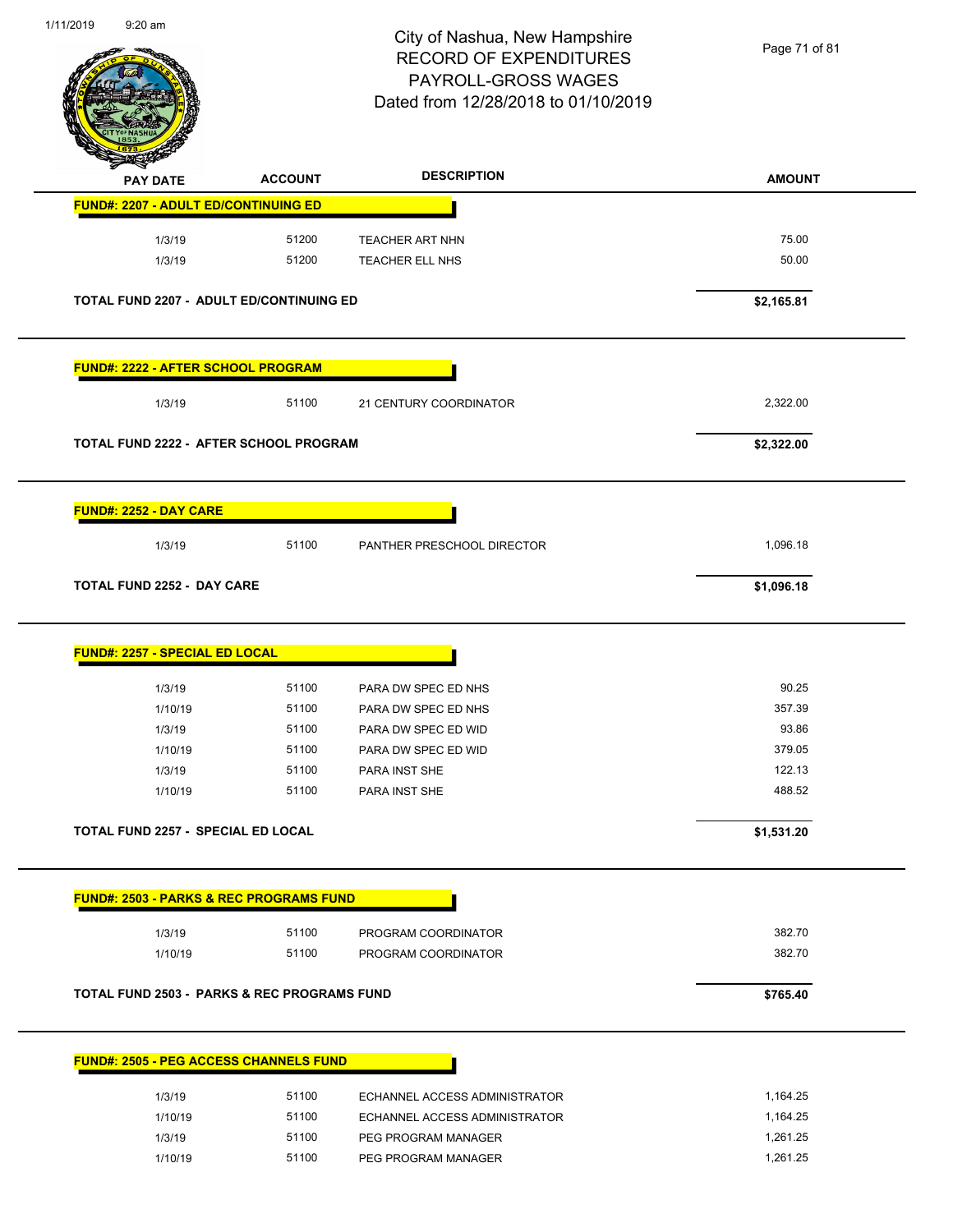

Page 72 of 81

| <b>PAY DATE</b>                                     | <b>ACCOUNT</b> | <b>DESCRIPTION</b>             | <b>AMOUNT</b> |
|-----------------------------------------------------|----------------|--------------------------------|---------------|
| <b>FUND#: 2505 - PEG ACCESS CHANNELS FUND</b>       |                |                                |               |
| 1/3/19                                              | 51200          | <b>VIDEOGRAPHER</b>            | 480.00        |
| 1/10/19                                             | 51200          | <b>VIDEOGRAPHER</b>            | 840.00        |
| <b>TOTAL FUND 2505 - PEG ACCESS CHANNELS FUND</b>   |                |                                | \$6,171.00    |
| <b>FUND#: 3030 - EMERGENCY MGMT GRANTS FUND</b>     |                |                                |               |
|                                                     |                |                                |               |
| 12/27/18                                            | 51200          | EMERGENCY MANAGEMENT COORDINAT | 718.16        |
| 1/3/19                                              | 51200          | EMERGENCY MANAGEMENT COORDINAT | 718.17        |
| 1/10/19                                             | 51200          | EMERGENCY MANAGEMENT COORDINAT | 718.16        |
| <b>TOTAL FUND 3030 - EMERGENCY MGMT GRANTS FUND</b> |                |                                | \$2,154.49    |
|                                                     |                |                                |               |
| <b>FUND#: 3050 - POLICE GRANTS FUND</b>             |                |                                |               |
| 1/3/19                                              | 51100          | DOMESTIC VIOLENCE ADVOCATE     | 882.25        |
| 1/10/19                                             | 51100          | DOMESTIC VIOLENCE ADVOCATE     | 882.25        |
| 1/3/19                                              | 51100          | PATROLMAN ALL RANKS            | 1,476.25      |
| 1/10/19                                             | 51100          | PATROLMAN ALL RANKS            | 1,476.25      |
|                                                     |                |                                |               |

1/10/19 51300 OVERTIME-REGULAR 5,398.22 1/3/19 51628 EXTRA HOLIDAY 295.25 1/10/19 51628 EXTRA HOLIDAY 295.25

| <b>TOTAL FUND 3050 - POLICE GRANTS FUND</b> | \$14.818.37 |
|---------------------------------------------|-------------|

#### **FUND#: 3068 - COMMUNITY SERVICES GRANTS FUND**

| 12/27/18 | 51100 | BILINGUAL COMM HEALTH WORKER       | 2.59     |
|----------|-------|------------------------------------|----------|
| 1/3/19   | 51100 | BILINGUAL COMM HEALTH WORKER       | 90.42    |
| 1/10/19  | 51100 | BILINGUAL COMM HEALTH WORKER       | 88.69    |
| 1/3/19   | 51100 | <b>EPIDEMIOLOGIST</b>              | 146.50   |
| 1/10/19  | 51100 | <b>EPIDEMIOLOGIST</b>              | 146.50   |
| 1/3/19   | 51100 | PHNS PROGRAM ASSISTANT             | 807.65   |
| 1/10/19  | 51100 | PHNS PROGRAM ASSISTANT             | 807.66   |
| 1/3/19   | 51100 | PROGRAM ASSISTANT COMMUNITY HEALTH | 211.81   |
| 1/10/19  | 51100 | PROGRAM ASSISTANT COMMUNITY HEALTH | 211.80   |
| 1/3/19   | 51100 | PUB HEALTH NET SVS COORD           | 1.317.40 |
| 1/10/19  | 51100 | PUB HEALTH NET SVS COORD           | 1.317.41 |
| 1/3/19   | 51100 | PUB HEALTH PREPAREDNESS COORD      | 1,033.40 |
| 1/10/19  | 51100 | PUB HEALTH PREPAREDNESS COORD      | 1,033.40 |
| 1/3/19   | 51100 | SMP PROGRAM COORDINATOR            | 975.35   |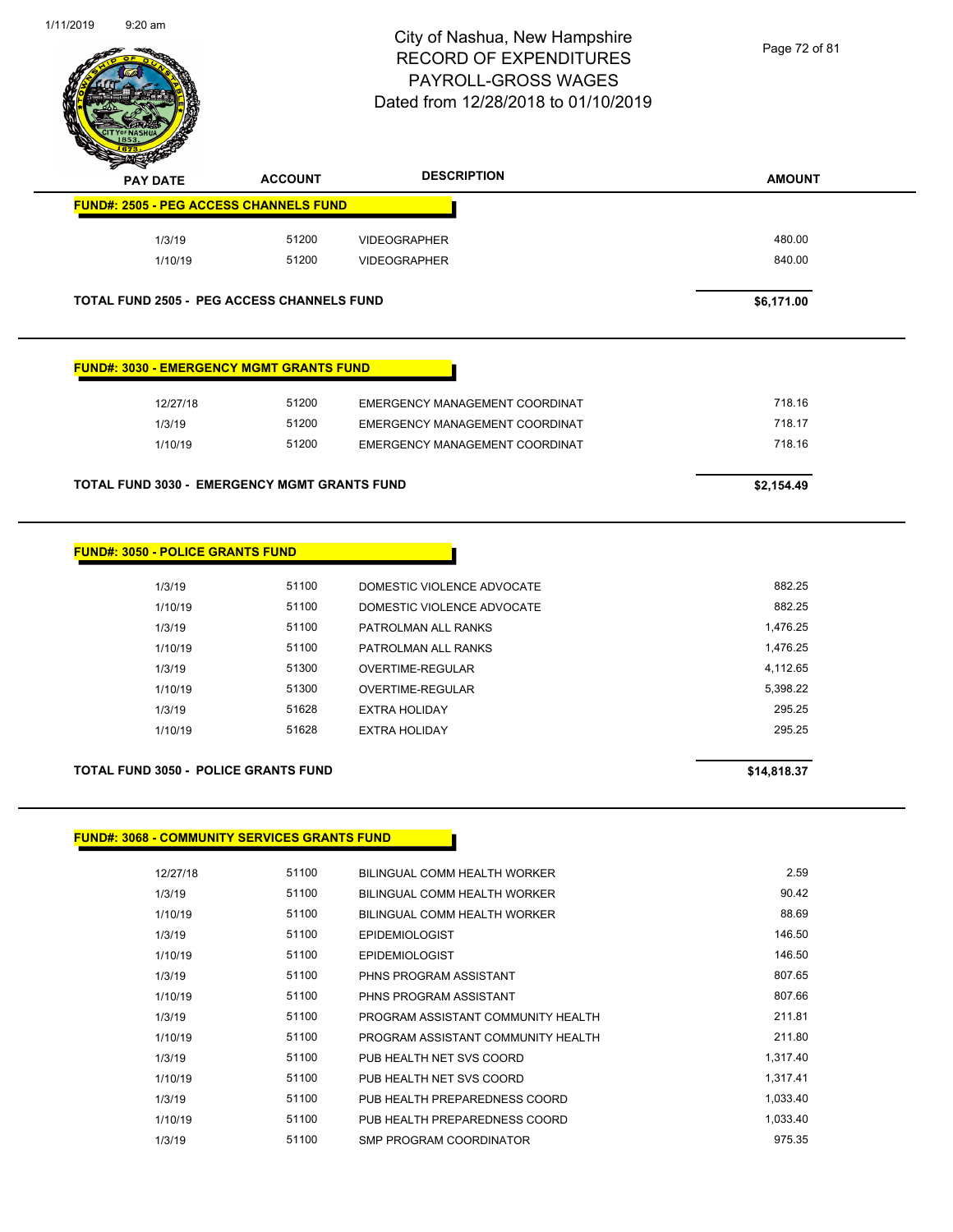

| $\boldsymbol{\nu}$<br>--<br><b>PAY DATE</b>             | <b>ACCOUNT</b> | <b>DESCRIPTION</b>      | <b>AMOUNT</b> |
|---------------------------------------------------------|----------------|-------------------------|---------------|
| <b>FUND#: 3068 - COMMUNITY SERVICES GRANTS FUND</b>     |                |                         |               |
| 1/10/19                                                 | 51100          | SMP PROGRAM COORDINATOR | 975.35        |
| 12/27/18                                                | 51300          | OVERTIME-REGULAR        | (2.59)        |
| <b>TOTAL FUND 3068 - COMMUNITY SERVICES GRANTS FUND</b> |                |                         | \$9,163.34    |

**FUND#: 3070 - COMMUNITY HEALTH GRANTS FUND**

| 12/27/18 | 51100 | BILINGUAL COMM HEALTH WORKER       | 18.14   |
|----------|-------|------------------------------------|---------|
| 1/3/19   | 51100 | BILINGUAL COMM HEALTH WORKER       | 632.81  |
| 1/10/19  | 51100 | BILINGUAL COMM HEALTH WORKER       | 620.73  |
| 1/3/19   | 51100 | PROGRAM ASSISTANT COMMUNITY HEALTH | 635.39  |
| 1/10/19  | 51100 | PROGRAM ASSISTANT COMMUNITY HEALTH | 635.39  |
| 12/27/18 | 51300 | OVERTIME-REGULAR                   | (18.14) |
| 1/3/19   | 51412 | <b>WAGES PER DIEM</b>              | 164.00  |
| 1/10/19  | 51412 | <b>WAGES PER DIEM</b>              | 164.00  |
|          |       |                                    |         |
|          |       |                                    |         |

**TOTAL FUND 3070 - COMMUNITY HEALTH GRANTS FUND \$2,852.32** 

**FUND#: 3090 - URBAN PROGRAM GRANTS FUND**

| 1/3/19  | 51100 | ARLINGTON ST COMMUNITY CENTER DIRECTOR | 986.60   |
|---------|-------|----------------------------------------|----------|
| 1/10/19 | 51100 | ARLINGTON ST COMMUNITY CENTER DIRECTOR | 986.60   |
| 1/3/19  | 51100 | CODE ENFORCEMENT OFFICER II            | 498.20   |
| 1/10/19 | 51100 | <b>CODE ENFORCEMENT OFFICER II</b>     | 498.20   |
| 1/3/19  | 51100 | <b>GRANT MGMT SPECIALIST</b>           | 1,080.35 |
| 1/10/19 | 51100 | <b>GRANT MGMT SPECIALIST</b>           | 1,080.35 |
| 1/3/19  | 51100 | MANAGER URBAN PROGRAMS                 | 1,649.35 |
| 1/10/19 | 51100 | <b>MANAGER URBAN PROGRAMS</b>          | 1,649.35 |
| 1/3/19  | 51100 | PROGRAM COORDINATOR LP&HH              | 1,255.30 |
| 1/10/19 | 51100 | PROGRAM COORDINATOR LP&HH              | 1,255.30 |
| 1/3/19  | 51100 | PROJECT ADMINISTRATOR                  | 1,306.00 |
| 1/10/19 | 51100 | PROJECT ADMINISTRATOR                  | 1,306.00 |
| 1/3/19  | 51100 | PROJECT ADMINISTRATOR LP&HH            | 1,230.70 |
| 1/10/19 | 51100 | PROJECT ADMINISTRATOR LP&HH            | 1,230.70 |
| 1/3/19  | 51100 | PROJECT SPECIALIST URBAN PROGR         | 1,171.10 |
| 1/10/19 | 51100 | PROJECT SPECIALIST URBAN PROGR         | 1,171.10 |
| 1/10/19 | 51750 | <b>RETIREMENT &amp; SEPARATION PAY</b> | 90.30    |
|         |       |                                        |          |

**TOTAL FUND 3090 - URBAN PROGRAM GRANTS FUND \$18,445.50**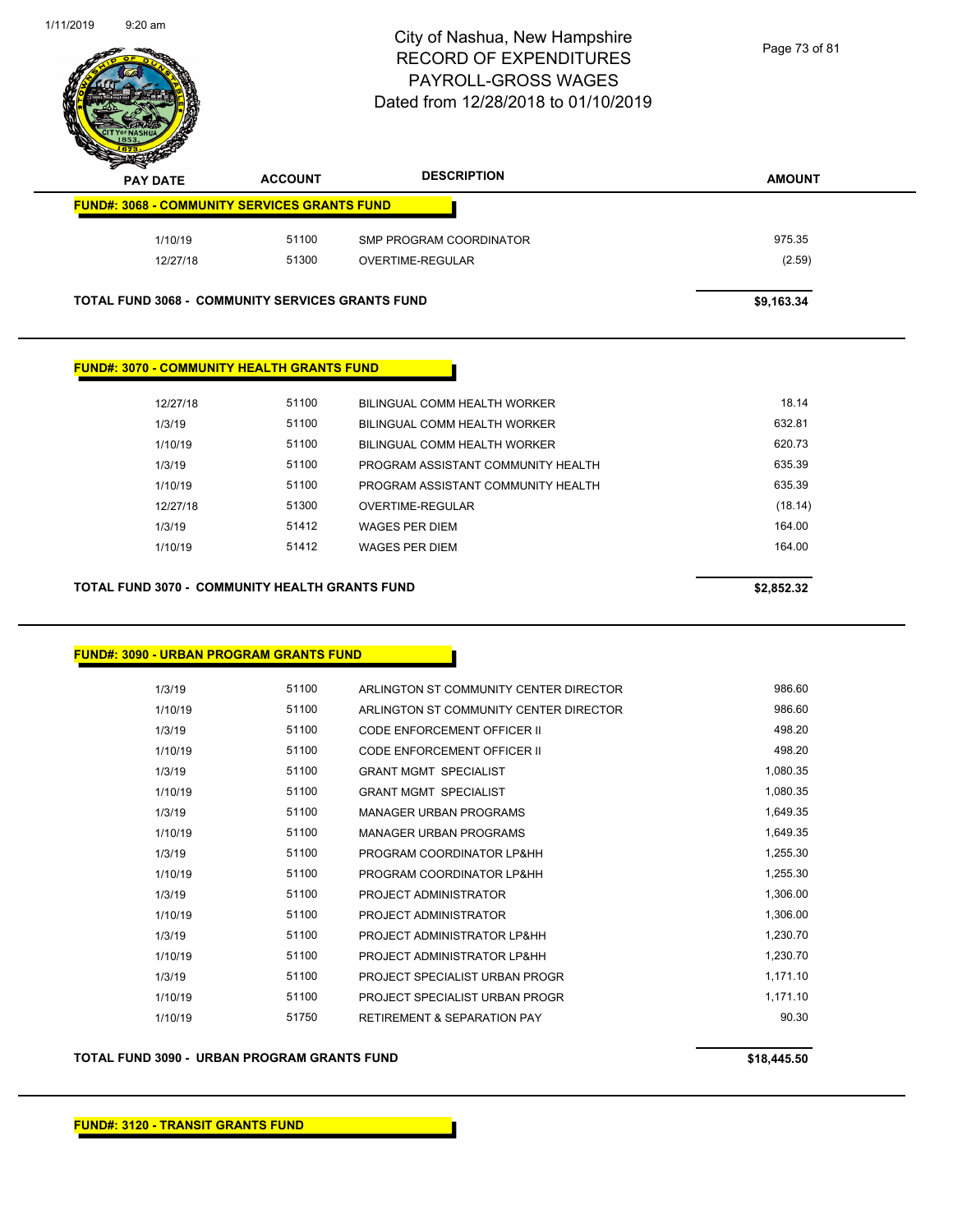

| <b>PAY DATE</b>                          | <b>ACCOUNT</b> | <b>DESCRIPTION</b>                    | <b>AMOUNT</b> |
|------------------------------------------|----------------|---------------------------------------|---------------|
| <b>FUND#: 3120 - TRANSIT GRANTS FUND</b> |                |                                       |               |
| 1/3/19                                   | 51100          | <b>COMMUNICATION SPEC</b>             | 996.55        |
| 1/10/19                                  | 51100          | <b>COMMUNICATION SPEC</b>             | 996.55        |
| 1/3/19                                   | 51100          | <b>TRANSIT FINANCE COORDINATOR</b>    | 1,280.40      |
| 1/10/19                                  | 51100          | <b>TRANSIT FINANCE COORDINATOR</b>    | 1,280.40      |
| 1/3/19                                   | 51100          | <b>TRANSIT FLEET FACILITIES SUPV</b>  | 1,080.35      |
| 1/10/19                                  | 51100          | <b>TRANSIT FLEET FACILITIES SUPV</b>  | 1,080.35      |
| 1/3/19                                   | 51100          | <b>TRANSIT MECHANICS</b>              | 1,959.40      |
| 1/10/19                                  | 51100          | <b>TRANSIT MECHANICS</b>              | 1,959.40      |
| 1/3/19                                   | 51100          | <b>TRANSIT OPERATIONS COORDINATOR</b> | 1,079.13      |
| 1/10/19                                  | 51100          | <b>TRANSIT OPERATIONS COORDINATOR</b> | 970.00        |
| 1/3/19                                   | 51100          | <b>TRANSIT OPERATIONS SUPERVISOR</b>  | 1,161.20      |
| 1/10/19                                  | 51100          | <b>TRANSIT OPERATIONS SUPERVISOR</b>  | 1,161.20      |
| 1/3/19                                   | 51100          | <b>TRANSIT UTILITY SERVICE WORKER</b> | 1,442.65      |
| 1/10/19                                  | 51100          | <b>TRANSIT UTILITY SERVICE WORKER</b> | 1,549.64      |
| 1/3/19                                   | 51100          | <b>TRANSPORTATION DEPT MANAGER</b>    | 1,746.34      |
| 1/10/19                                  | 51100          | <b>TRANSPORTATION DEPT MANAGER</b>    | 1,746.35      |
| 1/3/19                                   | 51300          | <b>OVERTIME-REGULAR</b>               | 153.81        |
|                                          |                |                                       |               |

#### **TOTAL FUND 3120 - TRANSIT GRANTS FUND \$21,643.72**

#### **FUND#: 3800 - SCHOOL GRANTS FUND**

| 1/3/19  | 51100 | 21 CENTURY ELEM MFAM RES COORD | 5,417.07 |
|---------|-------|--------------------------------|----------|
| 1/3/19  | 51100 | ASSISTANT PRINCIPAL AMH        | 1,469.58 |
| 1/3/19  | 51100 | ASSISTANT PRINCIPAL BIR        | 1,655.51 |
| 1/3/19  | 51100 | ASSISTANT PRINCIPAL BRO        | 1,659.61 |
| 1/3/19  | 51100 | ASSISTANT PRINCIPAL DR CRSP    | 1,614.11 |
| 1/3/19  | 51100 | ASSISTANT PRINCIPAL SHE        | 1,437.50 |
| 1/3/19  | 51100 | <b>CLERICAL 21 CENTURY</b>     | 157.73   |
| 1/10/19 | 51100 | CLERICAL 21 CENTURY            | 962.87   |
| 1/3/19  | 51100 | <b>DIRECTOR TITLE 1</b>        | 3,248.20 |
| 1/3/19  | 51100 | DW TECHNOLOGY PEER COACH       | 3,068.83 |
| 1/10/19 | 51100 | ELL OUTREACH WORKER HOURLY     | 768.75   |
| 1/3/19  | 51100 | <b>INTRUCTIONAL LEADER FES</b> | 2,999.42 |
| 1/3/19  | 51100 | LICENSED PRACTICAL NURSE NHS   | 2,086.38 |
| 1/3/19  | 51100 | <b>OFFICE MANAGER TITLE 1</b>  | 1,619.30 |
| 1/3/19  | 51100 | PARA DW SPEC ED AMH            | 134.49   |
| 1/10/19 | 51100 | PARA DW SPEC ED AMH            | 532.77   |
| 1/3/19  | 51100 | PARA INST AMH                  | 117.24   |
| 1/10/19 | 51100 | PARA INST AMH                  | 473.85   |
| 1/3/19  | 51100 | <b>PARA INST FES</b>           | 81.90    |
| 1/10/19 | 51100 | <b>PARA INST FES</b>           | 334.43   |
| 1/3/19  | 51100 | <b>PARA INST MTP</b>           | 165.90   |
| 1/10/19 | 51100 | <b>PARA INST MTP</b>           | 670.69   |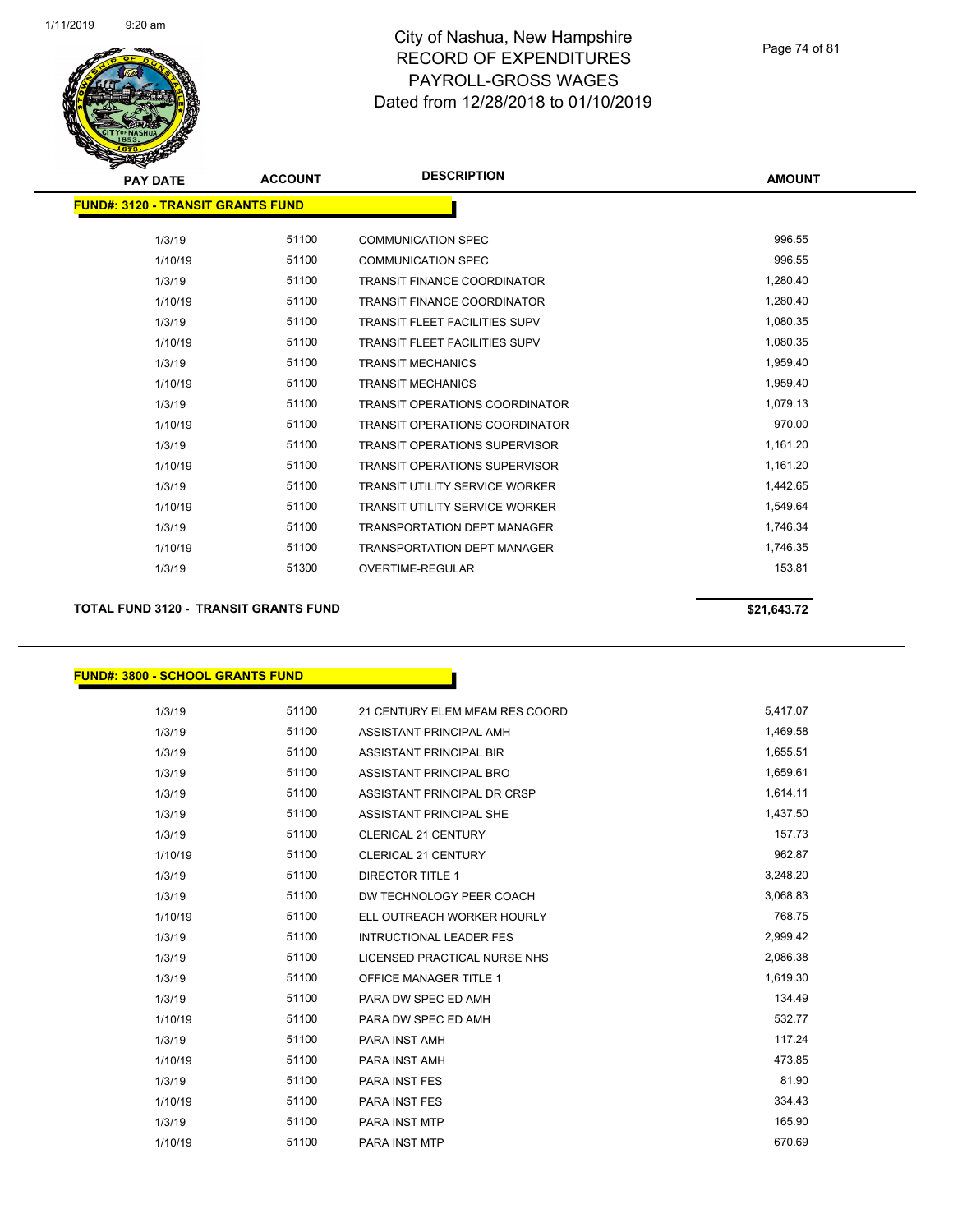

Page 75 of 81

| PAY DATE                         | <b>ACCOUNT</b> | <b>DESCRIPTION</b>            | <b>AMOUNT</b> |
|----------------------------------|----------------|-------------------------------|---------------|
| FUND#: 3800 - SCHOOL GRANTS FUND |                |                               |               |
| 1/3/19                           | 51100          | PARA TTI AMH                  | 257.27        |
| 1/10/19                          | 51100          | PARA TTI AMH                  | 994.94        |
| 1/3/19                           | 51100          | PARA TTI DRC                  | 113.58        |
| 1/10/19                          | 51100          | PARA TTI DRC                  | 726.99        |
| 1/3/19                           | 51100          | PARA TTI LDG                  | 479.63        |
| 1/10/19                          | 51100          | PARA TTI LDG                  | 1,928.43      |
| 1/3/19                           | 51100          | PARA TTI MTP                  | 247.80        |
| 1/10/19                          | 51100          | PARA TTI MTP                  | 998.20        |
| 1/10/19                          | 51100          | PARA TTI NURSERY              | 660.49        |
| 1/3/19                           | 51100          | PEER COACH                    | 4,956.92      |
| 1/10/19                          | 51100          | SIGN LANGUAGE INTERPRETER     | 659.04        |
| 1/3/19                           | 51100          | SOCIAL WORKER                 | 2,885.22      |
| 1/3/19                           | 51100          | <b>TEACHER DWSE BRO</b>       | 1,794.52      |
| 1/3/19                           | 51100          | TEACHER DWSE CHA              | 3,976.00      |
| 1/3/19                           | 51100          | <b>TEACHER DWSE ELM</b>       | 1,877.37      |
| 1/3/19                           | 51100          | <b>TEACHER DWSE NHS</b>       | 2,674.39      |
| 1/3/19                           | 51100          | TEACHER PRESCHOOL NHS         | 1,872.08      |
| 1/3/19                           | 51100          | TEACHER SPED AMH              | 2,085.02      |
| 1/3/19                           | 51100          | TEACHER SPED BIC              | 1,949.20      |
| 1/3/19                           | 51100          | <b>TEACHER SPED BRO</b>       | 1,698.32      |
| 1/3/19                           | 51100          | TEACHER SPED DRC              | 1,805.70      |
| 1/3/19                           | 51100          | TEACHER SPED ELM              | 1,737.52      |
| 1/3/19                           | 51100          | <b>TEACHER SPED FES</b>       | 1,561.39      |
| 1/3/19                           | 51100          | TEACHER SPED FMS              | 2,007.12      |
| 1/3/19                           | 51100          | <b>TEACHER SPED LDG</b>       | 1,797.18      |
| 1/3/19                           | 51100          | <b>TEACHER SPED MDE</b>       | 3,954.10      |
| 1/3/19                           | 51100          | <b>TEACHER SPED NHN</b>       | 9,724.50      |
| 1/3/19                           | 51100          | TEACHER SPED NHS              | 4,684.79      |
| 1/3/19                           | 51100          | <b>TEACHER SPED NSE</b>       | 6,712.96      |
| 1/3/19                           | 51100          | TEACHER SPED PMS              | 3,537.19      |
| 1/3/19                           | 51100          | TITLE ONE PARA FES            | 321.53        |
| 1/10/19                          | 51100          | TITLE ONE PARA FES            | 1,296.04      |
| 1/10/19                          | 51200          | 21 CENTURY PROGRAM ASSISTANT  | 1,810.00      |
| 1/10/19                          | 51200          | 21ST CENTURY INSTRUCTOR       | 535.00        |
| 1/3/19                           | 51200          | ASSISTANT PRINCIPAL NHN       | 100.00        |
| 1/10/19                          | 51200          | <b>FAMILY LIAISON</b>         | 375.00        |
| 1/3/19                           | 51200          | <b>GUIDANCE COUNSELOR FES</b> | 75.00         |
| 1/3/19                           | 51200          | HOME SCHOOL CORD TTI          | 259.37        |
| 1/10/19                          | 51200          | HOME SCHOOL CORD TTI          | 2,748.09      |
| 1/3/19                           | 51200          | <b>INTERPRETER</b>            | 650.00        |
| 1/10/19                          | 51200          | LUNCH MONITOR DRC             | 107.50        |
| 1/10/19                          | 51200          | LUNCH MONITOR FES             | 25.00         |
| 1/10/19                          | 51200          | LUNCH MONITOR NHN             | 100.00        |
| 1/3/19                           | 51200          | PARA DW SPEC ED BIR           | 16.07         |
| 1/3/19                           | 51200          | PARA INST BIR                 | 77.55         |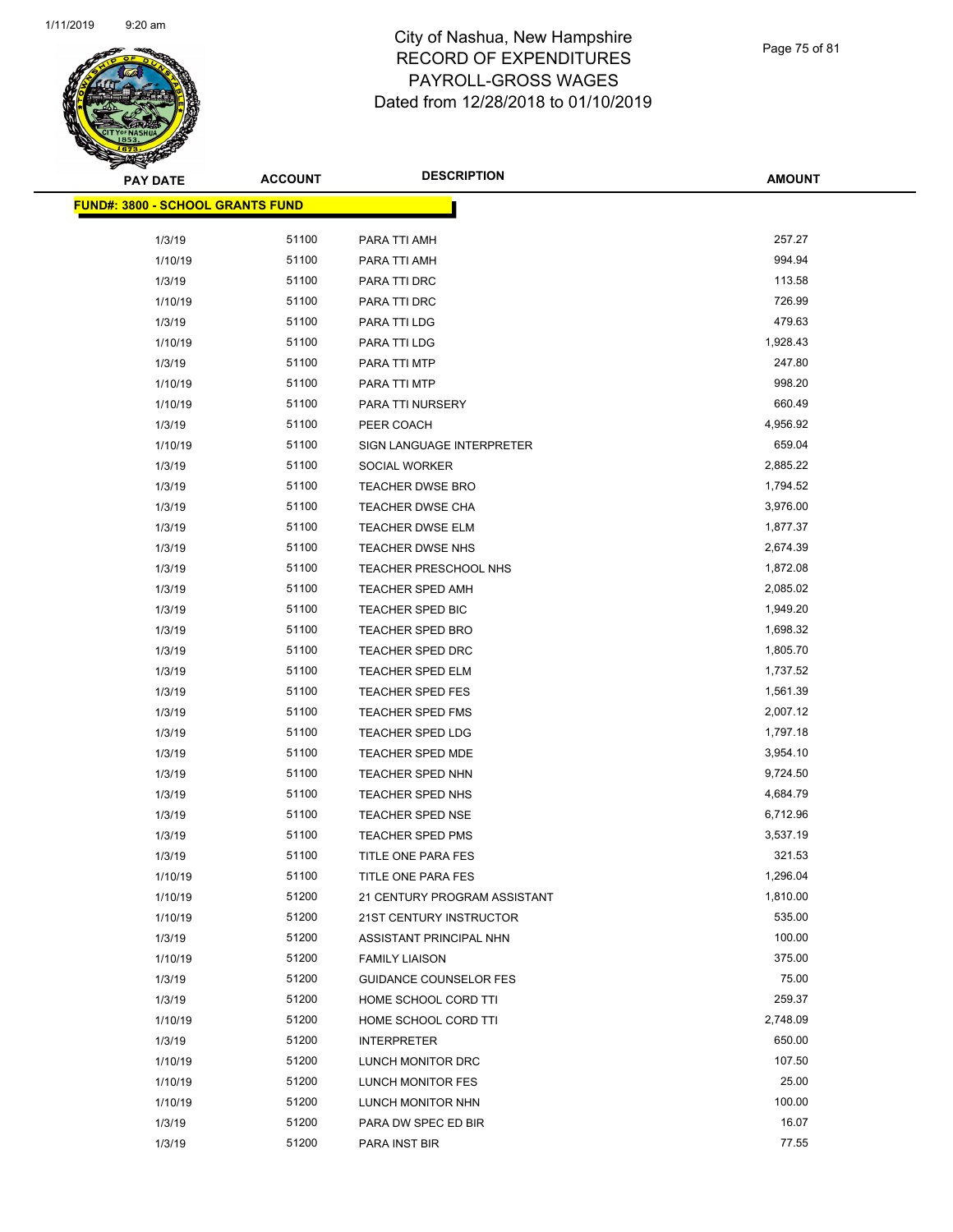

Page 76 of 81

| <b>PAY DATE</b>                  | <b>ACCOUNT</b> | <b>DESCRIPTION</b>            | <b>AMOUNT</b> |
|----------------------------------|----------------|-------------------------------|---------------|
| FUND#: 3800 - SCHOOL GRANTS FUND |                |                               |               |
|                                  |                |                               |               |
| 1/10/19                          | 51200          | PARA INST BIR                 | 58.01         |
| 1/3/19                           | 51200          | PARA INST CHA                 | 87.93         |
| 1/10/19                          | 51200          | PARA INST CHA                 | 43.97         |
| 1/10/19                          | 51200          | SPECIAL EDUCATION TUTOR       | 737.50        |
| 1/3/19                           | 51200          | TEACHER ELL DRC               | 25.00         |
| 1/3/19                           | 51200          | <b>TEACHER ELL ELM</b>        | 93.75         |
| 1/3/19                           | 51200          | TEACHER ELL FMS               | 275.00        |
| 1/3/19                           | 51200          | <b>TEACHER ELL LDG</b>        | 375.00        |
| 1/3/19                           | 51200          | TEACHER ELL NHN               | 212.50        |
| 1/3/19                           | 51200          | TEACHER ELL SHE               | 37.50         |
| 1/3/19                           | 51200          | TEACHER ENGLISH NHN           | 100.00        |
| 1/3/19                           | 51200          | <b>TEACHER GR1 DRC</b>        | 75.00         |
| 1/3/19                           | 51200          | <b>TEACHER GR1 FES</b>        | 300.00        |
| 1/3/19                           | 51200          | <b>TEACHER GR1 LDG</b>        | 75.00         |
| 1/3/19                           | 51200          | TEACHER GR2 DRC               | 100.00        |
| 1/3/19                           | 51200          | <b>TEACHER GR2 FES</b>        | 25.00         |
| 1/3/19                           | 51200          | <b>TEACHER GR3 AMH</b>        | 75.00         |
| 1/3/19                           | 51200          | <b>TEACHER GR3 CHA</b>        | 112.50        |
| 1/3/19                           | 51200          | <b>TEACHER GR3 DRC</b>        | 200.00        |
| 1/3/19                           | 51200          | <b>TEACHER GR4 BIR</b>        | 50.00         |
| 1/3/19                           | 51200          | <b>TEACHER GR4 FES</b>        | 125.00        |
| 1/3/19                           | 51200          | TEACHER GR4 SHE               | 37.50         |
| 1/3/19                           | 51200          | <b>TEACHER GR5 AMH</b>        | 100.00        |
| 1/3/19                           | 51200          | <b>TEACHER GR5 DRC</b>        | 75.00         |
| 1/3/19                           | 51200          | <b>TEACHER GR5 LDG</b>        | 200.00        |
| 1/3/19                           | 51200          | TEACHER IN SCH SUSPENSION NHN | 100.00        |
| 1/3/19                           | 51200          | <b>TEACHER KIND AMH</b>       | 100.00        |
| 1/3/19                           | 51200          | <b>TEACHER KIND LDG</b>       | 50.00         |
| 1/3/19                           | 51200          | <b>TEACHER MATH FMS</b>       | 175.00        |
| 1/3/19                           | 51200          | <b>TEACHER MATH NHN</b>       | 100.00        |
| 1/3/19                           | 51200          | <b>TEACHER SCIENCE NHN</b>    | 100.00        |
| 1/3/19                           | 51200          | TEACHER SPED NHS              | 150.00        |
| 1/3/19                           | 51200          | <b>TEACHER TTI AMH</b>        | 10,110.89     |
| 1/3/19                           | 51200          | TEACHER TTI FES               | 2,308.19      |
| 1/3/19                           | 51200          | TEACHER TTI LDG               | 8,744.39      |
| 1/3/19                           | 51200          | <b>TEACHER TTI MTP</b>        | 7,254.87      |
| 1/3/19                           | 51200          | <b>TEACHER TTI NURSERY</b>    | 4,885.73      |
| 1/3/19                           | 51200          | <b>TEACHER TTIDRC</b>         | 6,107.58      |
| 1/3/19                           | 51650          | <b>ADDITIONAL HOURS</b>       | 2,200.00      |
| 1/10/19                          | 51650          | <b>ADDITIONAL HOURS</b>       | 400.00        |
|                                  |                |                               |               |

#### **TOTAL FUND 3800 - SCHOOL GRANTS FUND 6155,912.95**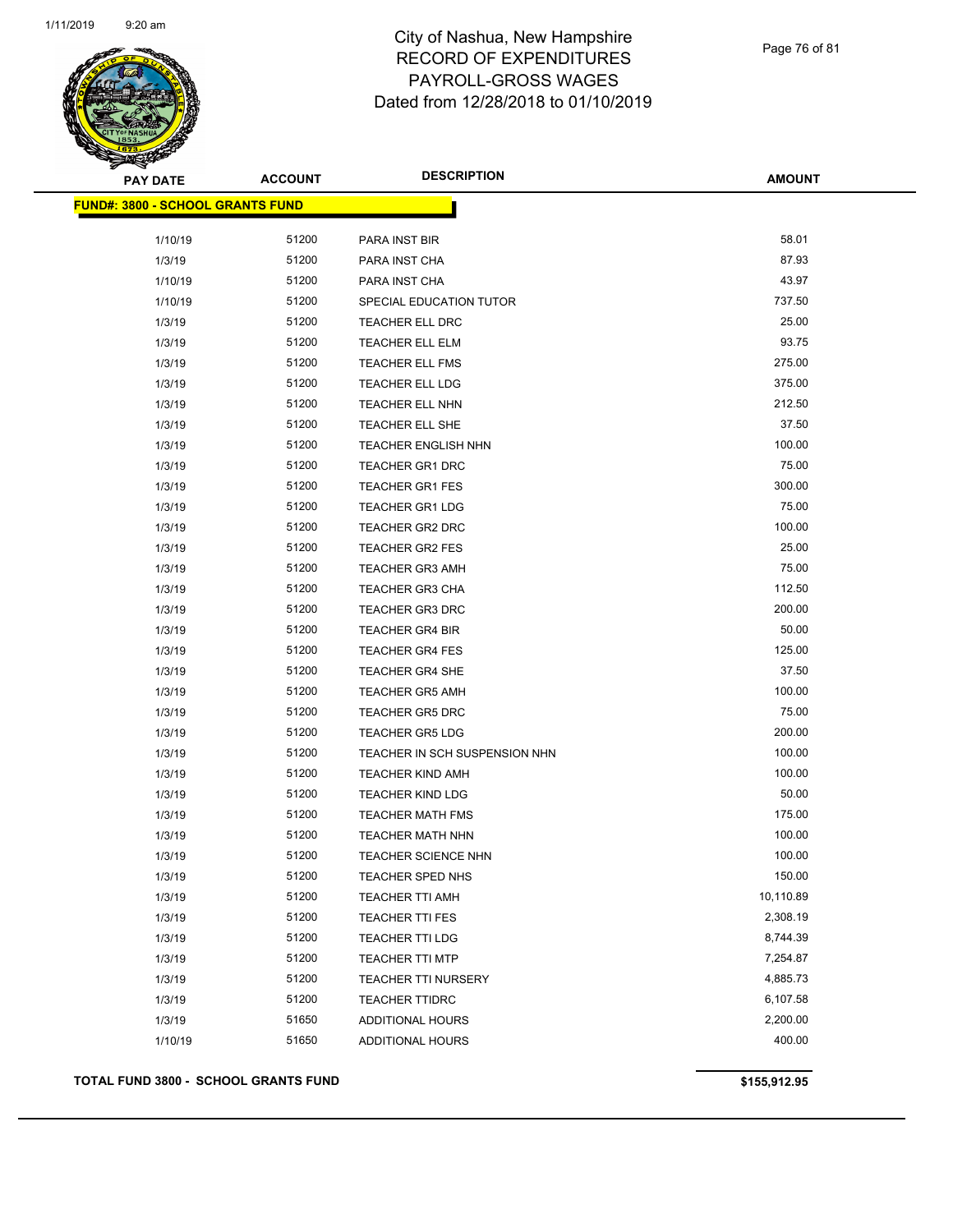| 1/11/2019 | $9:20$ am                                         |                | City of Nashua, New Hampshire<br><b>RECORD OF EXPENDITURES</b><br>PAYROLL-GROSS WAGES<br>Dated from 12/28/2018 to 01/10/2019 | Page 77 of 81    |
|-----------|---------------------------------------------------|----------------|------------------------------------------------------------------------------------------------------------------------------|------------------|
|           | <b>PAY DATE</b>                                   | <b>ACCOUNT</b> | <b>DESCRIPTION</b>                                                                                                           | <b>AMOUNT</b>    |
|           | <b>FUND#: 3810 - FOOD SERVICE GRANTS FUND</b>     |                |                                                                                                                              |                  |
|           | 1/10/19                                           | 51300          | OVERTIME-REGULAR                                                                                                             | 341.84           |
|           | <b>TOTAL FUND 3810 - FOOD SERVICE GRANTS FUND</b> |                |                                                                                                                              | \$341.84         |
|           | <b>FUND#: 4005 - TRAFFIC VIOLATIONS FUND</b>      |                |                                                                                                                              |                  |
|           | 1/3/19                                            | 51100          | <b>MVR CLERK II</b>                                                                                                          | 322.50           |
|           | 1/10/19                                           | 51100          | <b>MVR CLERK II</b>                                                                                                          | 320.50           |
|           | 1/3/19                                            | 51100          | ORDINANCE VIOLATIONS COORDINATOR                                                                                             | 437.70           |
|           | 1/10/19                                           | 51100          | ORDINANCE VIOLATIONS COORDINATOR                                                                                             | 437.70           |
|           | 1/3/19                                            | 51100          | <b>PARKING MANAGER</b>                                                                                                       | 298.80           |
|           | 1/10/19                                           | 51100          | PARKING MANAGER                                                                                                              | 298.80           |
|           | 1/3/19                                            | 51200          | <b>MVR CLERK I</b>                                                                                                           | 395.38           |
|           | 1/10/19                                           | 51200          | <b>MVR CLERK I</b>                                                                                                           | 384.40           |
|           |                                                   |                |                                                                                                                              | 707.89           |
|           | 1/3/19<br>1/10/19                                 | 51200<br>51200 | PARKING ENFORCEMENT SPECIALIST<br>PARKING ENFORCEMENT SPECIALIST                                                             | 751.01           |
|           | <b>TOTAL FUND 4005 - TRAFFIC VIOLATIONS FUND</b>  |                |                                                                                                                              | \$4,354.68       |
|           | <b>FUND#: 4030 - POLICE SPECIAL DETAILS FUND</b>  |                |                                                                                                                              |                  |
|           | 1/3/19                                            | 51710          | SPECIAL DETAIL-NON PENSIONABLE                                                                                               | 3,371.63         |
|           | 1/10/19                                           | 51710          | SPECIAL DETAIL-NON PENSIONABLE                                                                                               | 3,302.93         |
|           | 1/3/19                                            | 51712          | SPECIAL DETAIL-PENSIONABLE                                                                                                   | 1,906.40         |
|           | 1/10/19                                           | 51712          | SPECIAL DETAIL-PENSIONABLE                                                                                                   | 2,116.95         |
|           | TOTAL FUND 4030 - POLICE SPECIAL DETAILS FUND     |                |                                                                                                                              | \$10,697.91      |
|           | <b>FUND#: 4035 - POLICE OVERTIME BILLING FUND</b> |                |                                                                                                                              |                  |
|           | 1/3/19                                            | 51300          | OVERTIME-REGULAR                                                                                                             | 626.30           |
|           | 1/10/19                                           | 51300          | OVERTIME-REGULAR                                                                                                             | 755.37           |
|           | TOTAL FUND 4035 - POLICE OVERTIME BILLING FUND    |                |                                                                                                                              | \$1,381.67       |
|           | FUND#: 6000 - SOLID WASTE FUND                    |                |                                                                                                                              |                  |
|           |                                                   |                |                                                                                                                              |                  |
|           | 1/3/19                                            | 51100          | ADMINISTRATIVE ASSISTANT I                                                                                                   | 421.80           |
|           | 1/10/19                                           | 51100          | ADMINISTRATIVE ASSISTANT I                                                                                                   | 421.80           |
|           | 1/3/19<br>1/10/19                                 | 51100<br>51100 | ADMINISTRATIVE ASSISTANT II<br>ADMINISTRATIVE ASSISTANT II                                                                   | 858.90<br>858.89 |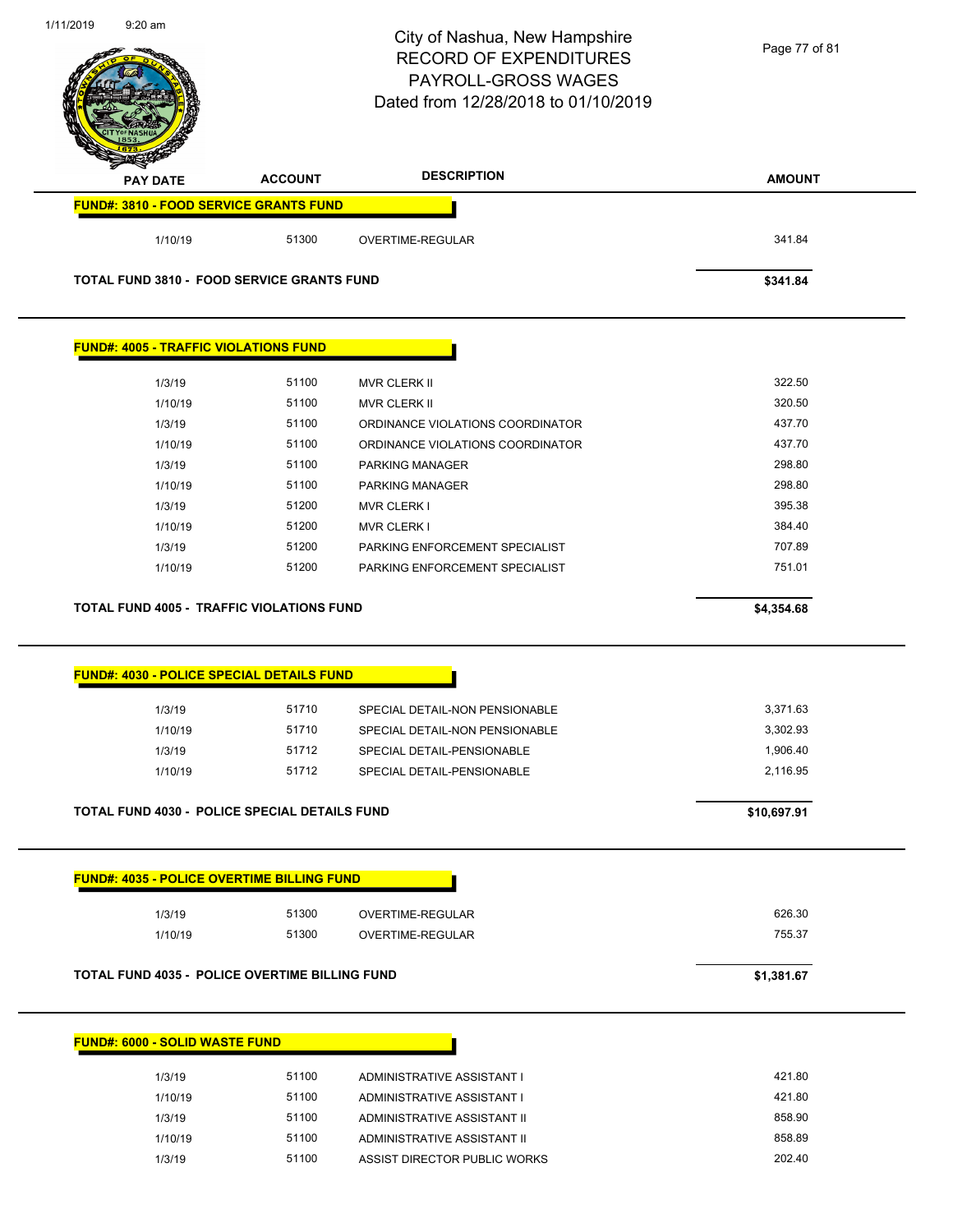

| <b>PAY DATE</b>                       | <b>ACCOUNT</b> | <b>DESCRIPTION</b>                   | <b>AMOUNT</b> |
|---------------------------------------|----------------|--------------------------------------|---------------|
| <b>FUND#: 6000 - SOLID WASTE FUND</b> |                |                                      |               |
|                                       |                |                                      |               |
| 1/10/19                               | 51100          | ASSIST DIRECTOR PUBLIC WORKS         | 202.40        |
| 1/3/19                                | 51100          | AUTOMATED TRASH COLLECTION OPR       | 4,898.00      |
| 1/10/19                               | 51100          | AUTOMATED TRASH COLLECTION OPR       | 4,898.04      |
| 1/3/19                                | 51100          | <b>CITY ENGINEER</b>                 | 343.40        |
| 1/10/19                               | 51100          | <b>CITY ENGINEER</b>                 | 343.40        |
| 1/3/19                                | 51100          | <b>COLLECTION EQUIP OPR</b>          | 8,369.52      |
| 1/10/19                               | 51100          | <b>COLLECTION EQUIP OPR</b>          | 8,338.60      |
| 1/3/19                                | 51100          | <b>COLLECTION EQUIP OPR LANDFILL</b> | 970.40        |
| 1/10/19                               | 51100          | COLLECTION EQUIP OPR LANDFILL        | 970.40        |
| 1/3/19                                | 51100          | DEP TREASURER TAX COLLECTOR          | 261.95        |
| 1/10/19                               | 51100          | DEP TREASURER TAX COLLECTOR          | 261.95        |
| 1/3/19                                | 51100          | DEPUTY CITY ENGINEER                 | 82.05         |
| 1/10/19                               | 51100          | DEPUTY CITY ENGINEER                 | 82.05         |
| 1/3/19                                | 51100          | DIRECTOR PUBLIC WORKS                | 261.20        |
| 1/10/19                               | 51100          | DIRECTOR PUBLIC WORKS                | 261.20        |
| 1/3/19                                | 51100          | DPW BILLING ACCOUNTANT               | 499.05        |
| 1/10/19                               | 51100          | DPW BILLING ACCOUNTANT               | 499.05        |
| 1/3/19                                | 51100          | DPW COLLECTIONS SPEC III             | 406.05        |
| 1/10/19                               | 51100          | DPW COLLECTIONS SPEC III             | 406.05        |
| 1/3/19                                | 51100          | DPW CONTRACT ADMINISTRATOR           | 121.65        |
| 1/10/19                               | 51100          | DPW CONTRACT ADMINISTRATOR           | 121.65        |
| 1/3/19                                | 51100          | <b>ENVIRONMENTAL ENGINEER</b>        | 1,480.85      |
| 1/10/19                               | 51100          | <b>ENVIRONMENTAL ENGINEER</b>        | 1,480.85      |
| 1/3/19                                | 51100          | <b>EQUIPMENT OPR LANDFILL</b>        | 4,932.00      |
| 1/10/19                               | 51100          | <b>EQUIPMENT OPR LANDFILL</b>        | 4,932.00      |
| 1/3/19                                | 51100          | <b>EXECUTIVE ASSISTANT</b>           | 164.35        |
| 1/10/19                               | 51100          | <b>EXECUTIVE ASSISTANT</b>           | 164.35        |
| 1/3/19                                | 51100          | FINANCE AND ADMIN MANAGER            | 436.60        |
| 1/10/19                               | 51100          | <b>FINANCE AND ADMIN MANAGER</b>     | 436.60        |
| 1/3/19                                | 51100          | FLEET MANAGER STREET DEPT            | 346.35        |
| 1/10/19                               | 51100          | FLEET MANAGER STREET DEPT            | 346.35        |
| 1/3/19                                | 51100          | LICENSED SCALE OPERATOR              | 870.35        |
| 1/10/19                               | 51100          | LICENSED SCALE OPERATOR              | 870.35        |
| 1/3/19                                | 51100          | PUBLIC RELATIONS ADMINISTRATOR       | 164.40        |
| 1/10/19                               | 51100          | PUBLIC RELATIONS ADMINISTRATOR       | 164.40        |
| 1/3/19                                | 51100          | RECYCLING COORDINATOR                | 1,192.80      |
| 1/10/19                               | 51100          | <b>RECYCLING COORDINATOR</b>         | 1,192.80      |
| 1/3/19                                | 51100          | <b>SENIOR STAFF ENGINEER</b>         | 143.80        |
| 1/10/19                               | 51100          | <b>SENIOR STAFF ENGINEER</b>         | 143.81        |
| 1/3/19                                | 51100          | SOLID WASTE FOREMAN                  | 2,593.30      |
| 1/10/19                               | 51100          | SOLID WASTE FOREMAN                  | 2,593.30      |
| 1/3/19                                | 51100          | SOLID WASTE TECHNICIAN               | 1,128.30      |
| 1/10/19                               | 51100          | SOLID WASTE TECHNICIAN               | 1,128.31      |
| 1/3/19                                | 51100          | SR MGR ACCT FIN REPORTING            | 191.25        |
| 1/10/19                               | 51100          | SR MGR ACCT FIN REPORTING            | 191.25        |
|                                       |                |                                      |               |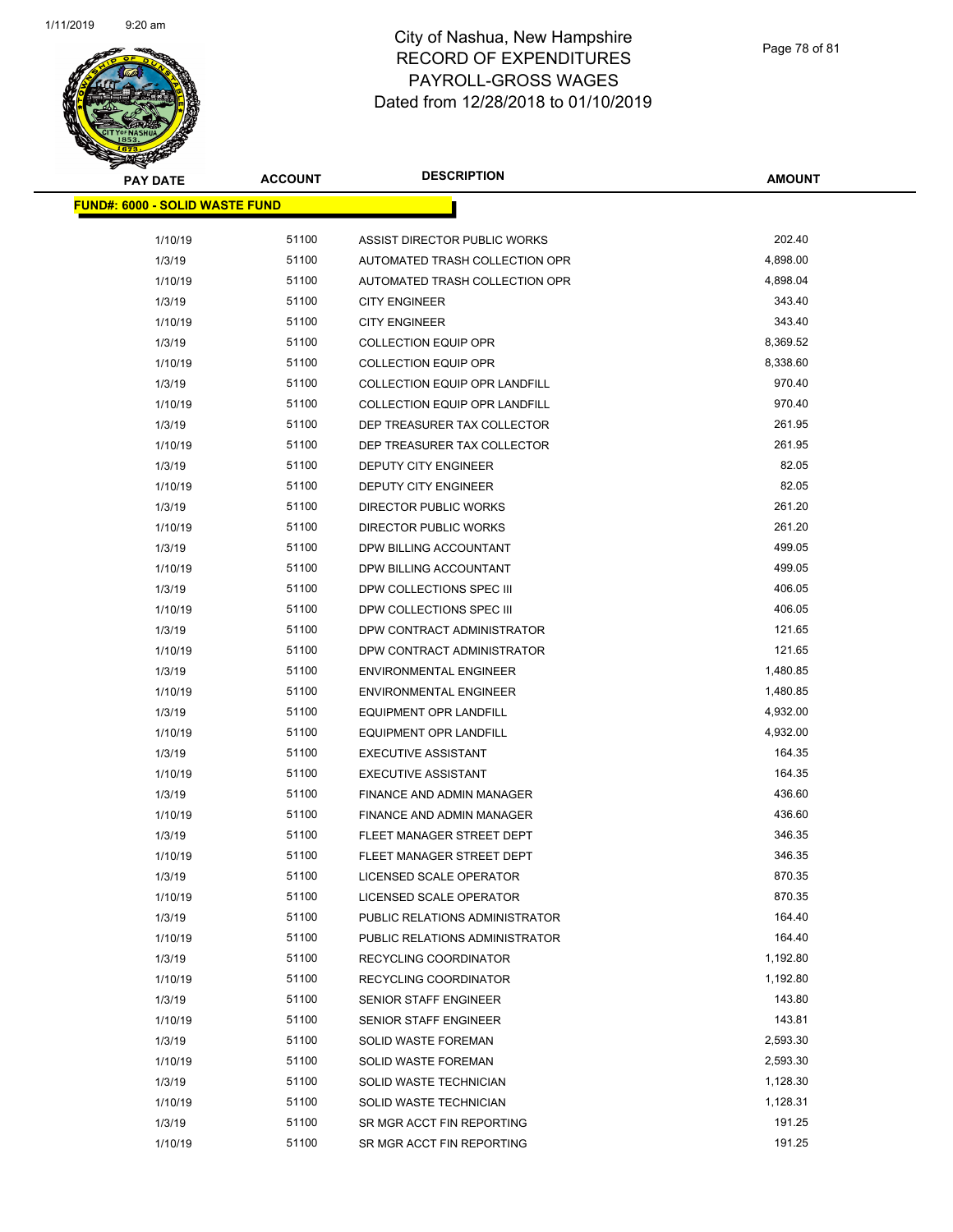

| $\mathbf{z}$<br>$\overline{\phantom{a}}$<br><b>PAY DATE</b> | <b>ACCOUNT</b> | <b>DESCRIPTION</b>                | <b>AMOUNT</b> |
|-------------------------------------------------------------|----------------|-----------------------------------|---------------|
| <b>FUND#: 6000 - SOLID WASTE FUND</b>                       |                |                                   |               |
| 1/3/19                                                      | 51100          | SUPERINTENDENT OF SOLID WASTE     | 1,804.30      |
| 1/10/19                                                     | 51100          | SUPERINTENDENT OF SOLID WASTE     | 1,804.30      |
| 1/10/19                                                     | 51100          | <b>TRUCK DRIVER STREET REPAIR</b> | 185.28        |
| 1/10/19                                                     | 51100          | <b>WASTEWATER ASSISTANT</b>       | 741.12        |
| 1/3/19                                                      | 51300          | OVERTIME-REGULAR                  | 8,908.09      |
| 1/10/19                                                     | 51300          | OVERTIME-REGULAR                  | 9,138.52      |
| <b>TOTAL FUND 6000 - SOLID WASTE FUND</b>                   |                |                                   | \$85,232.18   |

#### **FUND#: 6200 - WASTEWATER FUND**

| 1/3/19  | 51100 | ADMINISTRATIVE ASSISTANT II          | 688.38   |
|---------|-------|--------------------------------------|----------|
| 1/10/19 | 51100 | ADMINISTRATIVE ASSISTANT II          | 744.19   |
| 1/3/19  | 51100 | ANALYTICAL CHEMIST                   | 861.95   |
| 1/10/19 | 51100 | ANALYTICAL CHEMIST                   | 861.95   |
| 1/3/19  | 51100 | ASSIST DIRECTOR PUBLIC WORKS         | 202.36   |
| 1/10/19 | 51100 | ASSIST DIRECTOR PUBLIC WORKS         | 202.35   |
| 1/3/19  | 51100 | ASSISTANT CONSTRUCTION ENGINEER      | 1,339.75 |
| 1/10/19 | 51100 | ASSISTANT CONSTRUCTION ENGINEER      | 1,339.75 |
| 1/3/19  | 51100 | <b>CITY ENGINEER</b>                 | 801.30   |
| 1/10/19 | 51100 | <b>CITY ENGINEER</b>                 | 801.30   |
| 1/3/19  | 51100 | <b>COLLECTION SYSTEMS OPERATOR</b>   | 1,916.34 |
| 1/10/19 | 51100 | <b>COLLECTION SYSTEMS OPERATOR</b>   | 2,112.26 |
| 1/3/19  | 51100 | <b>COLLECTION SYSTEMS TECHNICIAN</b> | 2,103.20 |
| 1/10/19 | 51100 | COLLECTION SYSTEMS TECHNICIAN        | 2,103.20 |
| 1/3/19  | 51100 | <b>COLLECTIONS SPEC II</b>           | 854.85   |
| 1/10/19 | 51100 | <b>COLLECTIONS SPEC II</b>           | 854.85   |
| 1/3/19  | 51100 | DEP TREASURER TAX COLLECTOR          | 261.95   |
| 1/10/19 | 51100 | DEP TREASURER TAX COLLECTOR          | 261.95   |
| 1/3/19  | 51100 | DEPUTY CITY ENGINEER                 | 820.35   |
| 1/10/19 | 51100 | DEPUTY CITY ENGINEER                 | 820.35   |
| 1/3/19  | 51100 | <b>DIRECTOR PUBLIC WORKS</b>         | 522.40   |
| 1/10/19 | 51100 | <b>DIRECTOR PUBLIC WORKS</b>         | 522.40   |
| 1/3/19  | 51100 | DPW BILLING ACCOUNTANT               | 499.05   |
| 1/10/19 | 51100 | DPW BILLING ACCOUNTANT               | 499.05   |
| 1/3/19  | 51100 | DPW COLLECTIONS SPEC III             | 406.10   |
| 1/10/19 | 51100 | DPW COLLECTIONS SPEC III             | 406.10   |
| 1/3/19  | 51100 | DPW CONTRACT ADMINISTRATOR           | 730.00   |
| 1/10/19 | 51100 | DPW CONTRACT ADMINISTRATOR           | 730.00   |
| 1/3/19  | 51100 | ELECTRICAL DIAGNOSTIC TECH I         | 2,240.00 |
| 1/10/19 | 51100 | ELECTRICAL DIAGNOSTIC TECH I         | 2,240.00 |
| 1/3/19  | 51100 | <b>EXECUTIVE ASSISTANT</b>           | 164.40   |
| 1/10/19 | 51100 | <b>EXECUTIVE ASSISTANT</b>           | 164.40   |
| 1/3/19  | 51100 | <b>FINANCE AND ADMIN MANAGER</b>     | 436.60   |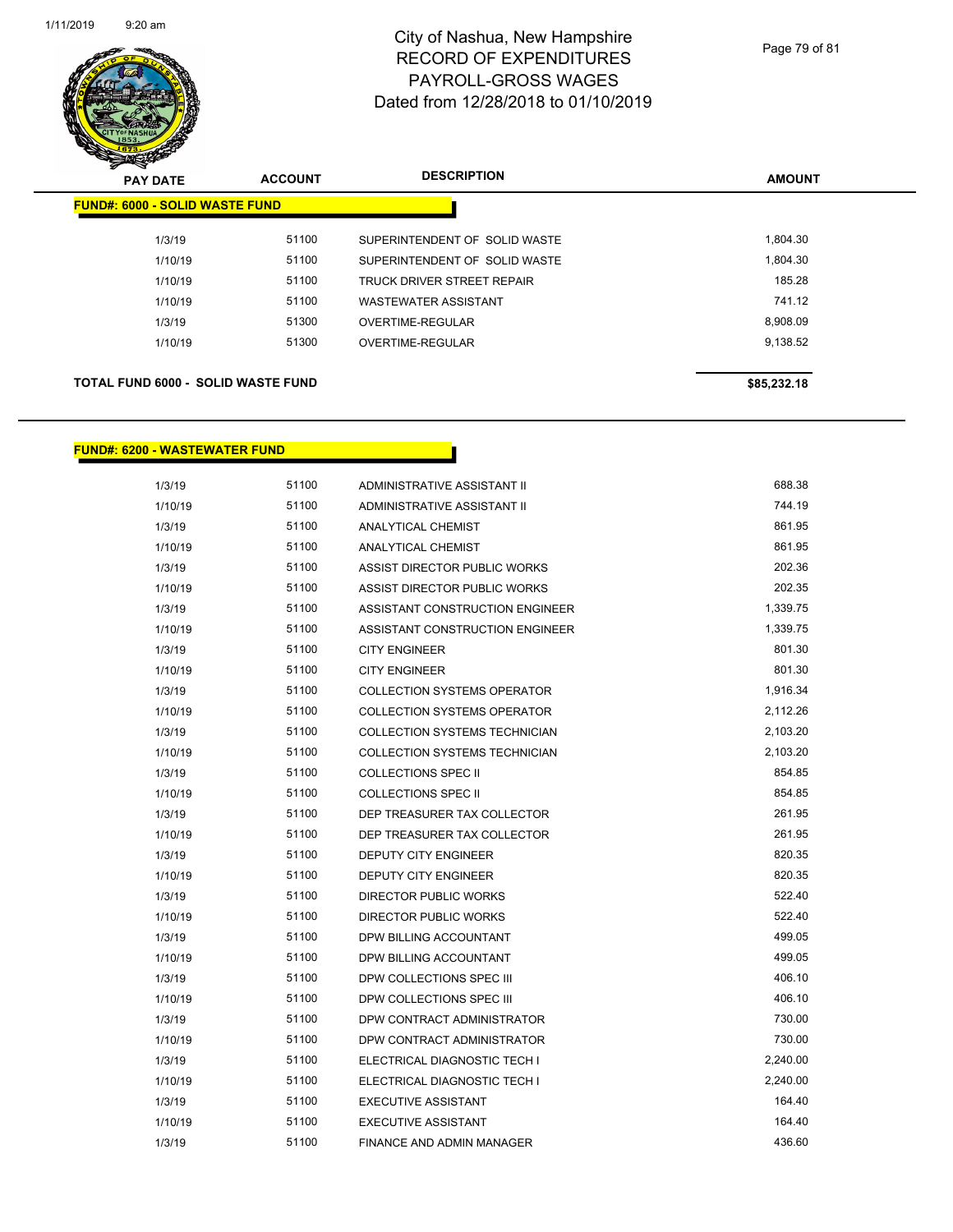

| <b>PAY DATE</b>                       | <b>ACCOUNT</b> | <b>DESCRIPTION</b>                 | <b>AMOUNT</b> |
|---------------------------------------|----------------|------------------------------------|---------------|
| <u> FUND#: 6200 - WASTEWATER FUND</u> |                |                                    |               |
| 1/10/19                               | 51100          | FINANCE AND ADMIN MANAGER          | 436.60        |
| 1/3/19                                | 51100          | FLEET MANAGER STREET DEPT          | 115.45        |
| 1/10/19                               | 51100          | FLEET MANAGER STREET DEPT          | 115.45        |
|                                       | 51100          | <b>MECHANIC WWTP 1ST CLASS</b>     | 4,315.20      |
| 1/3/19<br>1/10/19                     | 51100          | MECHANIC WWTP 1ST CLASS            | 4,315.20      |
| 1/3/19                                | 51100          | OPERATOR II WWTP 1st               | 4,293.61      |
|                                       | 51100          | OPERATOR II WWTP 1st               | 4,293.60      |
| 1/10/19<br>1/3/19                     | 51100          | OPERATOR II WWTP 2nd               | 1,424.84      |
| 1/10/19                               | 51100          | OPERATOR II WWTP 2nd               | 1,086.40      |
| 1/3/19                                | 51100          | OPERATOR II WWTP 3rd               | 2,180.84      |
| 1/10/19                               | 51100          | OPERATOR II WWTP 3rd               | 2,180.83      |
|                                       | 51100          |                                    | 3,388.40      |
| 1/3/19<br>1/10/19                     | 51100          | OPERATOR III WWTP 1st              | 3,388.40      |
|                                       | 51100          | <b>OPERATOR III WWTP 1st</b>       | 1,490.15      |
| 1/3/19                                |                | PLANT OPERATIONS SUPERVISOR        |               |
| 1/10/19                               | 51100          | PLANT OPERATIONS SUPERVISOR        | 1,490.15      |
| 1/3/19                                | 51100          | PROCESS CHEMIST                    | 400.42        |
| 1/10/19                               | 51100          | PROCESS CHEMIST                    | 400.42        |
| 1/3/19                                | 51100          | PUBLIC RELATIONS ADMINISTRATOR     | 219.15        |
| 1/10/19                               | 51100          | PUBLIC RELATIONS ADMINISTRATOR     | 219.15        |
| 1/3/19                                | 51100          | SENIOR STAFF ENGINEER              | 1,559.20      |
| 1/10/19                               | 51100          | SENIOR STAFF ENGINEER              | 1,559.19      |
| 1/3/19                                | 51100          | SR MGR ACCT FIN REPORTING          | 382.70        |
| 1/10/19                               | 51100          | SR MGR ACCT FIN REPORTING          | 382.70        |
| 1/3/19                                | 51100          | <b>STAFF ENGINEER</b>              | 1,595.90      |
| 1/10/19                               | 51100          | <b>STAFF ENGINEER</b>              | 1,595.91      |
| 1/3/19                                | 51100          | SUPERINTENDENT OF WASTEWATER       | 1,890.35      |
| 1/10/19                               | 51100          | SUPERINTENDENT OF WASTEWATER       | 1,890.35      |
| 1/3/19                                | 51100          | <b>SUPV LABORATORY</b>             | 1,211.50      |
| 1/10/19                               | 51100          | <b>SUPV LABORATORY</b>             | 1,211.50      |
| 1/3/19                                | 51100          | TRUCK DRIVER STREET REPAIR         | 896.40        |
| 1/10/19                               | 51100          | TRUCK DRIVER STREET REPAIR         | 908.40        |
| 1/3/19                                | 51100          | WASTEWATER ASSISTANT               | 2,689.22      |
| 1/10/19                               | 51100          | <b>WASTEWATER ASSISTANT</b>        | 1,972.07      |
| 1/3/19                                | 51100          | <b>WASTEWATER FOREMAN</b>          | 2,593.31      |
| 1/10/19                               | 51100          | <b>WASTEWATER FOREMAN</b>          | 2,593.30      |
| 1/3/19                                | 51100          | <b>WASTEWATER PROJECT ENGINEER</b> | 1,524.70      |
| 1/10/19                               | 51100          | <b>WASTEWATER PROJECT ENGINEER</b> | 1,524.70      |
| 1/3/19                                | 51300          | OVERTIME-REGULAR                   | 6,189.13      |
| 1/10/19                               | 51300          | OVERTIME-REGULAR                   | 8,451.78      |
| 1/3/19                                | 51400          | WAGES TEMPORARY-SEASONAL           | 416.00        |
| 1/10/19                               | 51400          | WAGES TEMPORARY-SEASONAL           | 1,033.50      |
| 1/3/19                                | 51600          | LONGEVITY                          | 1,000.00      |